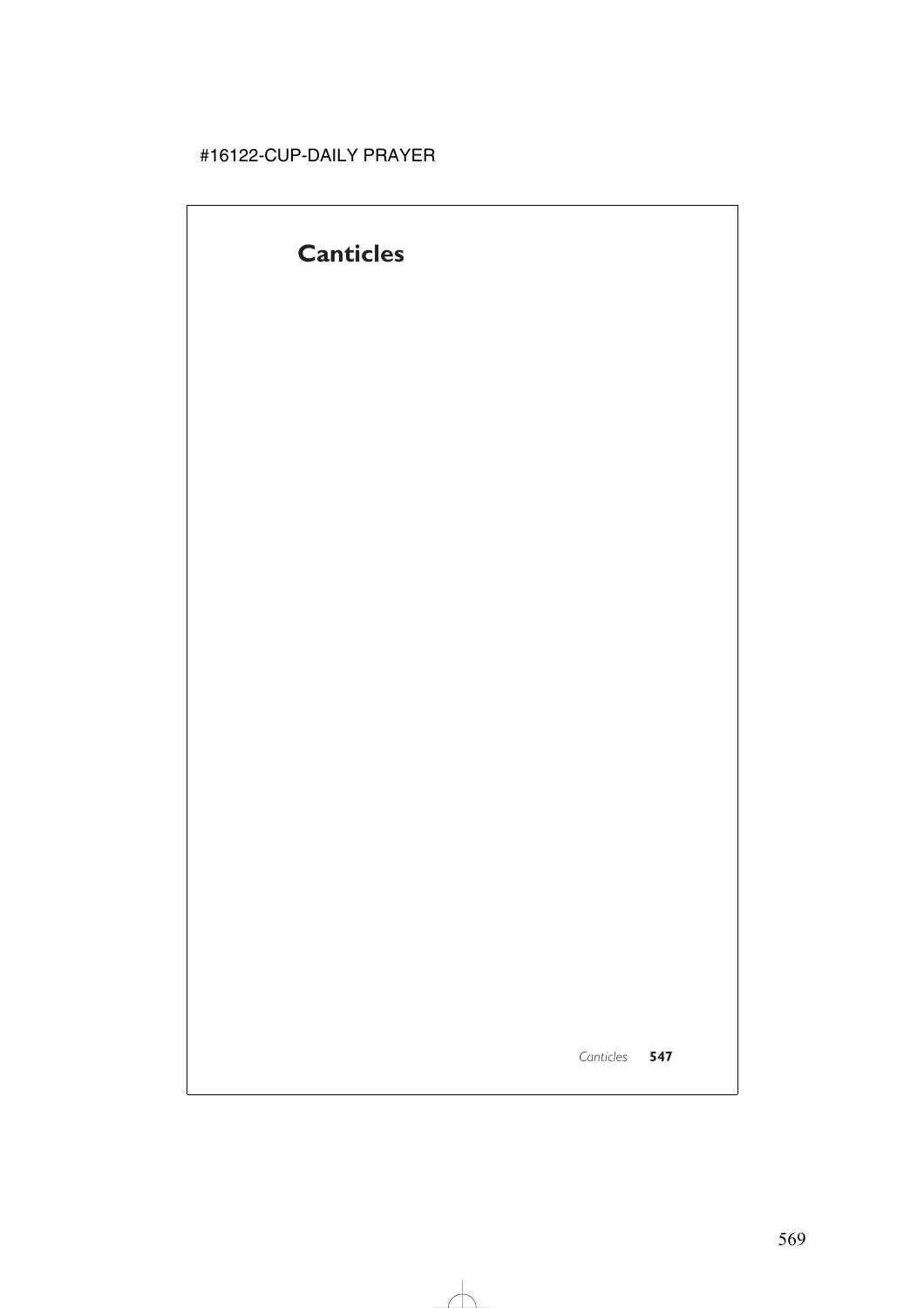### **Contents**

#### **Psalm Canticles**

- 1 A Song of God's Glorious Name (*Psalm 8*) **551**
- 2 A Song of God's Descending (*Psalm 18*) **552**
- 3 A Song of the King's Glory (*Psalm 24*) **553**
- 4 A Song of God's Light (*Psalm 27*) **554**
- 5 A Song of Trust in God (*Psalm 42*) **555**
- 6 A Song of Penitence (*Psalm 51*) **556**
- 7 A Song of God's Praise (*Psalm 63*) **557**
- 8 A Song of God's Blessing (*Psalm 67*) **558**
- 9 A Song of Mercy and Truth (*Psalm 85*) **559**
- 10 Venite A Song of Triumph (*Psalm 95*) **560**
- 11 A Song of God's Splendour (*Psalm 96*) **561**
- 12 Jubilate A Song of Joy (*Psalm 100*) **562**
- 13 A Song of God's Righteousness (*Psalm 103*) **563**
- 14 A Song of God's Compassion (*Psalm 103*) **564**
- 15 A Song of God's Greatness (*Psalm 104*) **565**
- 16 A Song of Worship (*Psalm 134*) **566**
- 17 Verses from Psalm 141 A Song of the Evening Sacrifice **567**
- 18 A Song of Entreaty (*Psalm 143*) **568**

### **Old Testament and Apocrypha Canticles**

- 19 The Song of Moses and Miriam (*Exodus 15*) **569**
- 20 A Song of the Rock (*Deuteronomy 32*) **570**
- 21 A Song of Hannah (*1 Samuel 2*) **572**
- 22 A Song of David (*1 Chronicles 29*) **573**
- 23 A Song of Solomon (*cf Song of Solomon 8*) **574**
- 24 A Song of Peace (*Isaiah 2*) **575**
- 25 A Song of the Messiah (*Isaiah 9*) **576**
- 26 A Song of God's Chosen One (*Isaiah 11*) **577**
- 27 A Song of Deliverance (*Isaiah 12*) **578**
- 28 A Song of Trust (*Isaiah 26*) **579**
- 29 A Song of the Wilderness (*Isaiah 35*) **580**
- 30 A Song of God's Herald (*Isaiah 40*) **581**
- 31 A Song of the Covenant (*Isaiah 42*) **582**
- 32 A Song of the New Creation (*Isaiah 43*) **583**
- 33 A Song of the Word of the Lord (*Isaiah 55*) **584**
- 34 A Song of the New Jerusalem (*Isaiah 60*) **585**
- 35 A Song of the Lord's Anointed (*Isaiah 61*) **586**
- 36 A Song of the Bride (*Isaiah 61*) **587**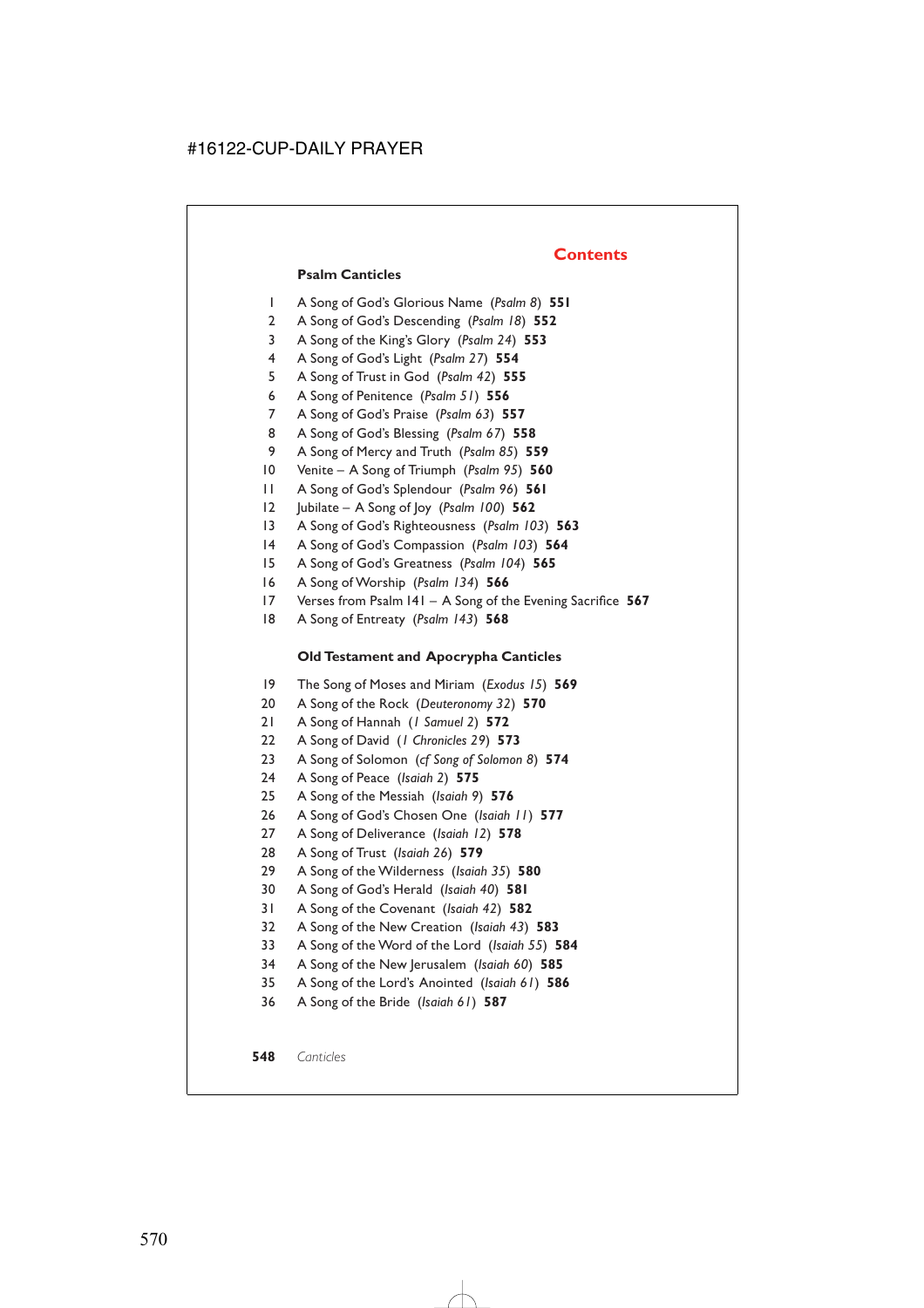- 37 A Song of the Lord's Gracious Deeds (*Isaiah 63*) **588**
- 38 A Song of Jerusalem our Mother (*Isaiah 66*) **589**
- 39 A Song of Lamentation (*Lamentations 1, 3*) **590**
- 40 A Song of Ezekiel (*Ezekiel 36*) **591**
- 41 A Song of Humility (*Hosea 6*) **592**
- 42 A Song of Jonah (*Jonah 2*) **593**
- 43 The Prayer of Habakkuk (*Habakkuk 3*) **594**
- 44 A Song of Tobit (*Tobit 13*) **596**
- 45 A Song of Judith (*Judith 16*) **597**
- 46 A Song of the Righteous (*Wisdom 3*) **598**
- 47 A Song of Wisdom (*Wisdom 9*) **599**
- 48 A Song of Pilgrimage (*Ecclesiasticus 51*) **600**
- 49 A Song of Baruch (*Baruch 5*) **601**
- 50 Bless the Lord (*Song of the Three*) **602**
- 51a Benedicite A Song of Creation (*Song of the Three*) **602**
- 51b Benedicite A Song of Creation: shorter version **604**
- 52 The Song of Manasseh (*Manasseh*) **605**

### **New Testament Canticles**

- 53 A Song of the Blessed (*Matthew 5*) **606**
- 54a Magnificat (The Song of Mary) (*Luke 1*) **607**
- 54b Magnificat (The Song of Mary): metrical version **608**
- 54c Magnificat (The Song of Mary): metrical version **609**
- 55a Benedictus (The Song of Zechariah) (*Luke 1*) **610**
- 55b Benedictus (The Song of Zechariah): metrical version **611**
- 55c Benedictus (The Song of Zechariah): metrical version **612**
- 56 Nunc Dimittis (The Song of Simeon) (*Luke 2*) **613**
- 57 A Song of the Justified (*Romans 4, 5*) **614**
- 58 A Song of God's Children (*Romans 8*) **615**
- 59 A Song of Divine Love (*1 Corinthians 13*) **616**
- 60 A Song of God's Grace (*Ephesians 1*) **618**
- 61 The Song of Christ's Glory (*Philippians 2*) **619**
- 62 A Song of Redemption (*Colossians 1*) **620**
- 63 A Song of Christ's Appearing (*1 Timothy 3, 6*) **621**
- 64 A Song of God's Assembled (*Hebrews 12*) **622**
- 65 A Song of Faith (*1 Peter 1*) **623**
- 66 A Song of Christ the Servant (*1 Peter 2*) **624**
- 67 A Song of Repentance (*1 John 1*) **625**
- 68 A Song of God's Love (*1 John 4*) **626**
- 69 A Song of Praise, also known as Glory and Honour (*Revelation 4, 5*) **627**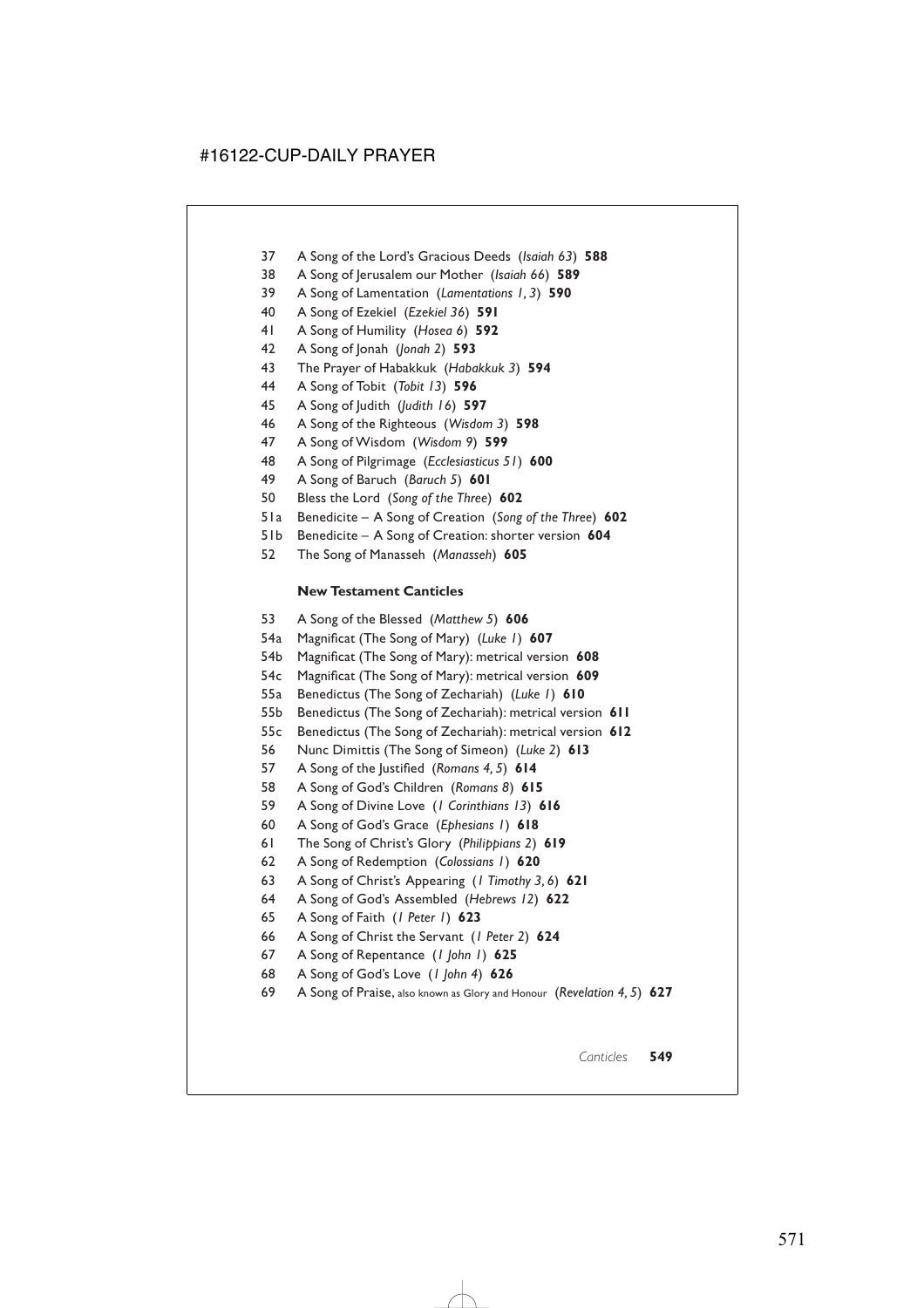- 70 A Song of the Redeemed (*Revelation 7*) **628**
- 71 Great and Wonderful (*Revelation 15*) **629**
- 72 A Song of the Lamb (*Revelation 19*) **630**
- 73 A Song of the Holy City (*Revelation 21*) **631**
- 74 A Song of the Heavenly City (*Revelation 21, 22*) **632**
- 75 A Song of the Spirit (*Revelation 22*) **633**
- 76 The Easter Anthems (*Romans 6; 1 Corinthians 5, 15*) **634**

### **Other Canticles**

- 77 Phos Hilaron A Song of the Light **635**
- 78 Gloria in Excelsis A Song of God's Glory **635**
- 79 Te Deum Laudamus A Song of the Church **636**
- 80 A Song of Ephrem the Syrian **637**
- 81 Salus Aeterna Saviour Eternal **638**
- 82 A Song of Anselm **639**
- 83 Victimae Paschali A Song of the Resurrection **640**
- 84 A Song of Francis of Assisi **641**
- 85 Veni Sancte Spiritus Come, Holy Spirit **642**
- 86 A Song of Julian of Norwich **643**
- 87 Saviour of the World **644**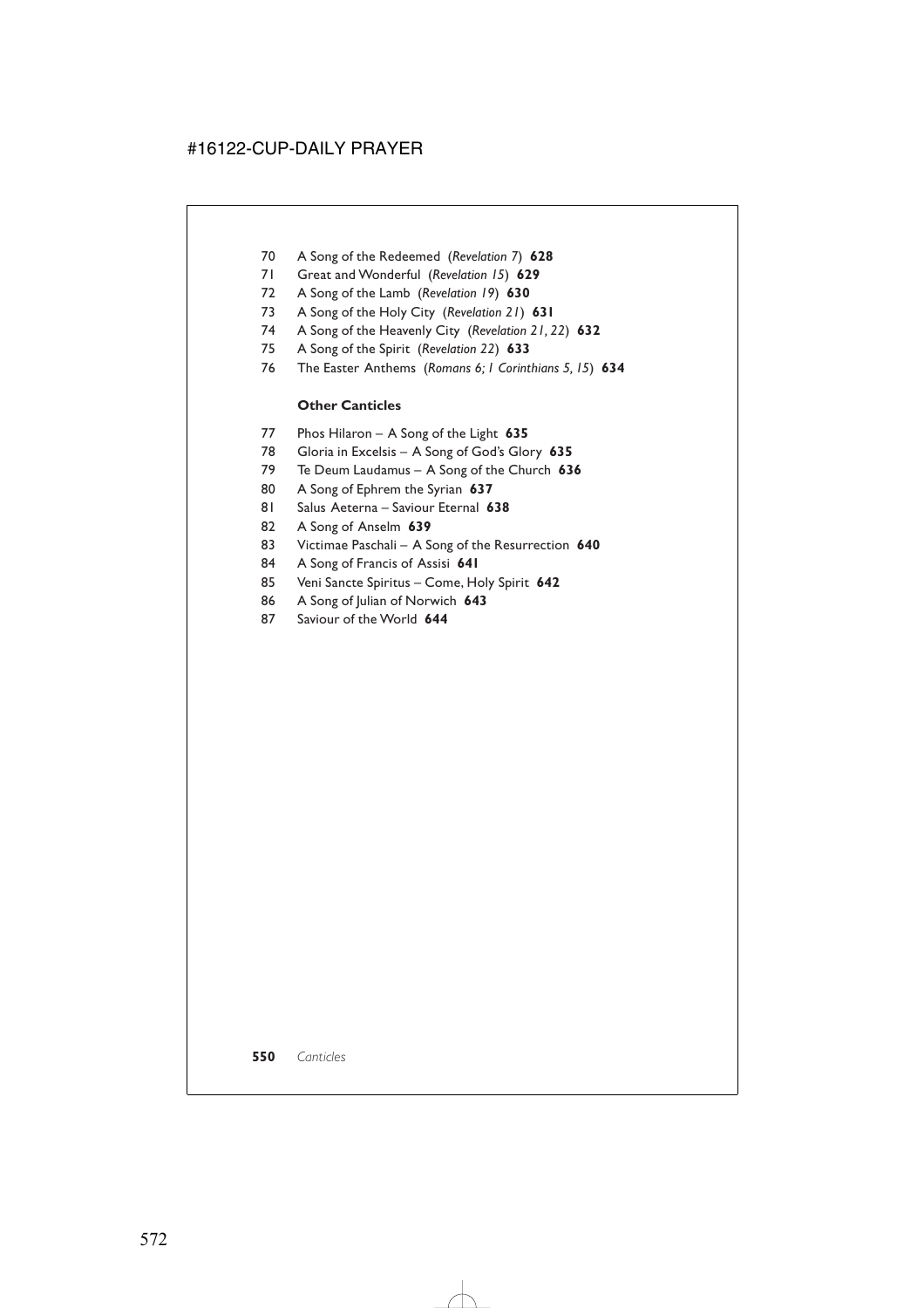# *¶ Psalm Canticles*

# *1 A Song of God's Glorious Name*

- 1 O Lord our governor,  $\triangleleft$ how glorious is your name in all the world!
- 2 Your majesty above the heavens is praised  $\bullet$ out of the mouths of babes at the breast.
- 3 You have founded a stronghold against your foes, ♦ that you might still the enemy and the avenger.
- 4 When I consider your heavens, the work of your fingers, ♦ the moon and the stars that you have ordained,
- 5 What are mortals, that you should be mindful of them; ♦ mere human beings, that you should seek them out?
- 6 You have made them little lower than the angels  $\bullet$ and crown them with glory and honour.
- 7 You have given them dominion over the works of your hands  $\bullet$ and put all things under their feet,
- 8 All sheep and oxen,  $\bullet$ even the wild beasts of the field,
- 9 The birds of the air, the fish of the sea  $\bullet$ and whatsoever moves in the paths of the sea.
- 10 O Lord our governor,  $\bullet$ how glorious is your name in all the world! *Psalm 8*

*All* **Glory to the Father and to the Son and to the Holy Spirit; as it was in the beginning is now and shall be for ever. Amen.**

*For an alternative version, see page 657.*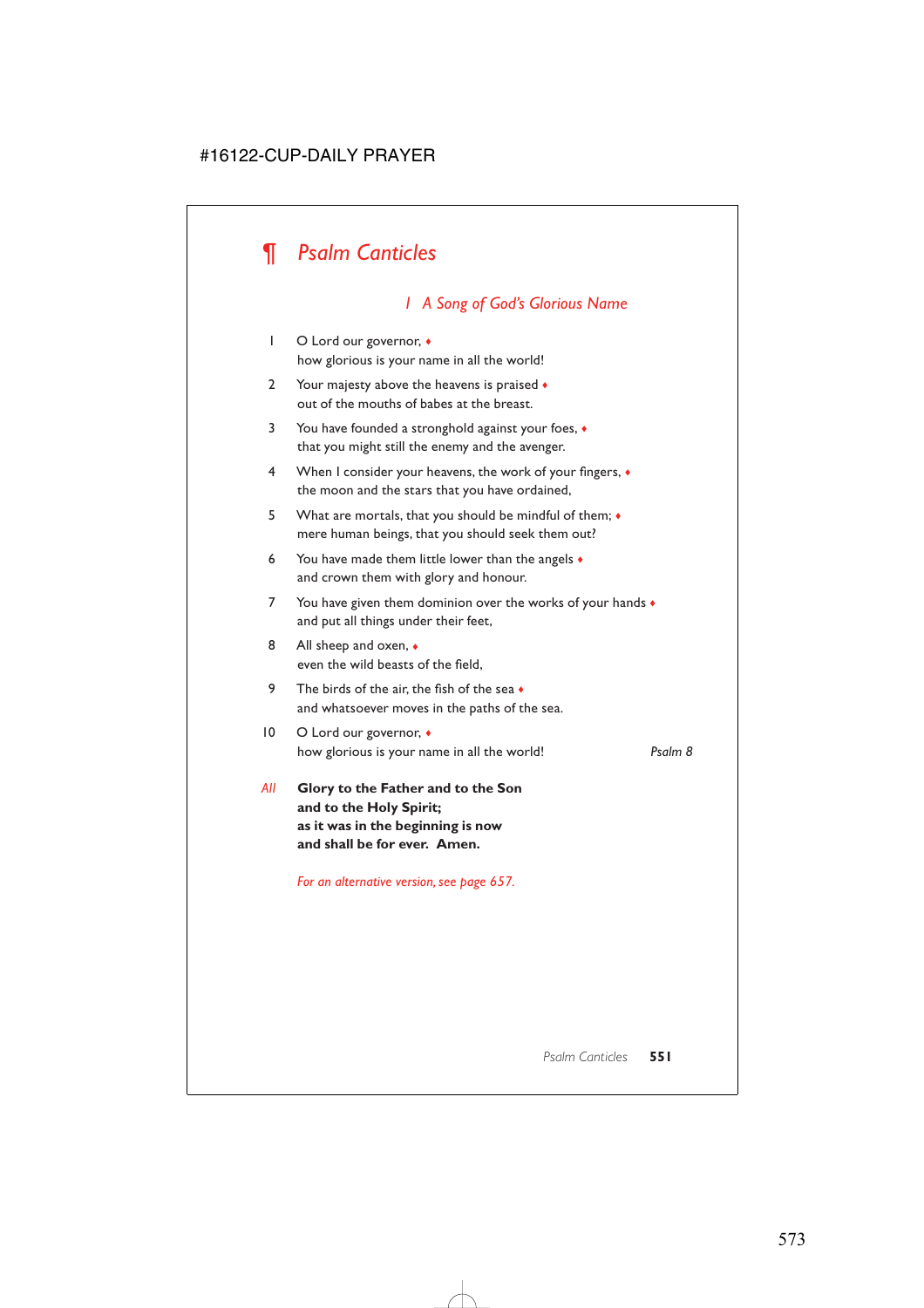# *2 A Song of God's Descending*

- 1 I love you, O Lord my strength. ♦ The Lord is my crag, my fortress and my deliverer.
- 2 In my distress I called upon the Lord  $\bullet$ and cried out to my God for help.
- 3 He heard my voice in his temple  $\bullet$ and my cry came to his ears.
- 4 He parted the heavens and came down  $\bullet$ and thick darkness was under his feet.
- 5 He rode upon the cherubim and flew; ♦ he came flying on the wings of the wind.
- 6 He made darkness his covering round about him, ♦ dark waters and thick clouds his pavilion.
- 7 From the brightness of his presence, through the clouds  $\bullet$ burst hailstones and coals of fire.
- 8 The Lord also thundered out of heaven;  $\bullet$ the Most High uttered his voice with hailstones and coals of fire.
- 9 For you will save a lowly people  $\bullet$ and bring down the high looks of the proud.
- 10 You also shall light my candle;  $\triangleleft$ the Lord my God shall make my darkness to be bright.

### 11 As for God, his way is perfect; the word of the Lord is tried in the fire; ♦ he is a shield to all who trust in him.

*Psalm 18.1,6,7,10-14,28,29,31*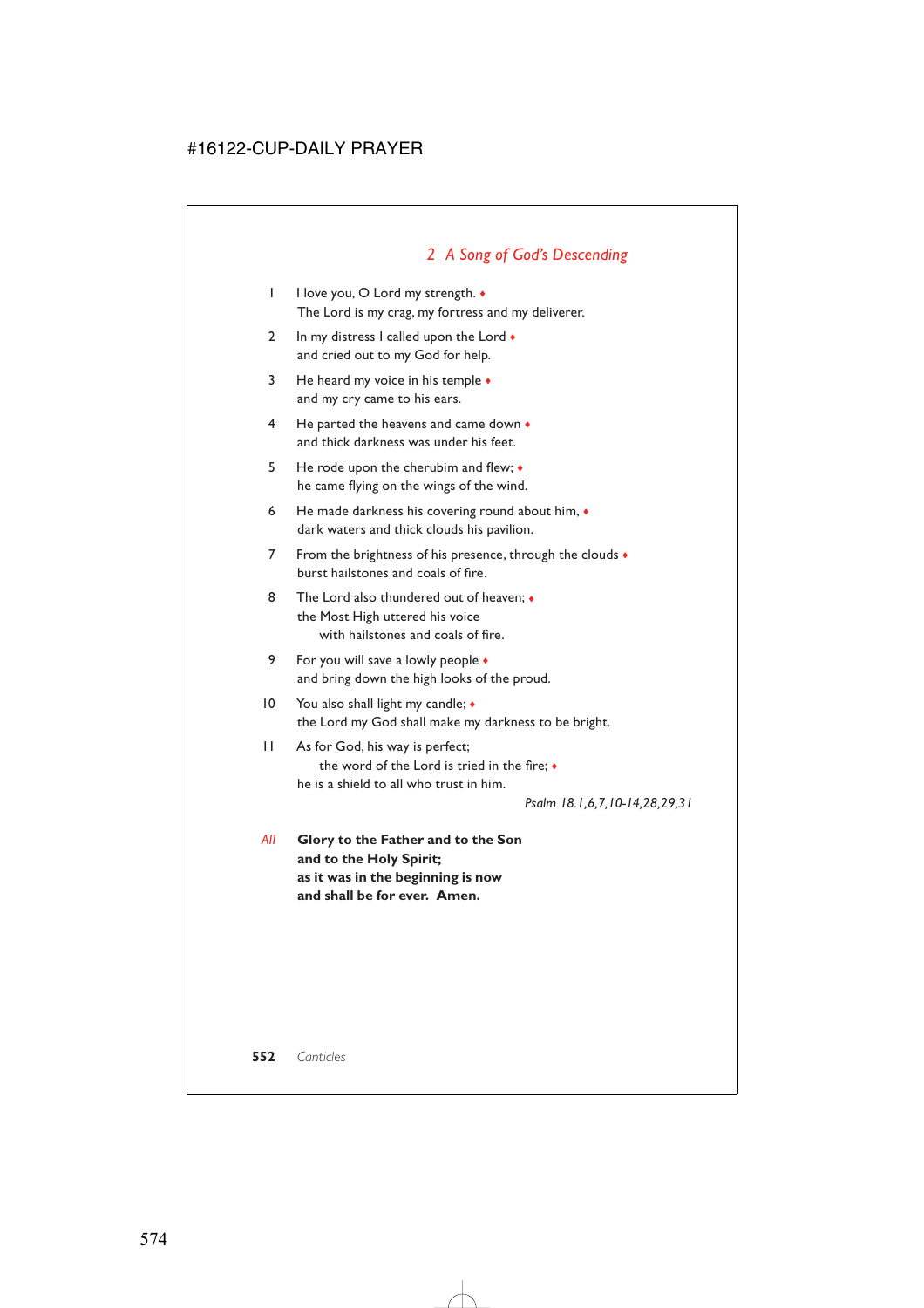### *3 A Song of the King's Glory*

- 1 The earth is the Lord's and all that fills it, ♦ the compass of the world and all who dwell therein.
- 2 For he has founded it upon the seas  $\bullet$ and set it firm upon the rivers of the deep.
- 3 'Who shall ascend the hill of the Lord, ♦ or who can rise up in his holy place?'
- 4 'Those who have clean hands and a pure heart, ♦ who have not lifted up their soul to an idol, nor sworn an oath to a lie;
- 5 'They shall receive a blessing from the Lord,  $\bullet$ a just reward from the God of their salvation.'
- 6 Such is the company of those who seek him, ♦ of those who seek your face, O God of Jacob.
- 7 Lift up your heads, O gates; be lifted up, you everlasting doors; ♦ and the King of glory shall come in.
- 8 **Who is the King of glory?'** 'The Lord, strong and mighty, the Lord who is mighty in battle.'
- 9 Lift up your heads, O gates; be lifted up, you everlasting doors; ♦ and the King of glory shall come in.
- 10 'Who is this King of glory?' ♦ 'The Lord of hosts, he is the King of glory.' *Psalm 24*
	-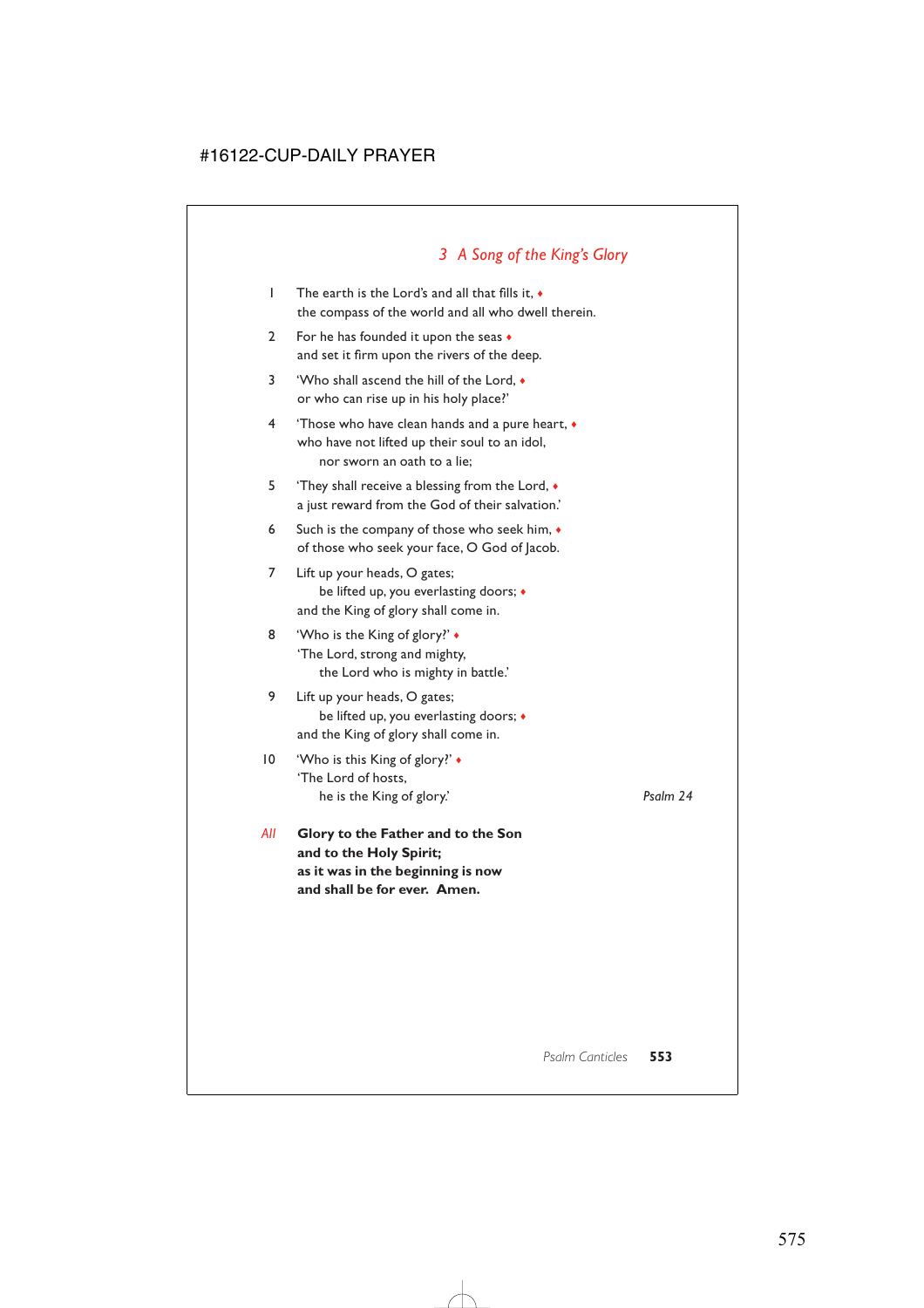# *4 A Song of God's Light*

- 1 The Lord is my light and my salvation; whom then shall I fear? ♦ The Lord is the strength of my life; of whom then shall I be afraid?
- 2 Though a host encamp against me, my heart shall not be afraid, ♦ and though there rise up war against me, yet will I put my trust in him.
- 3 One thing have I asked of the Lord and that alone I seek: ♦ that I may dwell in the house of the Lord all the days of my life,
- 4 To behold the fair beauty of the Lord  $\bullet$ and to seek his will in his temple.
- 5 For in the day of trouble he shall hide me in his shelter;  $\bullet$ in the secret place of his dwelling shall he hide me and set me high upon a rock.
- 6 Therefore will I offer in his dwelling an oblation with great gladness; ♦ I will sing and make music to the Lord. *Psalm 27.1,3-6,8*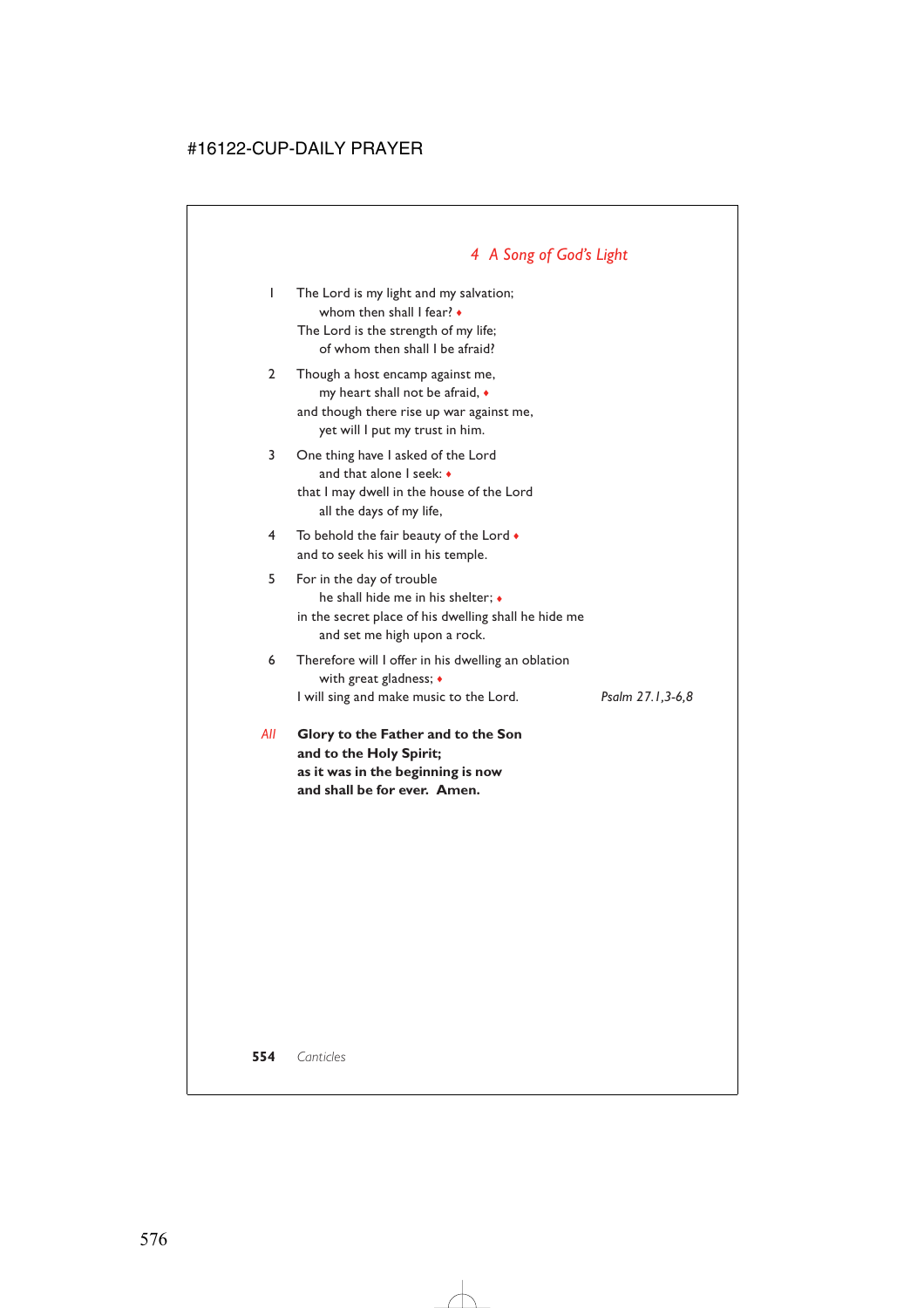# *5 A Song of Trust in God*

- 1 As the deer longs for the water brooks, ♦ so longs my soul for you, O God.
- 2 My soul is athirst for God, even for the living God;  $\bullet$ when shall I come before the presence of God?
- 3 My tears have been my bread day and night, ♦ while all day long they say to me, 'Where is now your God?'
- 4 Now when I think on these things, I pour out my soul: ♦ how I went with the multitude and led the procession to the house of God,
- 5 With the voice of praise and thanksgiving, ♦ among those who kept holy day.
- 6 Why are you so full of heaviness, O my soul, ♦ and why are you so disquieted within me?
- 7 O put your trust in God;  $\bullet$ for I will yet give him thanks, who is the help of my countenance, and my God.

*Psalm 42.1-7*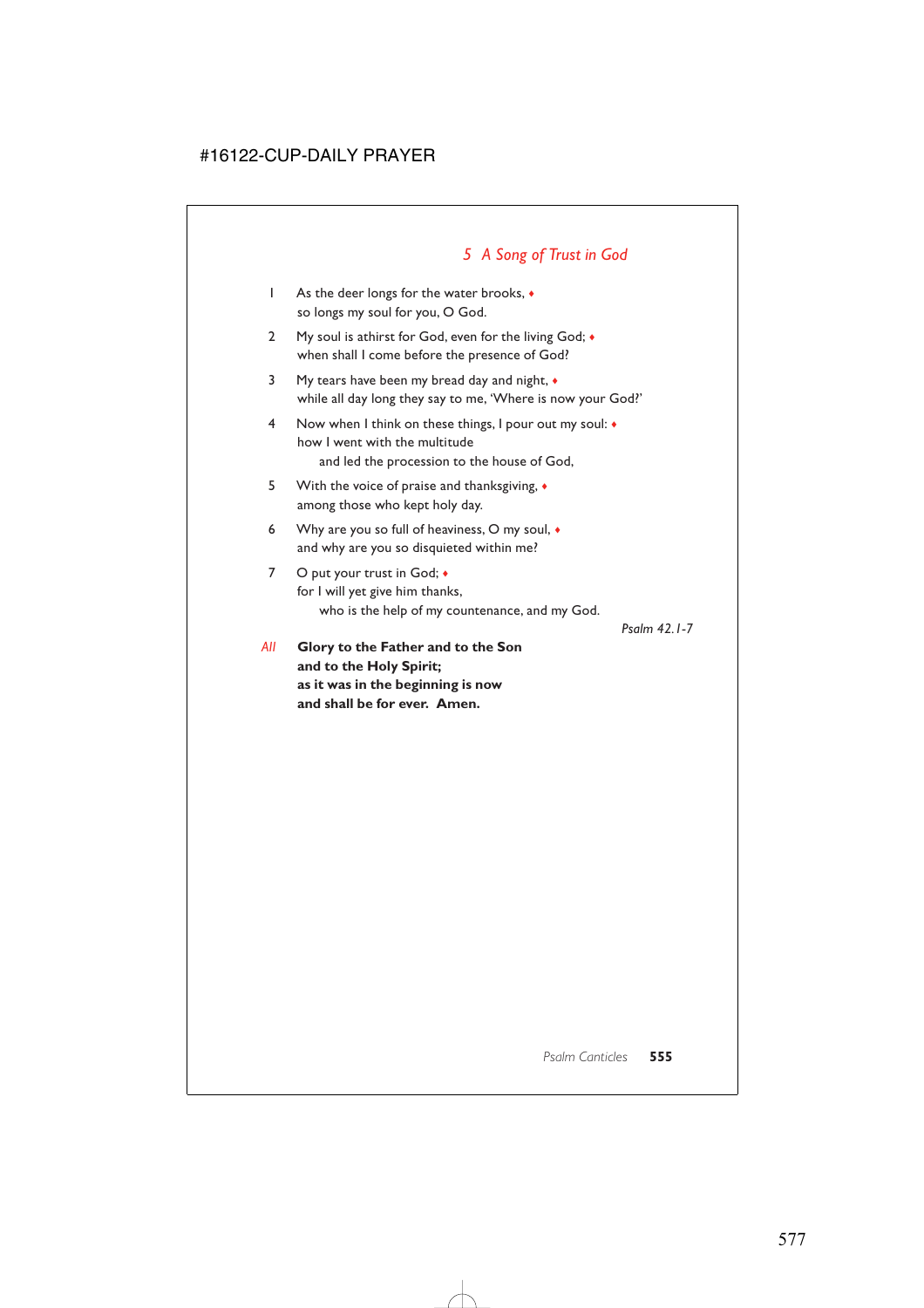# *6 A Song of Penitence*

- 1 Have mercy on me, O God, in your great goodness; ♦ according to the abundance of your compassion blot out my offences.
- 2 Wash me thoroughly from my wickedness  $\bullet$ and cleanse me from my sin.
- 3 For I acknowledge my faults  $\bullet$ and my sin is ever before me.
- 4 Against you only have I sinned  $\bullet$ and done what is evil in your sight,
- 5 So that you are justified in your sentence ♦ and righteous in your judgement.
- 6 Cast me not away from your presence  $\bullet$ and take not your holy spirit from me.
- 7 Give me again the joy of your salvation  $\bullet$ and sustain me with your gracious spirit;
- 8 Then shall I teach your ways to the wicked  $\bullet$ and sinners shall return to you.
- 9 Deliver me from my guilt, O God, the God of my salvation, ♦ and my tongue shall sing of your righteousness.

*Psalm 51.1-5,12-15*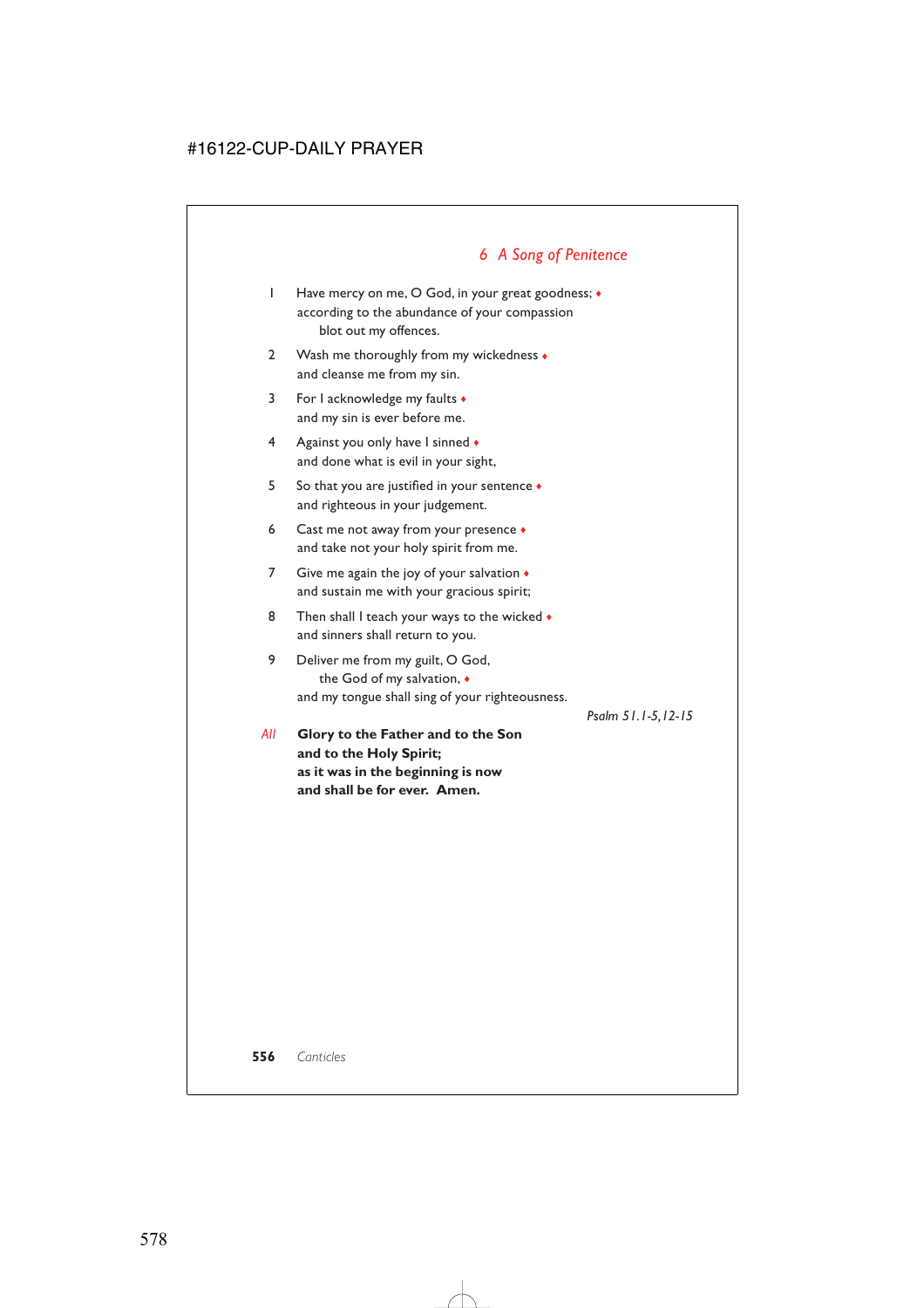# *7 A Song of God's Praise*

- 1 O God, you are my God; eagerly I seek you;  $\bullet$ my soul is athirst for you.
- 2 My flesh also faints for you, ♦ as in a dry and thirsty land where there is no water.
- 3 So would I gaze upon you in your holy place, ♦ that I might behold your power and your glory.
- 4 Your loving-kindness is better than life itself  $\bullet$ and so my lips shall praise you.
- 5 I will bless you as long as I live ♦ and lift up my hands in your name.
- 6 My soul shall be satisfied, as with marrow and fatness, ♦ and my mouth shall praise you with joyful lips,
- 7 When I remember you upon my bed  $\bullet$ and meditate on you in the watches of the night.
- 8 For you have been my helper  $\bullet$ and under the shadow of your wings will I rejoice.
- 9 My soul clings to you;  $\triangleleft$ your right hand shall hold me fast. *Psalm 63.1-9*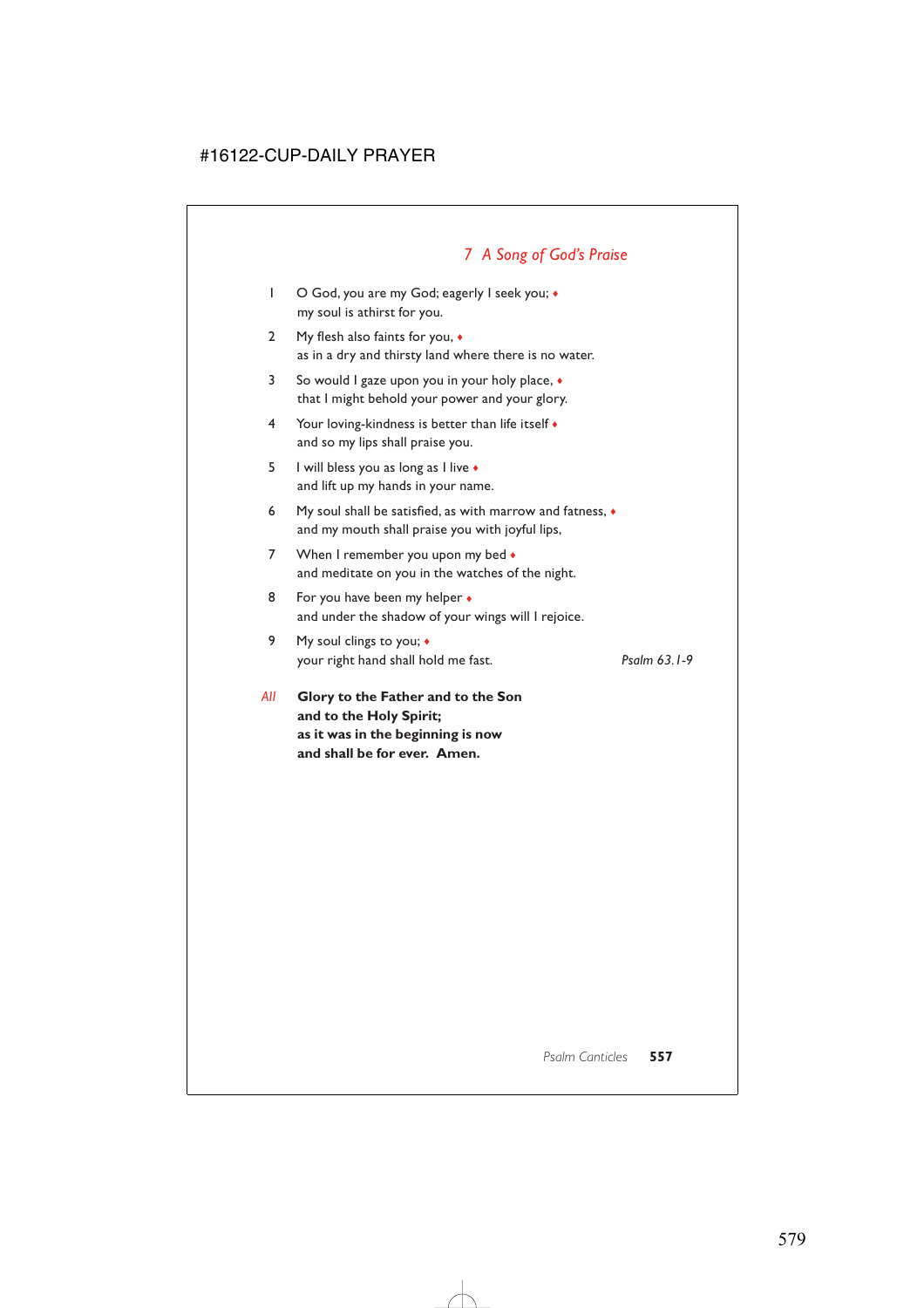# *8 A Song of God's Blessing*

- 1 God be gracious to us and bless us ♦ and make his face to shine upon us,
- 2 That your way may be known upon earth,  $\bullet$ your saving power among all nations.
- 3 Let the peoples praise you, O God;  $\bullet$ let all the peoples praise you.
- 4 O let the nations rejoice and be glad,  $\bullet$ for you will judge the peoples righteously and govern the nations upon earth.
- 5 Let the peoples praise you, O God; ♦ let all the peoples praise you.
- 6 Then shall the earth bring forth her increase, ♦ and God, our own God, will bless us.
- 7 God will bless us. and all the ends of the earth shall fear him. *Psalm 67*
- *All* **Glory to the Father and to the Son and to the Holy Spirit; as it was in the beginning is now and shall be for ever. Amen.**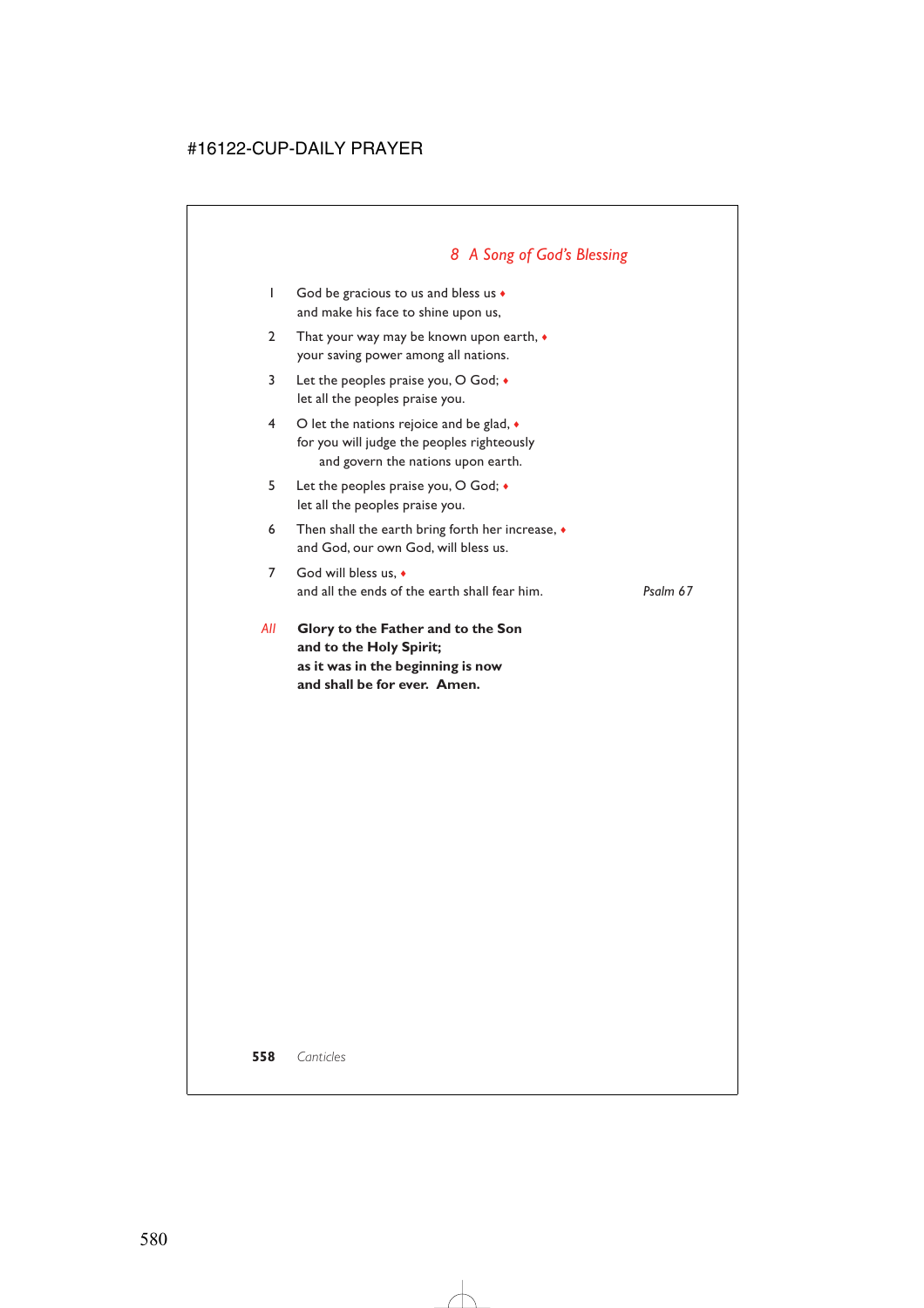# *9 A Song of Mercy and Truth*

- 1 O God, will you not give us life again,  $\bullet$ that your people may rejoice in you?
- 2 Show us your mercy, O Lord,  $\bullet$ and grant us your salvation.
- 3 Truly, his salvation is near to those who fear him, ♦ that his glory may dwell in our land.
- 4 Mercy and truth are met together, ♦ righteousness and peace have kissed each other;
- 5 Truth shall spring up from the earth ♦ and righteousness look down from heaven.
- 6 Righteousness shall go before him ♦ and direct his steps in the way. *Psalm 85.6,7,9-11,13*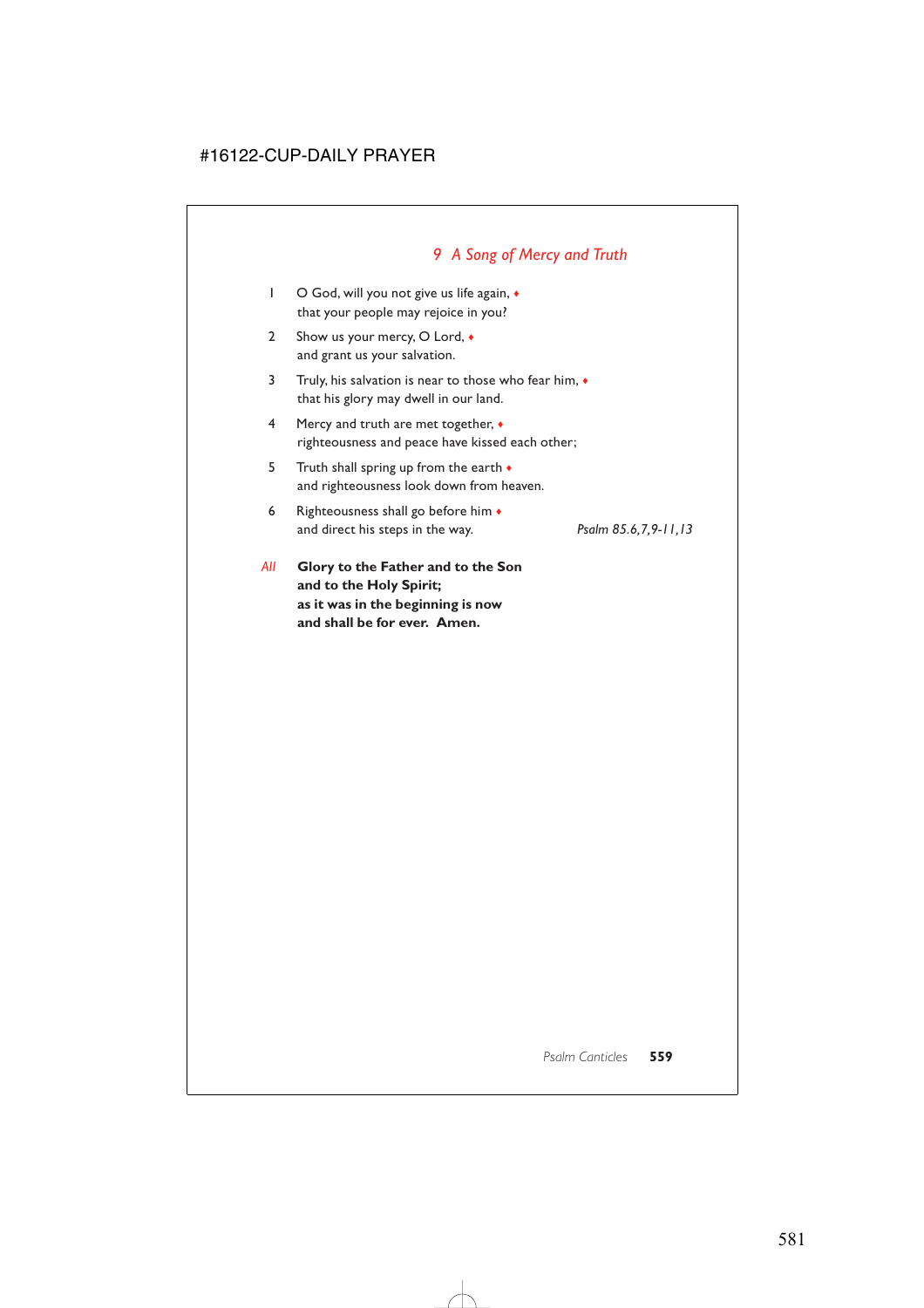### *10 Venite – A Song of Triumph*

- 1 O come, let us sing to the Lord;  $\bullet$ let us heartily rejoice in the rock of our salvation.
- 2 Let us come into his presence with thanksgiving ♦ and be glad in him with psalms.
- 3 For the Lord is a great God  $\bullet$ and a great king above all gods.
- 4 In his hand are the depths of the earth  $\bullet$ and the heights of the mountains are his also.
- 5 The sea is his, for he made it, ♦ and his hands have moulded the dry land.
- 6 Come, let us worship and bow down  $\bullet$ and kneel before the Lord our Maker.
- 7 For he is our God; ♦ we are the people of his pasture and the sheep of his hand.

*The canticle may end here.*

- 8 O that today you would listen to his voice:  $\triangleleft$ 'Harden not your hearts as at Meribah, on that day at Massah in the wilderness,
- 9 'When your forebears tested me, and put me to the proof,  $\bullet$ though they had seen my works.
- 10 'Forty years long I detested that generation and said, ♦ "This people are wayward in their hearts; they do not know my ways."
- 11 'So I swore in my wrath, ♦ "They shall not enter into my rest." ' *Psalm 95*
- *All* **Glory to the Father and to the Son and to the Holy Spirit; as it was in the beginning is now and shall be for ever. Amen.**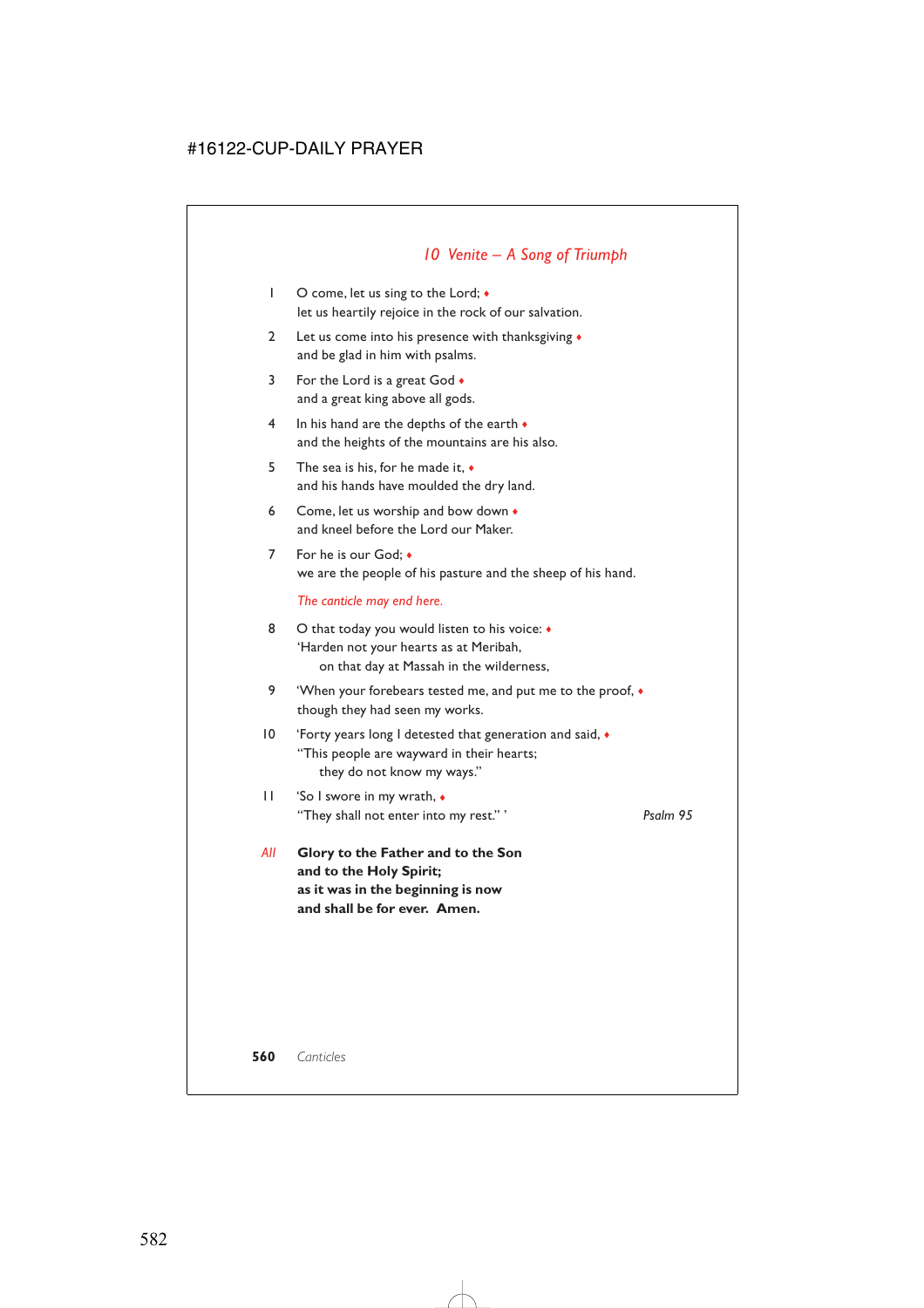# *11 A Song of God's Splendour*

- 1 Sing to the Lord a new song; ♦ sing to the Lord, all the earth.
- 2 Sing to the Lord and bless his name;  $\bullet$ tell out his salvation from day to day.
- 3 Declare his glory among the nations  $\bullet$ and his wonders among all peoples.
- 4 Honour and majesty are before him; ♦ power and splendour are in his sanctuary.
- 5 Ascribe to the Lord, you families of the peoples; ♦ ascribe to the Lord honour and strength.
- 6 Ascribe to the Lord the honour due to his name; ♦ bring offerings and come into his courts.
- 7 O worship the Lord in the beauty of holiness;  $\triangleleft$ let the whole earth tremble before him.
- 8 Tell it out among the nations that the Lord is king.  $\bullet$ with righteousness he will judge the world and the peoples with his truth. *Psalm 96.1-3,6-10a,13b*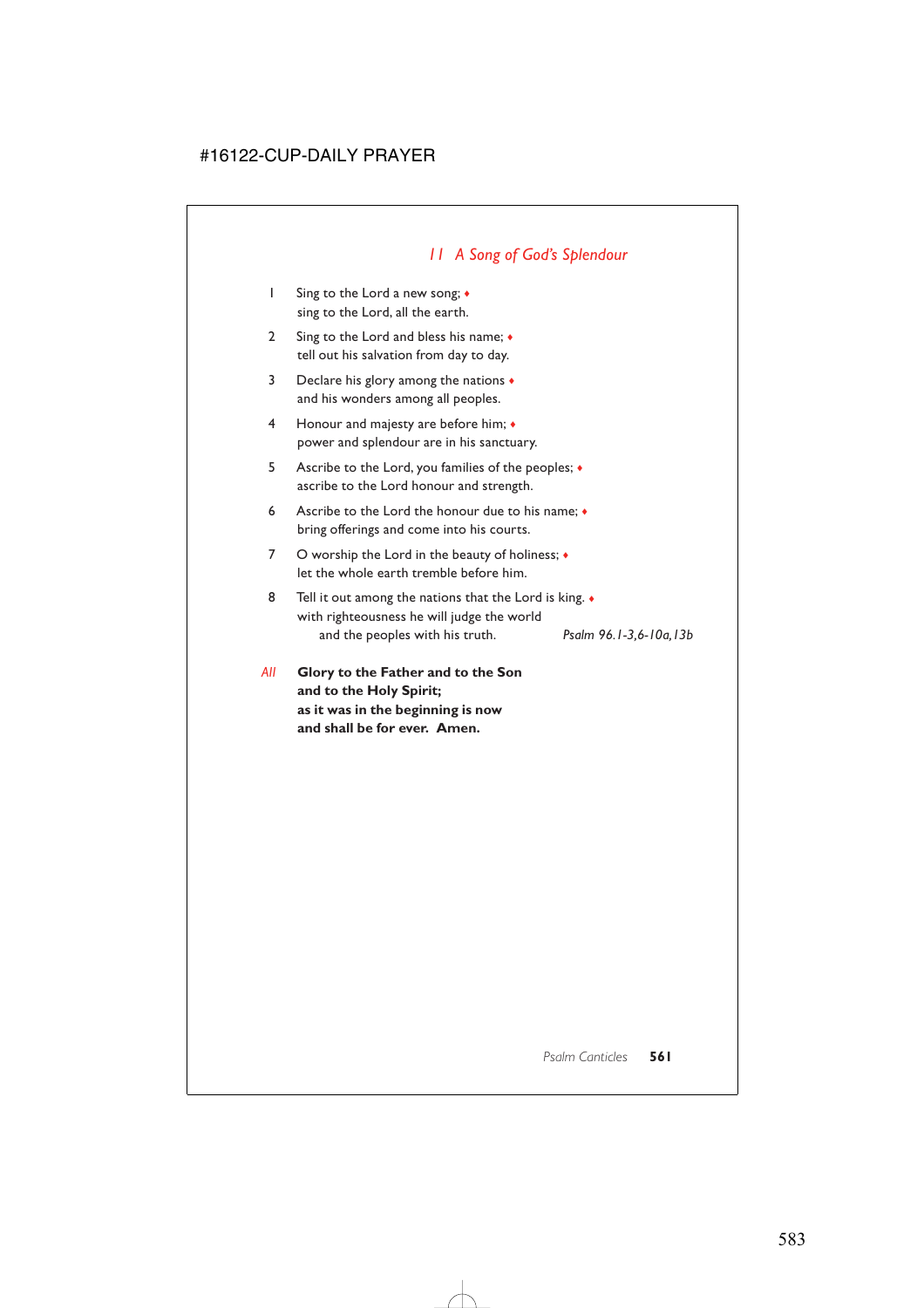# *12 Jubilate – A Song of Joy*

- 1 O be joyful in the Lord, all the earth; ♦ serve the Lord with gladness and come before his presence with a song.
- 2 Know that the Lord is God: ◆ it is he that has made us and we are his; we are his people and the sheep of his pasture.
- 3 Enter his gates with thanksgiving and his courts with praise;  $\bullet$ give thanks to him and bless his name.
- 4 For the Lord is gracious; his steadfast love is everlasting, ♦ and his faithfulness endures from generation to generation.

*Psalm 100*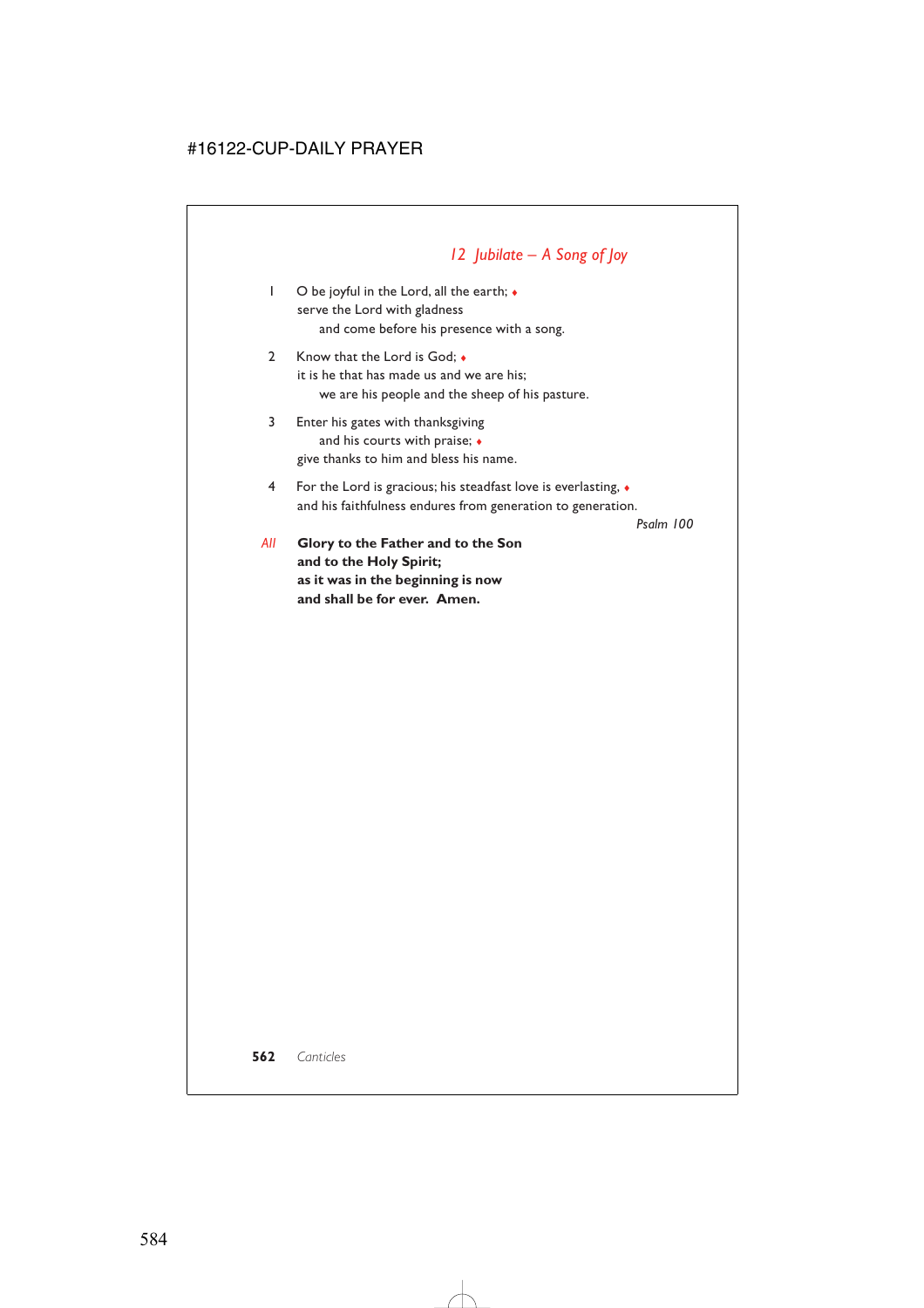### *13 A Song of God's Righteousness*

- 1 Bless the Lord, O my soul, ♦ and all that is within me bless his holy name.
- 2 Bless the Lord, O my soul, ◆ and forget not all his benefits;
- 3 Who forgives all your sins  $\bullet$ and heals all your infirmities;
- 4 Who redeems your life from the Pit ♦ and crowns you with faithful love and compassion;
- 5 Who satisfies you with good things, ♦ so that your youth is renewed like an eagle's.
- 6 The Lord executes righteousness ♦ and judgement for all who are oppressed.
- 7 He made his ways known to Moses  $\bullet$ and his works to the children of Israel.
- 8 The Lord has established his throne in heaven,  $\bullet$ and his kingdom has dominion over all.
- 9 Bless the Lord, you angels of his,  $\triangleleft$ you mighty ones who do his bidding and hearken to the voice of his word.
- 10 Bless the Lord, all you his hosts,  $\triangleleft$ you ministers of his who do his will.
- 11 Bless the Lord, all you works of his, in all places of his dominion; ♦ bless the Lord, O my soul. *Psalm 103.1-7,19-22*
- *All* **Glory to the Father and to the Son and to the Holy Spirit; as it was in the beginning is now and shall be for ever. Amen.**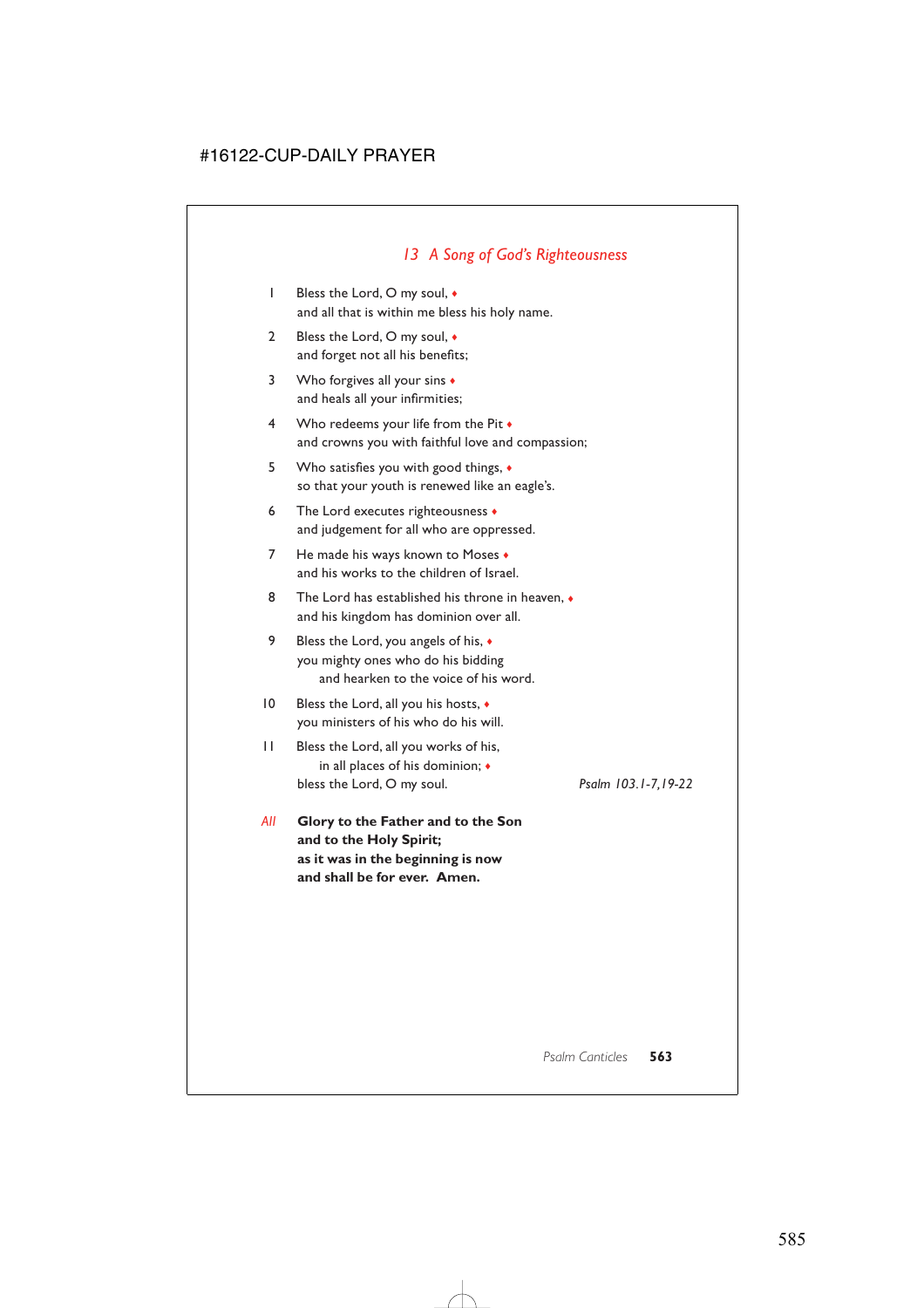# *14 A Song of God's Compassion*

- 1 The Lord is full of compassion and mercy, ♦ slow to anger and of great kindness.
- 2 He will not always accuse us,  $\bullet$ neither will he keep his anger for ever.
- 3 He has not dealt with us according to our sins, ♦ nor rewarded us according to our wickedness.
- 4 For as the heavens are high above the earth, ♦ so great is his mercy upon those who fear him.
- 5 As far as the east is from the west, ♦ so far has he set our sins from us.
- 6 As a father has compassion on his children, ♦ so is the Lord merciful towards those who fear him.
- 7 For he knows of what we are made; ♦ he remembers that we are but dust.
- 8 Our days are but as grass;  $\bullet$ we flourish as a flower of the field;
- 9 For as soon as the wind goes over it, it is gone, ♦ and its place shall know it no more.
- 10 But the merciful goodness of the Lord is from of old and endures for ever on those who fear him,  $\bullet$ and his righteousness on children's children;
- 11 On those who keep his covenant  $\bullet$ and remember his commandments to do them. *Psalm 103.8-18*
- *All* **Glory to the Father and to the Son and to the Holy Spirit; as it was in the beginning is now and shall be for ever. Amen.**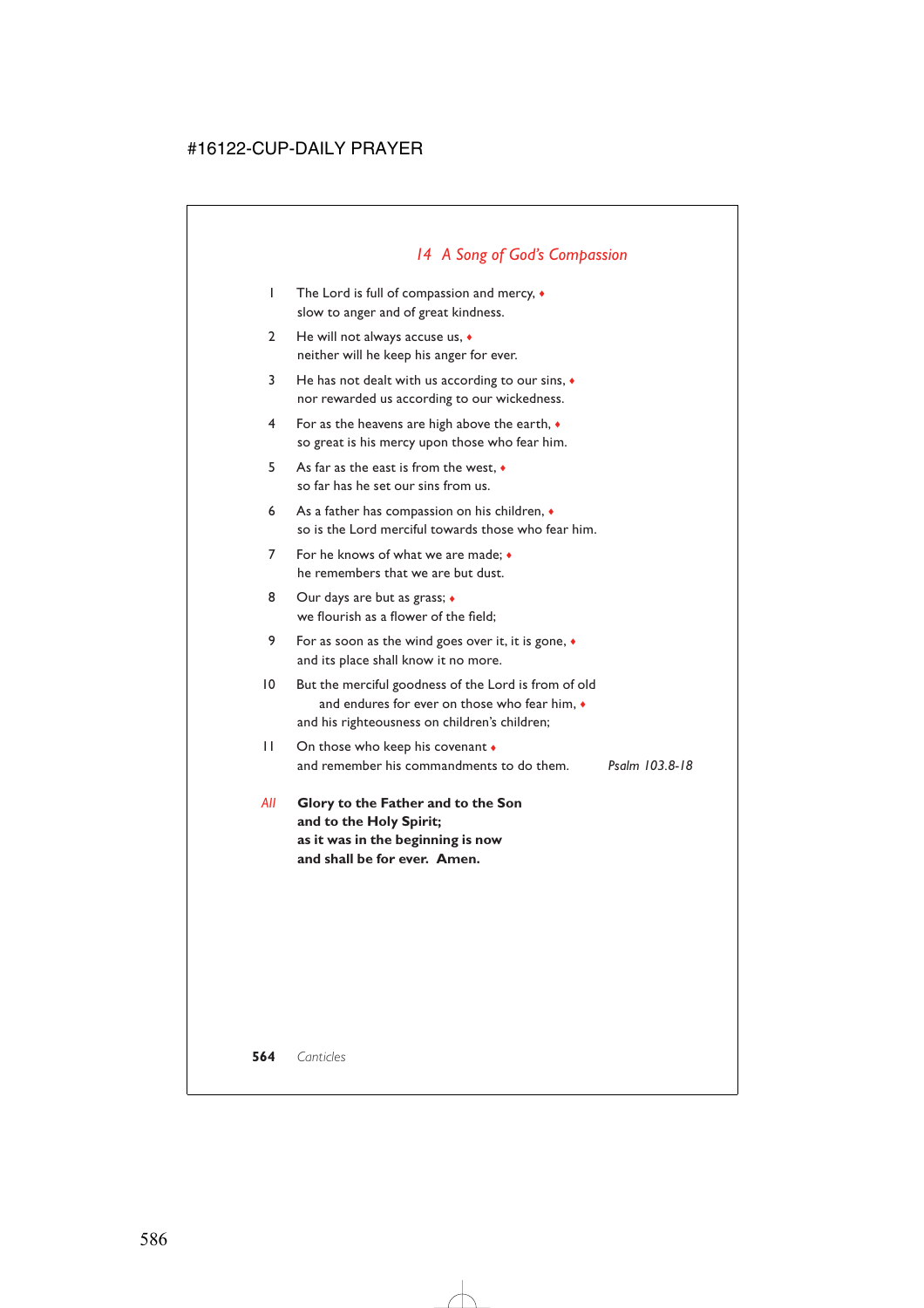# *15 A Song of God's Greatness*

- 1 Bless the Lord, O my soul. ♦ O Lord my God, how excellent is your greatness!
- 2 You are clothed with majesty and honour,  $\bullet$ wrapped in light as in a garment.
- 3 The sun knows the time for its setting. ♦ You make darkness that it may be night.
- 4 O Lord, how manifold are your works! ♦ In wisdom you have made them all; the earth is full of your creatures.
- 5 When you send forth your spirit, they are created,  $\bullet$ and you renew the face of the earth.
- 6 May the glory of the Lord endure for ever; ♦ may the Lord rejoice in his works;
- 7 I will sing to the Lord as long as I live;  $\bullet$ I will make music to my God while I have my being. *Psalm 104.1,2,21b,22a,26,32,33,35*
- *All* **Glory to the Father and to the Son and to the Holy Spirit; as it was in the beginning is now and shall be for ever. Amen.**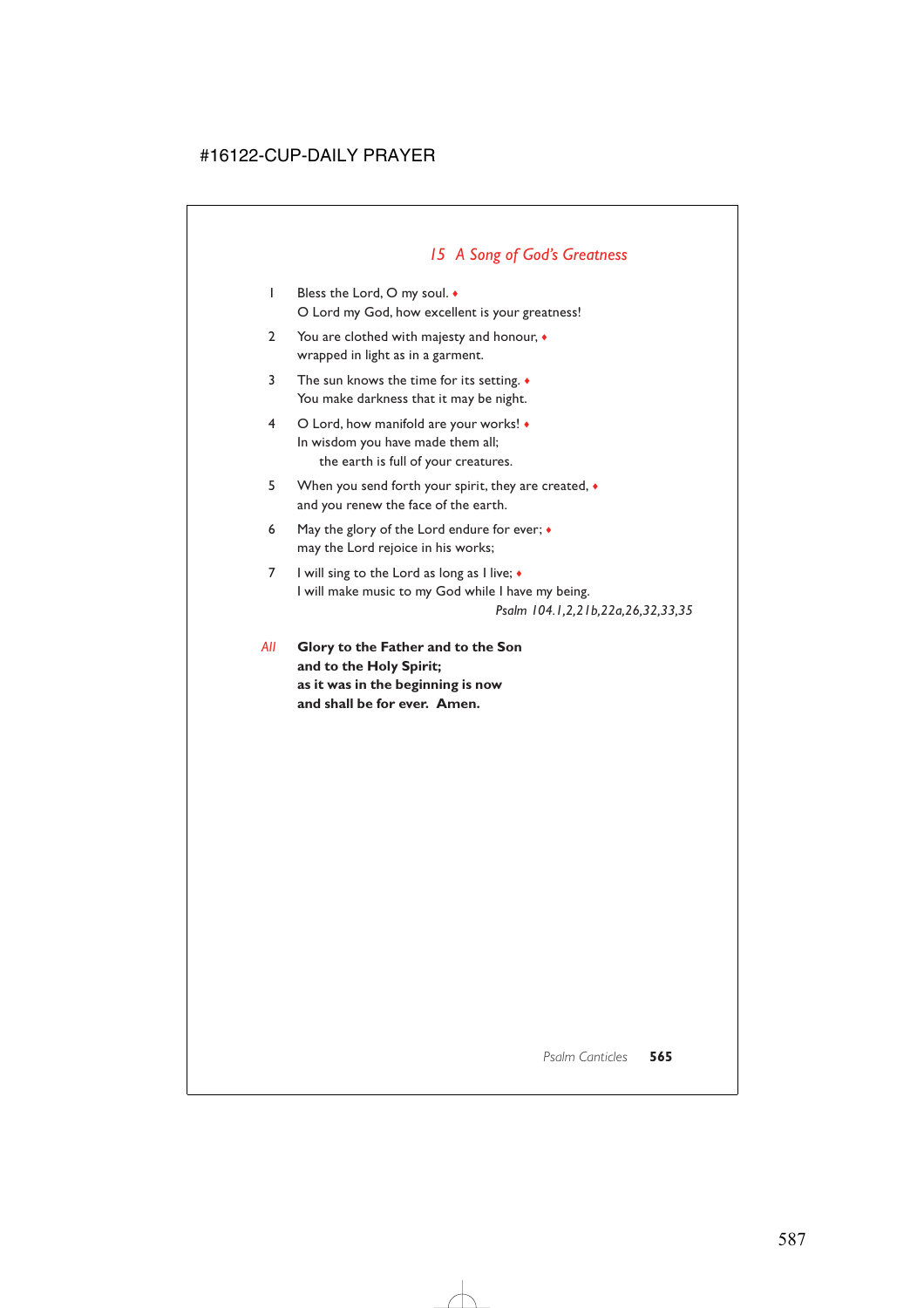# *16 A Song of Worship*

- 1 Come, bless the Lord, all you servants of the Lord,  $\bullet$ you that by night stand in the house of the Lord.
- 2 Lift up your hands towards the sanctuary  $\bullet$ and bless the Lord.
- 3 The Lord who made heaven and earth ♦ give you blessing out of Zion. *Psalm 134*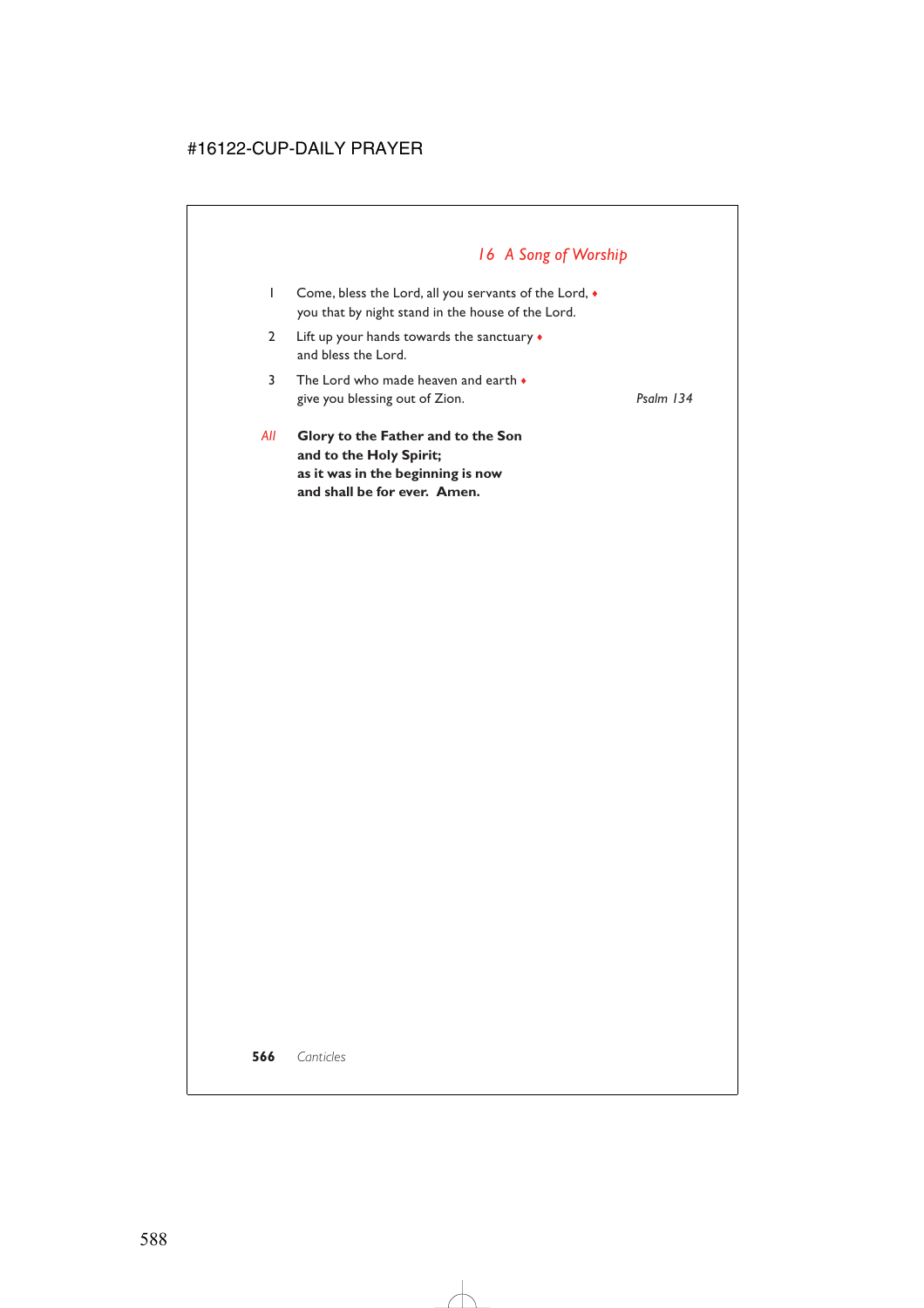# *17 Verses from Psalm 141 – A Song of the Evening Sacrifice*

### *All* **Let my prayer rise before you as incense,** ♦ **the lifting up of my hands as the evening sacrifice.**

O Lord, I call to you; come to me quickly; ♦ hear my voice when I cry to you.

Set a watch before my mouth, O Lord, ♦ and guard the door of my lips;

### *All* **Let my prayer rise before you as incense,** ♦ **the lifting up of my hands as the evening sacrifice.**

Let not my heart incline to any evil thing;  $\bullet$ let me not be occupied in wickedness with evildoers.

But my eyes are turned to you, Lord God; ♦ in you I take refuge; do not leave me defenceless.

### *All* **Let my prayer rise before you as incense,** ♦ **the lifting up of my hands as the evening sacrifice.**

*Psalm 141.1-4b,8*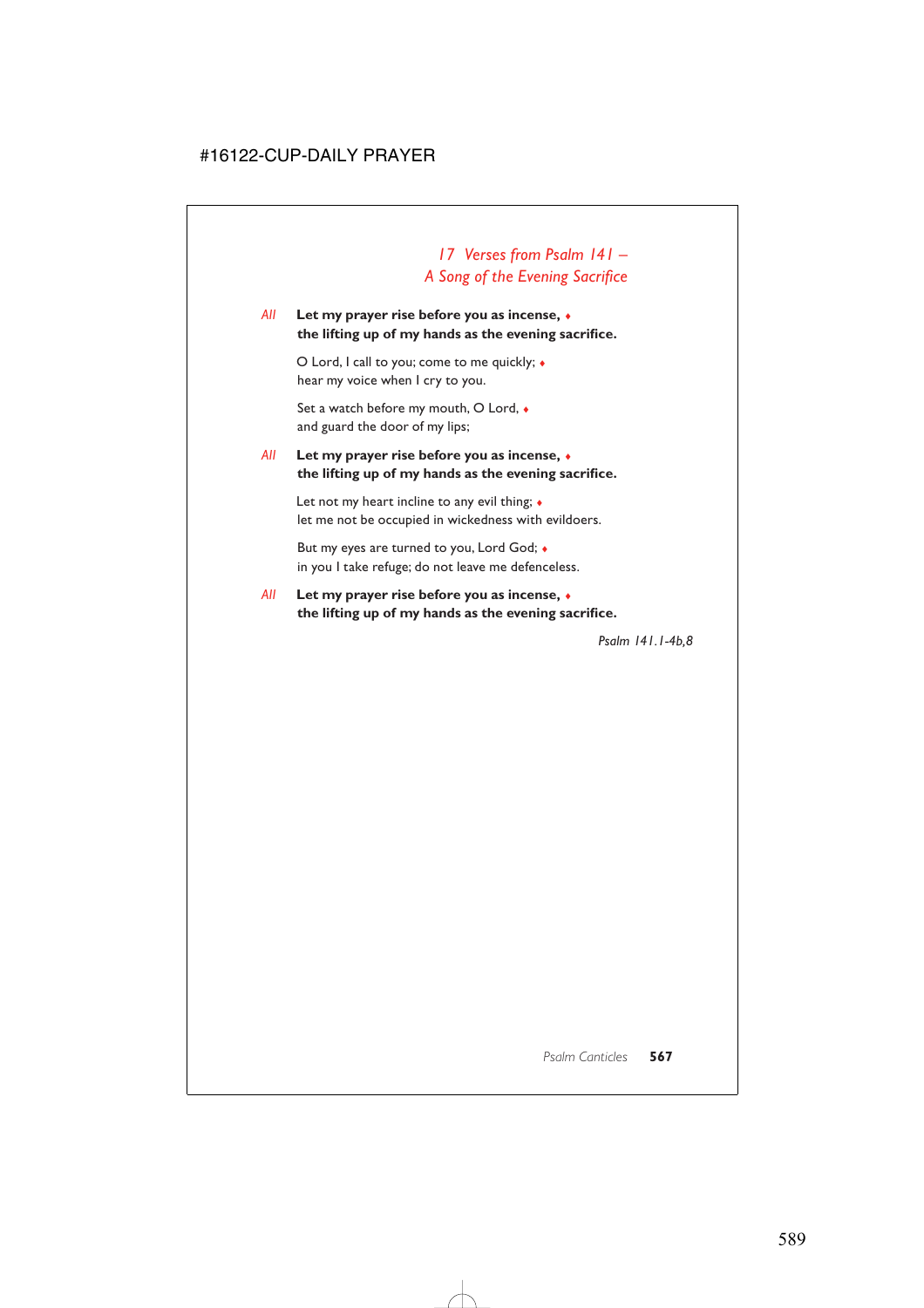# *18 A Song of Entreaty*

1 Hear my prayer, O Lord, and in your faithfulness give ear to my supplications;  $\bullet$ answer me in your righteousness.

- 2 Enter not into judgement with your servant, ♦ for in your sight shall no one living be justified.
- 3 My spirit faints within me; ♦ my heart within me is desolate.
- 4 I stretch out my hands to you; ♦ my soul gasps for you like a thirsty land.
- 5 O Lord, make haste to answer me; my spirit fails me; ♦ hide not your face from me lest I be like those who go down to the Pit.
- 6 Let me hear of your loving-kindness in the morning, for in you I put my trust; ♦ show me the way I should walk in, for I lift up my soul to you.
- 7 Teach me to do what pleases you, for you are my God;  $\bullet$ let your kindly spirit lead me on a level path.
- 8 Revive me, O Lord, for your name's sake;  $\bullet$ for your righteousness' sake, bring me out of trouble.

*Psalm 143.1,2,4,6-8,10,11*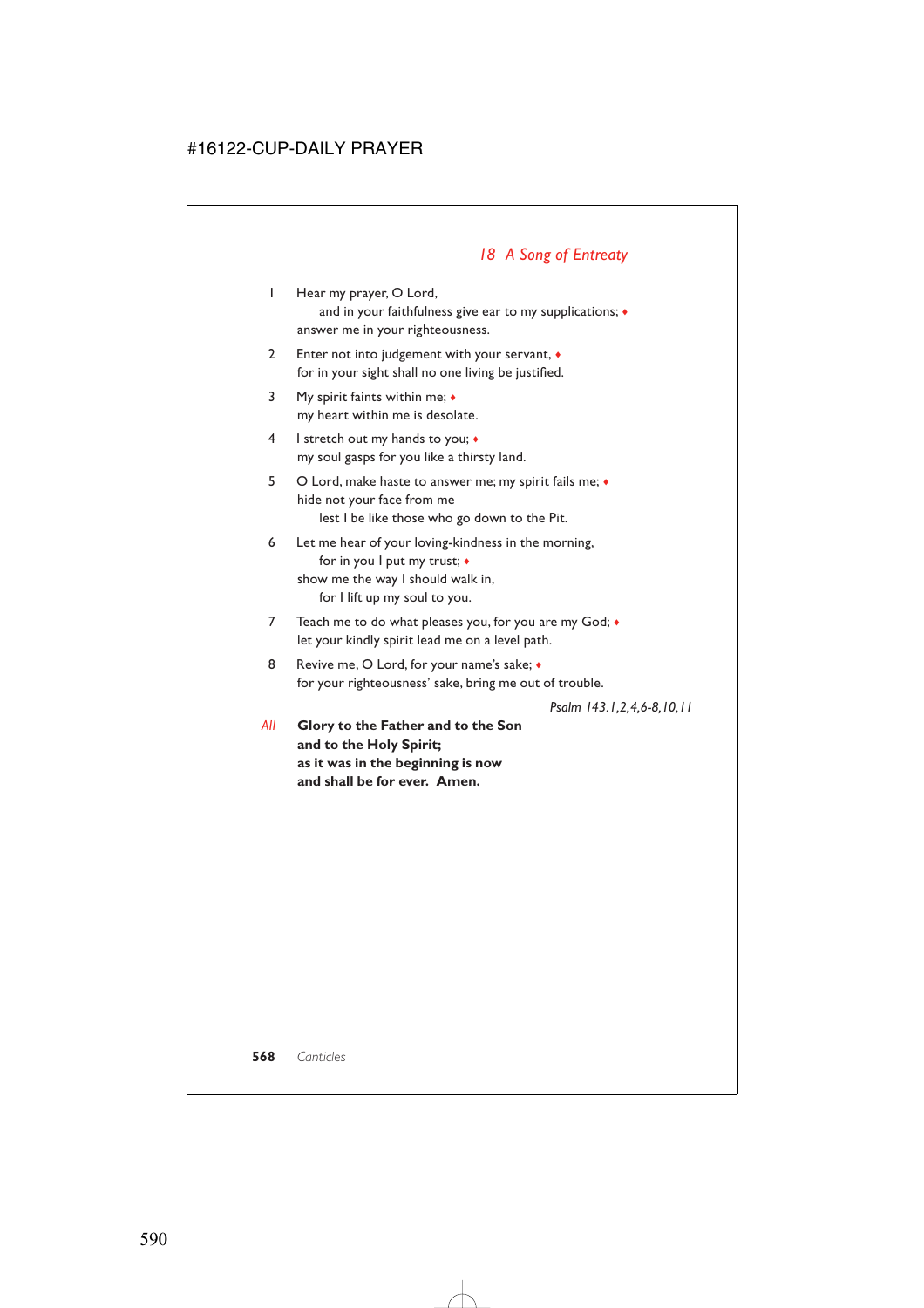# *¶ Old Testament and Apocrypha Canticles*

### *19 The Song of Moses and Miriam*

#### *Refrain:*

### *All* **In your unfailing love, O Lord, you lead the people whom you have redeemed.**

- 1 I will sing to the Lord, who has triumphed gloriously, ♦ the horse and his rider he has thrown into the sea.
- 2 The Lord is my strength and my song  $\bullet$ and has become my salvation.
- 3 This is my God whom I will praise, ♦ the God of my forebears whom I will exalt.
- 4 The Lord is a warrior, ♦ the Lord is his name.
- 5 Your right hand, O Lord, is glorious in power: ♦ your right hand, O Lord, shatters the enemy.
- 6 At the blast of your nostrils, the sea covered them;  $\bullet$ they sank as lead in the mighty waters.
- 7 In your unfailing love, O Lord,  $\bullet$ you lead the people whom you have redeemed.
- 8 And by your invincible strength  $\triangleleft$ you will guide them to your holy dwelling.
- 9 You will bring them in and plant them, O Lord,  $\bullet$ in the sanctuary which your hands have established.

*Exodus 15.1b-3,6,10,13,17*

- *All* **Glory to the Father and to the Son and to the Holy Spirit; as it was in the beginning is now and shall be for ever. Amen.**
- *All* **In your unfailing love, O Lord, you lead the people whom you have redeemed.**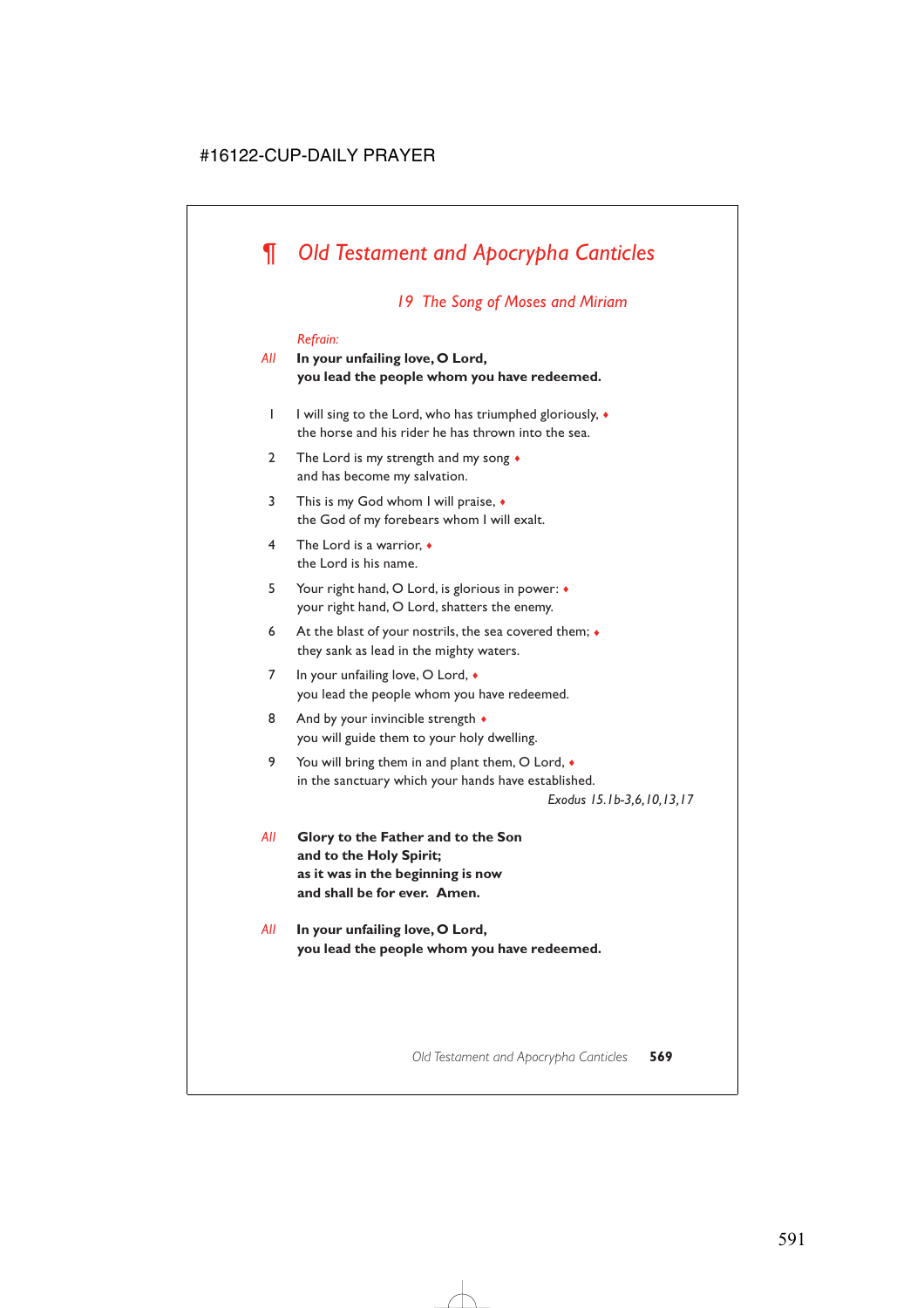### *20 A Song of the Rock*

#### *Refrain:*

### *All* **The word is very near to you; it is in your mouth and in your heart for you to observe.**

- 1 Give ear, O heavens, and I will speak; ♦ and let the earth hear the words of my mouth.
- 2 May my teaching drop as the rain, my speech distil as the dew, ♦ as the gentle rain on the grass, and as the showers upon the meadow.
- 3 For I will proclaim the name of the Lord. ♦ Ascribe greatness to our God!
- 4 The Rock, his work is perfect; for all his ways are just: ♦ a faithful God without deceit, just and upright is he.
- 5 His degenerate children have dealt corruptly with him; ♦ a perverse and crooked generation.
- 6 Do you thus repay the Lord, you foolish and senseless people? ♦ Is not he your father, who created you, who made you and established you?
- 7 Remember the days of old, consider the years long past;  $\bullet$ ask your father, and he will show you; your elders, and they will tell you.
- 8 When the Most High gave the nations their inheritance, when he divided the children of earth, ♦ he fixed the bounds of the peoples according to the number of the children of God.
- 9 For the Lord's own portion is his people, ♦ Jacob his allotted heritage.
- 10 He sustained him in a desert land, in the howling waste of the wilderness; ♦ he shielded him and cared for him; he kept him as the apple of his eye.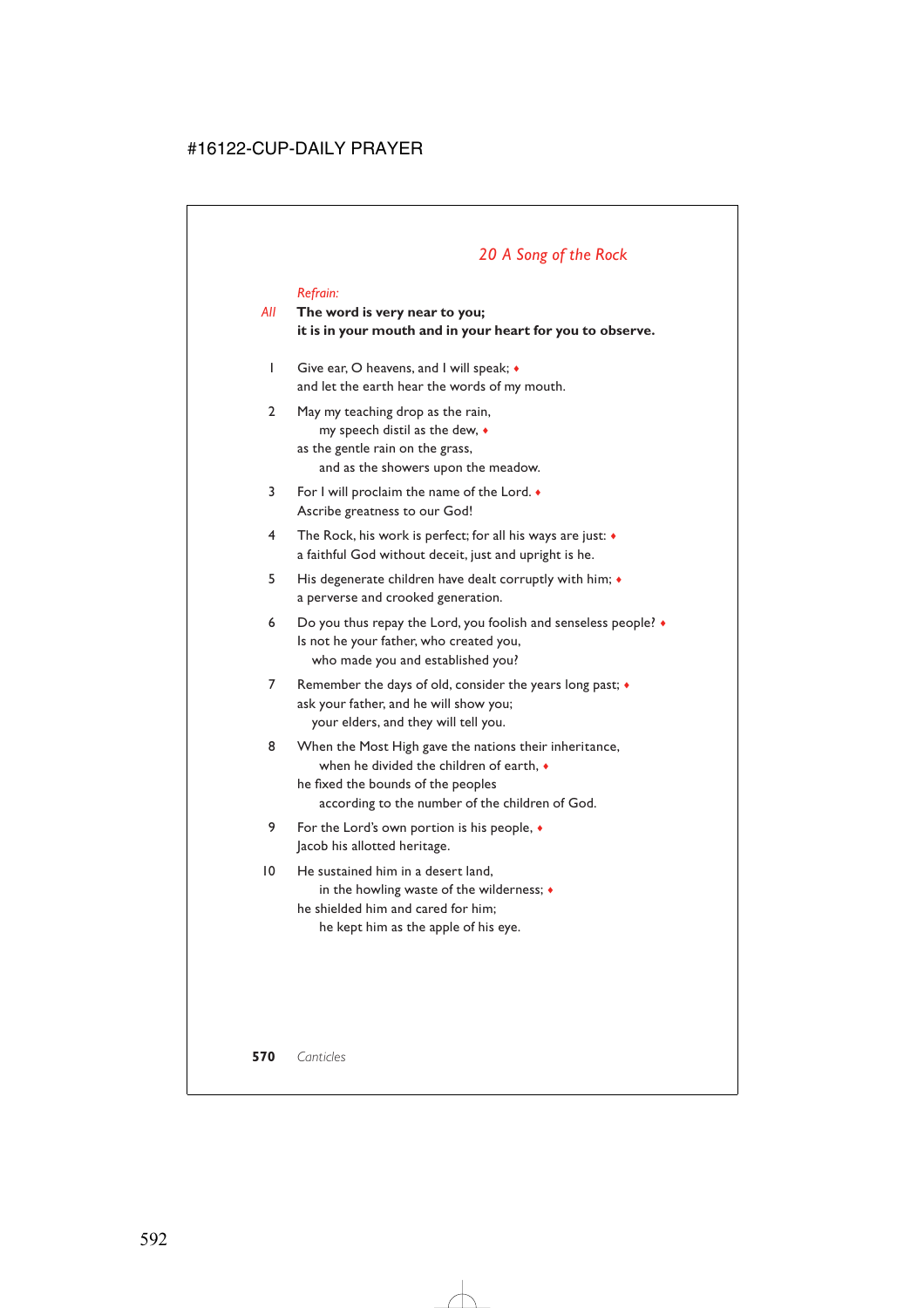- 11 As an eagle stirs up its nest, and hovers over its young,  $\bullet$ spreading out its wings, takes them, and bears them aloft on its pinions,
- 12 So the Lord alone did guide him,  $\bullet$ and no foreign god was with him. *Deuteronomy 32.1-12*

- *All* **Glory to the Father and to the Son and to the Holy Spirit; as it was in the beginning is now and shall be for ever. Amen.**
- *All* **The word is very near to you; it is in your mouth and in your heart for you to observe.**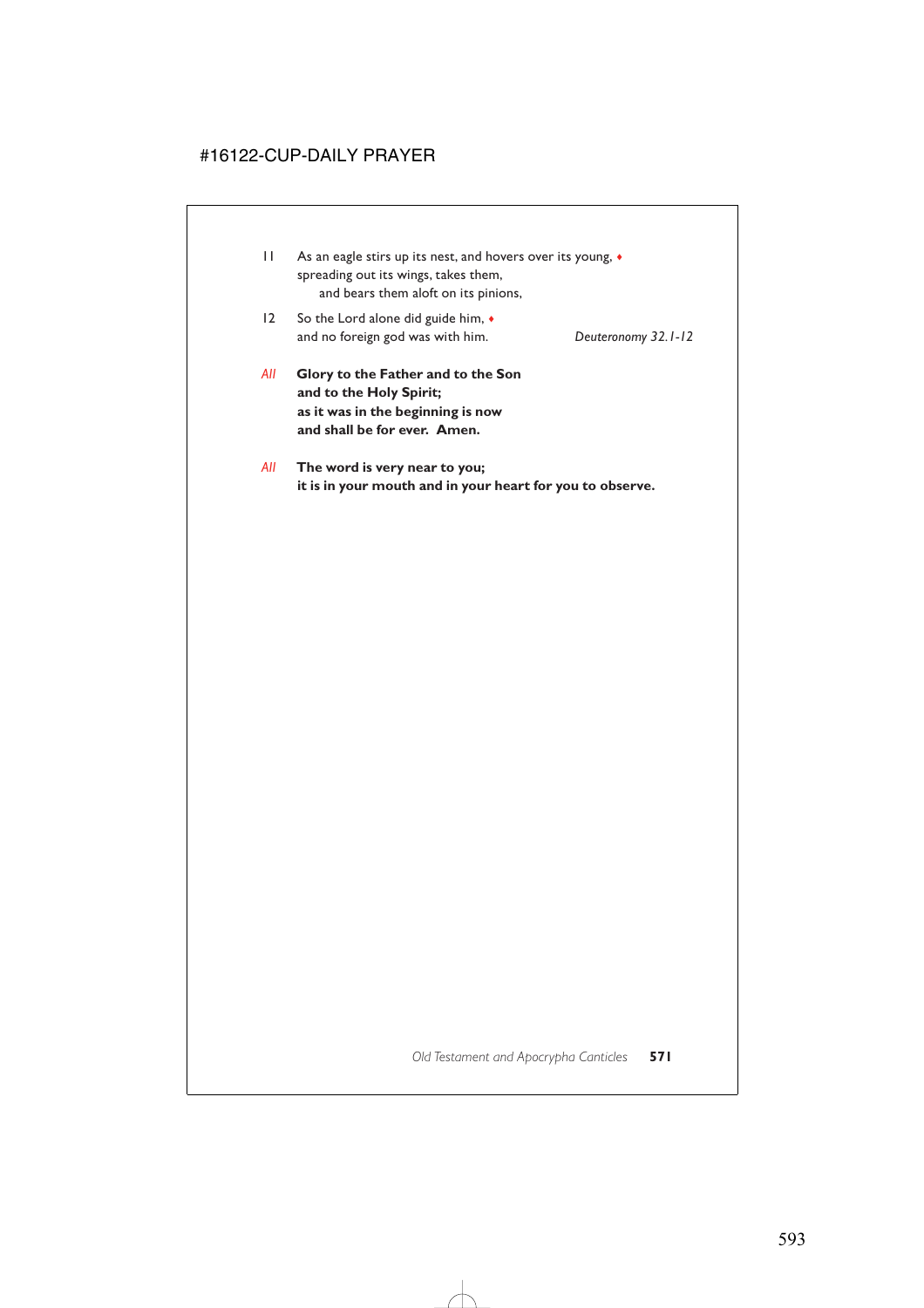# *21 A Song of Hannah*

#### *Refrain:*

### *All* **Blessed are those who believe, for what God has promised will be fulfilled.**

- 1 My heart exults in the Lord; ♦ my strength is exalted in my God.
- 2 My mouth derides my enemies,  $\triangleleft$ because I rejoice in your salvation.
- 3 There is no Holy One like you, O Lord, ♦ nor any Rock like you, our God.
- 4 For you are a God of knowledge ♦ and by you our actions are weighed.
- 5 The bows of the mighty are broken, ♦ but the feeble gird on strength.
- 6 Those who were full now hire themselves out for bread, ♦ but those who were hungry are well fed.
- 7 The barren woman has borne sevenfold  $\bullet$ but she who has many children is forlorn.
- 8 Both the poor and the rich are of your making;  $\bullet$ you bring low and you also exalt.
- 9 You raise up the poor from the dust,  $\bullet$ and lift the needy from the ash heap.
- 10 You make them sit with the rulers ♦ and inherit a place of honour.
- 11 For the pillars of the earth are yours  $\bullet$ and on them you have set the world. *1 Samuel 2.1,2,3b-5,7,8*
- *All* **Glory to the Father and to the Son and to the Holy Spirit; as it was in the beginning is now and shall be for ever. Amen.**
- *All* **Blessed are those who believe, for what God has promised will be fulfilled.**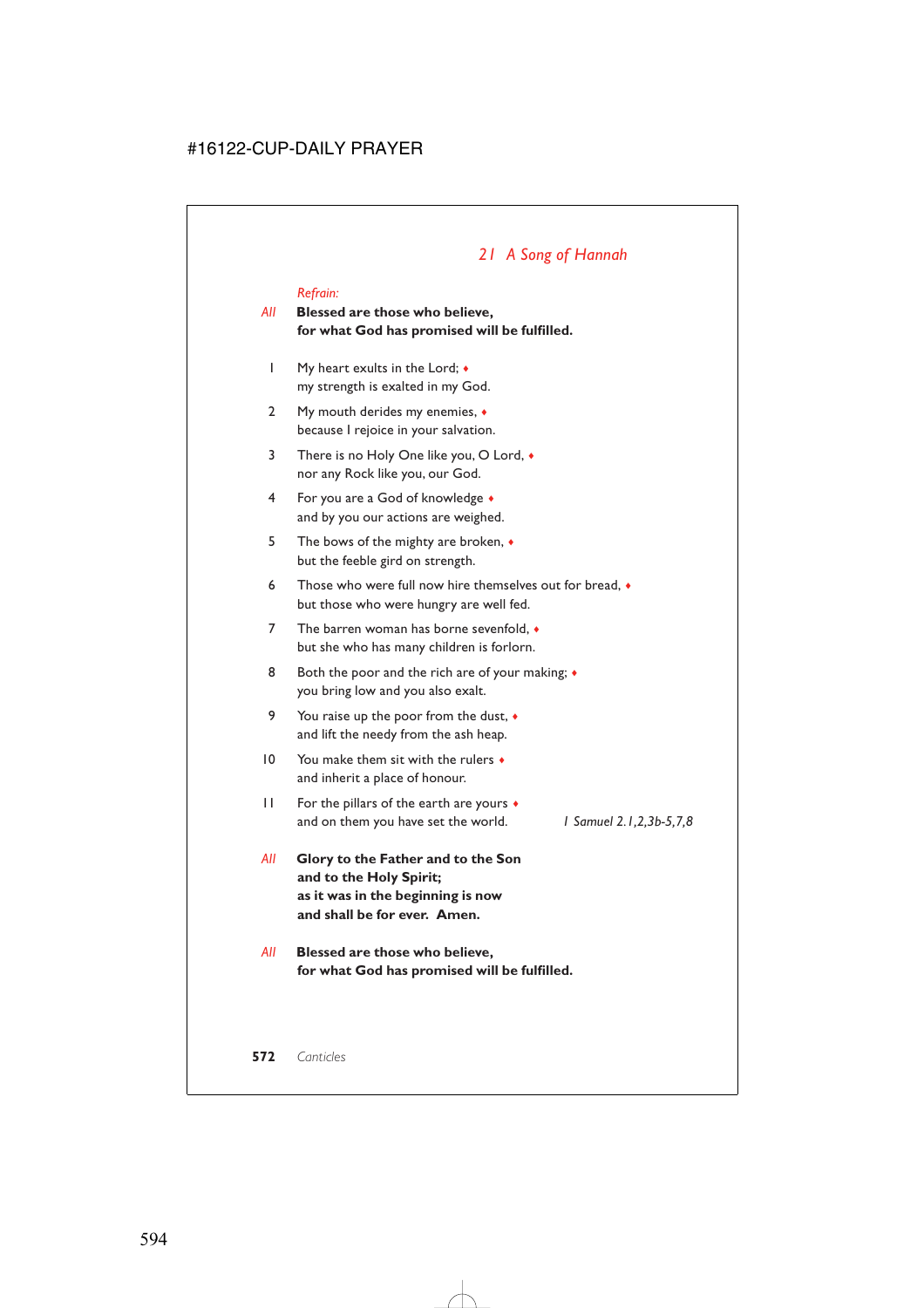# *22 A Song of David*

#### *Refrain:*

### *All* **Splendour and majesty are yours, O God; you are exalted as head over all.**

- 1 Blessed are you, God of Israel, for ever and ever, ♦ for yours is the greatness, the power, the glory, the splendour and the majesty.
- 2 Everything in heaven and on earth is yours; ♦ yours is the kingdom, O Lord, and you are exalted as head over all.
- 3 Riches and honour come from you ♦ and you rule over all.
- 4 In your hand are power and might; ♦ yours it is to give power and strength to all.
- 5 And now we give you thanks, our God, ♦ and praise your glorious name.
- 6 For all things come from you, ♦ and of your own have we given you. *1 Chronicles 29.10b-13,14b*

- *All* **Glory to the Father and to the Son and to the Holy Spirit; as it was in the beginning is now and shall be for ever. Amen.**
- *All* **Splendour and majesty are yours, O God; you are exalted as head over all.**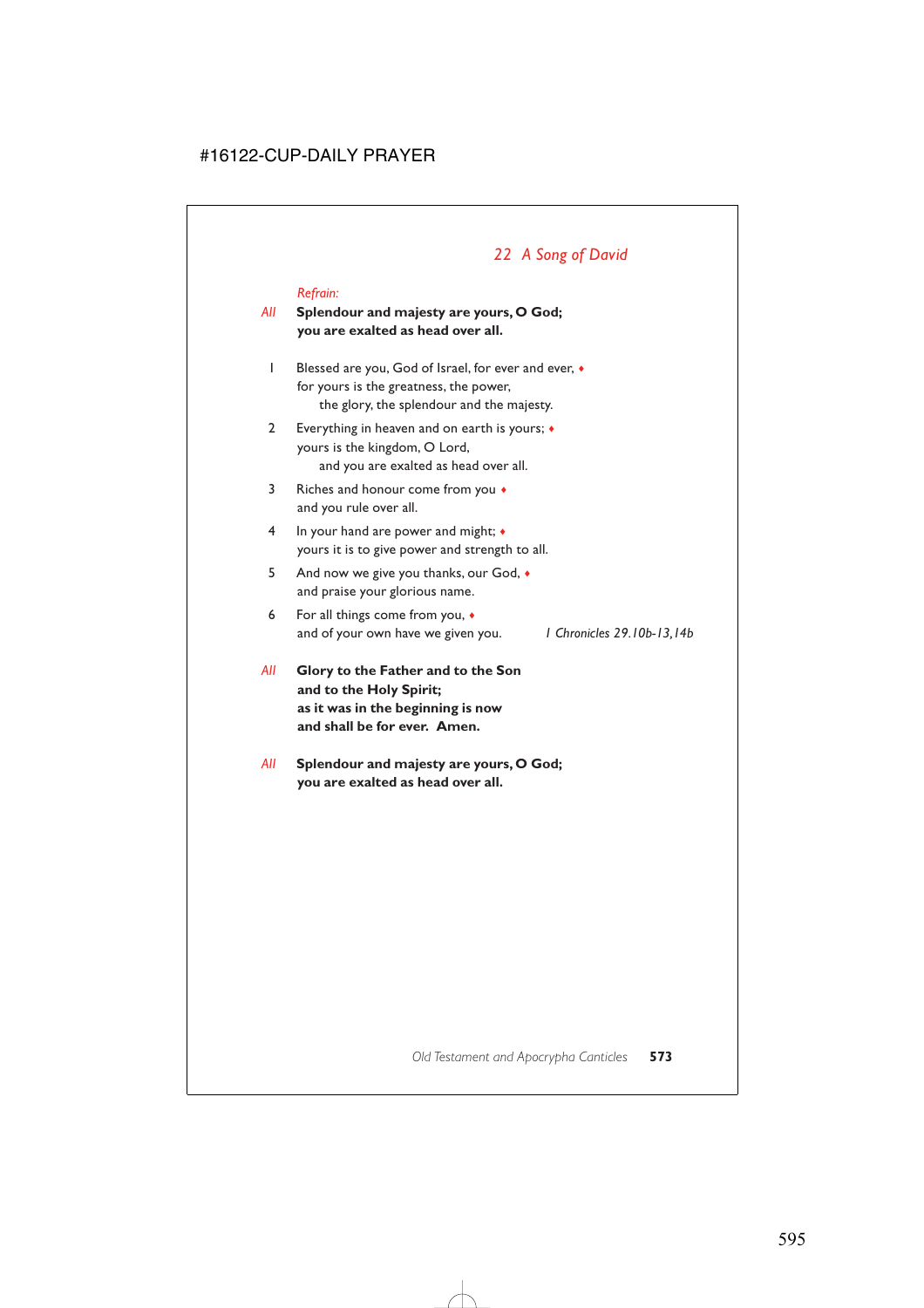# *23 A Song of Solomon*

#### *Refrain:*

### *All* **Many waters cannot quench love; neither can the floods drown it.**

- 1 Set me as a seal upon your heart, ♦ as a seal upon your arm;
- 2 For love is strong as death, passion fierce as the grave;  $\bullet$ its flashes are flashes of fire, a raging flame.
- 3 Many waters cannot quench love, ♦ neither can the floods drown it.
- 4 If all the wealth of our house were offered for love, ♦ it would be utterly scorned. *cf Song of Solomon 8.6,7*
- *All* **Glory to the Father and to the Son and to the Holy Spirit; as it was in the beginning is now and shall be for ever. Amen.**
- *All* **Many waters cannot quench love; neither can the floods drown it.**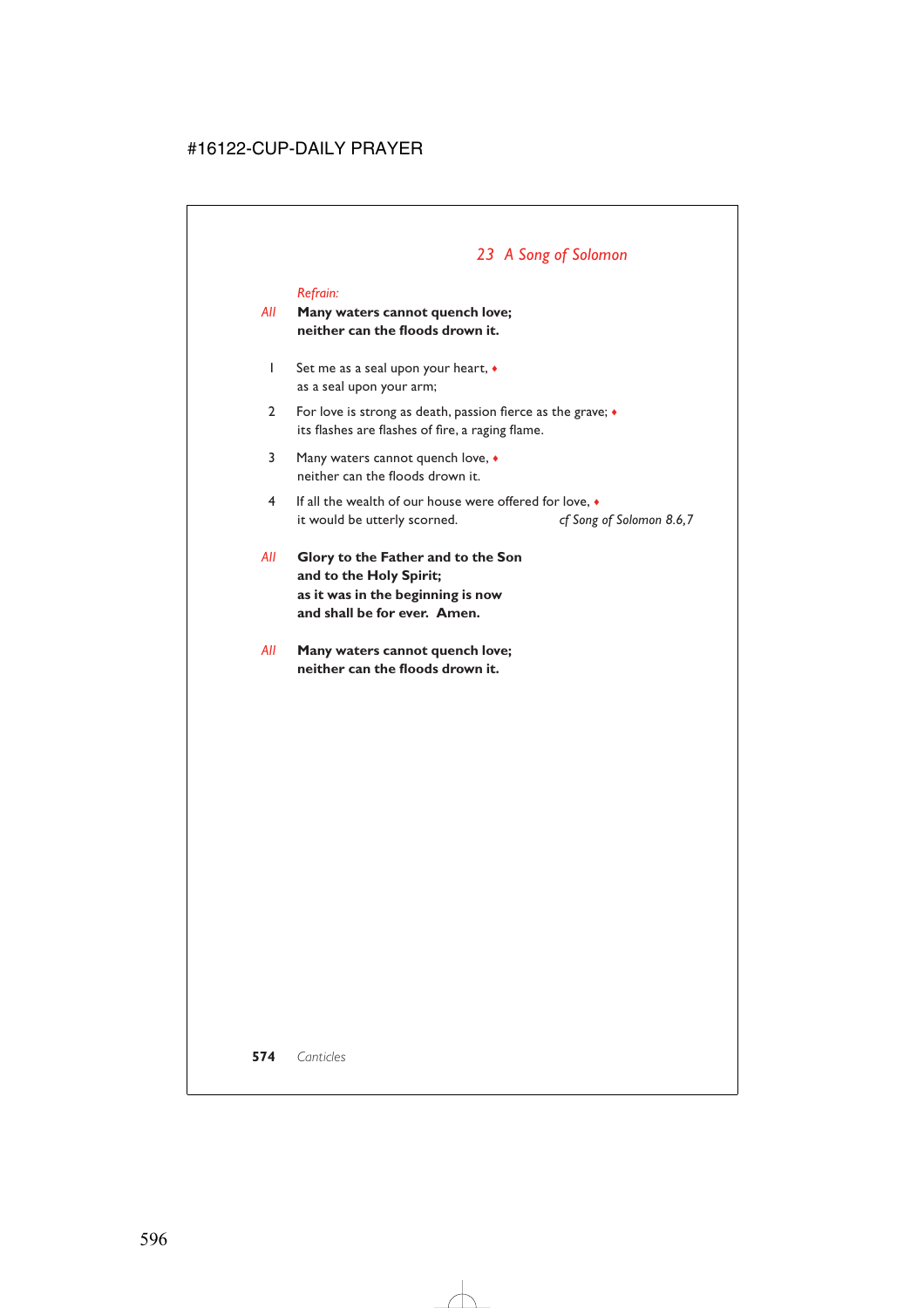# *24 A Song of Peace*

#### *Refrain:*

### *All* **Spirit of God, teach us your ways, that we may walk in the paths of peace.**

- 1 Come, let us go up to the mountain of God, ♦ to the house of the God of Jacob;
- 2 That God may teach us his ways,  $\bullet$ and that we may walk in his paths.
- 3 For the law shall go out from Zion, ♦ and the word of the Lord from Jerusalem.
- 4 God shall judge between the nations, ♦ and shall mediate for many peoples.
- 5 They shall beat their swords into ploughshares, ♦ and their spears into pruning hooks.
- 6 Nation shall not lift up sword against nation,  $\triangleleft$ neither shall they learn war any more.
- 7 O people of Jacob, come: ♦ let us walk in the light of the Lord. *Isaiah 2.3-5*

*All* **Glory to the Father and to the Son and to the Holy Spirit; as it was in the beginning is now and shall be for ever. Amen.**

*All* **Spirit of God, teach us your ways, that we may walk in the paths of peace.**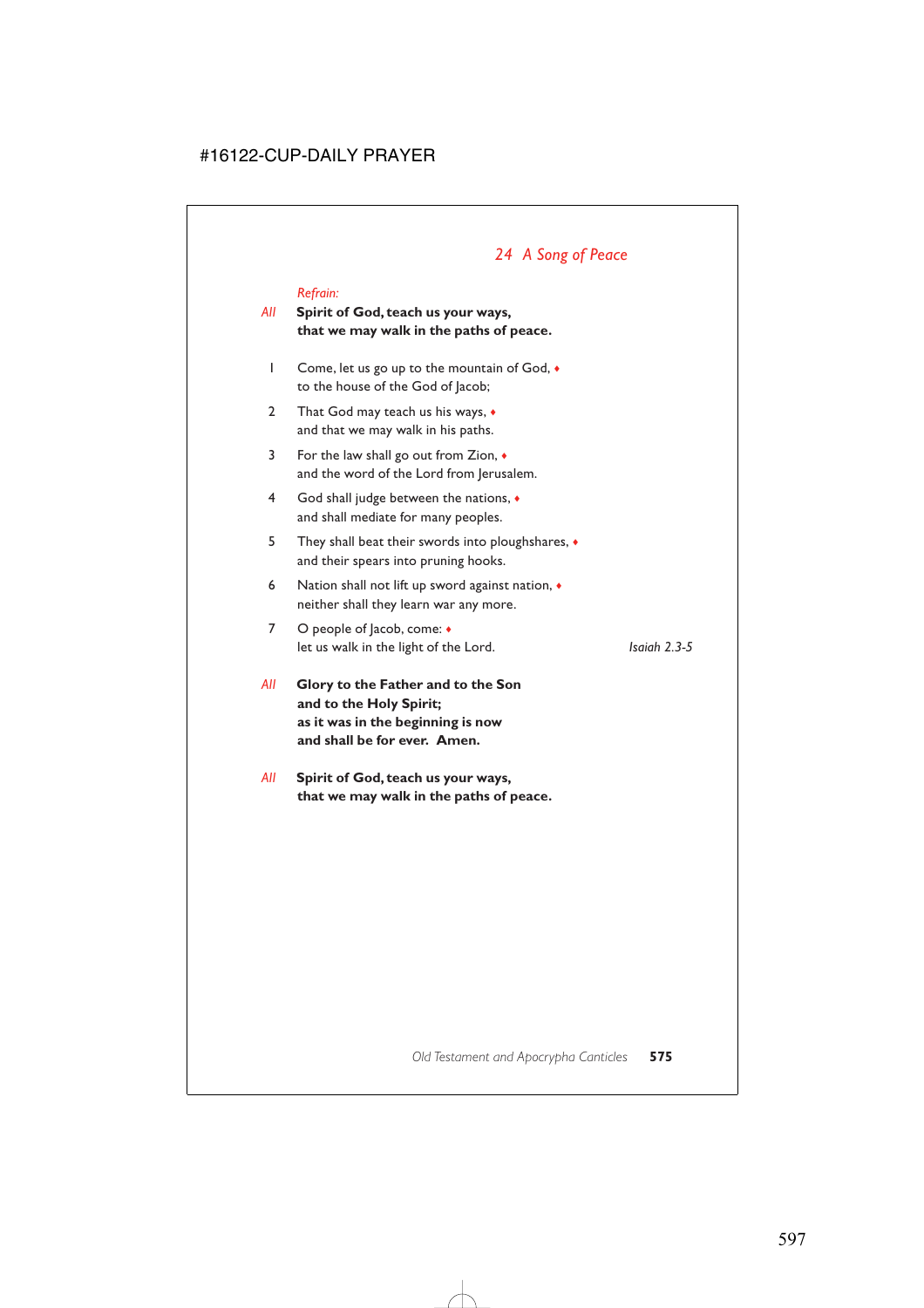### *25 A Song of the Messiah*

#### *Refrain:*

### *All* **To us a child is born, to us a son is given.**

- 1 The people who walked in darkness have seen a great light; ♦ those who dwelt in a land of deep darkness, upon them the light has dawned.
- 2 You have increased their joy and given them great gladness;  $\bullet$ they rejoiced before you as with joy at the harvest.
- 3 For you have shattered the yoke that burdened them; ♦ the collar that lay heavy on their shoulders.
- 4 For to us a child is born and to us a son is given, ♦ and the government will be upon his shoulder.
- 5 And his name will be called: Wonderful Counsellor; the Mighty God; ♦ the Everlasting Father; the Prince of Peace.
- 6 Of the increase of his government and of peace  $\bullet$ there will be no end,
- 7 Upon the throne of David and over his kingdom,  $\bullet$ to establish and uphold it with justice and righteousness.
- 8 From this time forth and for evermore;  $\triangleleft$ the zeal of the Lord of hosts will do this. *Isaiah 9.2,3b,4a,6,7*
- *All* **Glory to the Father and to the Son and to the Holy Spirit; as it was in the beginning is now and shall be for ever. Amen.**
- *All* **To us a child is born, to us a son is given.**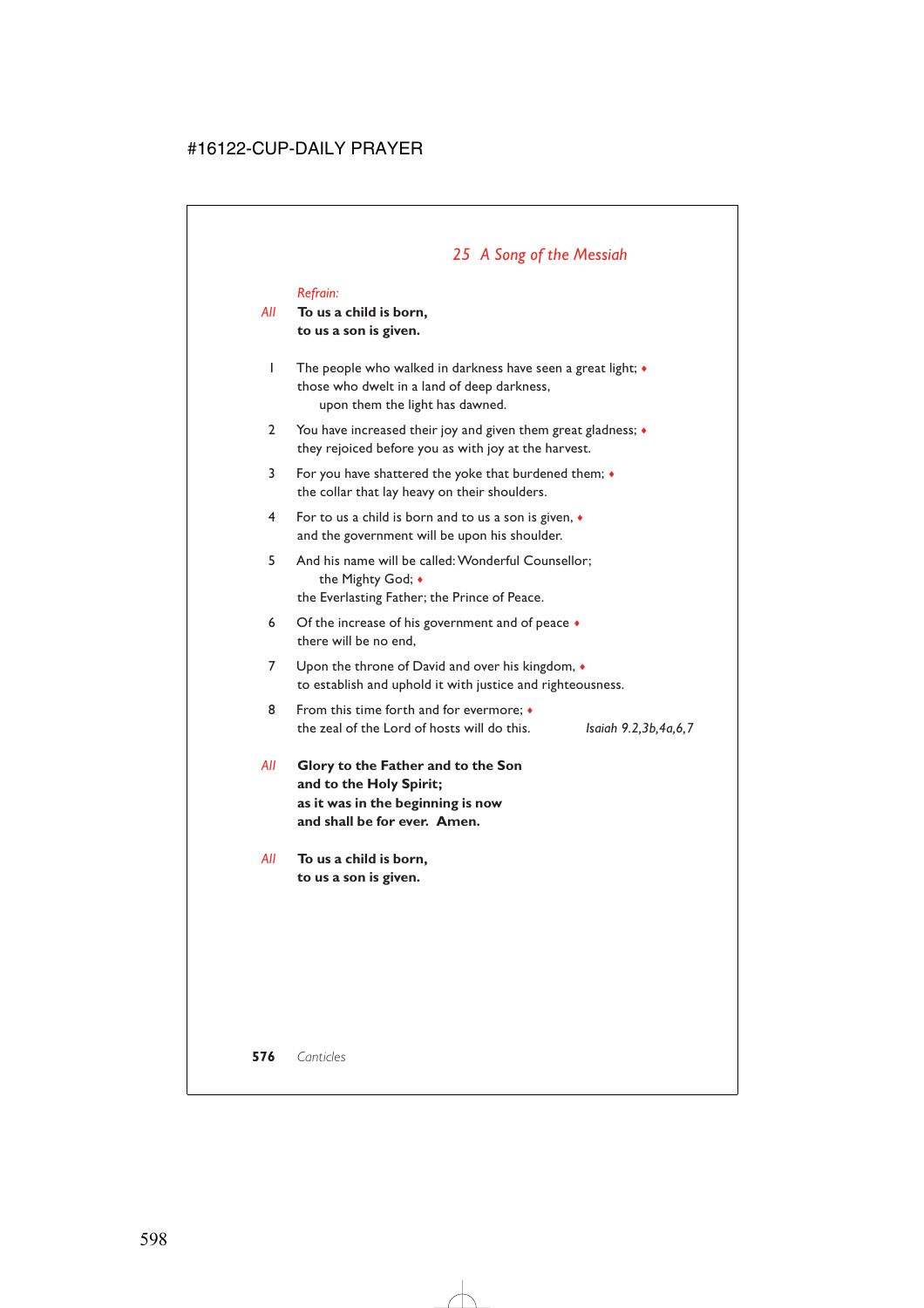#### *Refrain:*

### *All* **The earth shall be full of the knowledge of the Lord.**

- 1 There shall come forth a shoot from the stock of Jesse, ♦ and a branch shall grow out of his roots.
- 2 And the Spirit of the Lord shall rest upon him,  $\bullet$ the spirit of wisdom and understanding,
- 3 The spirit of counsel and might, ♦ the spirit of knowledge and the fear of the Lord.
- 4 He shall not judge by what his eyes see, ♦ or decide by what his ears hear,
- 5 But with righteousness he shall judge the poor, ♦ and decide with equity for the meek of the earth.
- 6 The wolf shall dwell with the lamb,  $\bullet$ and the leopard shall lie down with the kid.
- 7 The calf, the lion and the fatling together,  $\bullet$ with a little child to lead them.
- 8 They shall not hurt or destroy in all my holy mountain,  $\bullet$ for the earth shall be full of the knowledge of the Lord as the waters cover the sea. *Isaiah 11.1,2,3b-4a,6,9*
- *All* **Glory to the Father and to the Son and to the Holy Spirit; as it was in the beginning is now and shall be for ever. Amen.**
- *All* **The earth shall be full of the knowledge of the Lord.**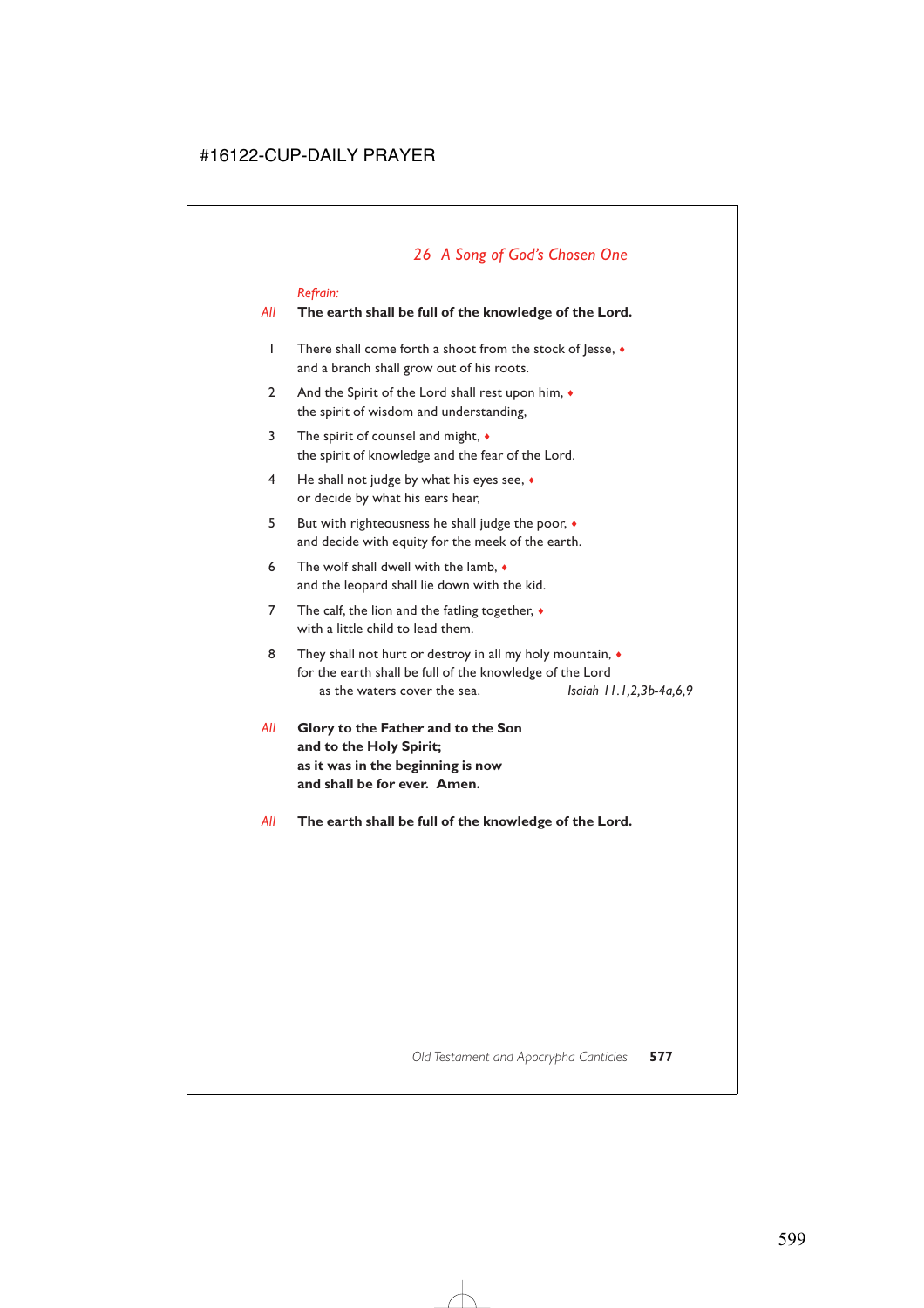# *27 A Song of Deliverance*

#### *Refrain:*

### *All* **All the earth, shout and sing for joy, for great in your midst is the Holy One.**

- 1 'Behold, God is my salvation; ♦ I will trust and will not be afraid;
- 2 'For the Lord God is my strength and my song, ♦ and has become my salvation.'
- 3 With joy you will draw water  $\triangleleft$ from the wells of salvation.
- 4 On that day you will say, ♦ 'Give thanks to the Lord, call upon his name;
- 5 'Make known his deeds among the nations, ♦ proclaim that his name is exalted.
- 6 'Sing God's praises, who has triumphed gloriously; ♦ let this be known in all the world.
- 7 'Shout and sing for joy, you that dwell in Zion, ♦ for great in your midst is the Holy One of Israel.' *Isaiah 12.2-6*
- *All* **Glory to the Father and to the Son and to the Holy Spirit; as it was in the beginning is now and shall be for ever. Amen.**
- *All* **All the earth, shout and sing for joy, for great in your midst is the Holy One.**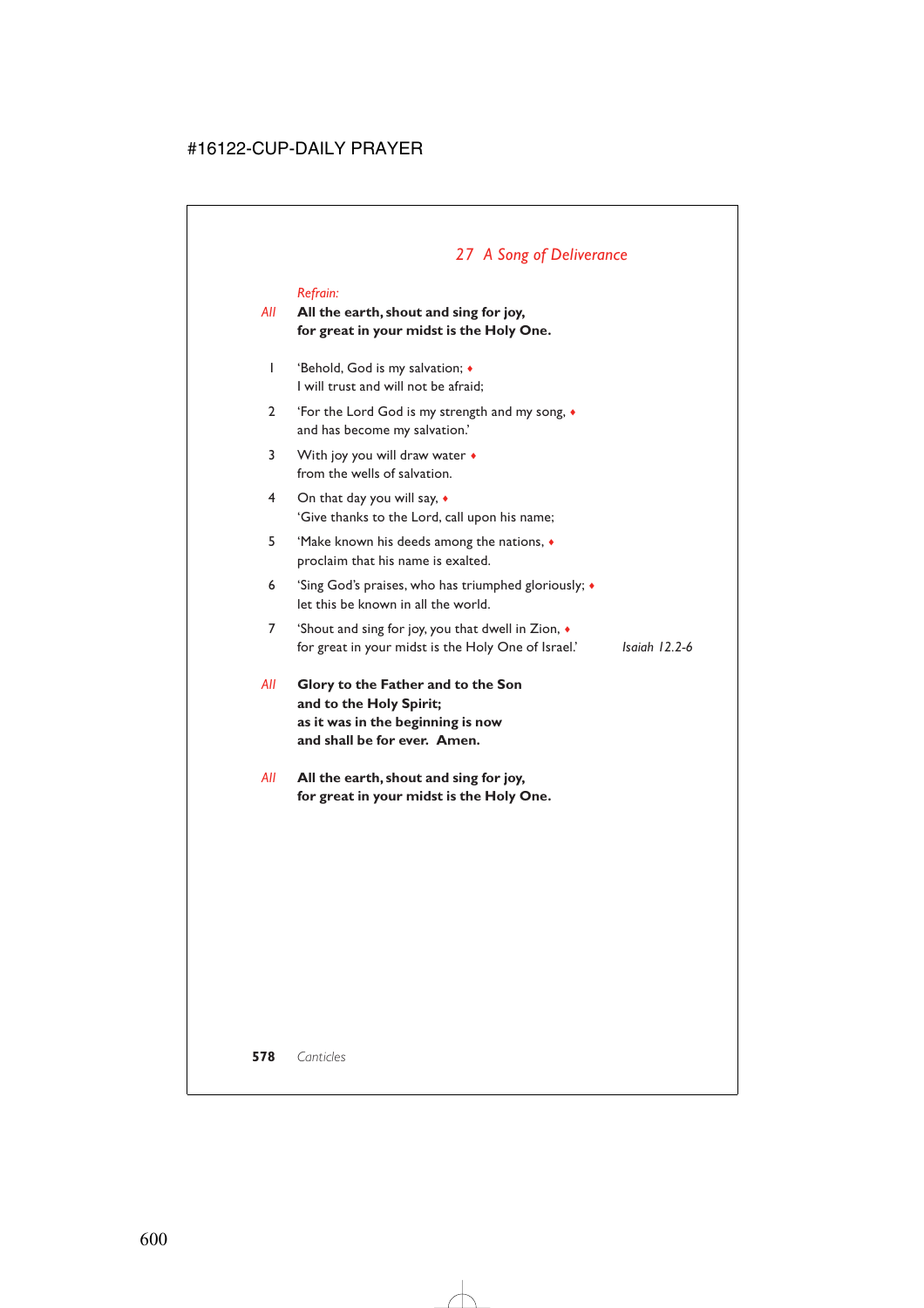# *28 A Song of Trust*

#### *Refrain:*

### *All* **Trust in the Lord for ever, for the Lord God is an everlasting rock.**

- 1 We have a strong city; he sets up salvation as walls and bulwarks. ♦ Open the gates, that the righteous nation which keeps faith may enter in.
- 2 You will keep him in perfect peace, whose mind is stayed on you,  $\bullet$ because he trusts in you.
- 3 Trust in the Lord for ever, ♦ for the Lord God is an everlasting rock.
- 4 The way of the righteous is level; ♦ you who are upright make smooth the path of the righteous.
- 5 In the path of your judgements, O Lord, we wait for you; ♦ your name and renown is the desire of our soul.
- 6 My soul yearns for you in the night, ♦ my spirit within me earnestly seeks you.
- 7 For when your judgements are in the earth,  $\bullet$ the inhabitants of the world learn righteousness.
- 8 O Lord, you will ordain peace for us,  $\bullet$ for indeed all that we have done you have done for us.

*Isaiah 26.1-4,7-9,12*

- *All* **Glory to the Father and to the Son and to the Holy Spirit; as it was in the beginning is now and shall be for ever. Amen.**
- *All* **Trust in the Lord for ever, for the Lord God is an everlasting rock.**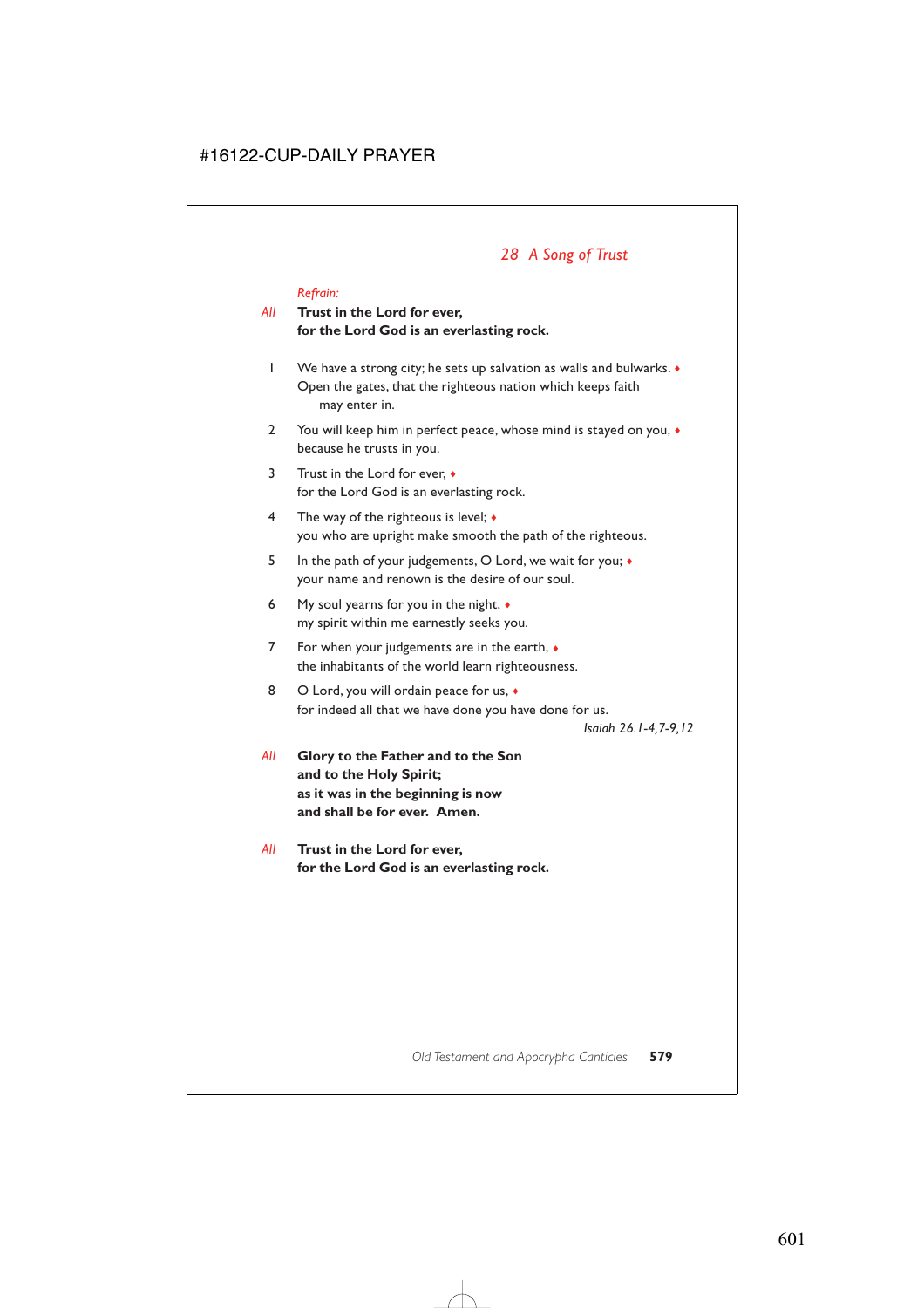# *29 A Song of the Wilderness*

#### *Refrain:*

### *All* **Lift up your voice with strength, O herald of good tidings.**

- 1 The wilderness and the dry land shall rejoice, ♦ the desert shall blossom and burst into song.
- 2 They shall see the glory of the Lord,  $\bullet$ the majesty of our God.
- 3 Strengthen the weary hands, ♦ and make firm the feeble knees.
- 4 Say to the anxious, 'Be strong, fear not, your God is coming with judgement, ♦ coming with judgement to save you.'
- 5 Then shall the eyes of the blind be opened, ♦ and the ears of the deaf unstopped;
- 6 Then shall the lame leap like a hart,  $\bullet$ and the tongue of the dumb sing for joy.
- 7 For waters shall break forth in the wilderness, ♦ and streams in the desert;
- 8 The ransomed of the Lord shall return with singing,  $\bullet$ with everlasting joy upon their heads.
- 9 Joy and gladness shall be theirs,  $\triangleleft$ and sorrow and sighing shall flee away. *Isaiah 35.1,2b-4a,4c-6,10*

- *All* **Glory to the Father and to the Son and to the Holy Spirit; as it was in the beginning is now and shall be for ever. Amen.**
- *All* **Lift up your voice with strength, O herald of good tidings.**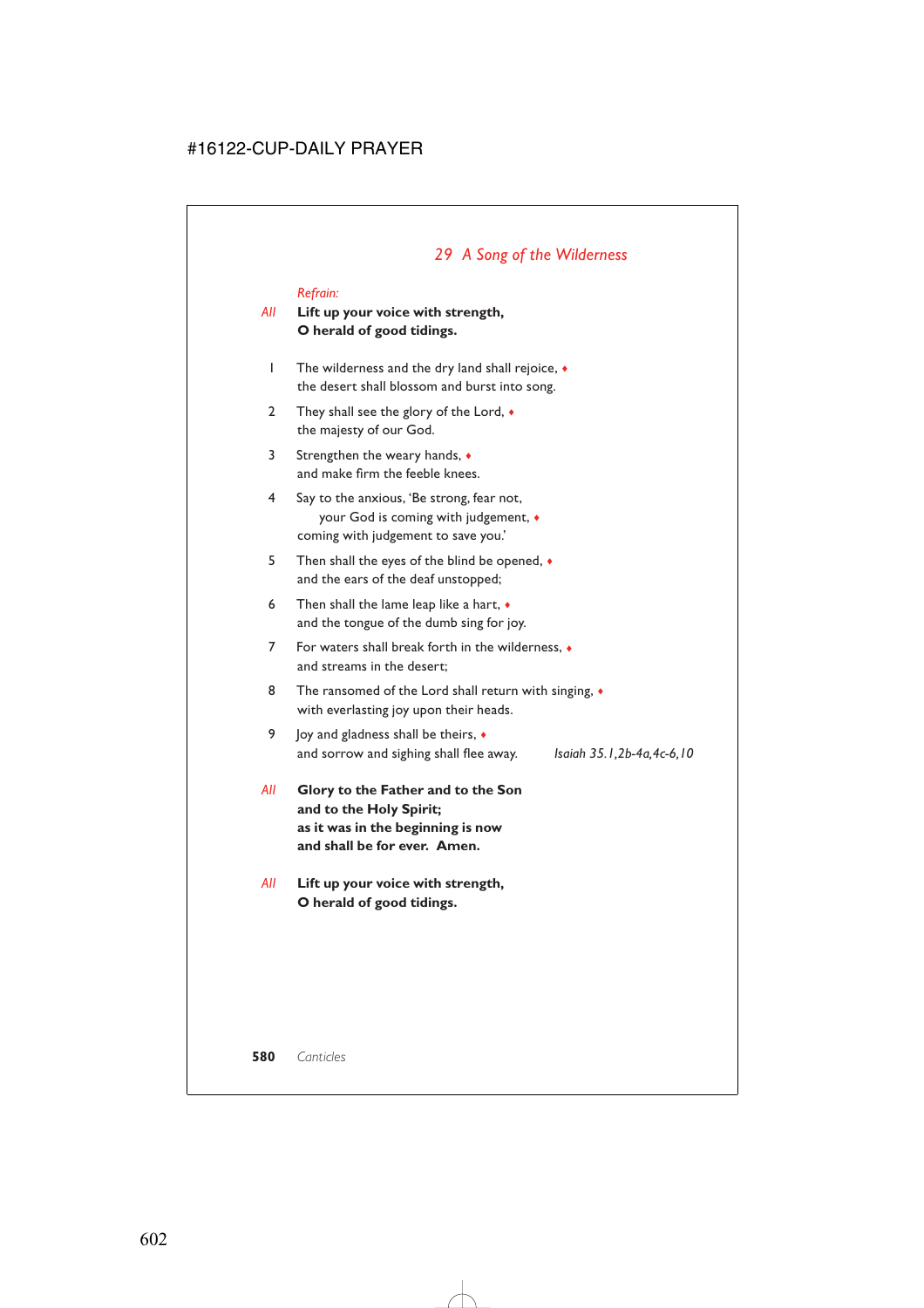# *30 A Song of God's Herald*

#### *Refrain:*

### *All* **God will feed his flock like a shepherd, and gather the lambs in his arms.**

- 1 Go up to a high mountain, herald of good tidings to Zion; ♦ lift up your voice with strength, herald of good tidings to Jerusalem.
- 2 Lift up your voice, fear not; ♦ say to the cities of Judah, 'Behold your God!'
- 3 See, the Lord God comes with might, ♦ and his arm rules for him.
- 4 Behold, his reward is with him, ♦ and his recompense before him.
- 5 God will feed his flock like a shepherd, ♦ and gather the lambs in his arms;
- 6 He will carry them in his breast,  $\bullet$ and gently lead those that are with young. *Isaiah 40. 9-11*

*All* **Glory to the Father and to the Son and to the Holy Spirit; as it was in the beginning is now and shall be for ever. Amen.**

*All* **God will feed his flock like a shepherd, and gather the lambs in his arms.**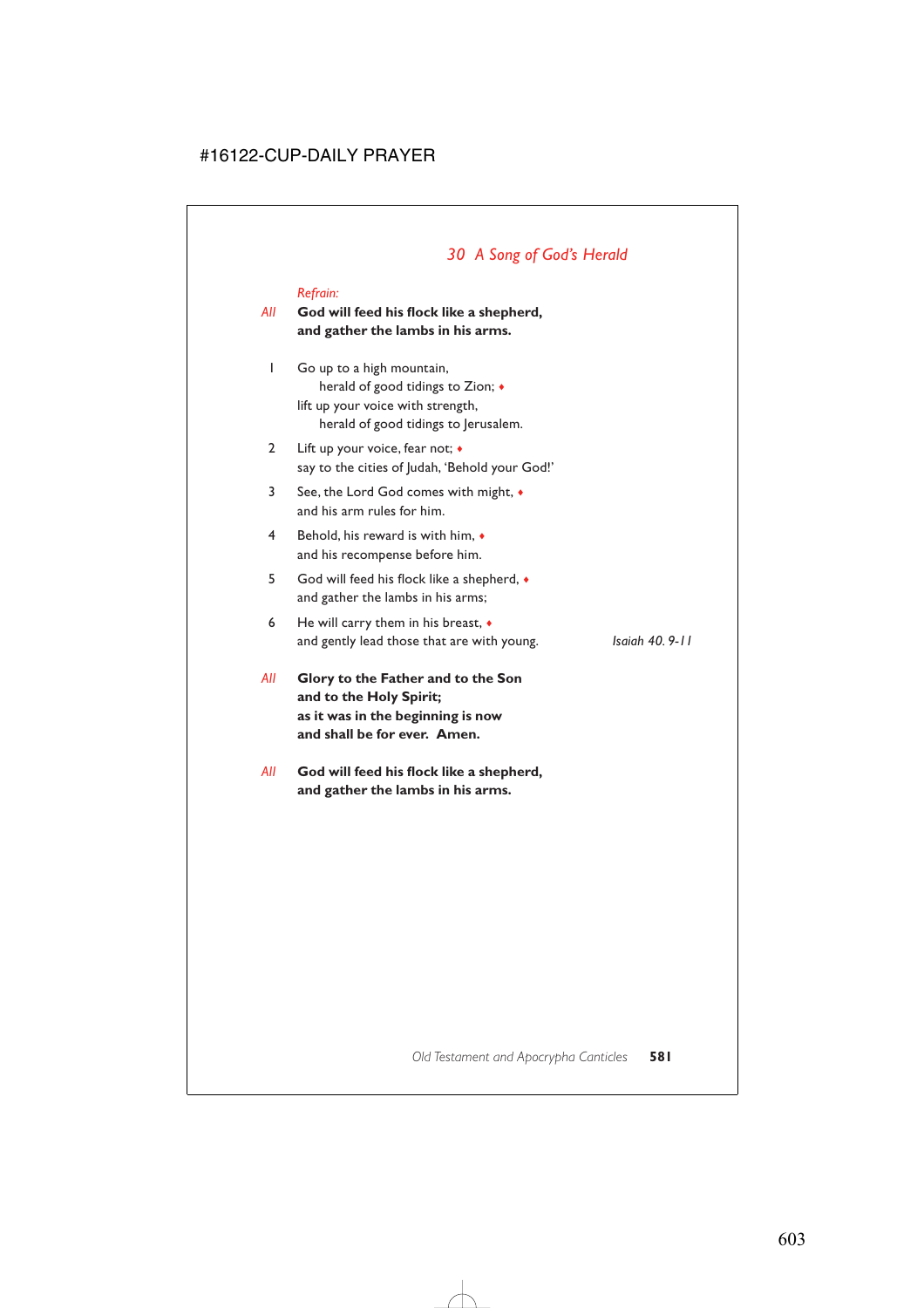# *31 A Song of the Covenant*

#### *Refrain:*

### *All* **I have given you as a light to the nations, and I have called you in righteousness.**

- 1 Thus says God, who created the heavens, ♦ who fashioned the earth and all that dwells in it;
- 2 Who gives breath to the people upon it  $\bullet$ and spirit to those who walk in it,
- 3 'I am the Lord and I have called you in righteousness, ♦ I have taken you by the hand and kept you;
- 4 'I have given you as a covenant to the people, ♦ a light to the nations, to open the eyes that are blind,
- 5 'To bring out the captives from the dungeon, ♦ from the prison, those who sit in darkness.
- 6 'I am the Lord, that is my name; ♦ my glory I give to no other.' *Isaiah 42.5-8a*

- *All* **Glory to the Father and to the Son and to the Holy Spirit; as it was in the beginning is now and shall be for ever. Amen.**
- *All* **I have given you as a light to the nations, and I have called you in righteousness.**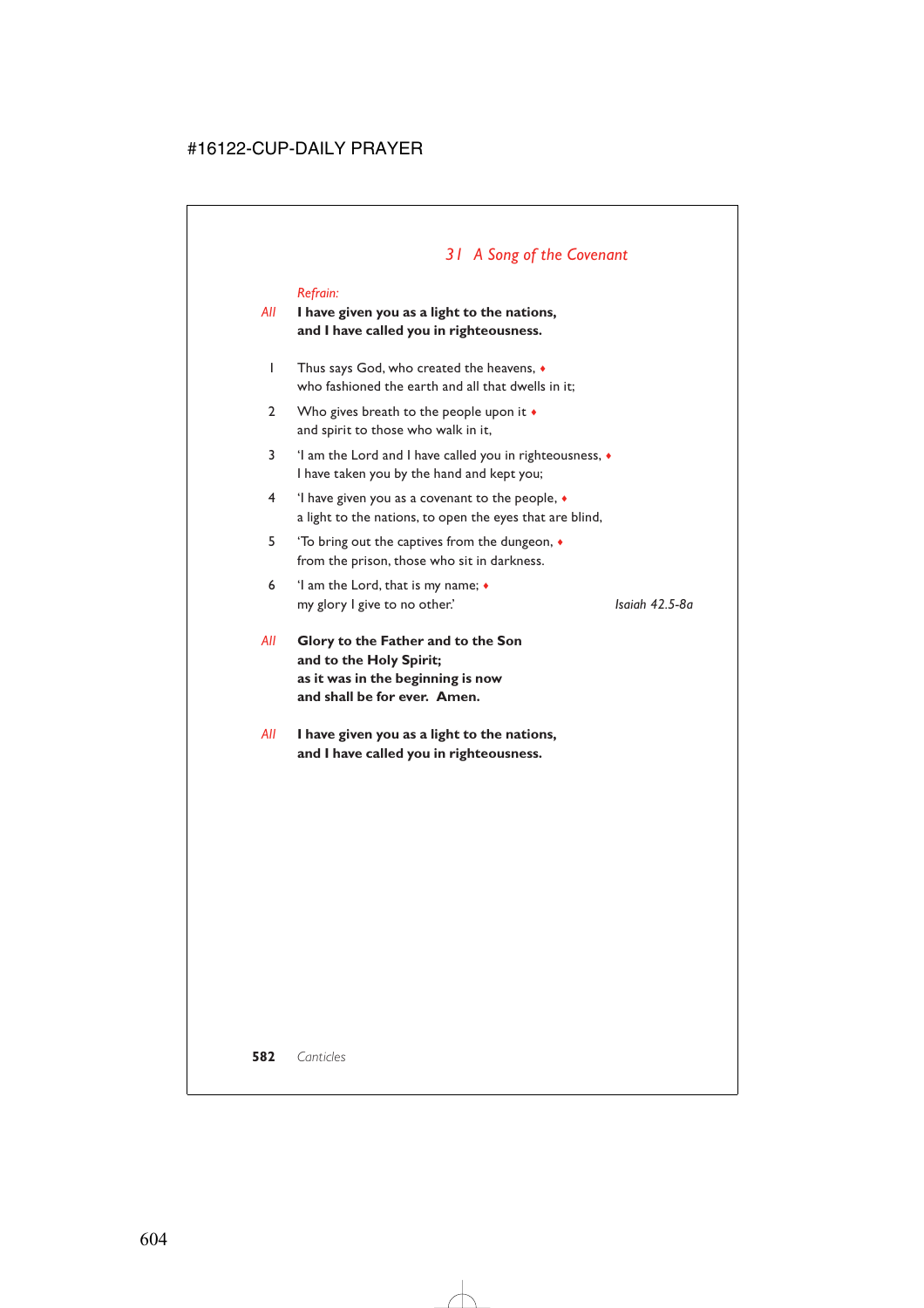## *32 A Song of the New Creation*

#### *Refrain:*

## *All* **I will make a way in the wilderness, and rivers in the desert.**

- 1 'I am the Lord, your Holy One, ♦ the Creator of Israel, your King.'
- 2 Thus says the Lord, who makes a way in the sea,  $\bullet$ a path in the mighty waters,
- 3 'Remember not the former things, ♦ nor consider the things of old.
- 4 'Behold, I am doing a new thing; ♦ now it springs forth, do you not perceive it?
- 5 'I will make a way in the wilderness and rivers in the desert, ♦ to give drink to my chosen people,
- 6 'The people whom I formed for myself, ♦ that they might declare my praise.'

*Isaiah 43.15,16,18,19,20c,21*

- *All* **Glory to the Father and to the Son and to the Holy Spirit; as it was in the beginning is now and shall be for ever. Amen.**
- *All* **I will make a way in the wilderness, and rivers in the desert.**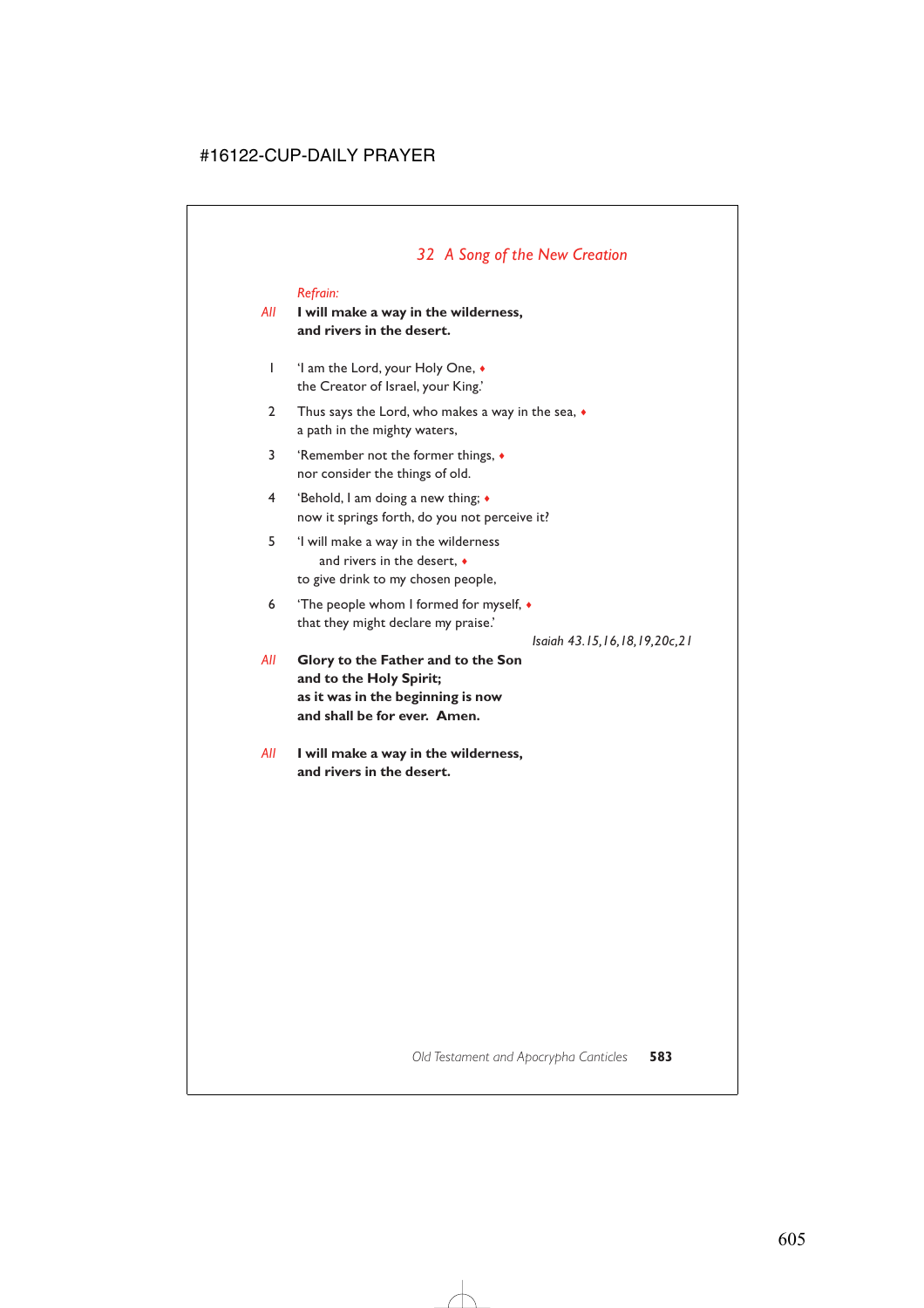## *All* **Return to the Lord, who will have mercy, to our God, who will richly pardon.**

- 1 Seek the Lord while he may be found, ♦ call upon him while he is near;
- 2 Let the wicked abandon their ways, ♦ and the unrighteous their thoughts;
- 3 Return to the Lord, who will have mercy; ♦ to our God, who will richly pardon.
- 4 'For my thoughts are not your thoughts, ♦ neither are your ways my ways,' says the Lord.
- 5 'For as the heavens are higher than the earth, ♦ so are my ways higher than your ways and my thoughts than your thoughts.
- 6 'As the rain and the snow come down from above, ♦ and return not again but water the earth,
- 7 'Bringing forth life and giving growth, ♦ seed for sowing and bread to eat,
- 8 'So is my word that goes forth from my mouth;  $\bullet$ it will not return to me fruitless,
- 9 'But it will accomplish that which I purpose, ♦ and succeed in the task I gave it.' *Isaiah 55.6-11*

- *All* **Glory to the Father and to the Son and to the Holy Spirit; as it was in the beginning is now and shall be for ever. Amen.**
- *All* **Return to the Lord, who will have mercy, to our God, who will richly pardon.**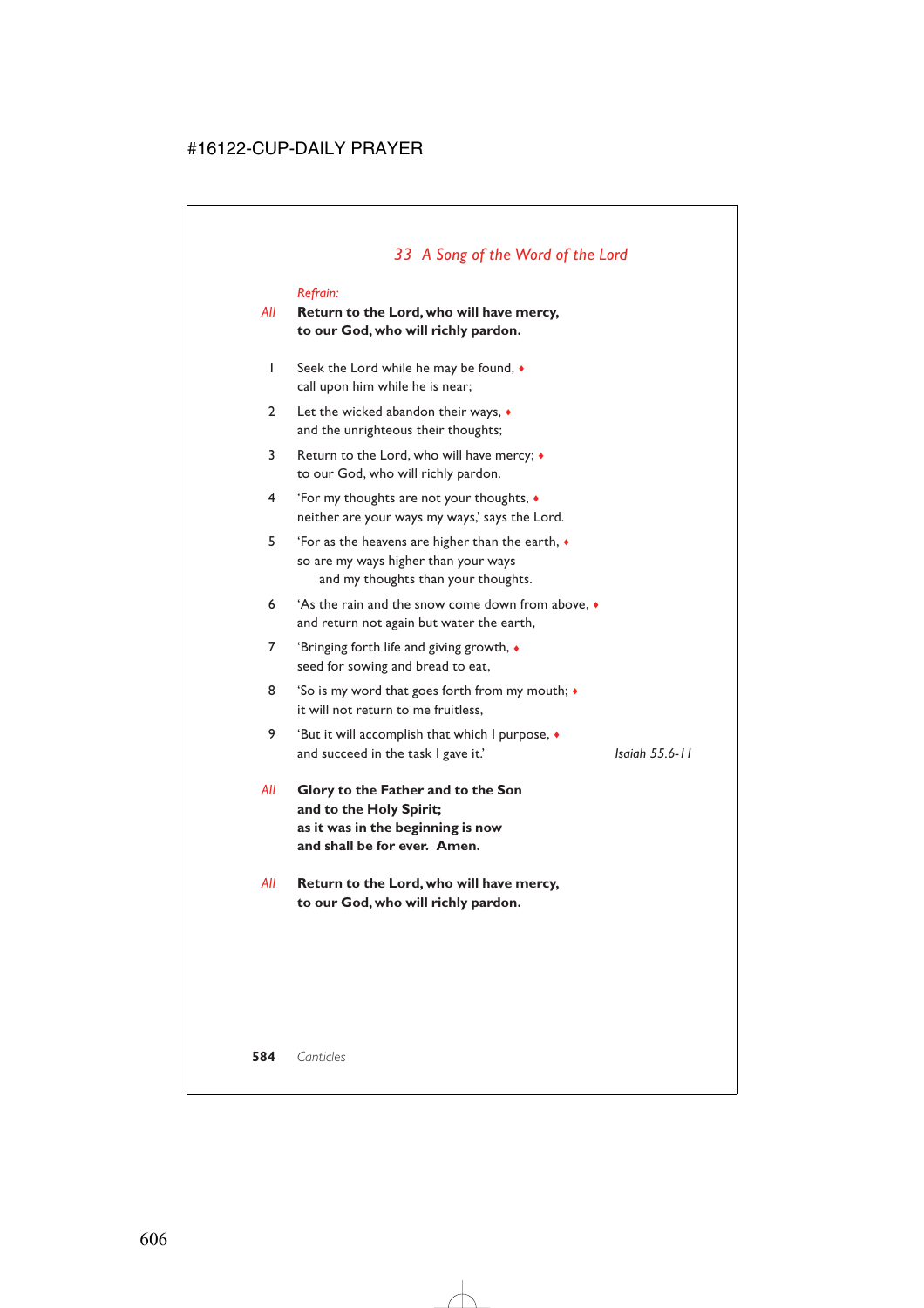## *All* **Above you the Holy One arises, and above you God's glory appears.**

- 1 Arise, shine out, for your light has come, ♦ the glory of the Lord is rising upon you.
- 2 Though night still covers the earth,  $\bullet$ and darkness the peoples;
- 3 Above you the Holy One arises, ♦ and above you God's glory appears.
- 4 The nations will come to your light, ♦ and kings to your dawning brightness.
- 5 Your gates will lie open continually, ♦ shut neither by day nor by night.
- 6 The sound of violence shall be heard no longer in your land,  $\bullet$ or ruin and devastation within your borders.
- 7 You will call your walls, Salvation,  $\bullet$ and your gates, Praise.
- 8 No more will the sun give you daylight,  $\bullet$ nor moonlight shine upon you;
- 9 But the Lord will be your everlasting light,  $\bullet$ your God will be your splendour.
- 10 For you shall be called the city of God, ♦ the dwelling of the Holy One of Israel. *Isaiah 60.1-3,11a,18,19,14b*

- *All* **Glory to the Father and to the Son and to the Holy Spirit; as it was in the beginning is now and shall be for ever. Amen.**
- *All* **Above you the Holy One arises, and above you God's glory appears.**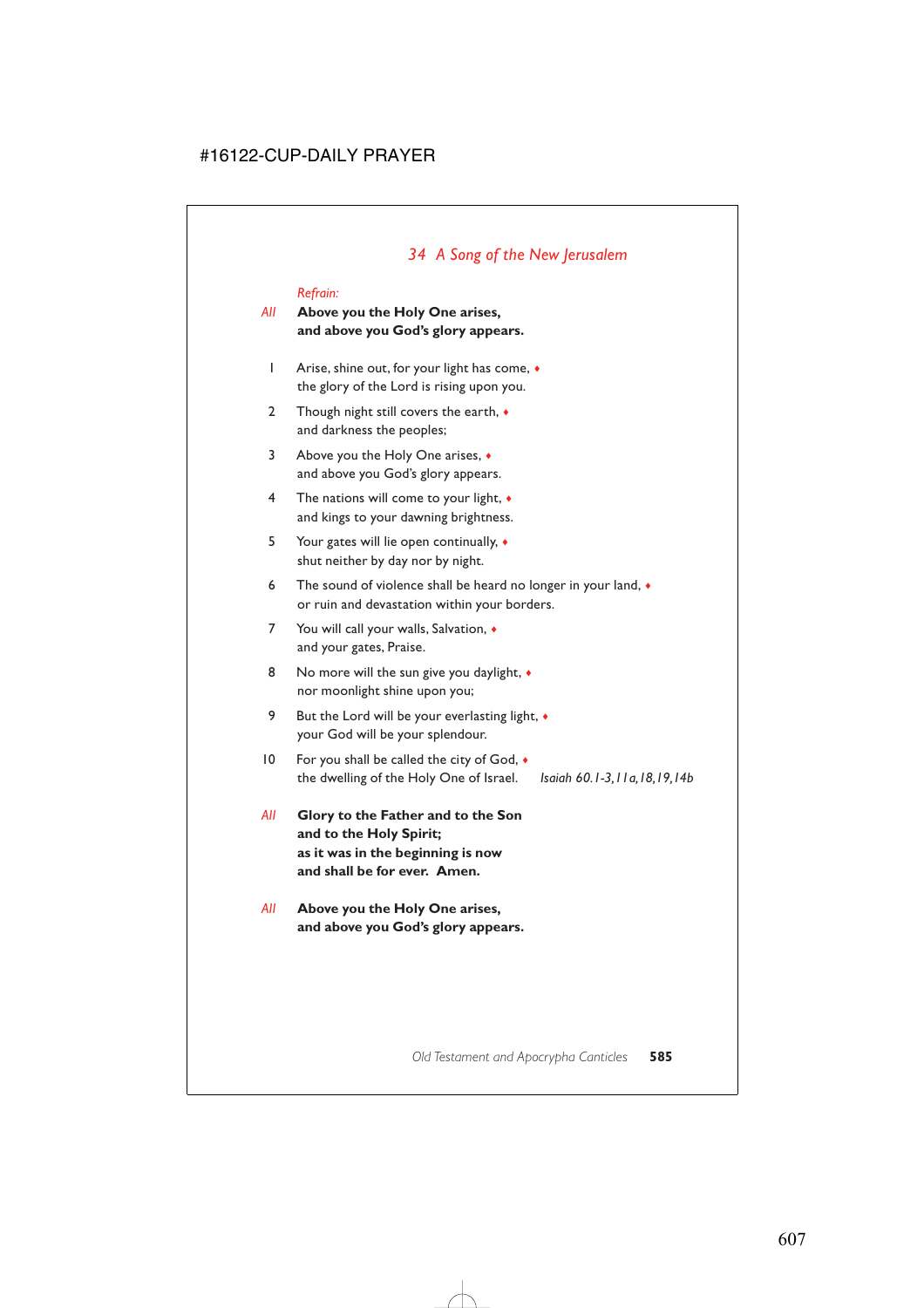## *All* **The Lord has anointed me and sent me to bring good news to the oppressed.**

- 1 The Spirit of the Lord is upon me ♦ because he has anointed me.
- 2 He has sent me to bring good news to the oppressed,  $\bullet$ to bind up the broken-hearted,
- 3 To proclaim liberty to the captives, ♦ and the opening of the prison to those who are bound;
- 4 To proclaim the year of the Lord's favour, ♦ to comfort all who mourn,
- 5 To give them a garland instead of ashes, ♦ the oil of gladness instead of mourning, the mantle of praise instead of a faint spirit,
- 6 That they may be called oaks of righteousness, ♦ the planting of the Lord, that he may be glorified.
- 7 For as the earth puts forth her blossom, ♦ and as seeds in the garden spring up,
- 8 So shall the Lord God make righteousness and praise  $\bullet$ blossom before all the nations.
- 9 You shall be called priests of the Lord; ♦ they shall speak of you as ministers of our God.

*Isaiah 61.1-3,11,6a*

- *All* **Glory to the Father and to the Son and to the Holy Spirit; as it was in the beginning is now and shall be for ever. Amen.**
- *All* **The Lord has anointed me and sent me to bring good news to the oppressed.**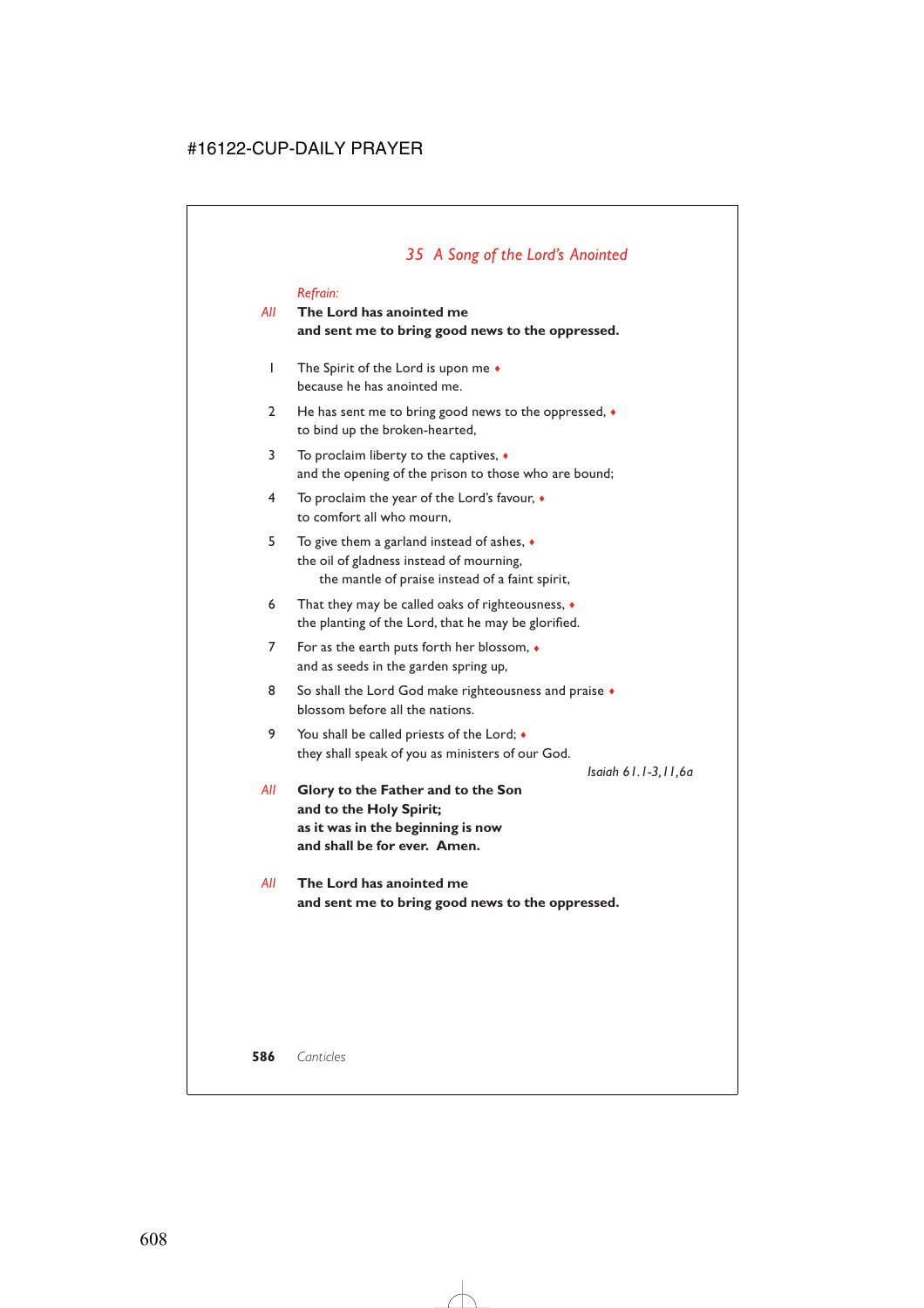# *36 A Song of the Bride*

#### *Refrain:*

## *All* **God makes righteousness and praise blossom before all the nations.**

- 1 I will greatly rejoice in the Lord,  $\bullet$ my soul shall exult in my God;
- 2 Who has clothed me with the garments of salvation,  $\bullet$ and has covered me with the cloak of integrity,
- 3 As a bridegroom decks himself with a garland, ♦ and as a bride adorns herself with her jewels.
- 4 For as the earth puts forth her blossom, ♦ and as seeds in the garden spring up,
- 5 So shall God make righteousness and praise ♦ blossom before all the nations.
- 6 For Zion's sake I will not keep silent, ♦ and for Jerusalem's sake I will not rest,
- 7 Until her deliverance shines out like the dawn, ♦ and her salvation as a burning torch.
- 8 The nations shall see your deliverance,  $\bullet$ and all rulers shall see your glory;
- 9 Then you shall be called by a new name  $\bullet$ which the mouth of God will give.
- 10 You shall be a crown of glory in the hand of the Lord, ♦ a royal diadem in the hand of your God. *Isaiah 61.10,11; 62.1-3*
- *All* **Glory to the Father and to the Son and to the Holy Spirit; as it was in the beginning is now and shall be for ever. Amen.**
- *All* **God makes righteousness and praise blossom before all the nations.**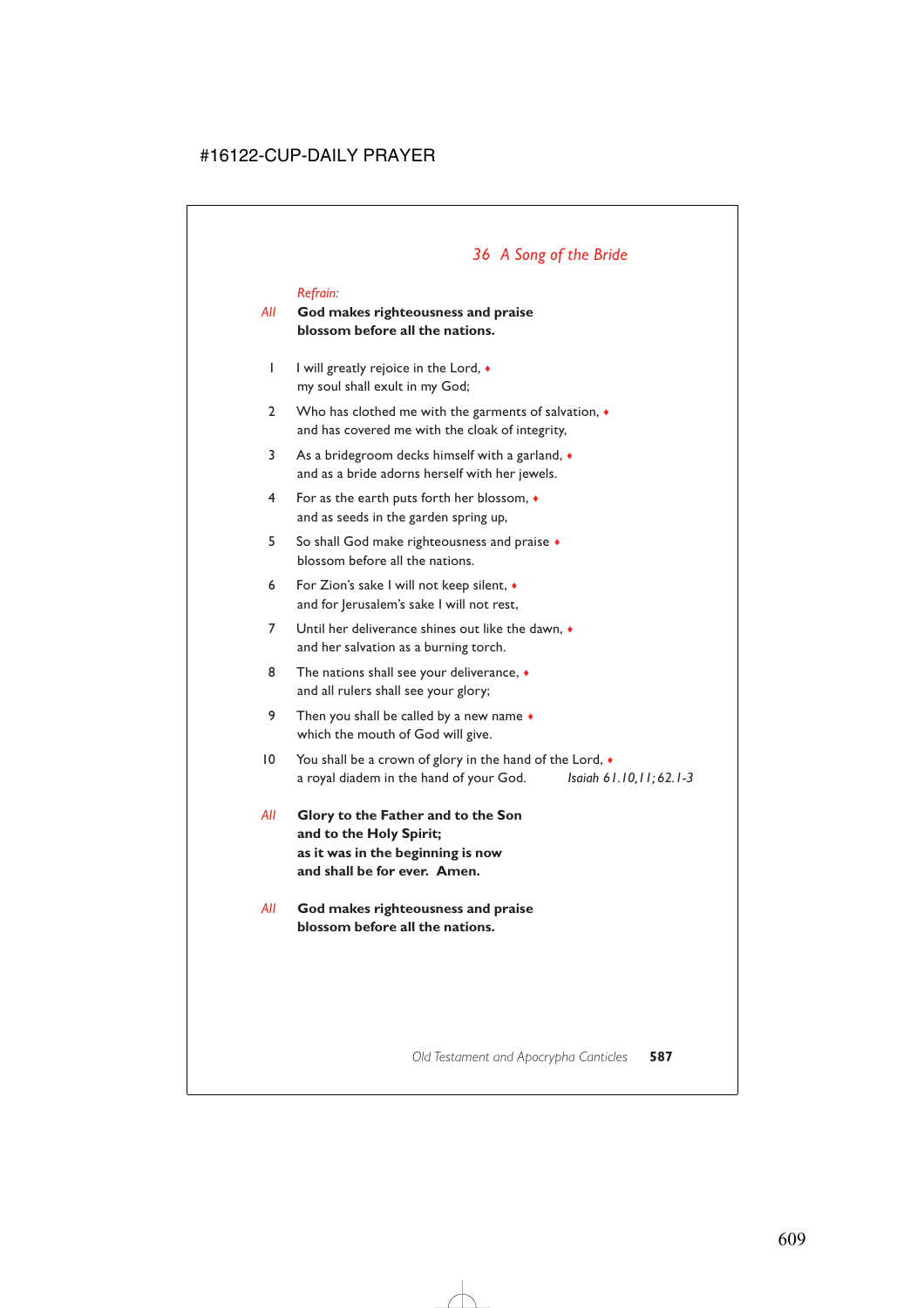# *37 A Song of the Lord's Gracious Deeds*

## *Refrain:*

## *All* **I will recount the gracious deeds of the Lord, the praises of the Most High.**

- 1 Who is this that comes from Edom, ♦ coming from Bozrah, his garments stained crimson?
- 2 Who is this in glorious apparel,  $\bullet$ marching in the greatness of his strength?
- 3 'It is I, who announce that right has won the day, ♦ it is I,' says the Lord, 'for I am mighty to save.'
- 4 Why are your robes all red, O Lord,  $\bullet$ and your garments like theirs who tread the winepress?
- 5 'I have trodden the winepress alone, ♦ and from the peoples no one was with me.'
- 6 I will recount the gracious deeds of the Lord, ♦ the praises of the Most High;
- 7 All that God has done for us in his mercy,  $\bullet$ by his many acts of love.
- 8 For God said, 'Surely, they are my people, my children who will not deal falsely,' ♦ and he became their Saviour in all their distress.
- 9 So God redeemed them by his love and pity;  $\triangleleft$ he lifted them up and carried them through all the days of old. *Isaiah 63.1-3a,7-9*

- *All* **Glory to the Father and to the Son and to the Holy Spirit; as it was in the beginning is now and shall be for ever. Amen.**
- *All* **I will recount the gracious deeds of the Lord, the praises of the Most High.**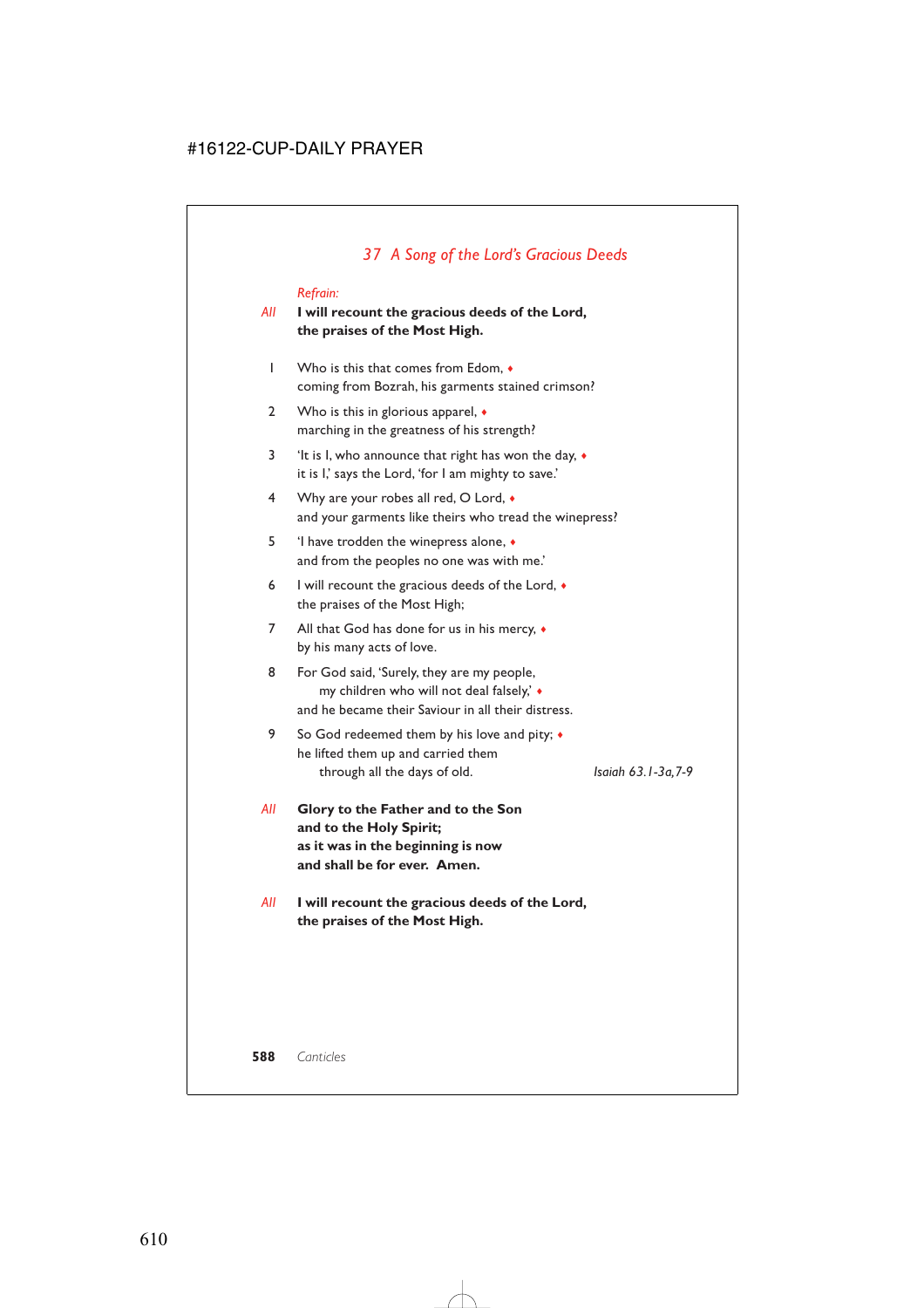# *38 A Song of Jerusalem our Mother*

## *Refrain:*

## *All* **Thus says our God, I will comfort you, you shall see and your heart shall rejoice.**

- 1 'Rejoice with Jerusalem and be glad for her, ♦ all you who love her,' says the Lord.
- 2 'Rejoice with her in joy, ♦ all you who mourn over her,
- 3 'That you may drink deeply with delight  $\bullet$ from her consoling breast.'
- 4 For thus says our God, ♦ 'You shall be nursed and carried on her arm.
- 5 'As a mother comforts her children, ♦ so I will comfort you;
- 6 'You shall see and your heart shall rejoice; ♦ you shall flourish like the grass of the fields.'

*Isaiah 66.10,11a,12a,12c,13a,14a,b*

- *All* **Glory to the Father and to the Son and to the Holy Spirit; as it was in the beginning is now and shall be for ever. Amen.**
- *All* **Thus says our God, I will comfort you, you shall see and your heart shall rejoice.**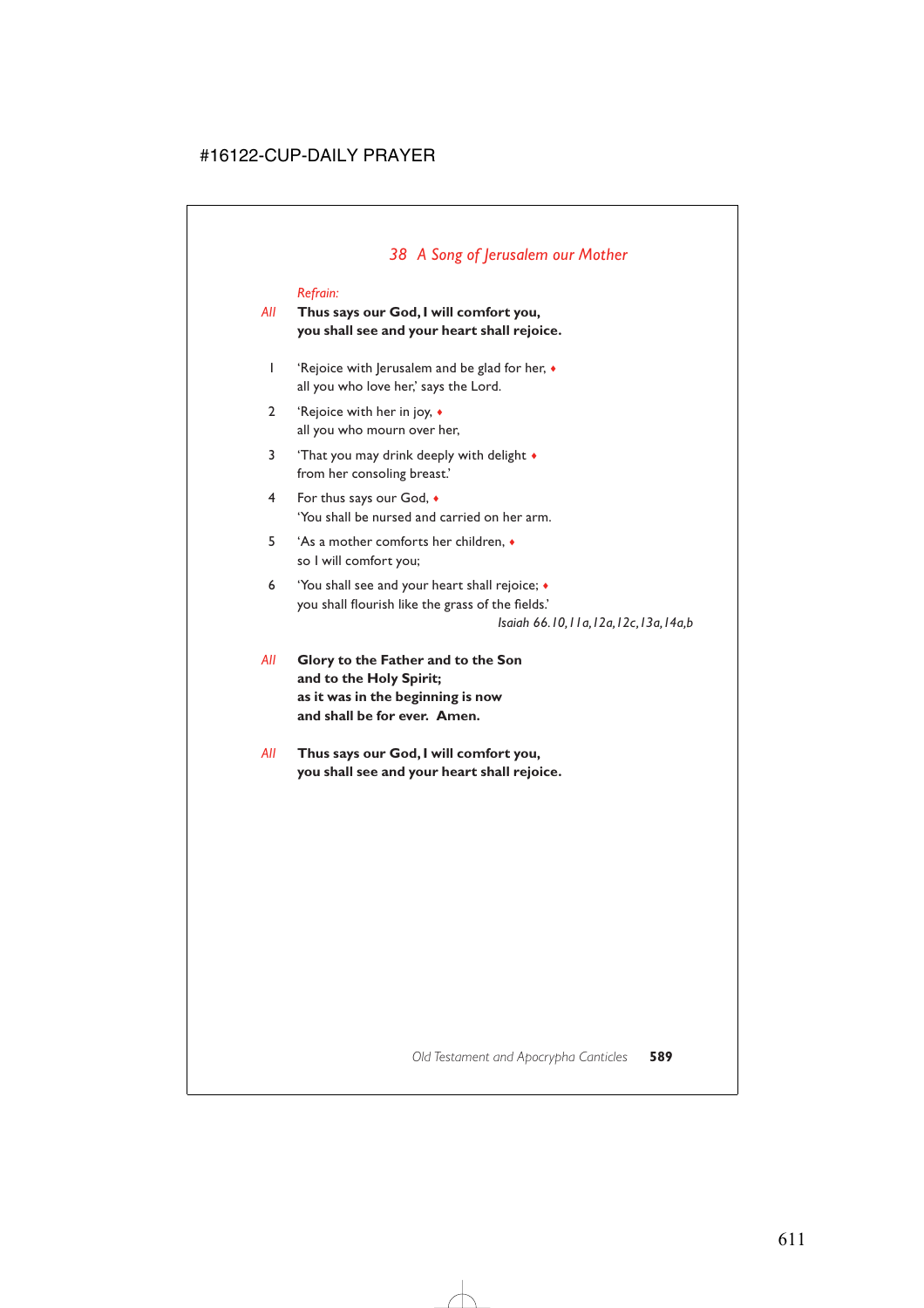# *39 A Song of Lamentation*

#### *Refrain:*

#### *All* **Great is your faithfulness, O Lord.**

- 1 Is it nothing to you, all you who pass by? ♦ Look and see if there is any sorrow like my sorrow,
- 2 Which was brought upon me,  $\bullet$ which the Lord inflicted on the day of his fierce anger.
- 3 For these things I weep; my eyes flow with tears; ♦ for a comforter is far from me, one to revive my courage.
- 4 Remember my affliction and my bitterness, ♦ the wormwood and the gall!
- 5 But this I call to mind, ♦ and therefore I have hope:
- 6 The steadfast love of the Lord never ceases, ♦ his mercies never come to an end;
- 7 They are new every morning;  $\triangleleft$ great is your faithfulness.
- 8 'The Lord is my portion,' says my soul,  $\bullet$ 'therefore I will hope in him.'
- 9 The Lord is good to those who wait for him,  $\bullet$ to the soul that seeks him.
- 10 It is good that we should wait quietly  $\triangleleft$ for the salvation of the Lord.
- 11 For the Lord will not reject for ever; ♦ though he causes grief, he will have compassion,
- 12 According to the abundance of his steadfast love;  $\bullet$ for he does not willingly afflict or grieve anyone. *Lamentations 1.12,16a,b; 3.19,21-26,31-33*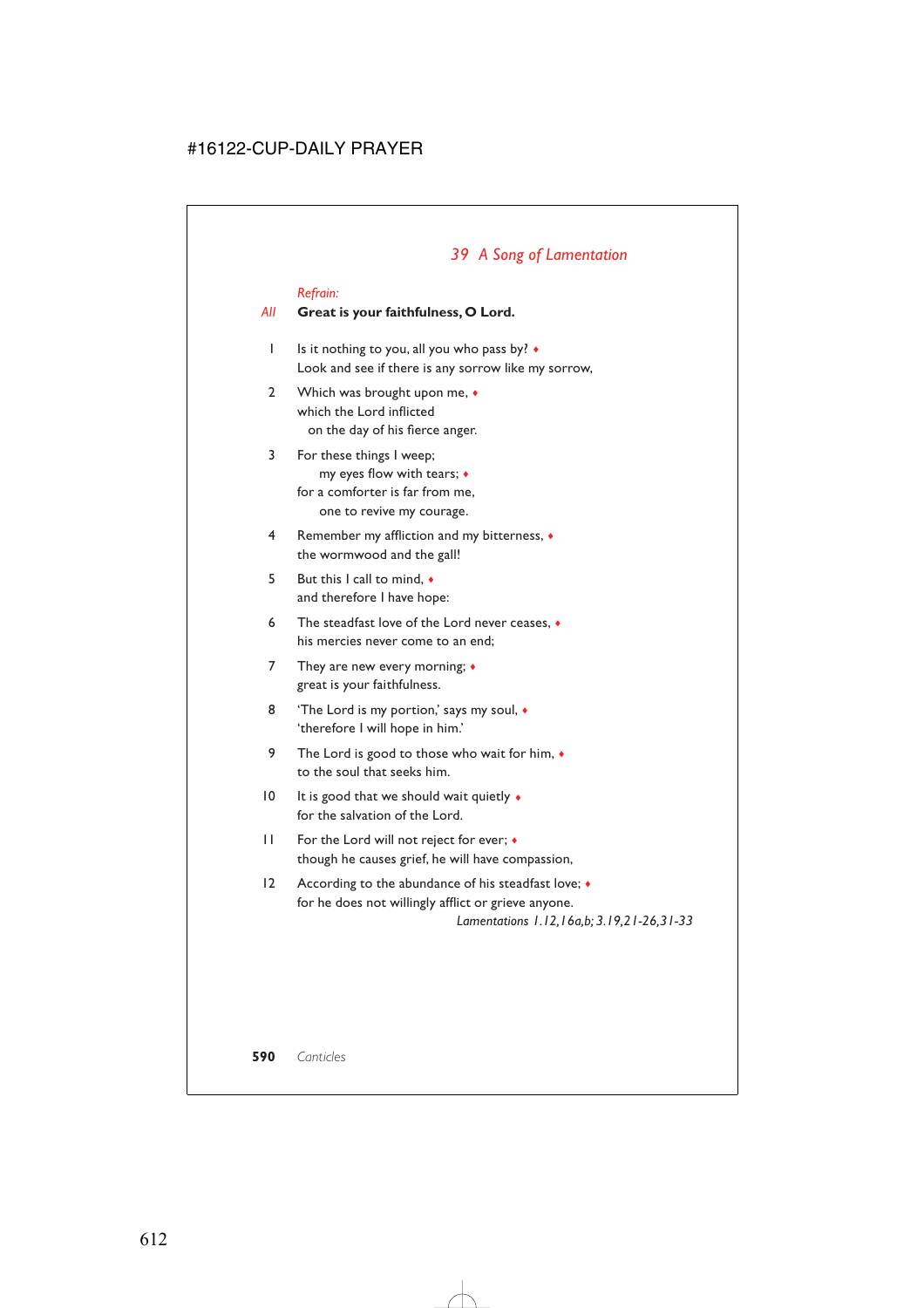- *All* **Glory to the Father and to the Son and to the Holy Spirit; as it was in the beginning is now and shall be for ever. Amen.**
- *All* **Great is your faithfulness, O Lord.**

## *40 A Song of Ezekiel*

#### *Refrain:*

#### *All* **The Spirit of God fills the whole world.**

- 1 I will take you from the nations,  $\triangleleft$ and gather you from all the countries.
- 2 I will sprinkle clean water upon you, ♦ and you shall be clean from all your uncleannesses.
- 3 A new heart I will give you, ♦ and put a new spirit within you,
- 4 And I will remove from your body the heart of stone  $\bullet$ and give you a heart of flesh.
- 5 You shall be my people, ♦ and I will be your God. *Ezekiel 36.24-26,28b*

- *All* **Glory to the Father and to the Son and to the Holy Spirit; as it was in the beginning is now and shall be for ever. Amen.**
- *All* **The Spirit of God fills the whole world.**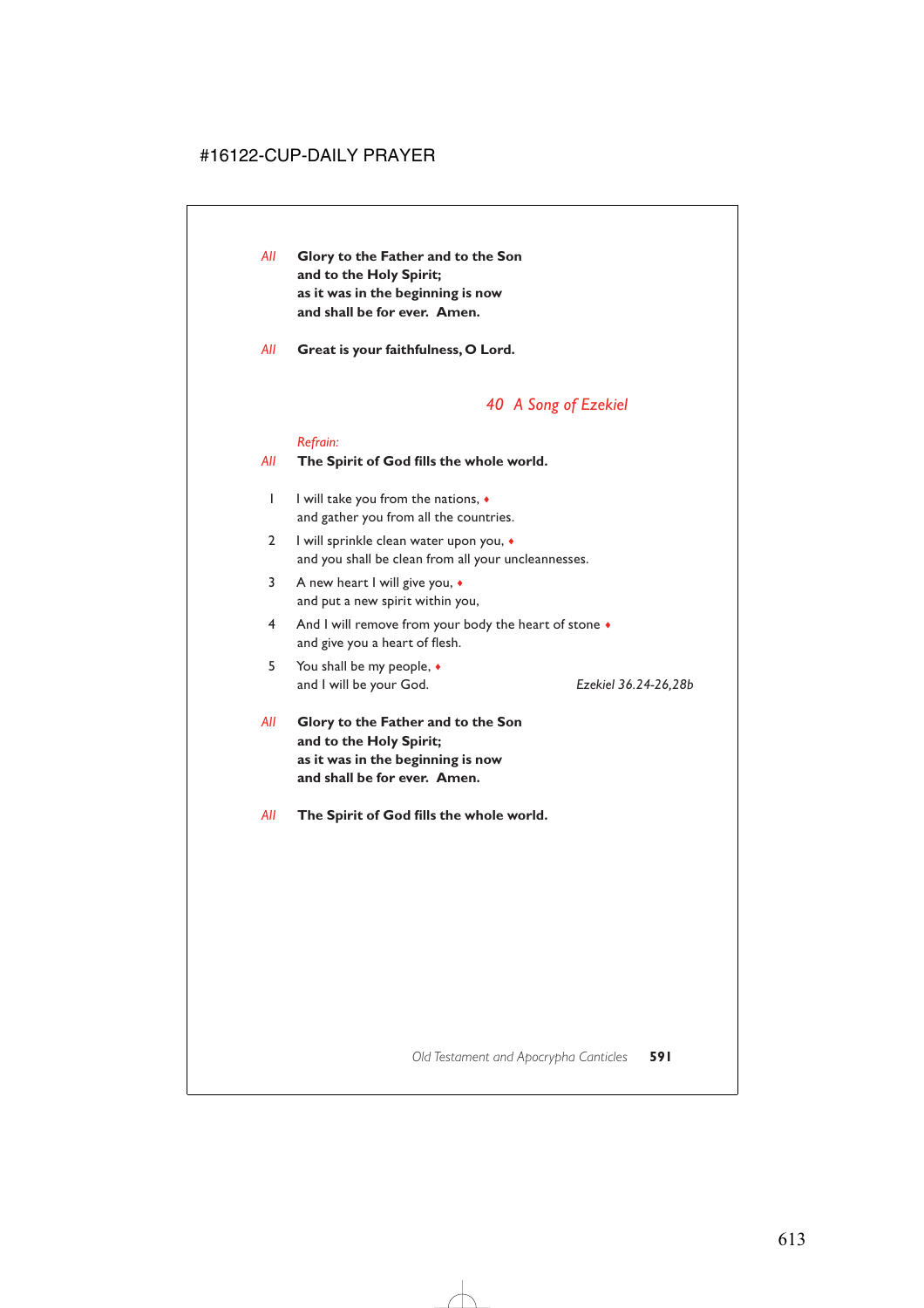# *41 A Song of Humility*

#### *Refrain:*

- *All* **Raise us up, O God, that we may live in your presence.**
	- 1 Come, let us return to the Lord ♦ who has torn us and will heal us.
	- 2 God has stricken us  $\bullet$ and will bind up our wounds.
	- 3 After two days, he will revive us, ♦ and on the third day will raise us up, that we may live in his presence.
	- 4 Let us strive to know the Lord; ♦ his appearing is as sure as the sunrise.
	- 5 He will come to us like the showers, ♦ like the spring rains that water the earth.
	- 6 'O Ephraim, how shall I deal with you? ♦ How shall I deal with you, O Judah?
	- 7 'Your love for me is like the morning mist, ♦ like the dew that goes early away.
	- 8 'Therefore, I have hewn them by the prophets,  $\bullet$ and my judgement goes forth as the light.
	- 9 'For loyalty is my desire and not sacrifice, ♦ and the knowledge of God rather than burnt offerings.' *Hosea 6.1-6*
- *All* **Glory to the Father and to the Son and to the Holy Spirit; as it was in the beginning is now and shall be for ever. Amen.**
- *All* **Raise us up, O God, that we may live in your presence.**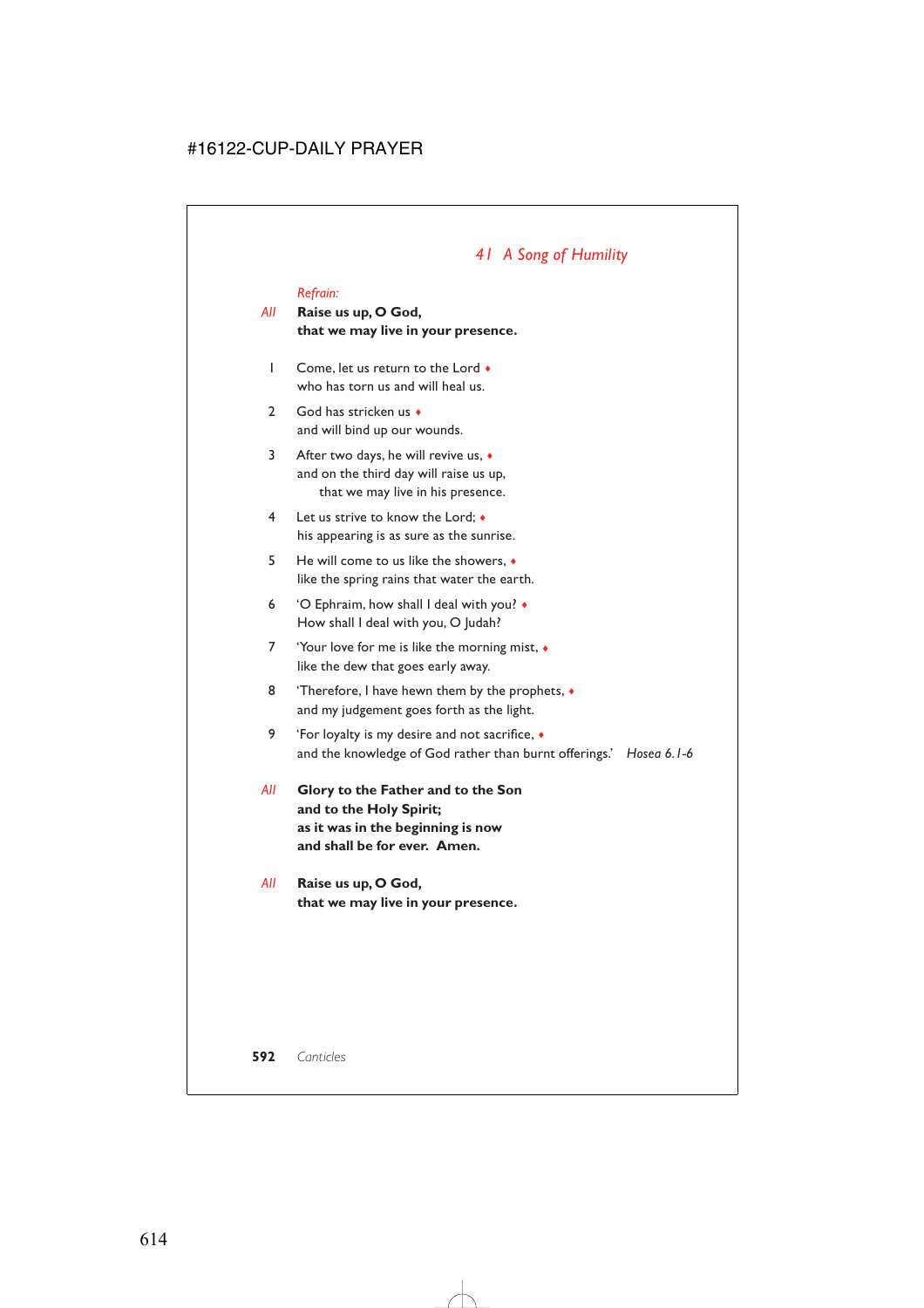# *42 A Song of Jonah*

#### *Refrain:*

## *All* **My prayer came to you in your holy temple, and you brought up my life from the depths.**

- 1 I called to you, O God, out of my distress and you answered me;  $\bullet$ out of the belly of Sheol I cried, and you heard my voice.
- 2 You cast me into the deep, into the heart of the seas, ♦ and the flood surrounded me, all your waves and billows passed over me.
- 3 Then I said, I am driven away from your sight; ♦ how shall I ever look again upon your holy temple?
- 4 The waters closed in over me, the deep was round about me; ♦ weeds were wrapped around my head at the roots of the mountains.
- 5 I went down to the land whose bars closed upon me for ever, ♦ yet you brought up my life from the depths, O God.
- 6 As my life was ebbing away, I remembered you, O God, ♦ and my prayer came to you, into your holy temple.
- 7 With the voice of thanksgiving, I will sacrifice to you;  $\triangleleft$ what I have vowed I will pay; deliverance belongs to the Lord! *Jonah 2.2-7,9*
	-

- *All* **Glory to the Father and to the Son and to the Holy Spirit; as it was in the beginning is now and shall be for ever. Amen.**
- *All* **My prayer came to you in your holy temple, and you brought up my life from the depths.**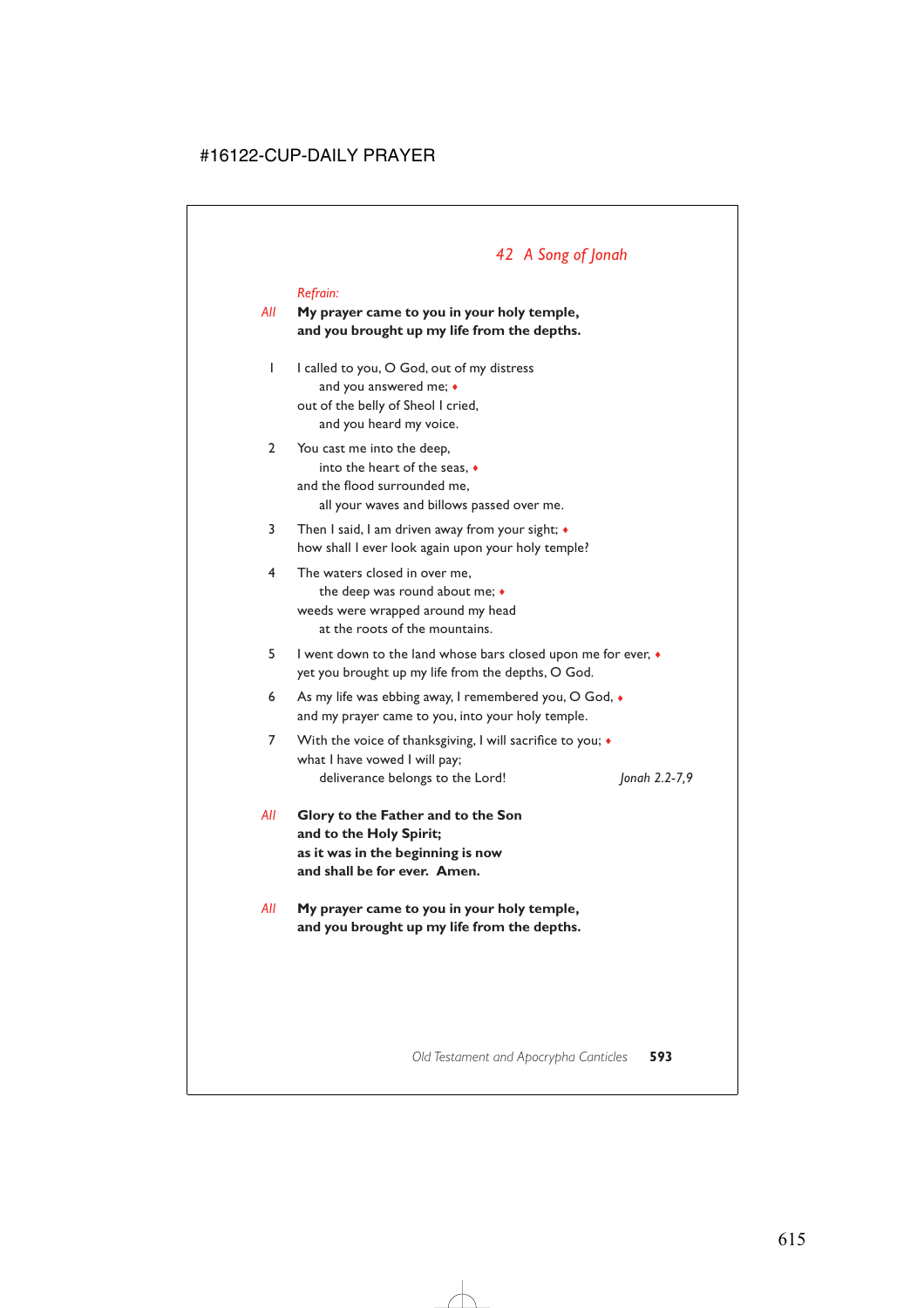# *43 The Prayer of Habakkuk*

#### *Refrain:*

## *All* **You came forth to save your people, to save your anointed, O God.**

- 1 O Lord, I have heard of your renown, ♦ and I stand in awe, O Lord, of your work.
- 2 In the midst of the years renew it; in the midst of the years make it known; ♦ in wrath remember mercy.
- 3 God came from Teman, and the Holy One from Mount Paran. ♦ His glory covered the heavens, and the earth was full of his praise.
- 4 His brightness was like the sun,  $\bullet$ rays flashed from his hand; there he veiled his power.
- 5 You came forth to save your people, ♦ to save your anointed.
- 6 You trampled the sea with your horses, ♦ churning the mighty waters.
- 7 I hear, and my belly trembles,  $\triangleleft$ my lips quiver at the sound;
- 8 Rottenness enters into my bones,  $\bullet$ and my steps totter beneath me.
- 9 I will quietly wait for the day of trouble  $\bullet$ to come upon the people that invade us.
- 10 Though the fig tree does not blossom, nor fruit appear on the vines, ♦ the produce of the olive fail, and the fields yield no food,
- 11 Though the flock be cut off from the fold ♦ and there be no herd in the stalls,
- 12 Yet will I rejoice in the Lord, ♦ I will exult in the God of my salvation.
- 13 God, the Lord, is my strength;  $\bullet$ he makes my feet like hinds' feet, and makes me tread upon the high places.

*Habakkuk 3.2-4,13a,15-19*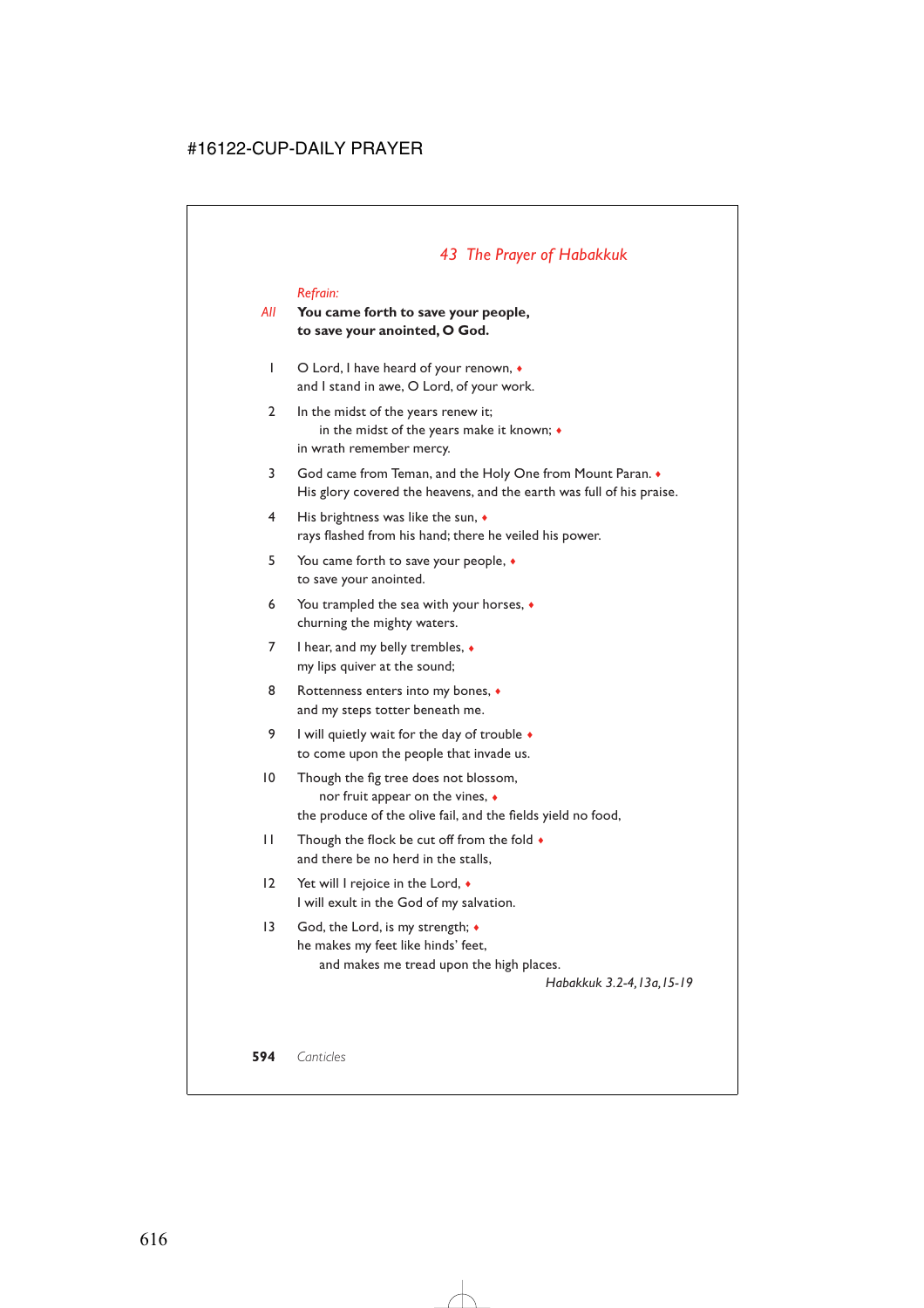- *All* **Glory to the Father and to the Son and to the Holy Spirit; as it was in the beginning is now and shall be for ever. Amen.**
- *All* **You came forth to save your people, to save your anointed, O God.**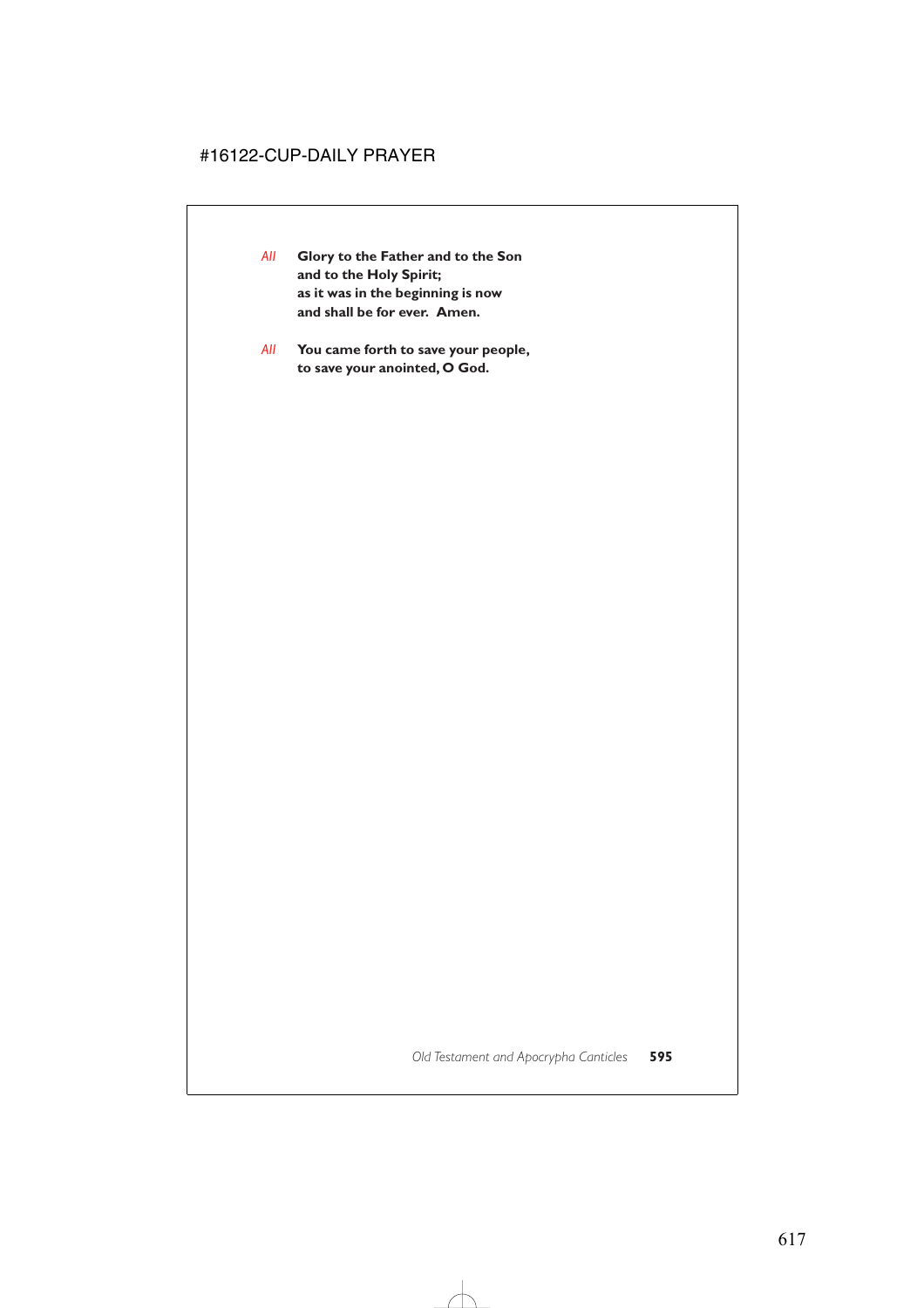# *44 A Song of Tobit*

#### *Refrain:*

## *All* **See what the Lord our God has done and exalt him in the sight of the living.**

- 1 Blessed be God, who lives for ever, ♦ whose reign endures throughout all ages.
- 2 Declare God's praise before the nations,  $\bullet$ you who are the children of Israel.
- 3 For if our God has scattered you among them, ♦ there too has he shown you his greatness.
- 4 Exalt him in the sight of the living, ♦ because he is our Lord and God and our Father for ever.
- 5 Though God punishes you for your wickedness, ♦ mercy will be shown to you all.
- 6 God will gather you from every nation, ♦ from wherever you have been scattered.
- 7 When you turn to the Lord with all your heart and soul, ♦ God will hide his face from you no more.
- 8 See what the Lord has done for you  $\bullet$ and give thanks with a loud voice.
- 9 Praise the Lord of righteousness  $\bullet$ and exalt the King of the ages. *Tobit 13.1,3,4-6a*
- *All* **Glory to the Father and to the Son and to the Holy Spirit; as it was in the beginning is now and shall be for ever. Amen.**
- *All* **See what the Lord our God has done and exalt him in the sight of the living.**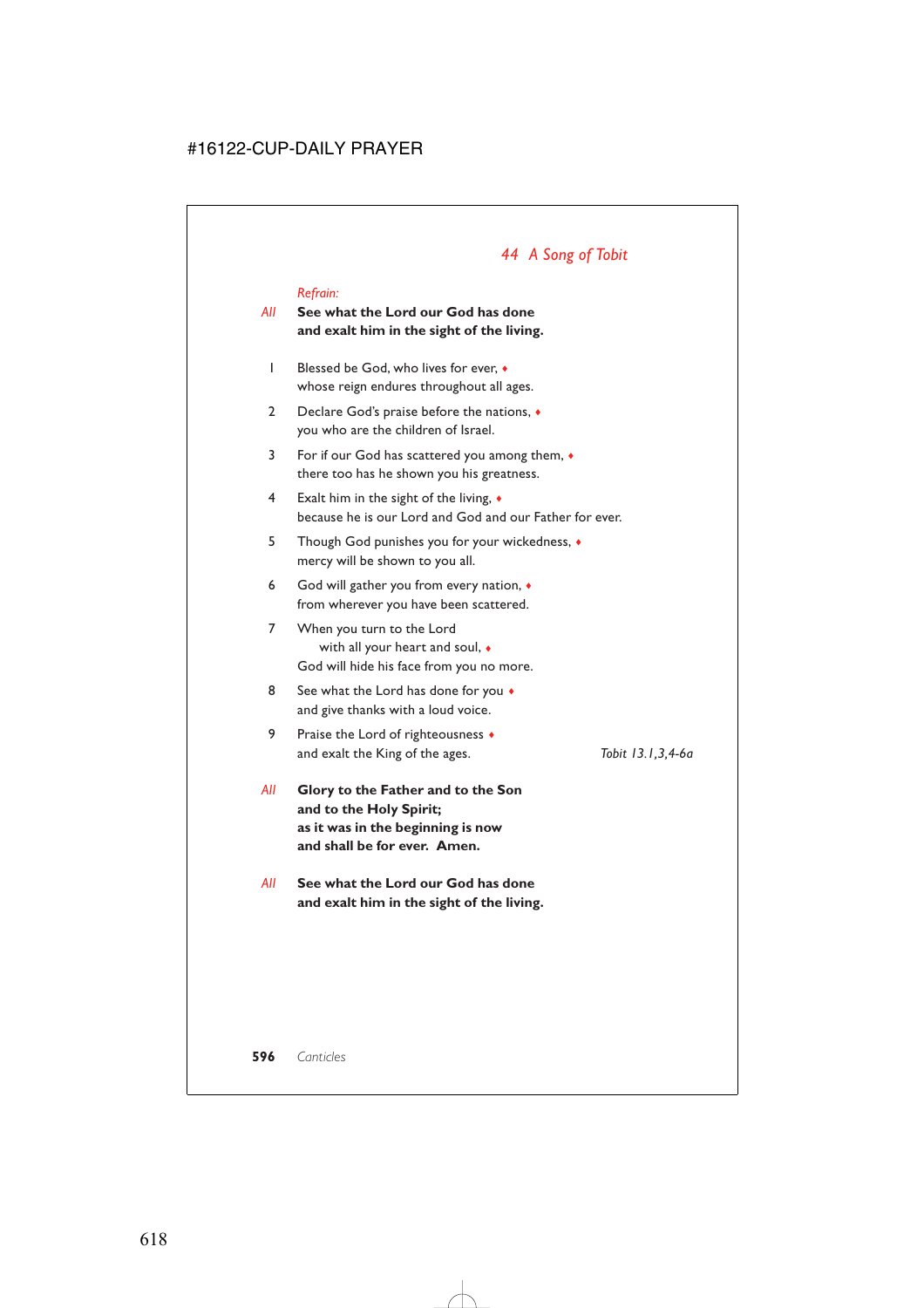# *45 A Song of Judith*

#### *Refrain:*

*All* **You sent forth your Spirit, O God, and you continue to show mercy to all.**

- 1 I will sing a new song to my God,  $\bullet$ for you are great and glorious, truly strong and invincible.
- 2 May your whole creation serve you,  $\bullet$ for you spoke and all things came to be.
- 3 You sent forth your Spirit and they were formed, ♦ for no one can resist your voice.
- 4 Mountains and seas are stirred to their depths; ♦ at your presence rocks shall melt like wax.
- 5 But to those who fear you, ♦ you continue to show mercy.
- 6 No sacrifice, however fragrant, can please you, ♦ but whoever fears the Lord shall stand in your sight for ever. *Judith 16.13-16*

- *All* **Glory to the Father and to the Son and to the Holy Spirit; as it was in the beginning is now and shall be for ever. Amen.**
- *All* **You sent forth your Spirit, O God, and you continue to show mercy to all.**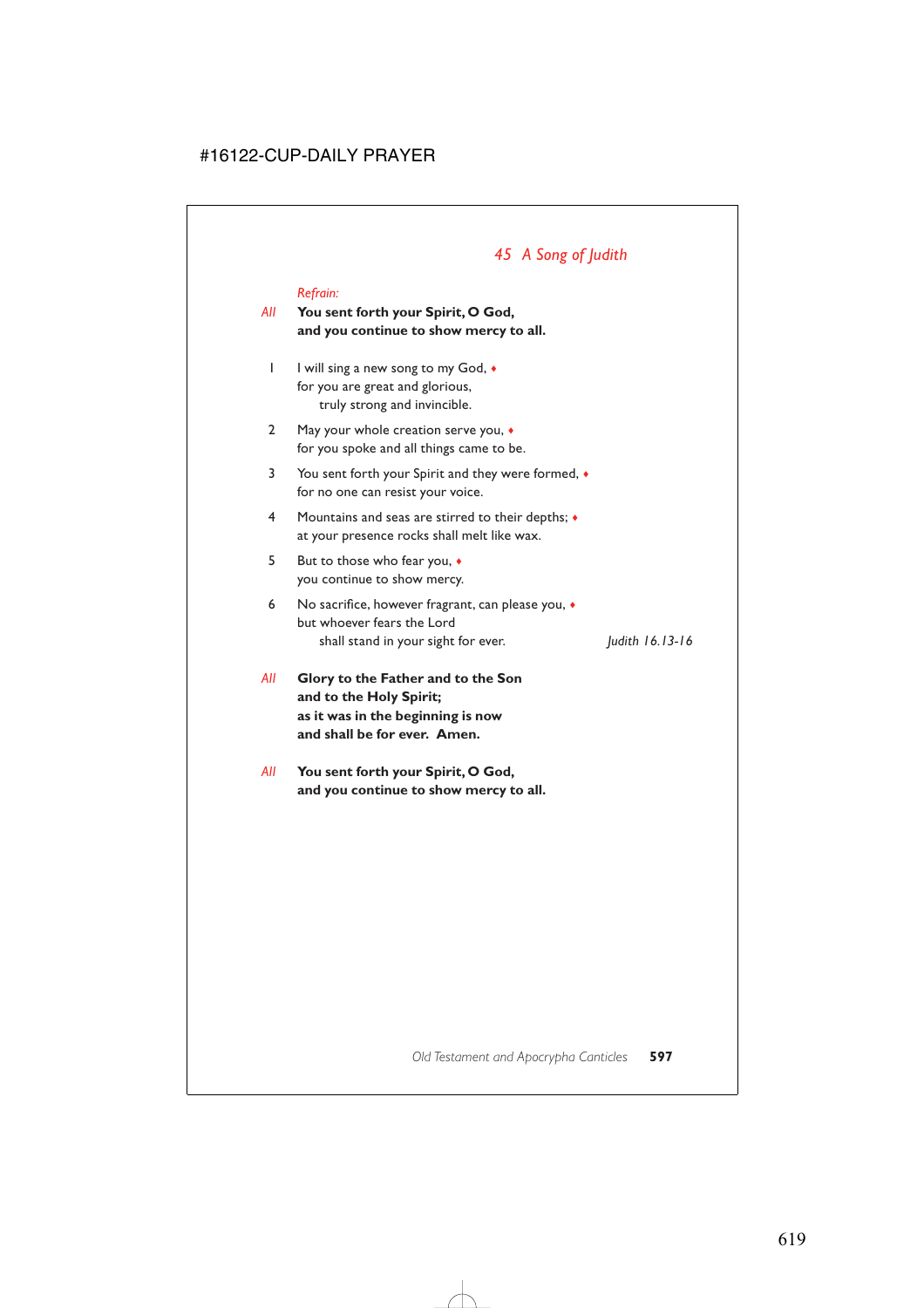# *46 A Song of the Righteous*

#### *Refrain:*

## *All* **God has found the righteous worthy and their hope is full of immortality.**

- 1 The souls of the righteous are in the hand of God  $\bullet$ and no torment will ever touch them.
- 2 In the eyes of the foolish, they seem to have died;  $\bullet$ but they are at peace.
- 3 For though, in the sight of others, they were punished, ♦ their hope is full of immortality.
- 4 Having been disciplined a little, they will receive great good, ♦ because God tested them and found them worthy.
- 5 Like gold in the furnace, God tried them ♦ and, like a sacrificial burnt offering, accepted them.
- 6 In the time of their visitation, they will shine forth  $\bullet$ and will run like sparks through the stubble.
- 7 They will govern nations and rule over peoples  $\triangleleft$ and God will reign over them for ever. *Wisdom 3.1,2a,3b-8*
- *All* **Glory to the Father and to the Son and to the Holy Spirit; as it was in the beginning is now and shall be for ever. Amen.**
- *All* **God has found the righteous worthy and their hope is full of immortality.**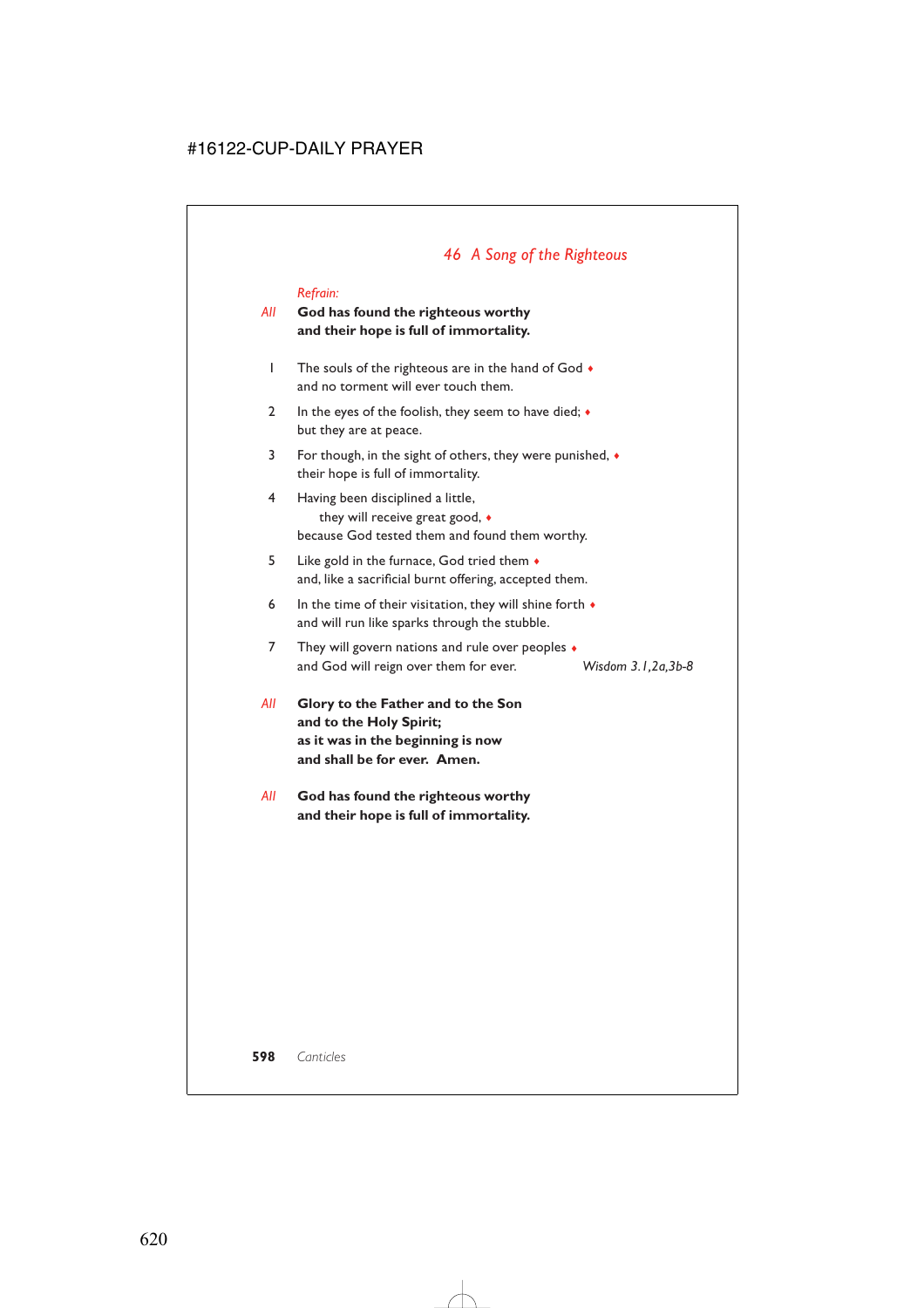# *47 A Song of Wisdom*

#### *Refrain:*

## *All* **Send Wisdom forth from your holy heavens; from the throne of your glory send what is pleasing to you.**

- 1 O God of our ancestors and Lord of mercy,  $\triangleleft$ you have made all things by your word.
- 2 By your wisdom you have formed us  $\bullet$ to have dominion over the creatures you have made;
- 3 To rule the world in holiness and righteousness  $\bullet$ and to pronounce judgement in uprightness of soul.
- 4 Give us the Wisdom that sits by your throne; ♦ do not reject us from among your servants,
- 5 For we are your servants, ♦ with little understanding of judgement and laws.
- 6 Even one who is perfect among us ♦ will be regarded as nothing without the wisdom that comes from you.
- 7 With you is Wisdom, she who knows your works,  $\bullet$ and was present when you made the world.
- 8 She understands what is pleasing in your sight  $\bullet$ and what is right according to your commandments.
- 9 Send her forth from the holy heavens, ♦ from the throne of your glory send her.
- 10 That she may labour at our side  $\bullet$ and that we may learn what is pleasing to you.
- 11 For she knows and understands all things, ♦ she will guide us wisely in our actions and guard us with her glory. *Wisdom 9.1-5a,c,6,9-11*

- *All* **Glory to the Father and to the Son and to the Holy Spirit; as it was in the beginning is now and shall be for ever. Amen.**
- *All* **Send Wisdom forth from your holy heavens; from the throne of your glory send what is pleasing to you.**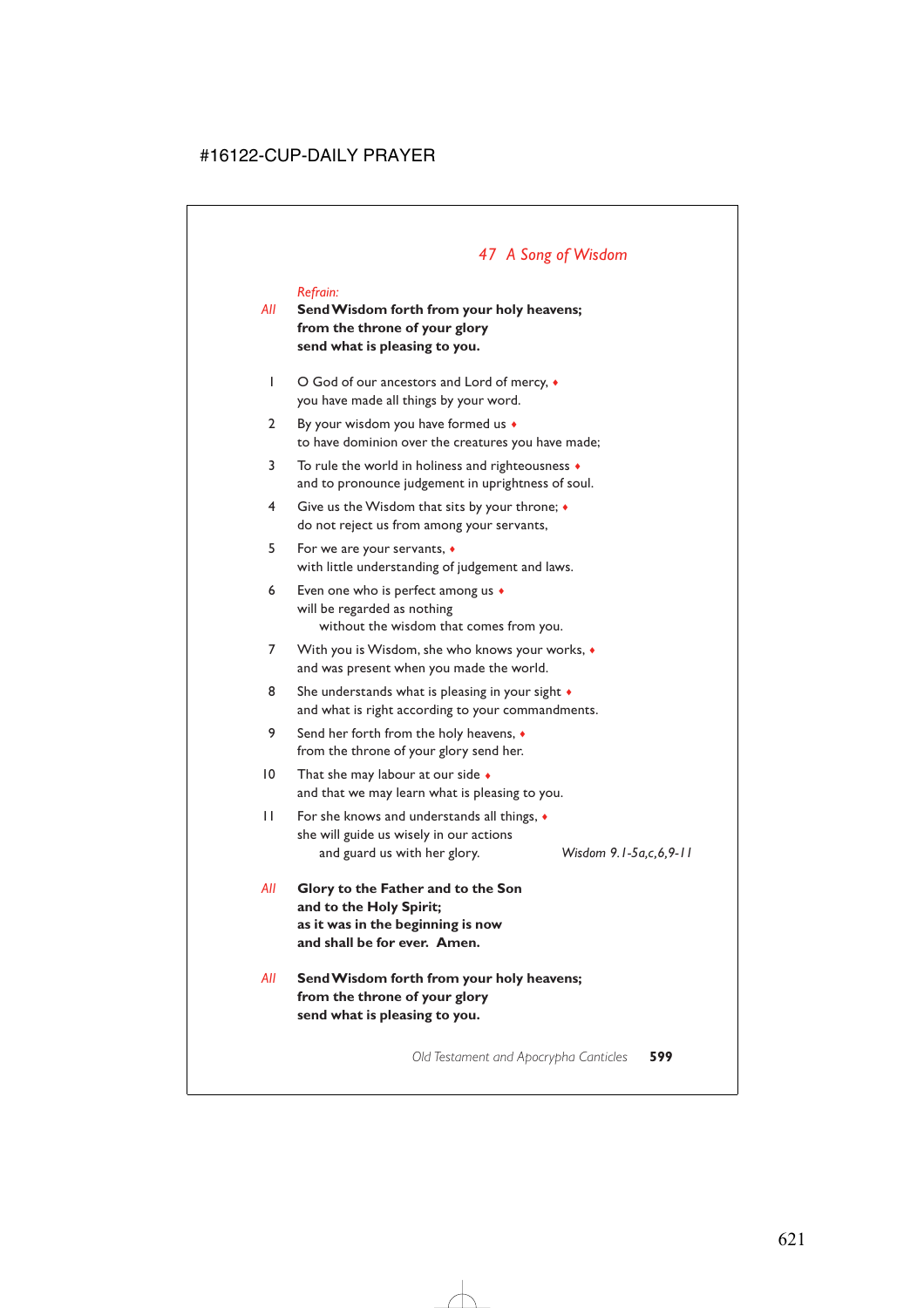# *48 A Song of Pilgrimage*

#### *Refrain:*

## *All* **In prayer I inclined my ear and my heart was stirred to seek Wisdom.**

- 1 While I was still young, ♦ I sought Wisdom openly in my prayer.
- 2 Before the temple I asked for her,  $\triangleleft$ and I will search for her until the end.
- 3 From the first blossom to the ripening grape, ♦ my heart delighted in her.
- 4 My foot walked on the straight path, ♦ from my youth I followed her steps.
- 5 I inclined my ear a little and received her, ♦ I found for myself much instruction.
- 6 I made progress in Wisdom; ♦ to the One who sent her, I will give glory.
- 7 I directed my soul to Wisdom,  $\bullet$ and in purity have I found her.
- 8 With her, I gained understanding from the first,  $\bullet$ therefore will I never be forsaken.
- 9 My heart was stirred to seek her, ♦ with my tongue will I sing God's praise.

*Ecclesiasticus 51.13a,13c-17,20,21a,22b*

- *All* **Glory to the Father and to the Son and to the Holy Spirit; as it was in the beginning is now and shall be for ever. Amen.**
- *All* **In prayer I inclined my ear and my heart was stirred to seek Wisdom.**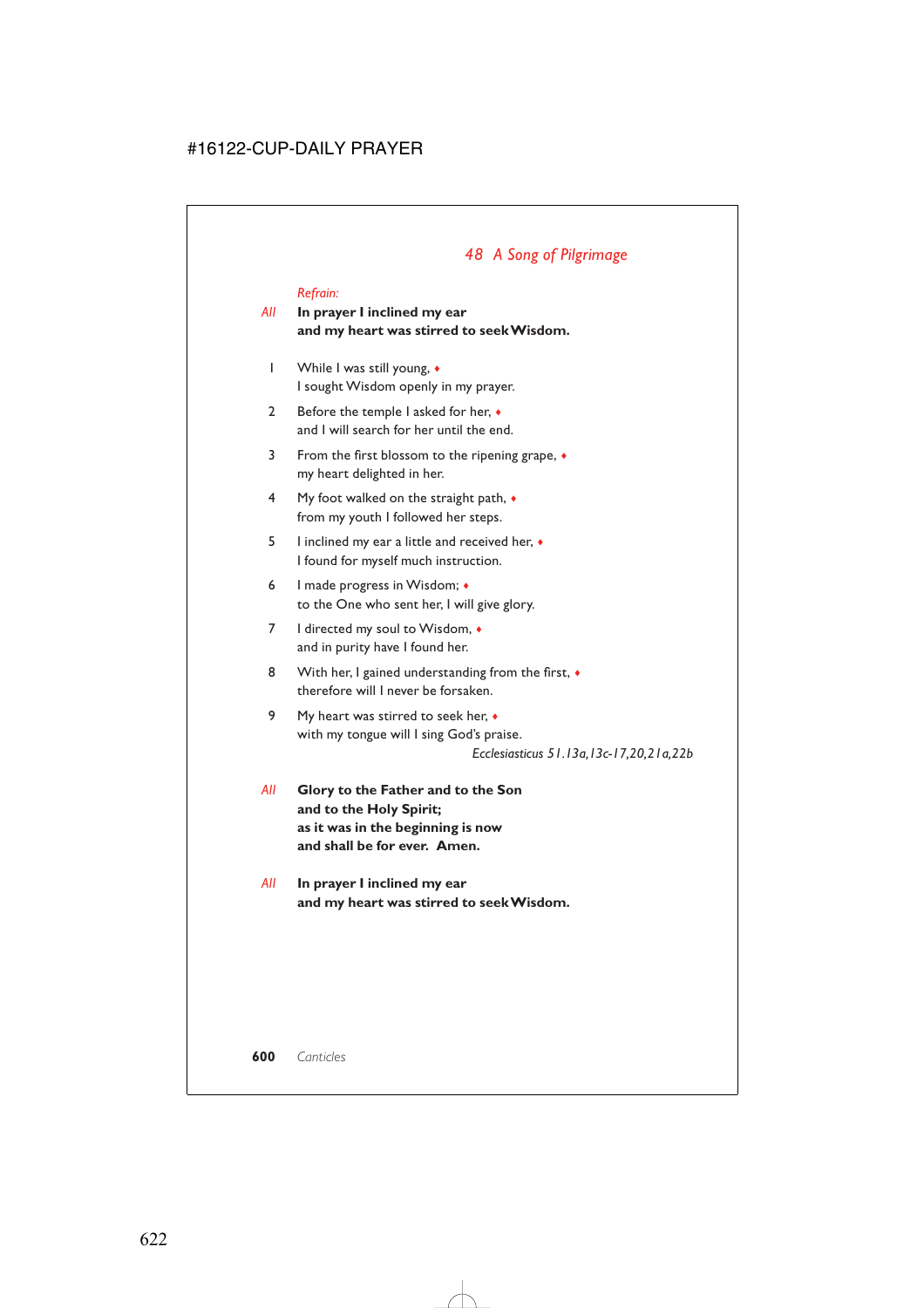# *49 A Song of Baruch*

#### *Refrain:*

## *All* **Lead us, O God, with joy to walk in the light of glory.**

- 1 Arise, O Jerusalem, stand upon the height:  $\triangleleft$ look to the east and see your children,
- 2 Gathered from the west and the east  $\bullet$ at the word of the Holy One.
- 3 They rejoice that God has remembered them  $\bullet$ and has brought them back to you.
- 4 For God has ordered that every high mountain ♦ and the everlasting hills be made low,
- 5 And the valleys filled up to make level ground  $\bullet$ so that they may walk safely in the glory of God.
- 6 The woods and every fragrant tree  $\bullet$ have shaded them at God's command.
- 7 For God will lead his people with joy in the light of his glory ♦ with the mercy and righteousness that comes from God.

*Baruch 5.5,6c,7-9*

*All* **Glory to the Father and to the Son and to the Holy Spirit; as it was in the beginning is now and shall be for ever. Amen.**

*All* **Lead us, O God, with joy to walk in the light of glory.**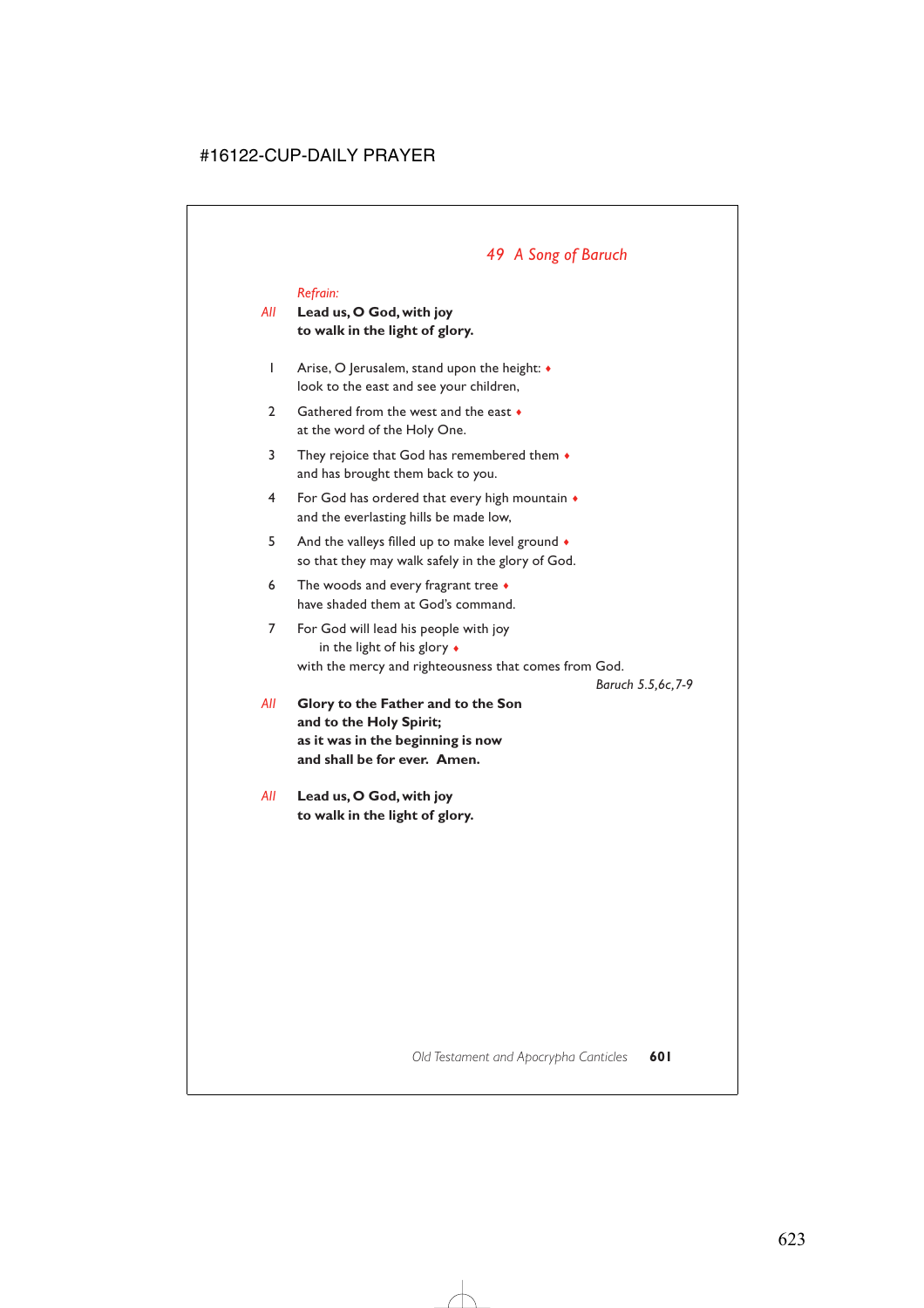## *50 Bless the Lord*

- 1 Blessed are you, the God of our ancestors, ♦ worthy to be praised and exalted for ever.
- 2 Blessed is your holy and glorious name, ◆ worthy to be praised and exalted for ever.
- 3 Blessed are you, in your holy and glorious temple, ♦ worthy to be praised and exalted for ever.
- 4 Blessed are you who look into the depths, ♦ worthy to be praised and exalted for ever.
- 5 Blessed are you, enthroned on the cherubim, ♦ worthy to be praised and exalted for ever.
- 6 Blessed are you on the throne of your kingdom, ♦ worthy to be praised and exalted for ever.
- 7 Blessed are you in the heights of heaven,  $\bullet$ worthy to be praised and exalted for ever.

*The Song of the Three 29-34*

## *All* **Bless the Father, the Son and the Holy Spirit, worthy to be praised and exalted for ever.**

## *51a Benedicite – A Song of Creation*

- 1 Bless the Lord all you works of the Lord: ♦ sing his praise and exalt him for ever.
- 2 Bless the Lord you heavens: ♦ sing his praise and exalt him for ever.
- 3 Bless the Lord you angels of the Lord: ♦ bless the Lord all you his hosts;

bless the Lord you waters above the heavens: ♦ sing his praise and exalt him for ever.

4 Bless the Lord sun and moon: ♦ bless the Lord you stars of heaven; bless the Lord all rain and dew: ♦ sing his praise and exalt him for ever.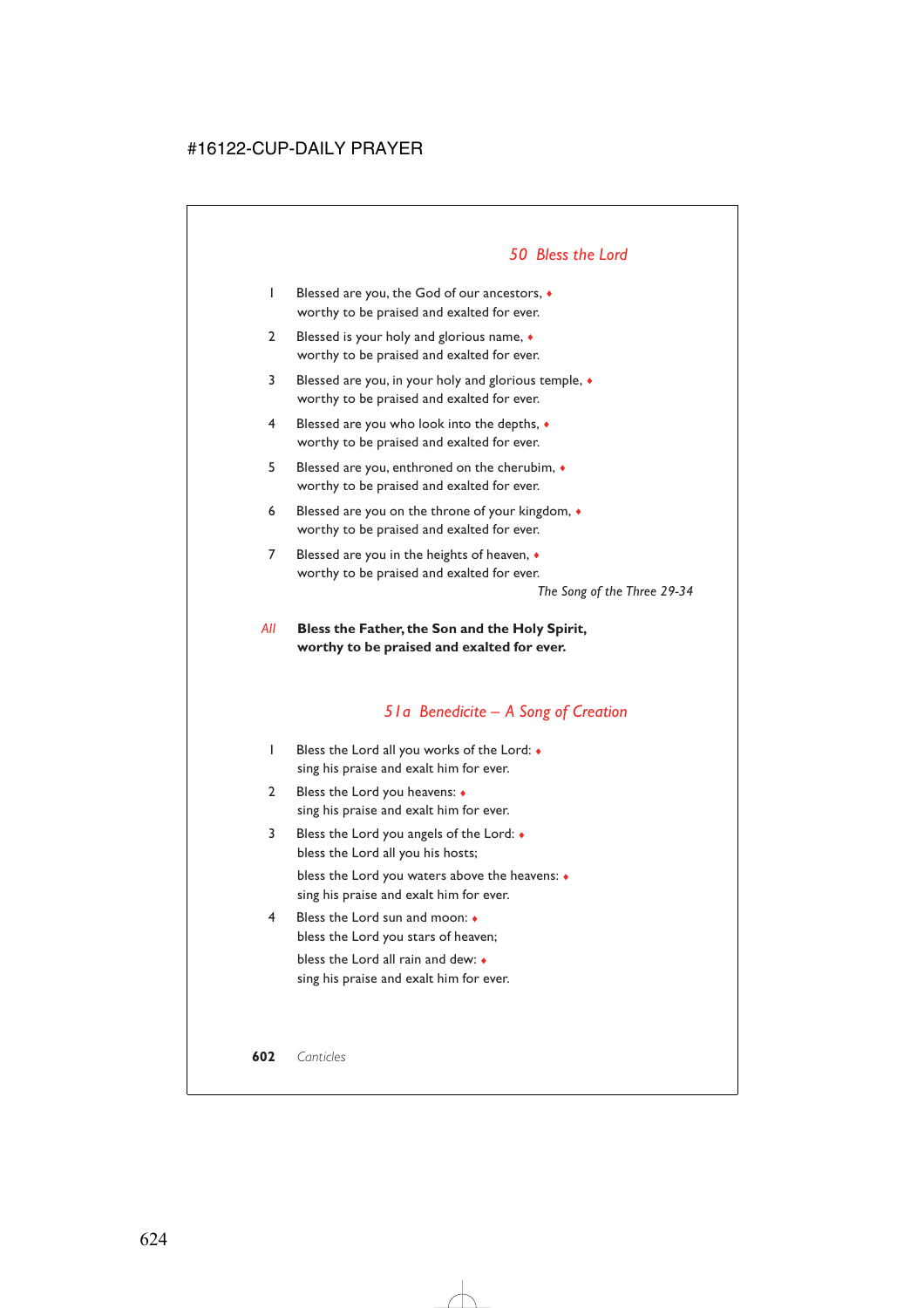- 5 Bless the Lord all winds that blow: ♦ bless the Lord you fire and heat; bless the Lord scorching wind and bitter cold: ♦ sing his praise and exalt him for ever.
- 6 Bless the Lord dews and falling snows: ♦ bless the Lord you nights and days; bless the Lord light and darkness: ♦ sing his praise and exalt him for ever.
- 7 Bless the Lord frost and cold:  $\bullet$ bless the Lord you ice and snow; bless the Lord lightnings and clouds: ♦ sing his praise and exalt him for ever.
- 8 O let the earth bless the Lord: bless the Lord you mountains and hills; bless the Lord all that grows in the ground: ♦ sing his praise and exalt him for ever.
- 9 Bless the Lord you springs: ♦ bless the Lord you seas and rivers; bless the Lord you whales and all that swim in the waters: ♦ sing his praise and exalt him for ever.
- 10 Bless the Lord all birds of the air: bless the Lord you beasts and cattle; bless the Lord all people on earth: ♦ sing his praise and exalt him for ever.
- 11 O people of God bless the Lord: ♦ bless the Lord you priests of the Lord; bless the Lord you servants of the Lord: ♦ sing his praise and exalt him for ever.
- 12 Bless the Lord all you of upright spirit: ♦ bless the Lord you that are holy and humble in heart.

*The Song of the Three 35-65*

*All* **Bless the Father, the Son and the Holy Spirit:** ♦ **sing his praise and exalt him for ever.**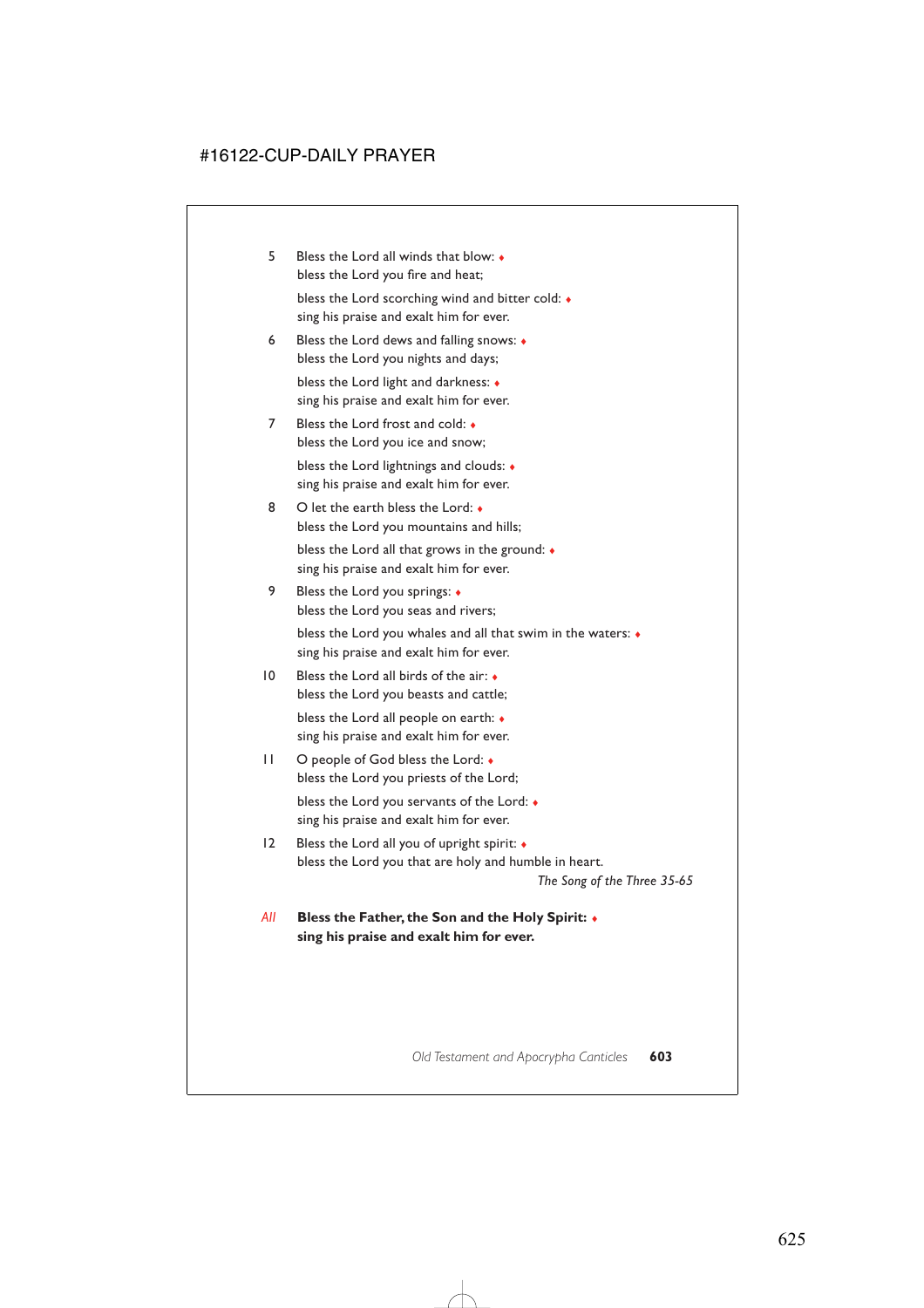# *51b Benedicite – A Song of Creation (shorter version)*

- 1 Bless the Lord all you works of the Lord: ♦ sing his praise and exalt him for ever.
- 2 Bless the Lord you heavens: ♦ sing his praise and exalt him for ever.
- 3 Bless the Lord you angels of the Lord: ♦ sing his praise and exalt him for ever.
- 4 Bless the Lord all people on earth: ♦ sing his praise and exalt him for ever.
- 5 O people of God bless the Lord: ♦ sing his praise and exalt him for ever.
- 6 Bless the Lord you priests of the Lord: ♦ sing his praise and exalt him for ever.
- 7 Bless the Lord you servants of the Lord:  $\bullet$ sing his praise and exalt him for ever.
- 8 Bless the Lord all you of upright spirit:  $\bullet$ bless the Lord you that are holy and humble in heart. *The Song of the Three 35-37, 60-65*
- *All* **Bless the Father, the Son and the Holy Spirit:** ♦ **sing his praise and exalt him for ever.**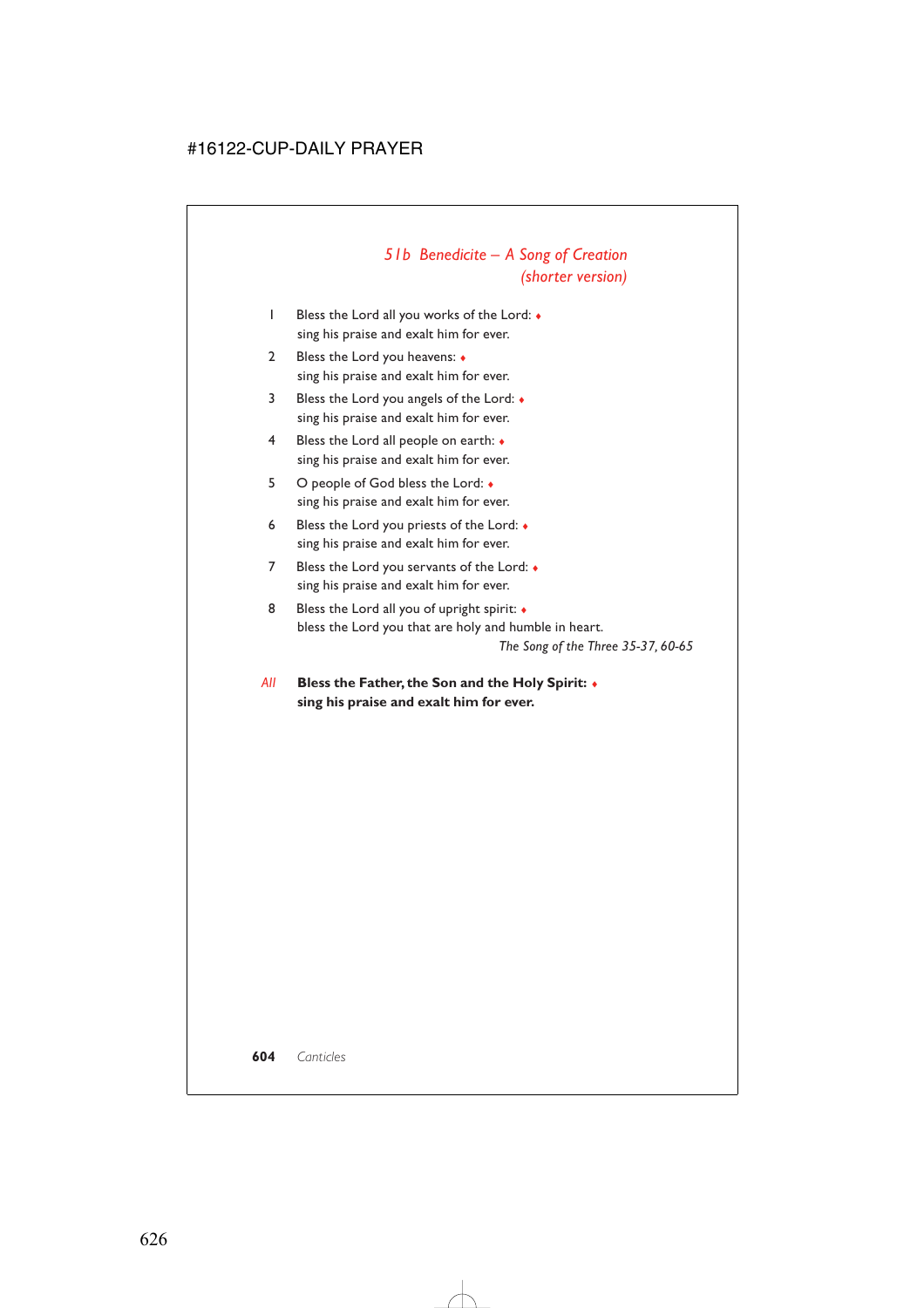# *52 The Song of Manasseh*

#### *Refrain:*

## *All* **Full of compassion and mercy and love is God, the Most High, the Almighty.**

- 1 Lord almighty and God of our ancestors, ♦ you who made heaven and earth in all their glory:
- 2 All things tremble with awe at your presence,  $\bullet$ before your great and mighty power.
- 3 Immeasurable and unsearchable is your promised mercy,  $\bullet$ for you are God, Most High.
- 4 You are full of compassion, long-suffering and very merciful, ♦ and you relent at human suffering.
- 5 O God, according to your great goodness, ♦ you have promised forgiveness for repentance to those who have sinned against you.
- 6 The sins I have committed against you  $\bullet$ are more in number than the sands of the sea.
- 7 I am not worthy to look up to the height of heaven, ♦ because of the multitude of my iniquities.
- 8 And now I bend the knee of my heart before you,  $\bullet$ imploring your kindness upon me.
- 9 I have sinned, O God, I have sinned, ◆ and I acknowledge my transgressions.
- 10 Unworthy as I am, you will save me,  $\bullet$ according to your great mercy.
- 11 For all the host of heaven sings your praise,  $\bullet$ and your glory is for ever and ever.

*Manasseh 1a,2,4,6,7a,b,9a,c,11,12,14b,15b*

- *All* **Glory to the Father and to the Son and to the Holy Spirit; as it was in the beginning is now and shall be for ever. Amen.**
- *All* **Full of compassion and mercy and love is God, the Most High, the Almighty.**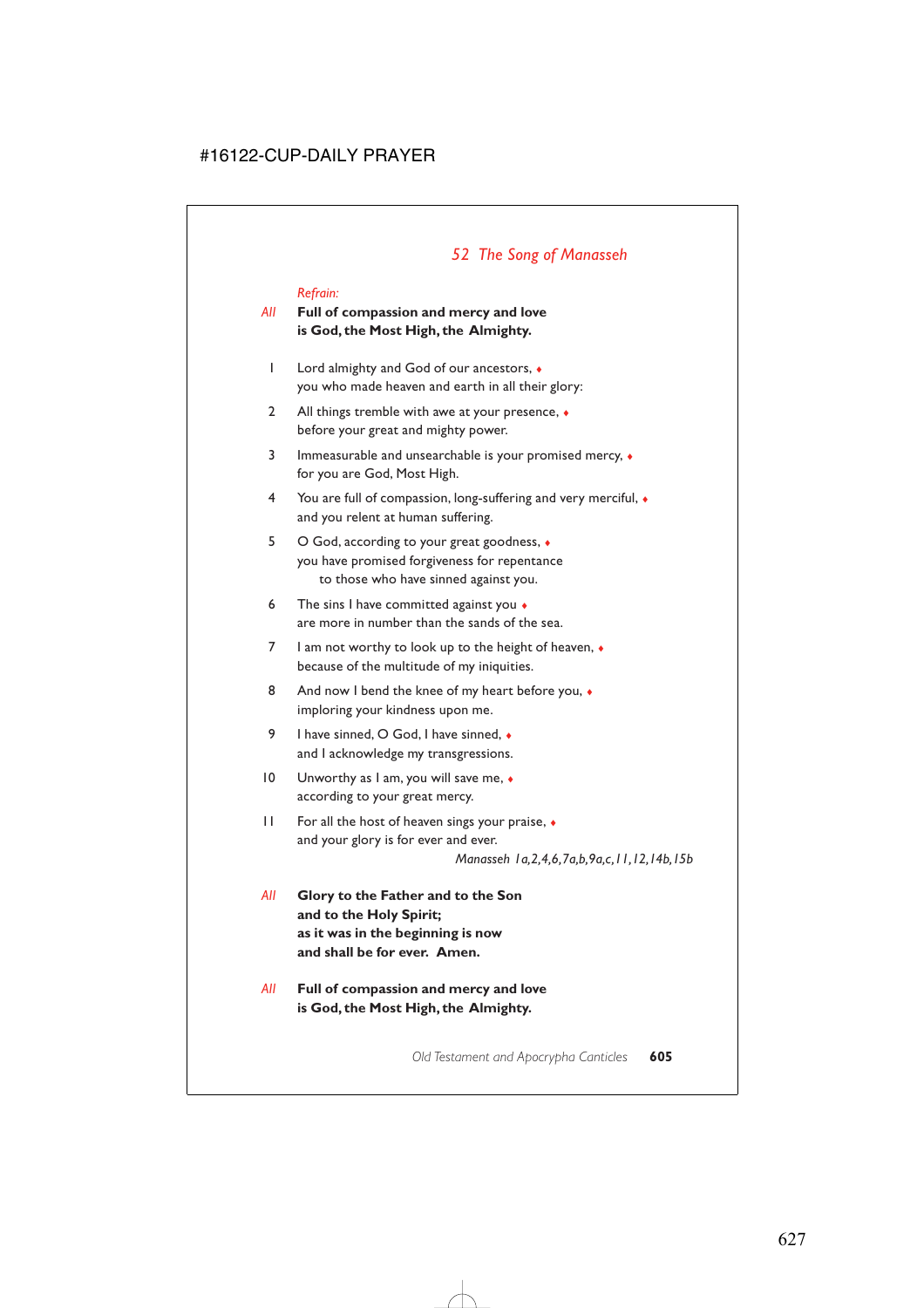# *¶ New Testament Canticles*

# *53 A Song of the Blessed*

#### *Refrain:*

*All* **Rejoice and be glad for you are the light of the world, and great is your reward in heaven.**

- 1 Blessed are the poor in spirit, ♦ for theirs is the kingdom of heaven.
- 2 Blessed are those who mourn,  $\bullet$ for they shall be comforted.
- 3 Blessed are the meek, ♦ for they shall inherit the earth.
- 4 Blessed are those who hunger and thirst after righteousness, ♦ for they shall be satisfied.
- 5 Blessed are the merciful, ♦ for they shall obtain mercy.
- 6 Blessed are the pure in heart,  $\bullet$ for they shall see God.
- 7 Blessed are the peacemakers,  $\triangleleft$ for they shall be called children of God.
- 8 Blessed are those who suffer persecution for righteousness' sake, ♦ for theirs is the kingdom of heaven. *Matthew 5.3-10*

- *All* **Glory to the Father and to the Son and to the Holy Spirit; as it was in the beginning is now and shall be for ever. Amen.**
- *All* **Rejoice and be glad for you are the light of the world, and great is your reward in heaven.**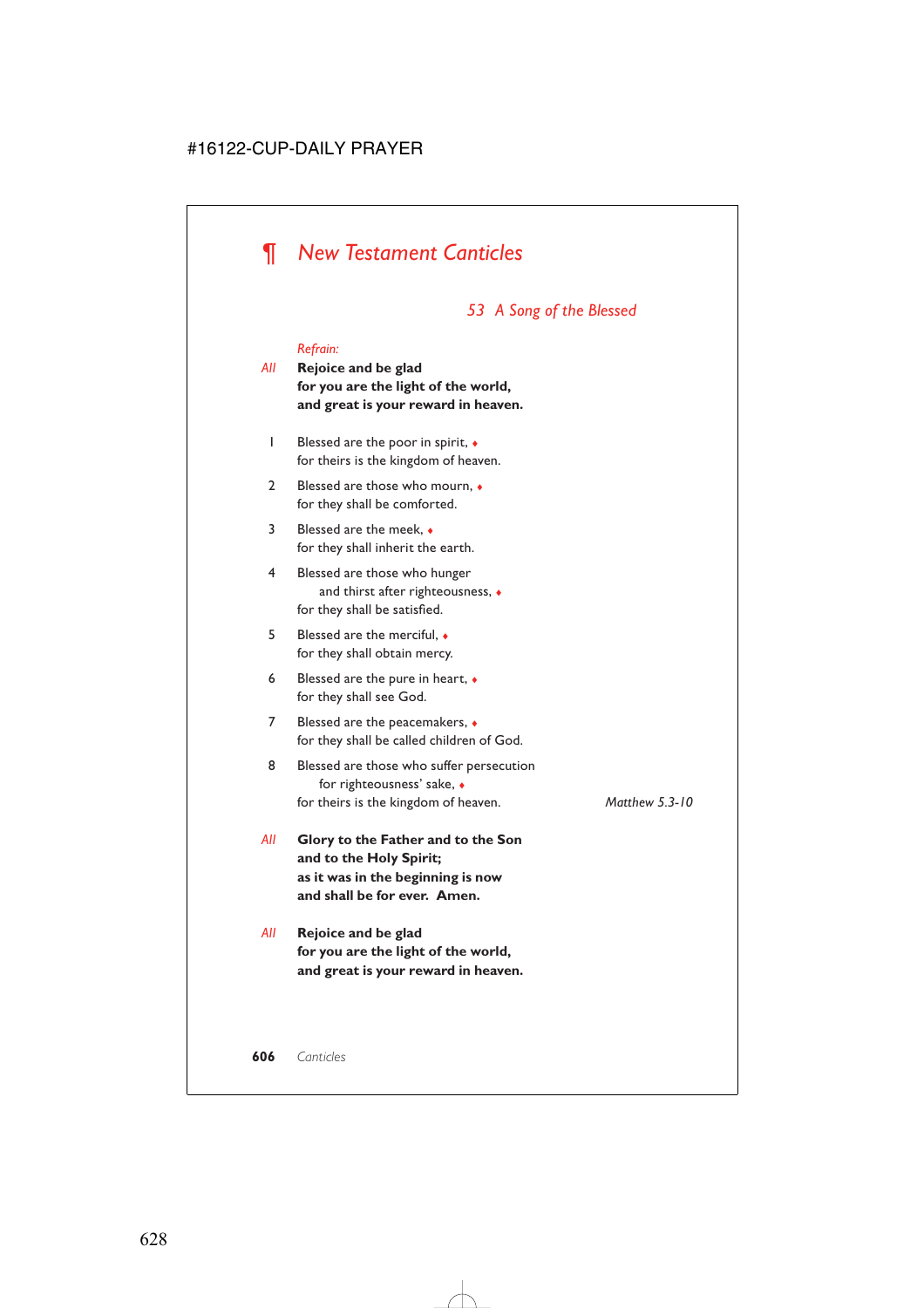# *54a Magnificat (The Song of Mary)*

- 1 My soul proclaims the greatness of the Lord, my spirit rejoices in God my Saviour; ♦ he has looked with favour on his lowly servant.
- 2 From this day all generations will call me blessed;  $\bullet$ the Almighty has done great things for me and holy is his name.
- 3 He has mercy on those who fear him, ♦ from generation to generation.
- 4 He has shown strength with his arm  $\bullet$ and has scattered the proud in their conceit,
- 5 Casting down the mighty from their thrones ♦ and lifting up the lowly.
- 6 He has filled the hungry with good things  $\triangleleft$ and sent the rich away empty.
- 7 He has come to the aid of his servant Israel, ♦ to remember his promise of mercy,
- 8 The promise made to our ancestors,  $\bullet$ to Abraham and his children for ever. *Luke 1.46-55*

*All* **Glory to the Father and to the Son and to the Holy Spirit; as it was in the beginning is now and shall be for ever. Amen.**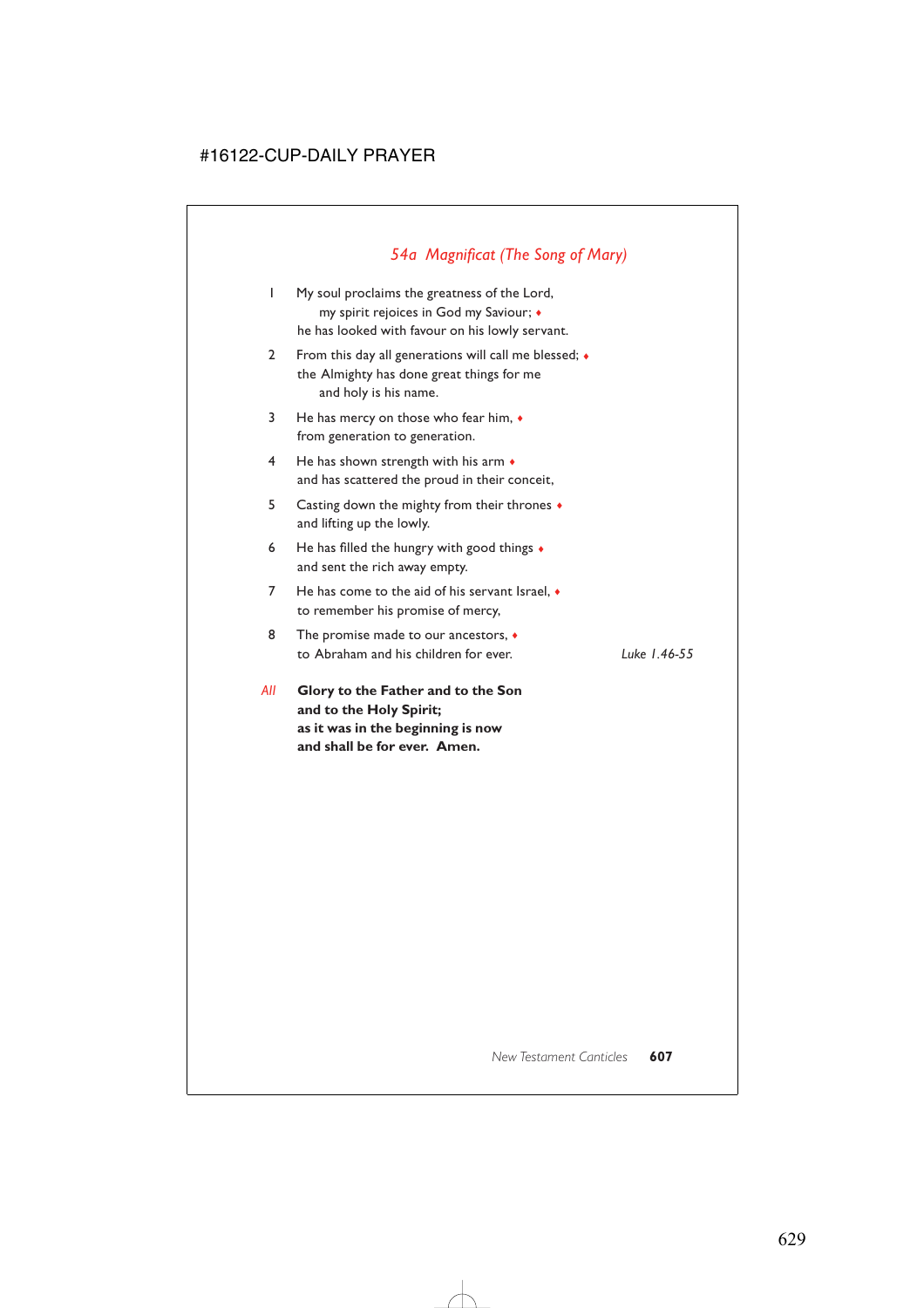# *54b Magnificat (The Song of Mary)*

Tell out, my soul, the greatness of the Lord: unnumbered blessings, give my spirit voice; tender to me the promise of his word; in God my Saviour shall my heart rejoice.

Tell out, my soul, the greatness of his name: make known his might, the deeds his arm has done; his mercy sure, from age to age the same; his holy name, the Lord, the Mighty One.

Tell out, my soul, the greatness of his might: powers and dominions lay their glory by; proud hearts and stubborn wills are put to flight, the hungry fed, the humble lifted high.

Tell out, my soul, the glories of his word: firm is his promise, and his mercy sure. Tell out, my soul, the greatness of the Lord to children's children and for evermore.

> *Timothy Dudley-Smith (Tune: 10 10 10 10, e.g.'Woodlands')*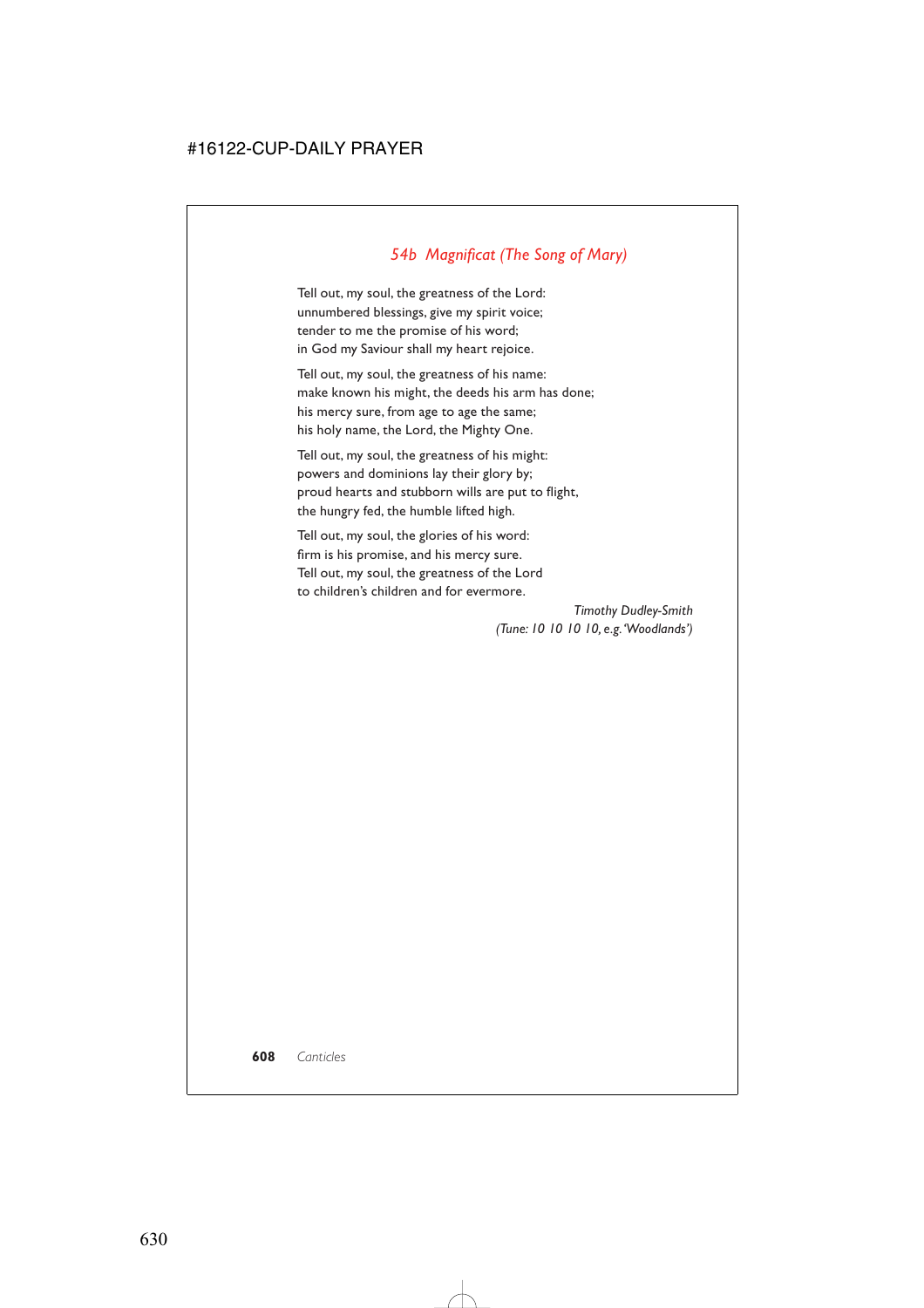# *54c Magnificat (The Song of Mary)*

With Mary let my soul rejoice, and praise God's holy name – his saving love from first to last, from age to age the same!

How strong his arm, how great his power! the proud he will disown; the meek and humble he exalts to share his glorious throne.

The rich our God will send away and feed the hungry poor; the arms of love remain outstretched at mercy's open door.

So shall God's promise be fulfilled, to Israel firmly made: a child is born, a Son is given whose crown will never fade.

All glory to the Father, Son and Spirit now proclaim; with Mary let the world rejoice and praise God's holy name! *David Mowbray*

(*Tune: CM, e.g.'St Stephen'*)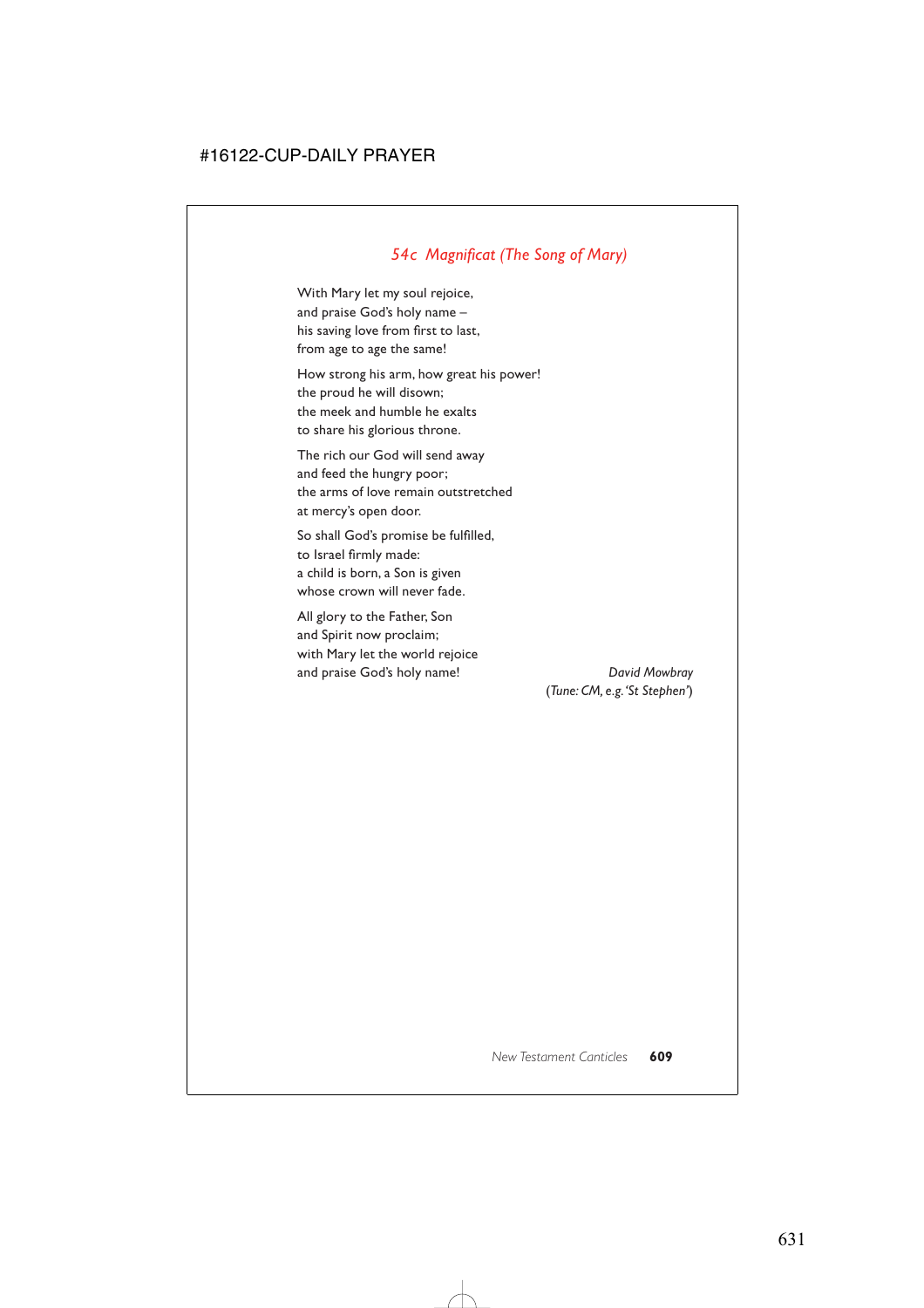# *55a Benedictus (The Song of Zechariah)*

- 1 Blessed be the Lord the God of Israel, ♦ who has come to his people and set them free.
- 2 He has raised up for us a mighty Saviour, ♦ born of the house of his servant David.
- 3 Through his holy prophets God promised of old  $\bullet$ to save us from our enemies, from the hands of all that hate us,
- 4 To show mercy to our ancestors, ♦ and to remember his holy covenant.
- 5 This was the oath God swore to our father Abraham: ♦ to set us free from the hands of our enemies,
- 6 Free to worship him without fear, ♦ holy and righteous in his sight all the days of our life.
- 7 And you, child, shall be called the prophet of the Most High,  $\bullet$ for you will go before the Lord to prepare his way,
- 8 To give his people knowledge of salvation  $\bullet$ by the forgiveness of all their sins.
- 9 In the tender compassion of our God  $\bullet$ the dawn from on high shall break upon us,
- $10$  To shine on those who dwell in darkness and the shadow of death.  $\bullet$ and to guide our feet into the way of peace. *Luke 1.68-79*
- *All* **Glory to the Father and to the Son and to the Holy Spirit; as it was in the beginning is now and shall be for ever. Amen.**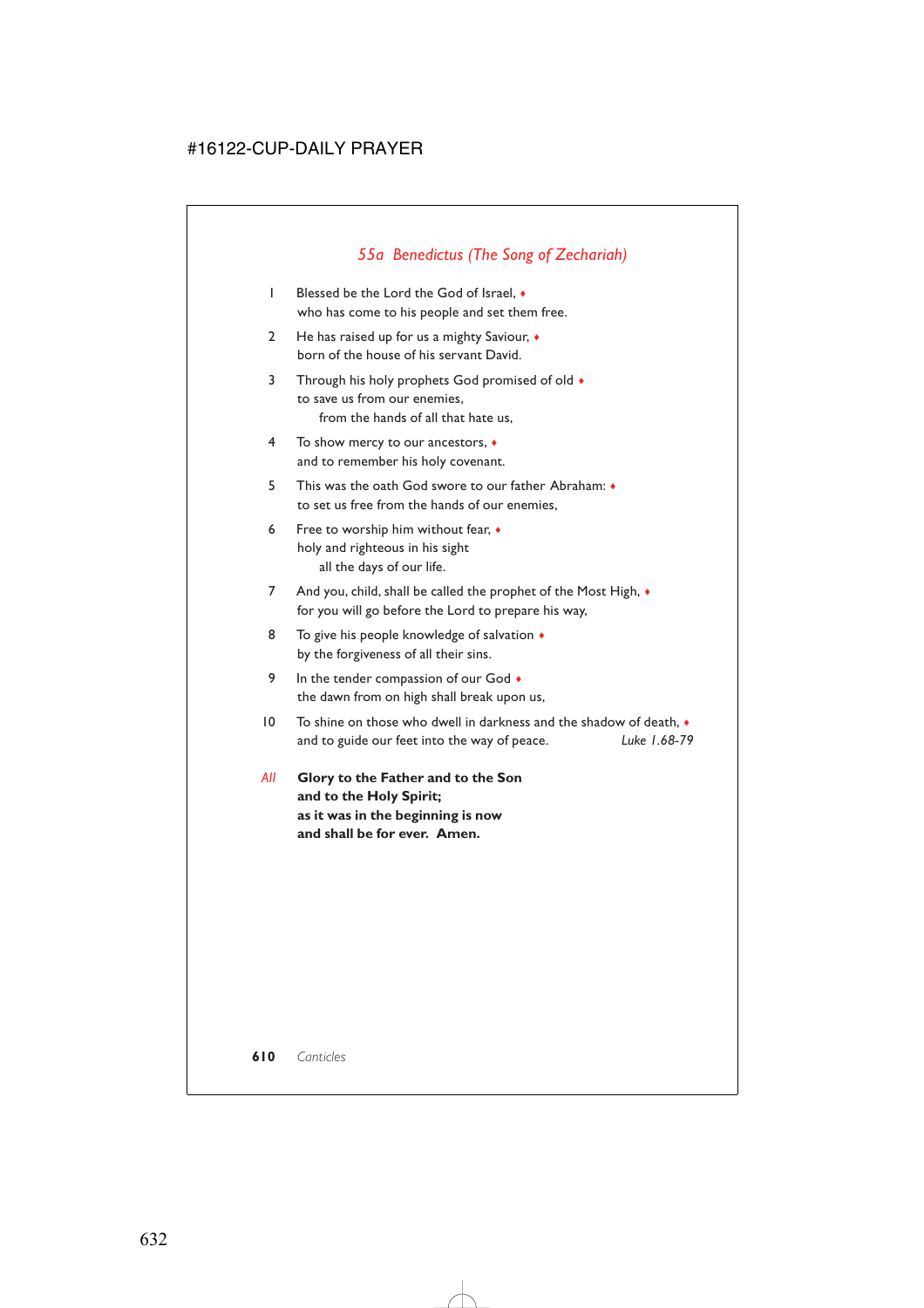# *55b Benedictus (The Song of Zechariah)*

Now bless the God of Israel who comes in love and power, who raises from the royal house deliv'rance in this hour. Through holy prophets God has sworn to free us from alarm, to save us from the heavy hand of all who wish us harm.

Remembering the covenant, God rescues us from fear, that we might serve in holiness and peace from year to year. And you, my child, shall go before, to preach, to prophesy, that all may know the tender love, the grace of God most high.

In tender mercy, God will send the dayspring from on high, our rising sun, the light of life for those who sit and sigh. God comes to guide our way to peace, that death shall reign no more. Sing praises to the Holy One, O worship and adore.

To God the Father, fount of grace, through his beloved Son, with God their Spirit, bond of love, be glory ever One.

> *Ruth Duck Doxology: James Quinn SJ* (*Tune: DCM, e.g.'Kingsfold'*)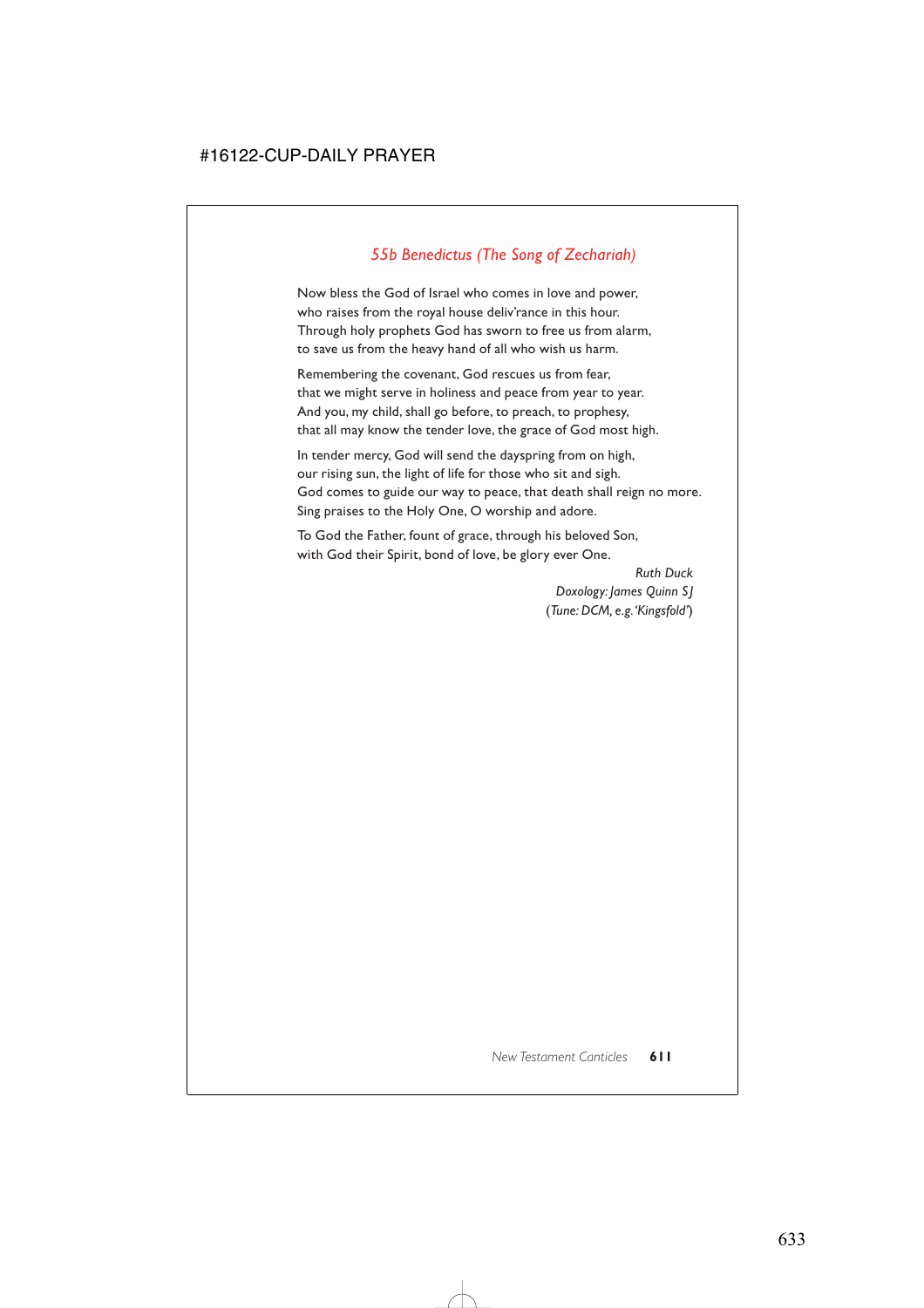## *55c Benedictus (The Song of Zechariah)*

Bless the Lord, the God of Israel, who has come to set us free. He has raised for us a Saviour sprung from royal David's tree. Through his prophets God had spoken of the hope the Christ would bring; of his faithfulness and mercy let each generation sing.

Long ago God made a promise he would set his people free, that in all our life and worship we might know true liberty, to be holy, to be righteous in his sight throughout our days; now this child will be a herald making ready all God's ways.

Let all people know salvation through forgiveness of their sin, as our God in his compassion bids a shining dawn begin. So may all who dwell in darkness see the shadows disappear while he guides our feet in pathways where his peace is ever near.

To the Father be all glory with the Spirit and the Son, as it was, is now and shall be while eternal ages run. **Anne Harrison** 

(*Tune: 87 87 D, e.g.'Corvedale'*)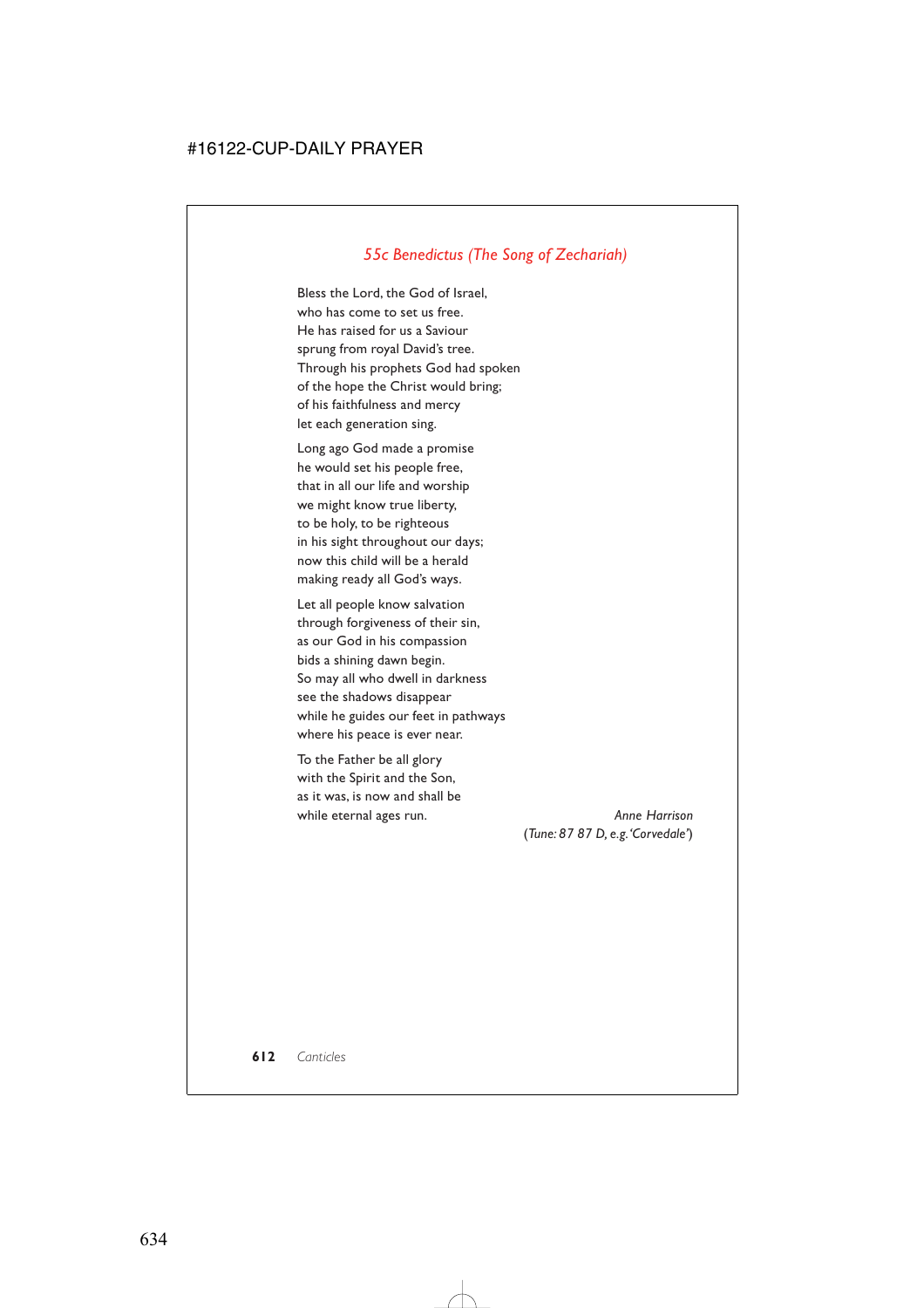# *56 Nunc Dimittis (The Song of Simeon)*

| w            | Glory to the Father and to the Son                                                                     |              |
|--------------|--------------------------------------------------------------------------------------------------------|--------------|
| 3            | A light to reveal you to the nations $\bullet$<br>and the glory of your people Israel.                 | Luke 2.29-32 |
| $\mathbf{2}$ | My own eyes have seen the salvation $\bullet$<br>which you have prepared in the sight of every people; |              |
|              | Now, Lord, you let your servant go in peace: •<br>your word has been fulfilled.                        |              |

*All* **Glory to the Father and to the Son and to the Holy Spirit; as it was in the beginning is now and shall be for ever. Amen.**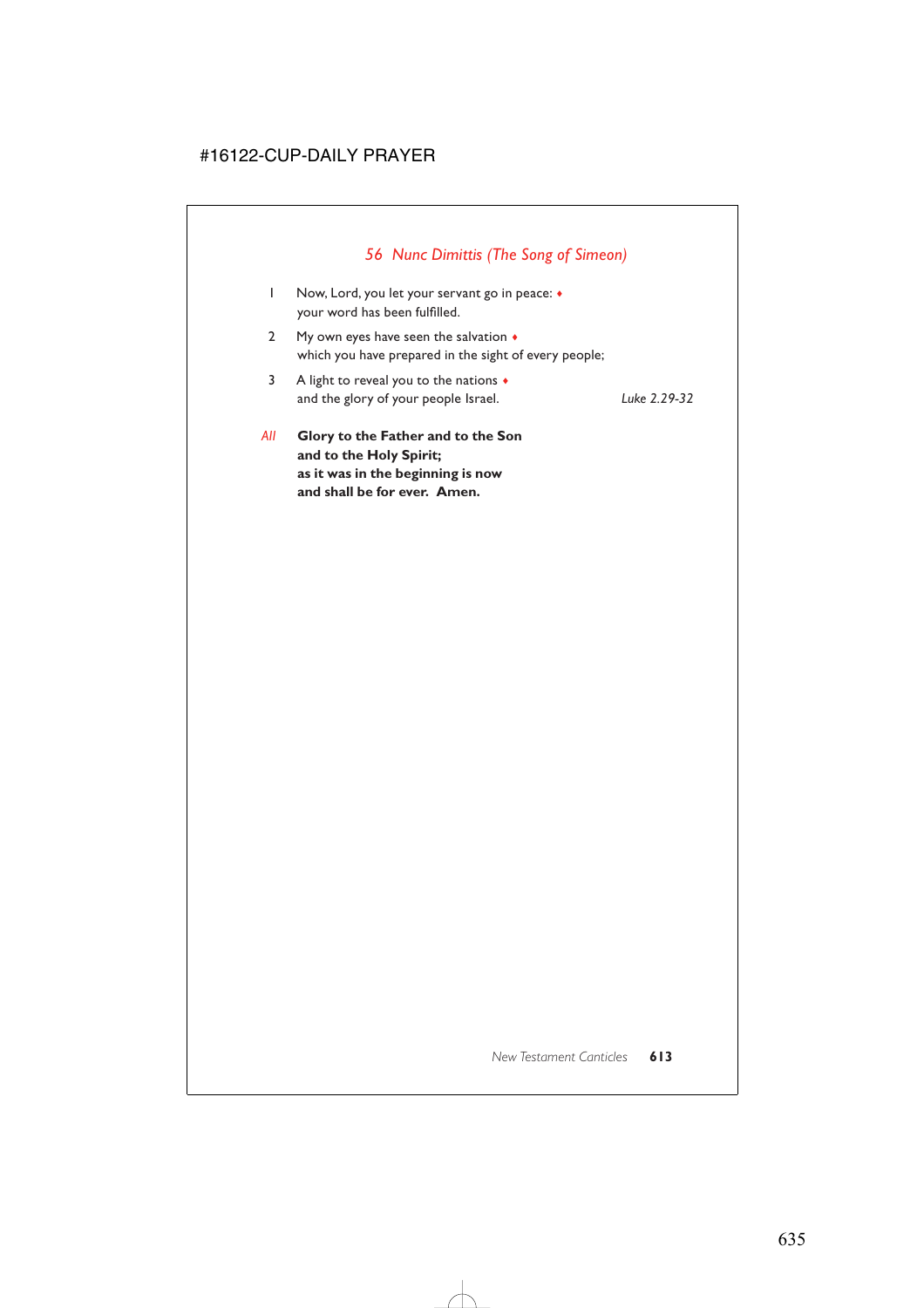## *All* **Our hope is not in vain, because God's love has been poured into our hearts.**

- 1 God reckons as righteous those who believe, ♦ who believe in him who raised Jesus from the dead;
- 2 For Christ was handed over to death for our sins, ♦ and raised to life for our justification.
- 3 Since we are justified by faith, ♦ we have peace with God through our Lord Jesus Christ.
- 4 Through Christ we have gained access to the grace in which we stand, ♦ and rejoice in our hope of the glory of God.
- 5 We even exult in our sufferings, ♦ for suffering produces endurance,
- 6 And endurance brings hope,  $\bullet$ and our hope is not in vain,
- 7 Because God's love has been poured into our hearts, ♦ through the Holy Spirit, given to us.
- 8 God proves his love for us:  $\bullet$ while we were yet sinners Christ died for us.
- 9 Since we have been justified by his death,  $\bullet$ how much more shall we be saved from God's wrath.
- 10 Therefore, we exult in God through our Lord Jesus Christ,  $\bullet$ in whom we have now received our reconciliation.

*Romans 4.24,25; 5.1-5,8,9,11*

- *All* **Glory to the Father and to the Son and to the Holy Spirit; as it was in the beginning is now and shall be for ever. Amen.**
- *All* **Our hope is not in vain, because God's love has been poured into our hearts.**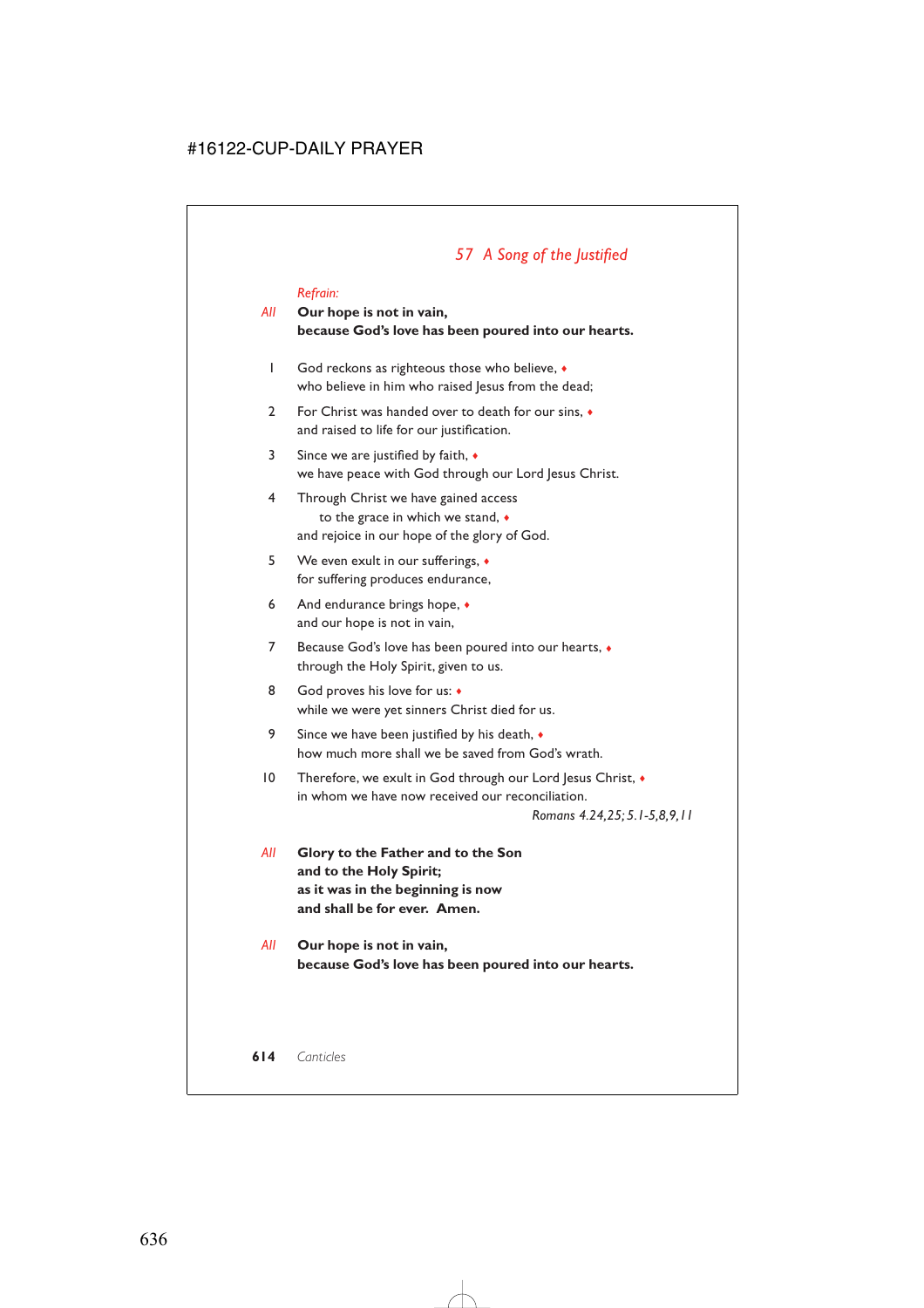# *58 A Song of God's Children*

## *Refrain:*

- *All* **The Spirit of the Father, who raised Christ Jesus from the dead, gives life to the people of God.**
	- 1 The law of the Spirit of life in Christ Jesus  $\bullet$ has set us free from the law of sin and death.
	- 2 All who are led by the Spirit of God are children of God;  $\bullet$ for we have received the Spirit that enables us to cry, 'Abba, Father'.
	- 3 The Spirit himself bears witness that we are children of God  $\bullet$ and if God's children, then heirs of God;
	- 4 If heirs of God, then fellow-heirs with Christ; ♦ since we suffer with him now, that we may be glorified with him.
	- 5 These sufferings that we now endure ♦ are not worth comparing to the glory that shall be revealed.
	- 6 For the creation waits with eager longing ♦ for the revealing of the children of God. *Romans 8.2,14,15b-19*
		-
- *All* **Glory to the Father and to the Son and to the Holy Spirit; as it was in the beginning is now and shall be for ever. Amen.**
- *All* **The Spirit of the Father, who raised Christ Jesus from the dead, gives life to the people of God.**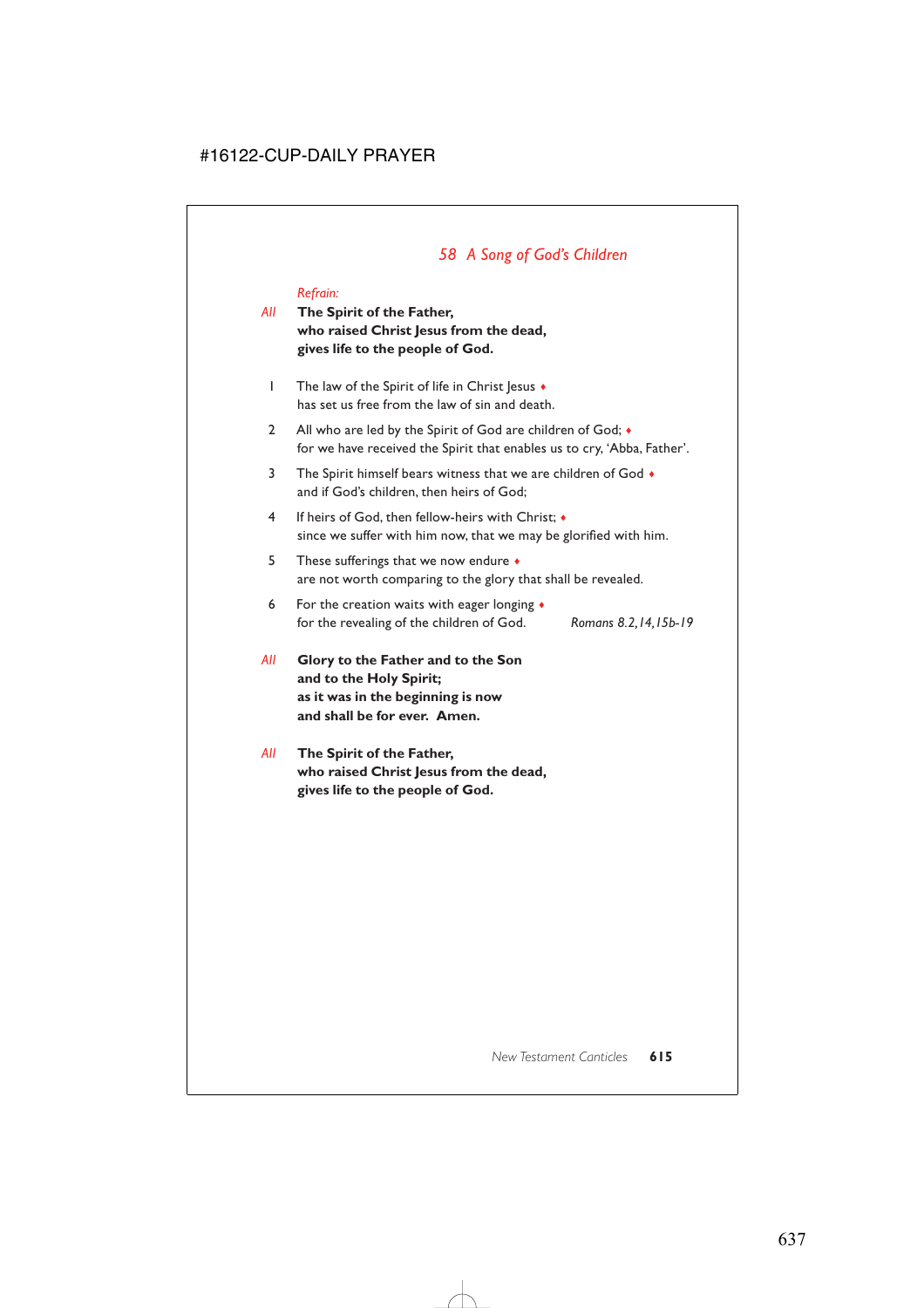## *59 A Song of Divine Love*

#### *Refrain:*

## *All* **Love bears all things and will never come to an end.**

- 1 Love is patient and kind, ♦ love is not jealous or boastful, it is not arrogant or rude.
- 2 Love does not insist on its own way, ♦ it is not angry or resentful.
- 3 It does not rejoice in wrongdoing  $\triangleleft$ but rejoices in the truth.
- 4 Love bears all things and believes all things; ♦ love hopes all things and endures all things.
- 5 Love will never come to an end, ♦ but prophecy will vanish, tongues cease and knowledge pass away.
- 6 Now we know only in part ♦ and we prophesy only in part,
- 7 But when the perfect comes, ♦ the partial shall pass away.
- 8 When I was a child, I spoke like a child,  $\bullet$ I thought like a child, I reasoned like a child.
- 9 But when I became mature,  $\bullet$ I put an end to childish ways.
- 10 For now we see only puzzling reflections in a mirror, ♦ but then we will see face to face.
- 11 Now I know only in part;  $\bullet$ then I shall know fully, even as I have been fully known.

## 12 There are three things that last for ever, faith, hope and love, ♦ but the greatest of these is love. *1 Corinthians 13.4-13*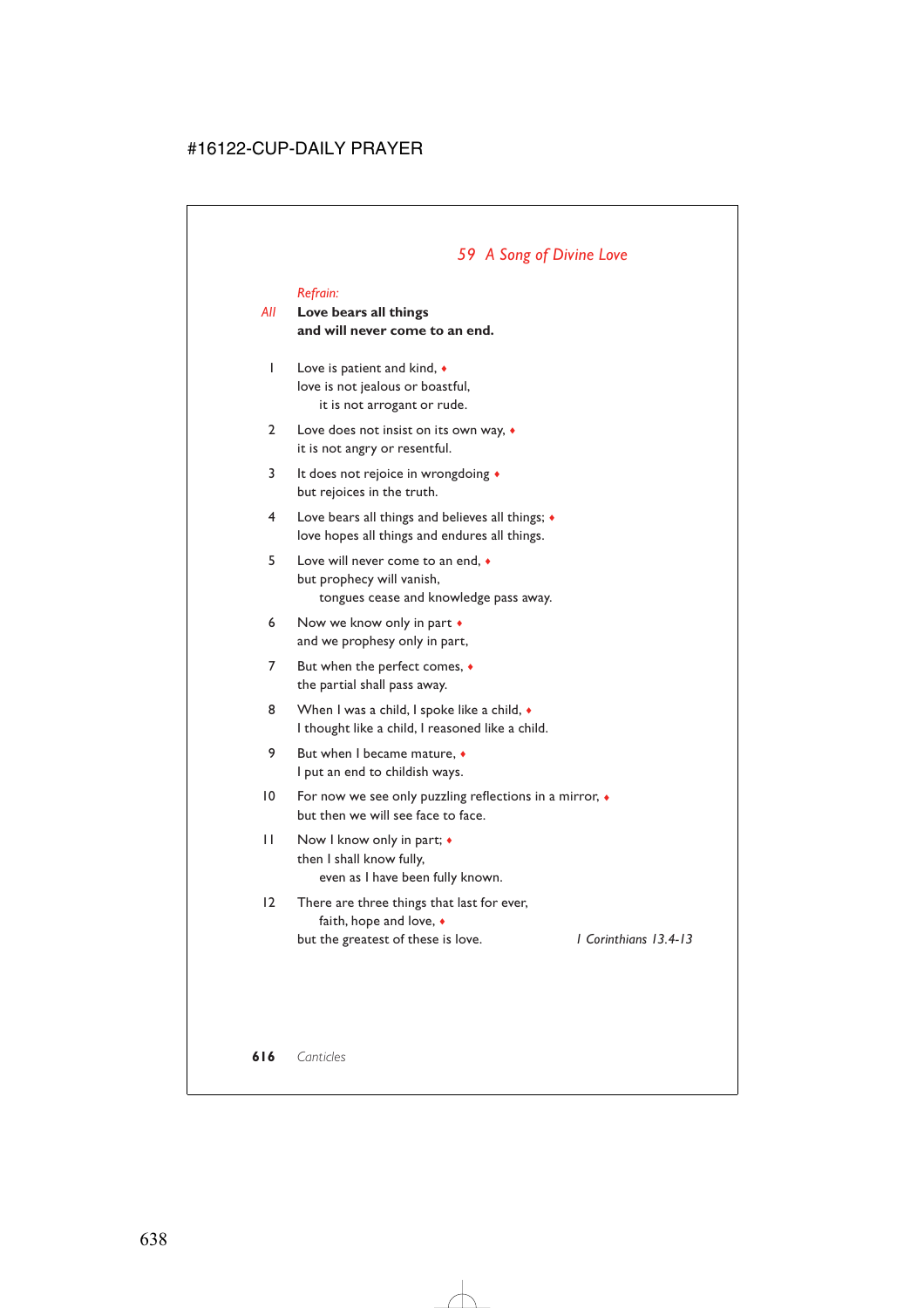- *All* **Glory to the Father and to the Son and to the Holy Spirit; as it was in the beginning is now and shall be for ever. Amen.**
- *All* **Love bears all things and will never come to an end.**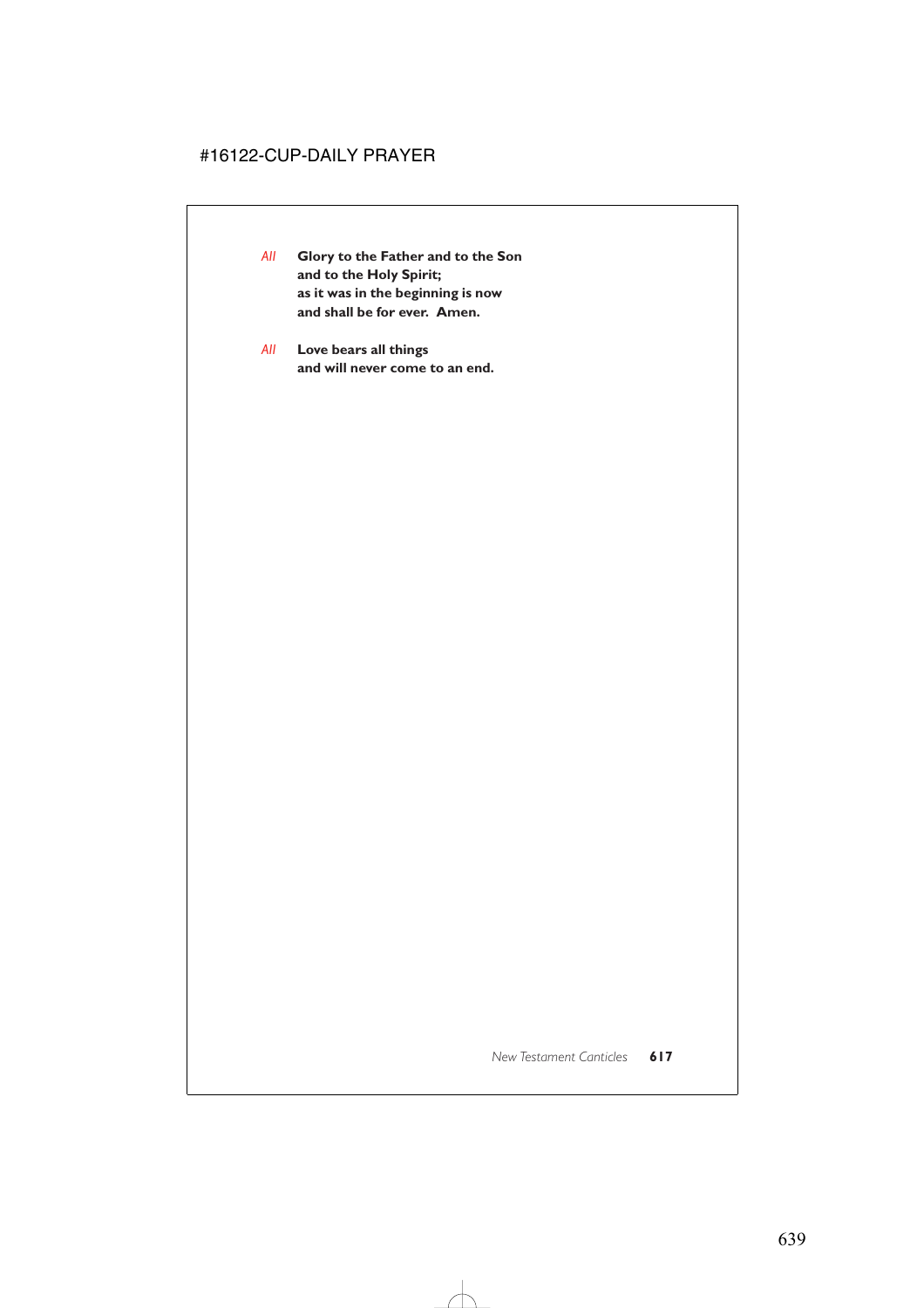## *60 A Song of God's Grace*

#### *Refrain:*

## *All* **The glorious grace of God is freely bestowed on us in the Beloved.**

- 1 Blessed are you, the God and Father of our Lord Jesus Christ,  $\bullet$ for you have blest us in Christ Jesus with every spiritual blessing in the heavenly places.
- 2 You chose us to be yours in Christ before the foundation of the world, ♦ that we should be holy and blameless before you.
- 3 In love you destined us for adoption as your children, through Jesus Christ,  $\bullet$ according to the purpose of your will,
- 4 To the praise of your glorious grace, ♦ which you freely bestowed on us in the Beloved.
- 5 In you, we have redemption through the blood of Christ, ♦ the forgiveness of our sins,
- 6 According to the riches of your grace, ♦ which you have lavished upon us.
- 7 You have made known to us, in all wisdom and insight, ♦ the mystery of your will,
- 8 According to your purpose which you set forth in Christ, ♦ as a plan for the fullness of time,
- 9 To unite all things in Christ, ♦ things in heaven and things on earth. *Ephesians 1.3-10*
- *All* **Glory to the Father and to the Son and to the Holy Spirit; as it was in the beginning is now and shall be for ever. Amen.**
- *All* **The glorious grace of God is freely bestowed on us in the Beloved.**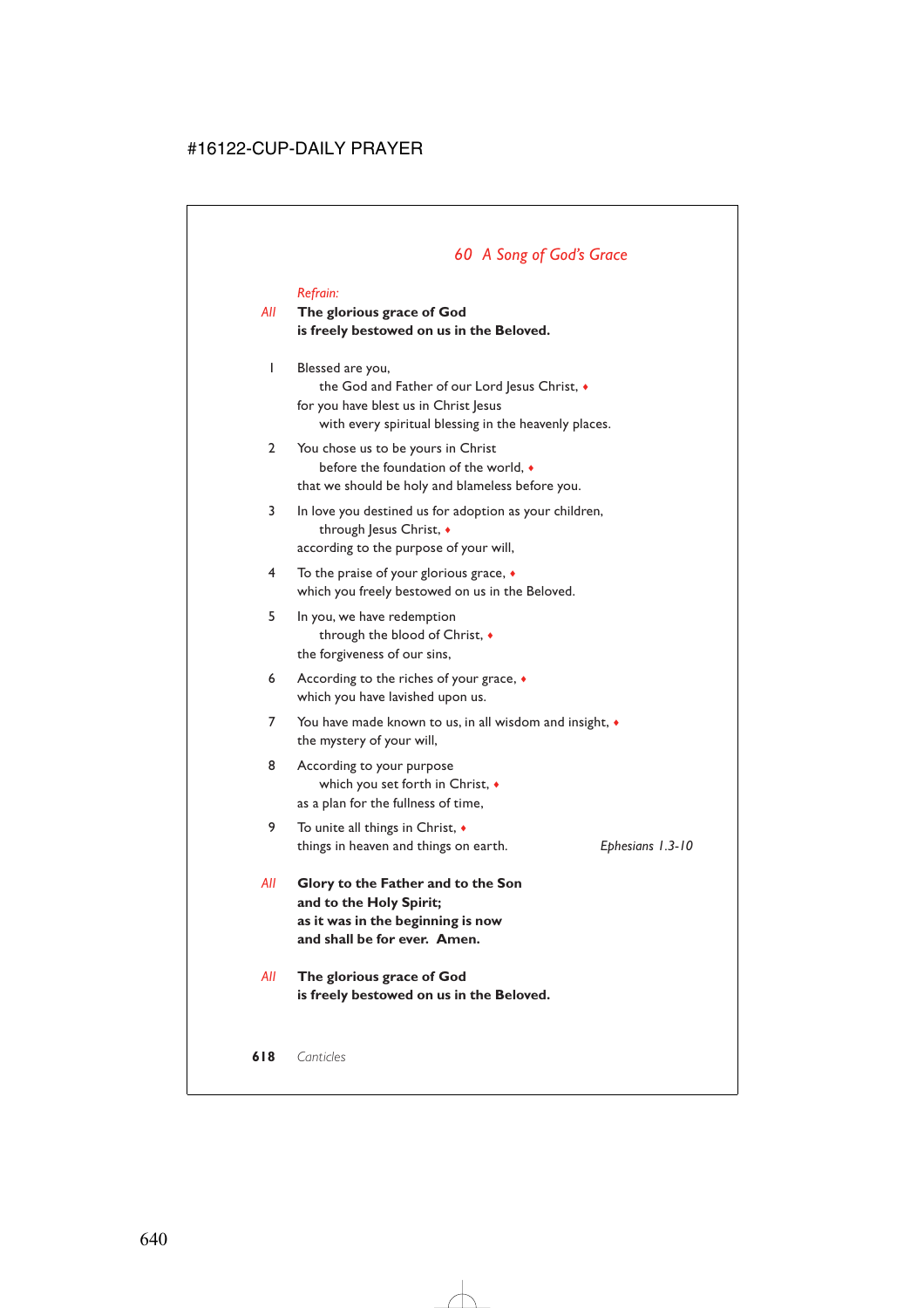# *61 The Song of Christ's Glory*

#### *Refrain:*

### *All* **At the name of Jesus every knee shall bow.**

- 1 Christ Jesus was in the form of God,  $\bullet$ but he did not cling to equality with God.
- 2 He emptied himself, taking the form of a servant,  $\bullet$ and was born in our human likeness.
- 3 Being found in human form he humbled himself, ♦ and became obedient unto death, even death on a cross.
- 4 Therefore God has highly exalted him, ♦ and bestowed on him the name above every name,
- 5 That at the name of Jesus every knee should bow,  $\bullet$ in heaven and on earth and under the earth;
- 6 And every tongue confess that Jesus Christ is Lord,  $\bullet$ to the glory of God the Father. *Philippians 2.5-11*
- *All* **Glory to the Father and to the Son and to the Holy Spirit; as it was in the beginning is now and shall be for ever. Amen.**
- *All* **At the name of Jesus every knee shall bow.**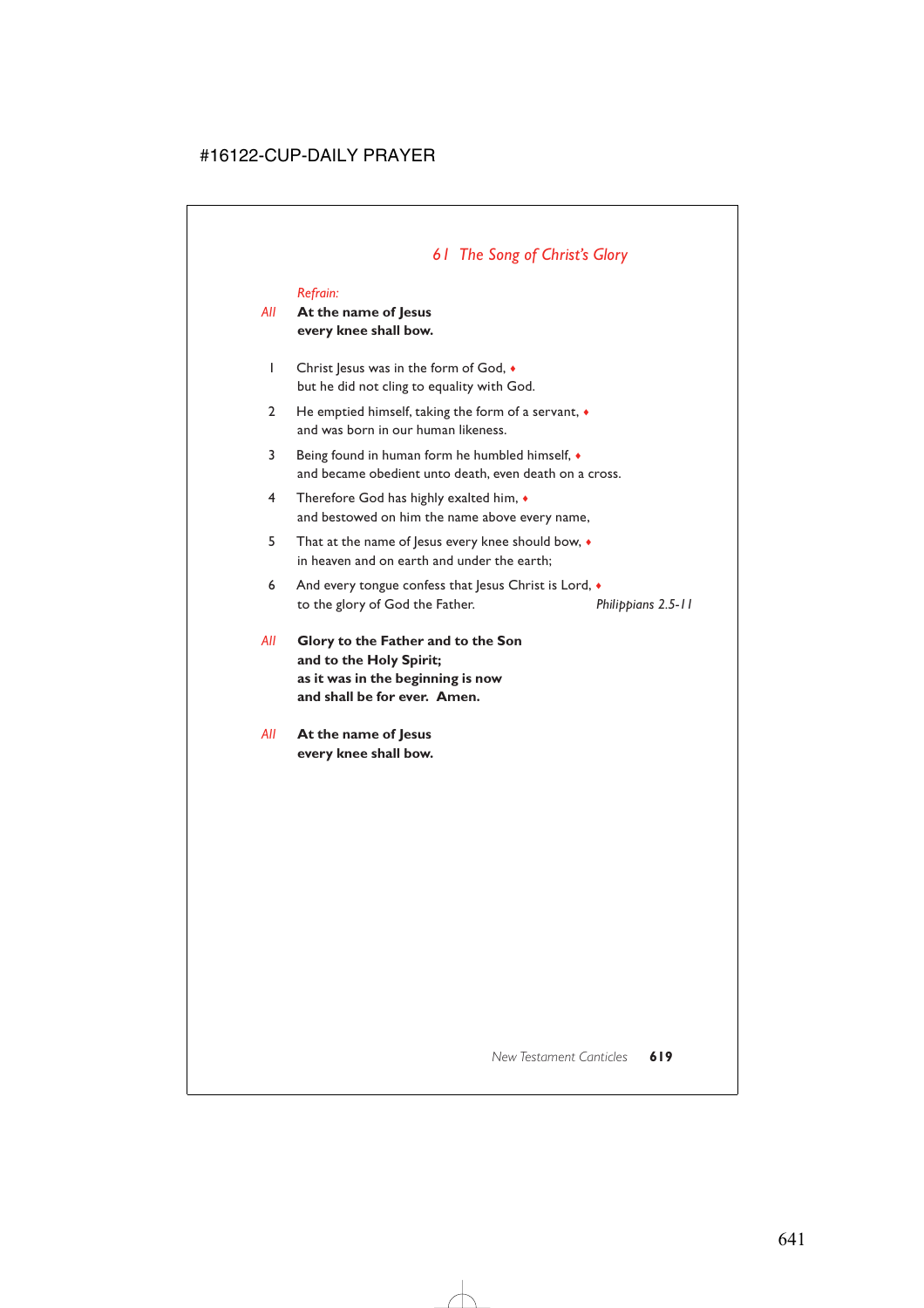# *62 A Song of Redemption*

#### *Refrain:*

### *All* **Christ is the image of the invisible God, the firstborn of all creation.**

- 1 The Father has delivered us from the dominion of darkness, ♦ and transferred us to the kingdom of his beloved Son;
- 2 In whom we have redemption,  $\triangleleft$ the forgiveness of our sins.
- 3 He is the image of the invisible God, ♦ the firstborn of all creation.
- 4 For in him all things were created, ♦ in heaven and on earth, visible and invisible.
- 5 All things were created through him and for him, ♦ he is before all things and in him all things hold together.
- 6 He is the head of the body, the Church,  $\bullet$ he is the beginning, the firstborn from the dead.
- 7 In him all the fullness of God was pleased to dwell; ♦ and through him God was pleased to reconcile all things.

*Colossians 1.13-18a,19,20a*

- *All* **Glory to the Father and to the Son and to the Holy Spirit; as it was in the beginning is now and shall be for ever. Amen.**
- *All* **Christ is the image of the invisible God, the firstborn of all creation.**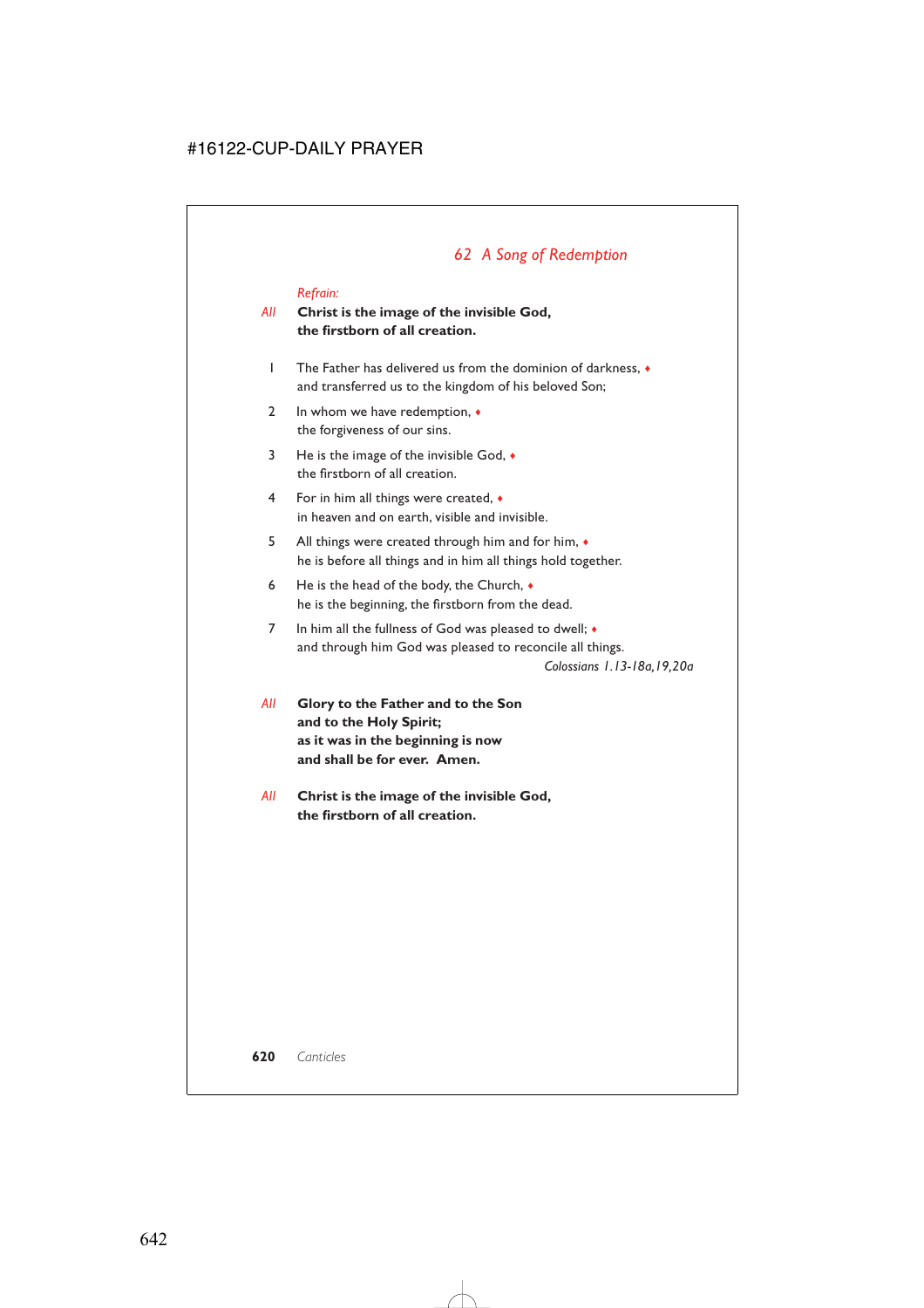### *Refrain:*

### *All* **Christ was believed in throughout the world and taken up in glory.**

- 1 Christ Jesus was revealed in the flesh  $\bullet$ and vindicated in the spirit.
- 2 He was seen by angels  $\bullet$ and proclaimed among the nations.
- 3 Believed in throughout the world, ♦ he was taken up in glory.
- 4 This will be made manifest at the proper time  $\bullet$ by the blessed and only Sovereign,
- 5 Who alone has immortality, ♦ and dwells in unapproachable light.
- *All* **To the King of kings and Lord of lords** ♦ **be honour and eternal dominion. Amen.**

*1 Timothy 3.16;6.15,16* 

*All* **Christ was believed in throughout the world and taken up in glory.**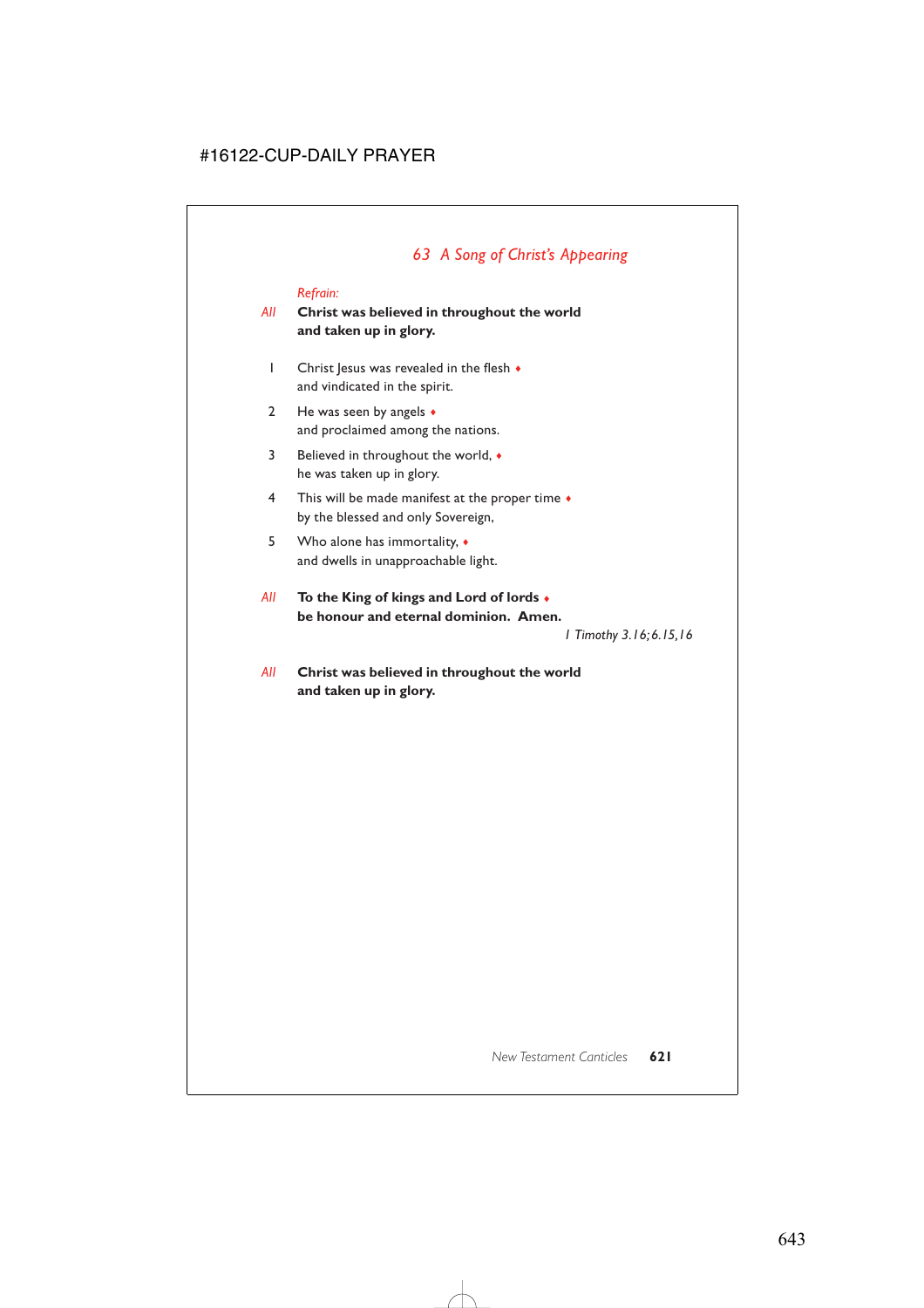# *64 A Song of God's Assembled*

#### *Refrain:*

### *All* **We have come before the throne of God to share in the inheritance of the saints in light.**

- 1 We have come before God's holy mountain,  $\bullet$ to the heavenly Jerusalem, the city of the living God.
- 2 We have come before countless angels making festival,  $\bullet$ before the assembly of the firstborn citizens of heaven.
- 3 We have come before God, who is judge of all,  $\bullet$ before the spirits of the just made perfect.
- 4 We have come before Jesus, ♦ the mediator of the new covenant.
- 5 We are receiving a kingdom that cannot be shaken: ♦ so let us give thanks and offer to God acceptable worship,
- 6 Full of reverence and awe; ♦ for our God is a consuming fire. *Hebrews 12.22-24a,28,29*

- *All* **Glory to the Father and to the Son and to the Holy Spirit; as it was in the beginning is now and shall be for ever. Amen.**
- *All* **We have come before the throne of God to share in the inheritance of the saints in light.**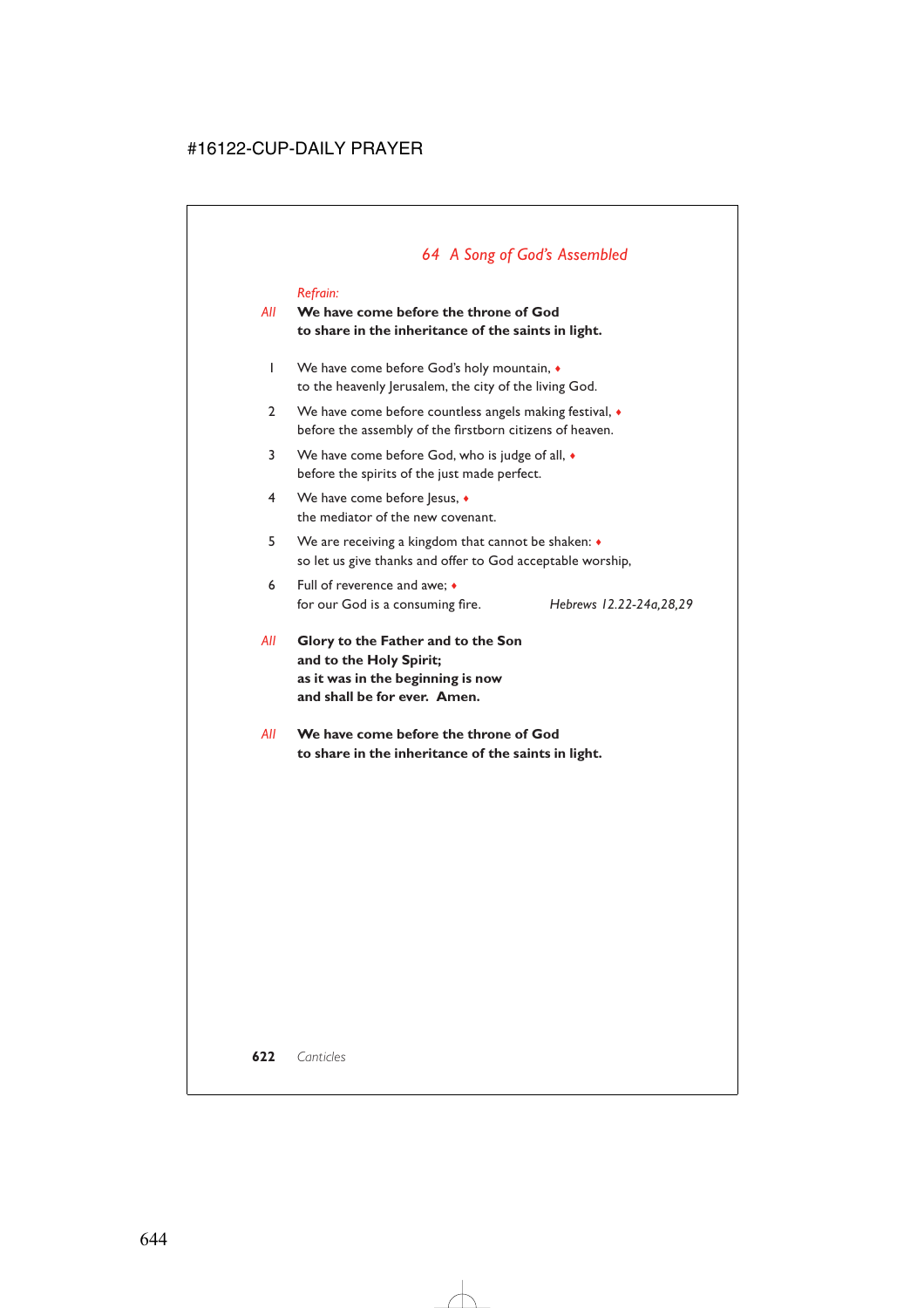# *65 A Song of Faith*

### *Refrain:*

### *All* **God raised Christ from the dead, the Lamb without spot or stain.**

- 1 Blessed be the God and Father ♦ of our Lord Jesus Christ!
- 2 By his great mercy we have been born anew to a living hope  $\bullet$ through the resurrection of Jesus Christ from the dead,
- 3 Into an inheritance that is imperishable, undefiled and unfading,  $\bullet$ kept in heaven for you,
- 4 Who are being protected by the power of God through faith,  $\bullet$ for a salvation ready to be revealed in the last time.
- 5 You were ransomed from the futile ways of your ancestors ♦ not with perishable things like silver or gold
- 6 But with the precious blood of Christ  $\bullet$ like that of a lamb without spot or stain.
- 7 Through him you have confidence in God, who raised him from the dead and gave him glory, ♦ so that your faith and hope are set on God. *1 Peter 1.3-5,18,19,21*
- *All* **Glory to the Father and to the Son and to the Holy Spirit; as it was in the beginning is now and shall be for ever. Amen.**
- *All* **God raised Christ from the dead, the Lamb without spot or stain.**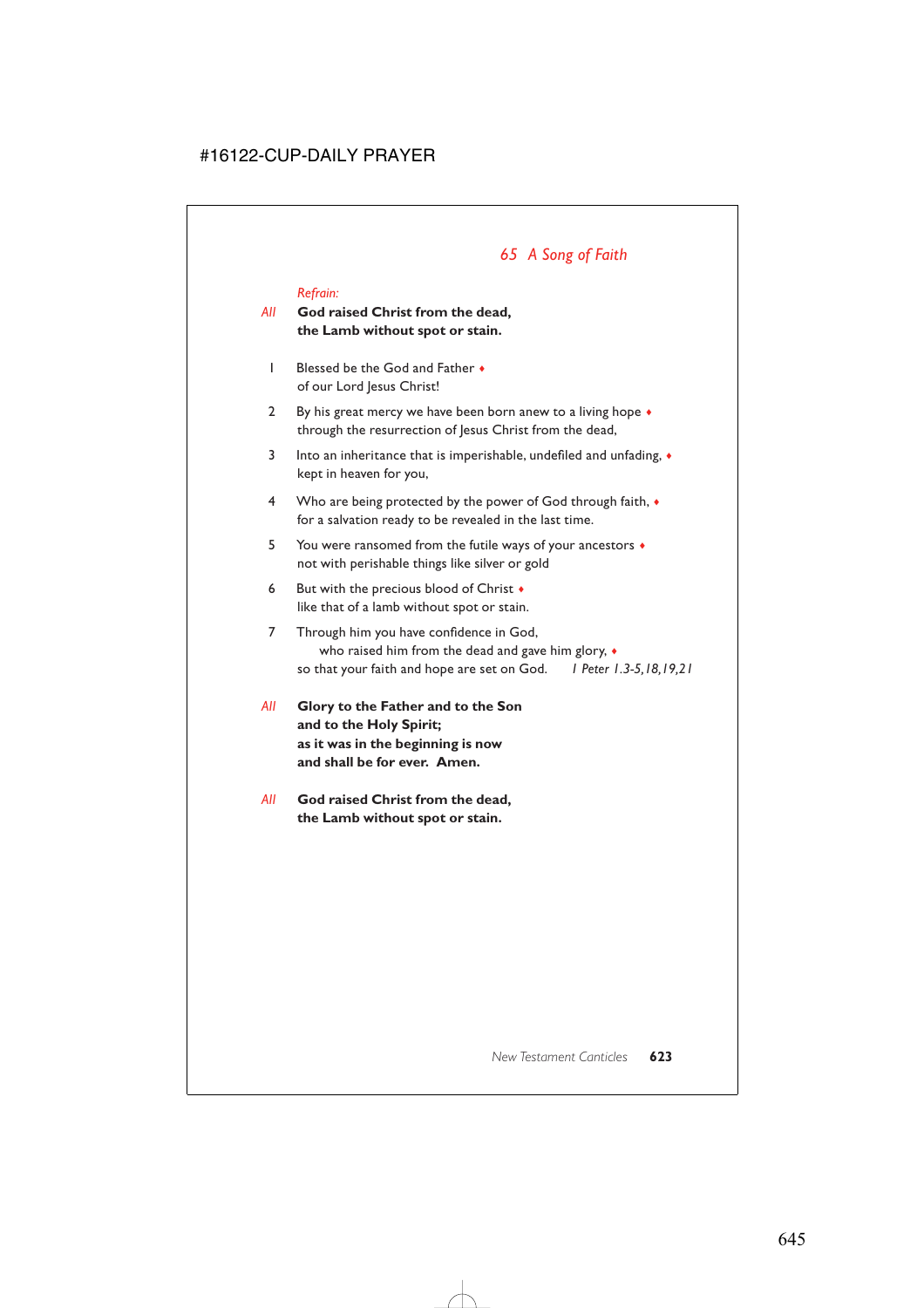# *66 A Song of Christ the Servant*

### *Refrain:*

### *All* **Christ committed no sin, no guile was found on his lips.**

- 1 Christ suffered for you, leaving you an example, ♦ that you should follow in his steps.
- 2 He committed no sin, no guile was found on his lips, ♦ when he was reviled, he did not revile in turn.
- 3 When he suffered, he did not threaten, ♦ but he trusted himself to God who judges justly.
- 4 Christ himself bore our sins in his body on the tree, ♦ that we might die to sin and live to righteousness.
- 5 By his wounds, you have been healed, for you were straying like sheep, ♦ but have now returned to the shepherd and guardian of your souls. *1 Peter 2.21b-25*
- *All* **Glory to the Father and to the Son and to the Holy Spirit; as it was in the beginning is now and shall be for ever. Amen.**
- *All* **Christ committed no sin, no guile was found on his lips.**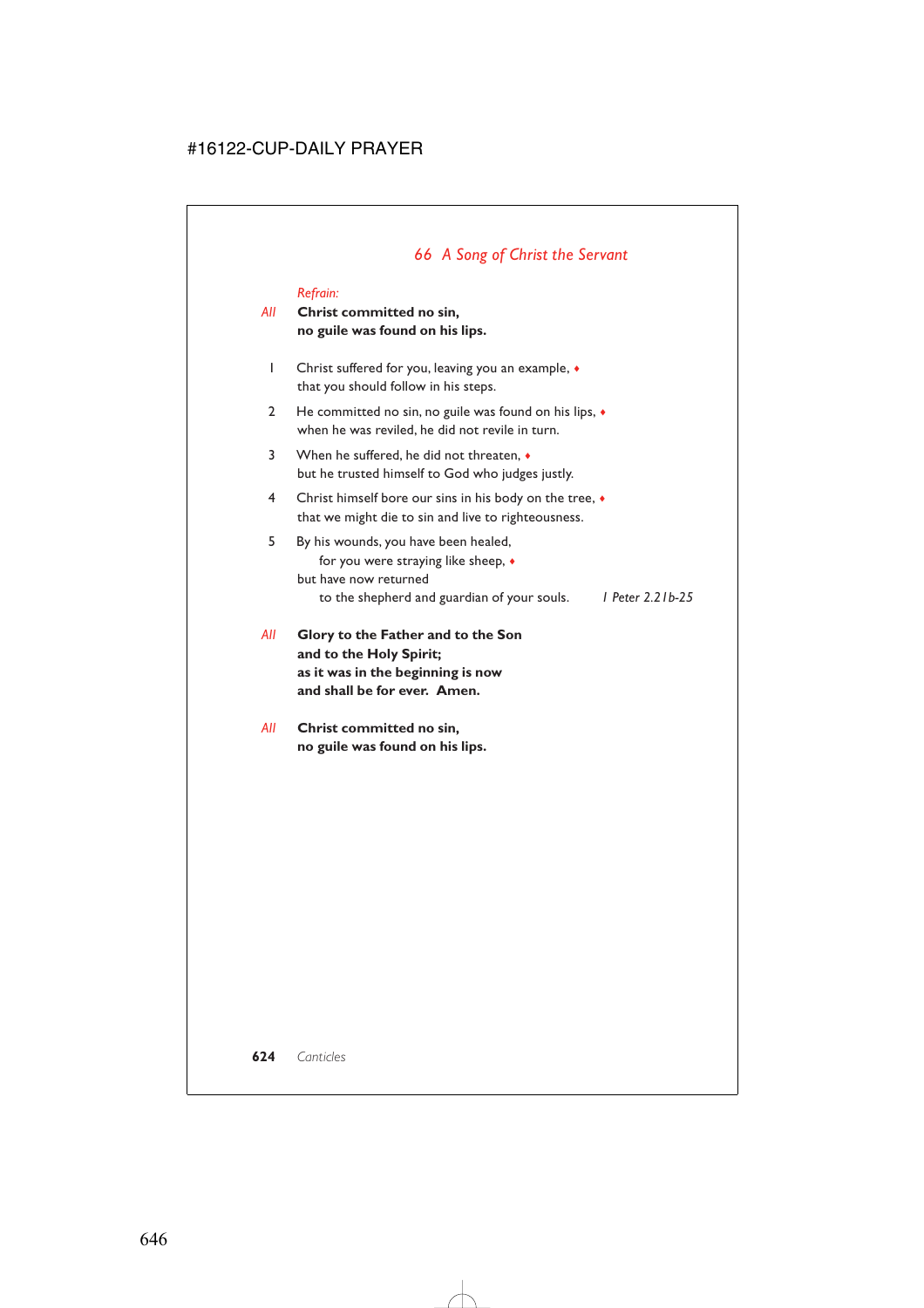# *67 A Song of Repentance*

#### *Refrain:*

### *All* **Tell the good news of Jesus the Christ to all who are searching for redemption.**

- 1 This is the message we have heard from Christ and proclaim to you: ♦ that God is light, in whom there is no darkness at all.
- 2 If we say that we have fellowship with God while we walk in darkness, ♦ we lie and do not do what is true.
- 3 But if we walk in the light as God is in the light, ♦ we have fellowship with one another.
- 4 And the blood of Jesus, the Son of God,  $\bullet$ cleanses us from all our sins.
- 5 If we say that we have no sin, ♦ we deceive ourselves and the truth is not in us.
- 6 If we confess our sins, ♦ the One who is faithful and just will forgive us and cleanse us from all unrighteousness. *1 John 1. 5-9*

- *All* **Glory to the Father and to the Son and to the Holy Spirit; as it was in the beginning is now and shall be for ever. Amen.**
- *All* **Tell the good news of Jesus the Christ to all who are searching for redemption.**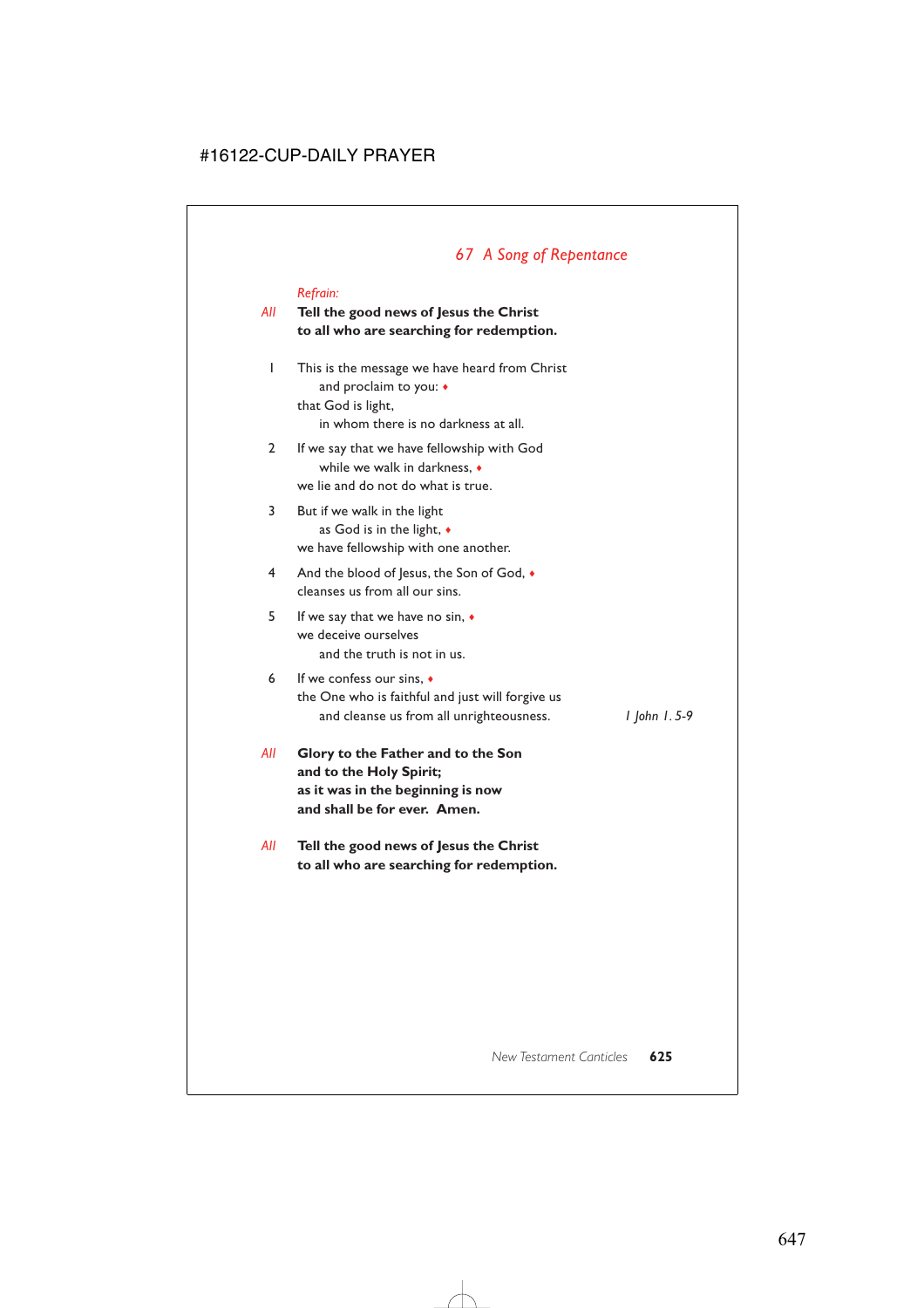## *68 A Song of God's Love*

#### *Refrain:*

### *All* **God's love was revealed among us so that we might live through Jesus.**

- 1 Beloved, let us love one another, for love is of God; ♦ everyone who loves is born of God and knows God.
- 2 Whoever does not love does not know God,  $\bullet$ for God is love.
- 3 In this the love of God was revealed among us,  $\bullet$ that God sent his only Son into the world, so that we might live through him.
- 4 In this is love, not that we loved God but that he loved us, ♦ and sent his Son to be the expiation for our sins.
- 5 Beloved, since God loved us so much, ♦ we ought also to love one another.
- 6 For if we love one another, God abides in us, ♦ and God's love will be perfected in us. *1 John 4.7-11,12b*

- *All* **Glory to the Father and to the Son and to the Holy Spirit; as it was in the beginning is now and shall be for ever. Amen.**
- *All* **God's love was revealed among us so that we might live through Jesus.**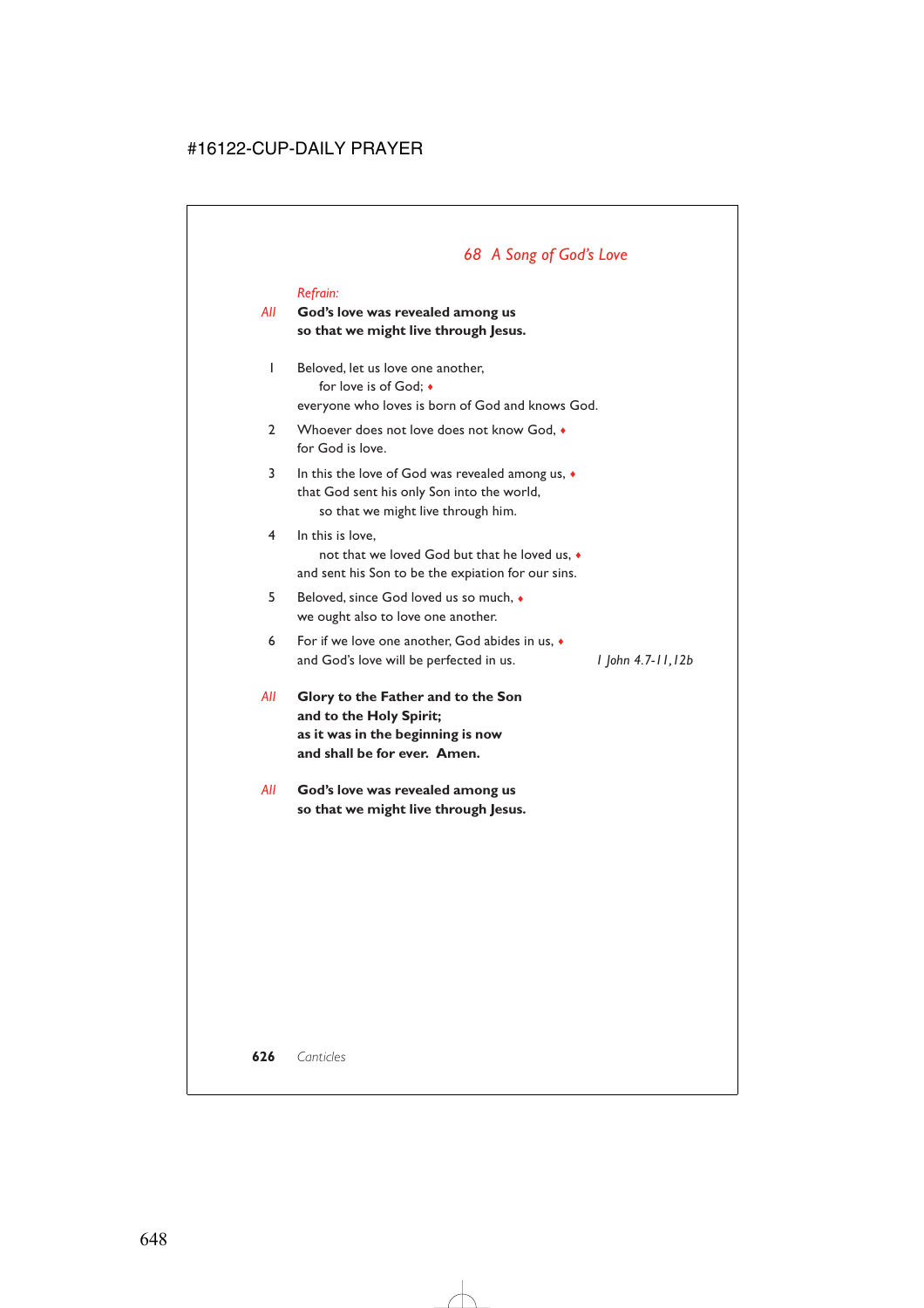*This Canticle is also known as* Glory and Honour*.*

#### *Refrain:*

- *All* **You created all things, O God, and are worthy of our praise for ever.**
	- 1 You are worthy, our Lord and God,  $\bullet$ to receive glory and honour and power.
	- 2 For you have created all things, ♦ and by your will they have their being.
	- 3 You are worthy, O Lamb, for you were slain, ♦ and by your blood you ransomed for God saints from every tribe and language and nation.
	- 4 You have made them to be a kingdom and priests serving our God, ♦ and they will reign with you on earth. *Revelation 4.11; 5.9b,10*
- *All* **To the One who sits on the throne and to the Lamb** ♦ **be blessing and honour and glory and might, for ever and ever. Amen.**
- *All* **You created all things, O God, and are worthy of our praise for ever.**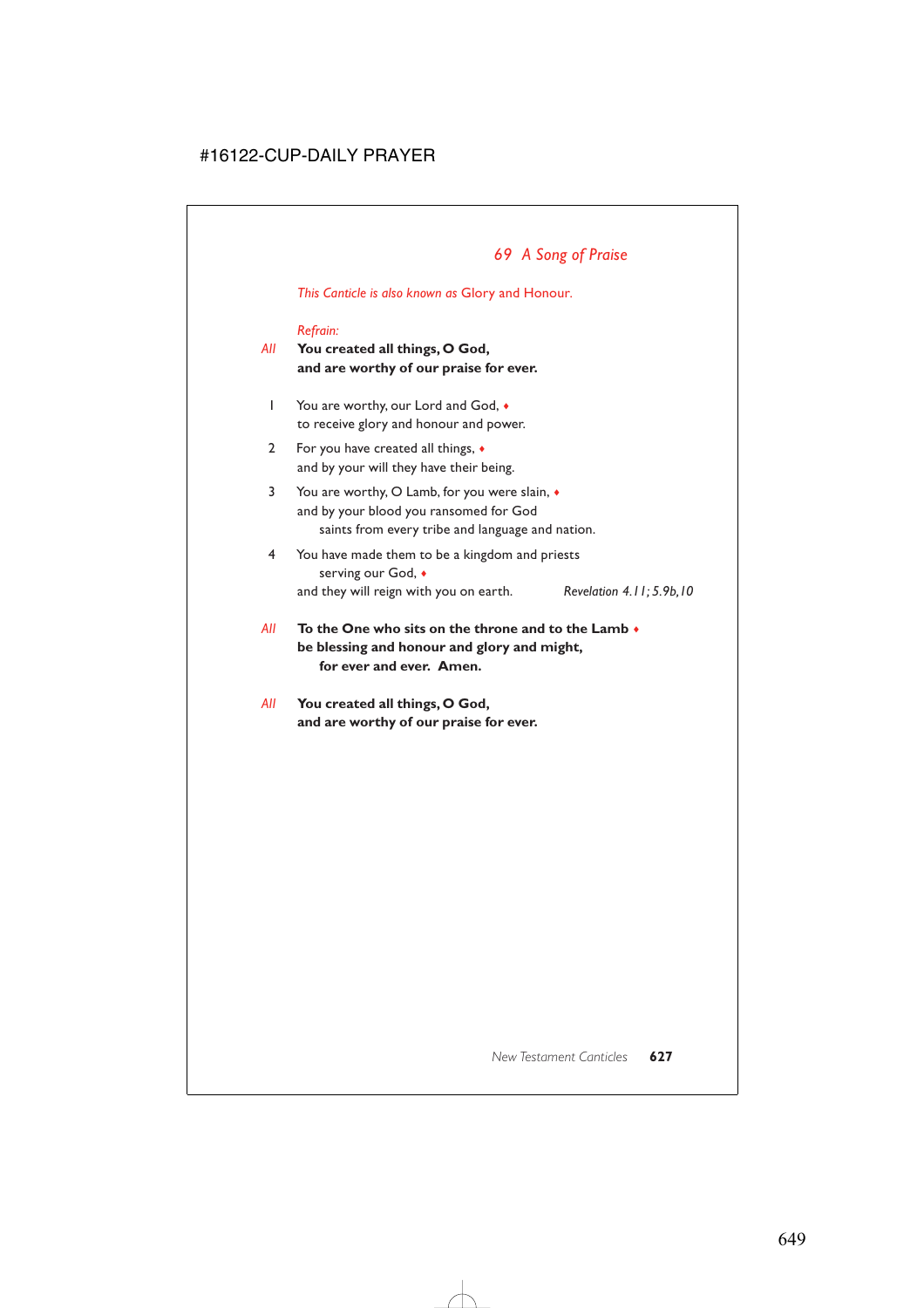## *70 A Song of the Redeemed*

#### *Refrain:*

### *All* **Salvation belongs to our God, who will guide us to springs of living water.**

- 1 Behold, a great multitude ♦ which no one could number,
- 2 From every nation, from all tribes and peoples and tongues, ♦ standing before the throne and the Lamb.
- 3 They were clothed in white robes and had palms in their hands, ♦ and they cried with a loud voice, saying,
- 4 'Salvation belongs to our God who sits on the throne, ♦ and to the Lamb.'
- 5 These are they who have come out of the great tribulation, ♦ they have washed their robes and made them white in the blood of the Lamb;
- 6 Therefore they stand before the throne of God, ♦ whom they serve day and night within the temple.
- 7 And the One who sits upon the throne  $\bullet$ will shelter them with his presence.
- 8 They shall never again feel hunger or thirst,  $\bullet$ the sun shall not strike them, nor any scorching heat.
- 9 For the Lamb at the heart of the throne ♦ will be their Shepherd,
- 10 He will guide them to springs of living water,  $\bullet$ and God will wipe away every tear from their eyes.

*Revelation 7.9,10,14b-17*

- *All* **To the One who sits on the throne and to the Lamb** ♦ **be blessing and honour and glory and might, for ever and ever. Amen.**
- *All* **Salvation belongs to our God, who will guide us to springs of living water.**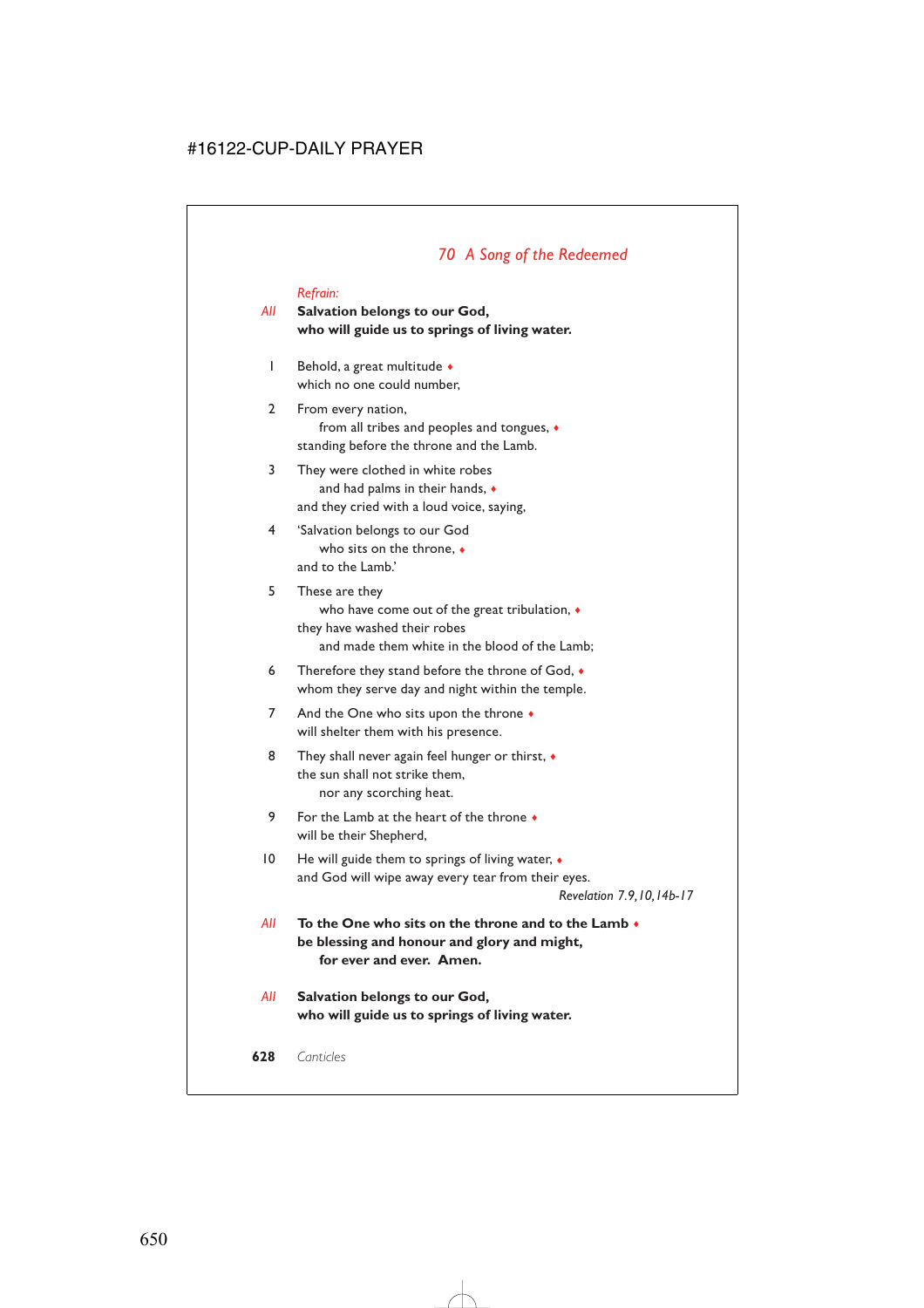## *71 Great and Wonderful*

#### *Refrain:*

### *All* **All nations shall come and worship you, O Christ, and share in the feast of your kingdom.**

- 1 Great and wonderful are your deeds, ♦ Lord God the Almighty.
- 2 Just and true are your ways, ♦ O ruler of the nations.
- 3 Who shall not revere and praise your name, O Lord?  $\bullet$ for you alone are holy.
- 4 All nations shall come and worship in your presence: ♦ for your just dealings have been revealed. *Revelation 15.3,4*
- *All* **To the One who sits on the throne and to the Lamb** ♦ **be blessing and honour and glory and might, for ever and ever. Amen.**
- *All* **All nations shall come and worship you, O Christ, and share in the feast of your kingdom.**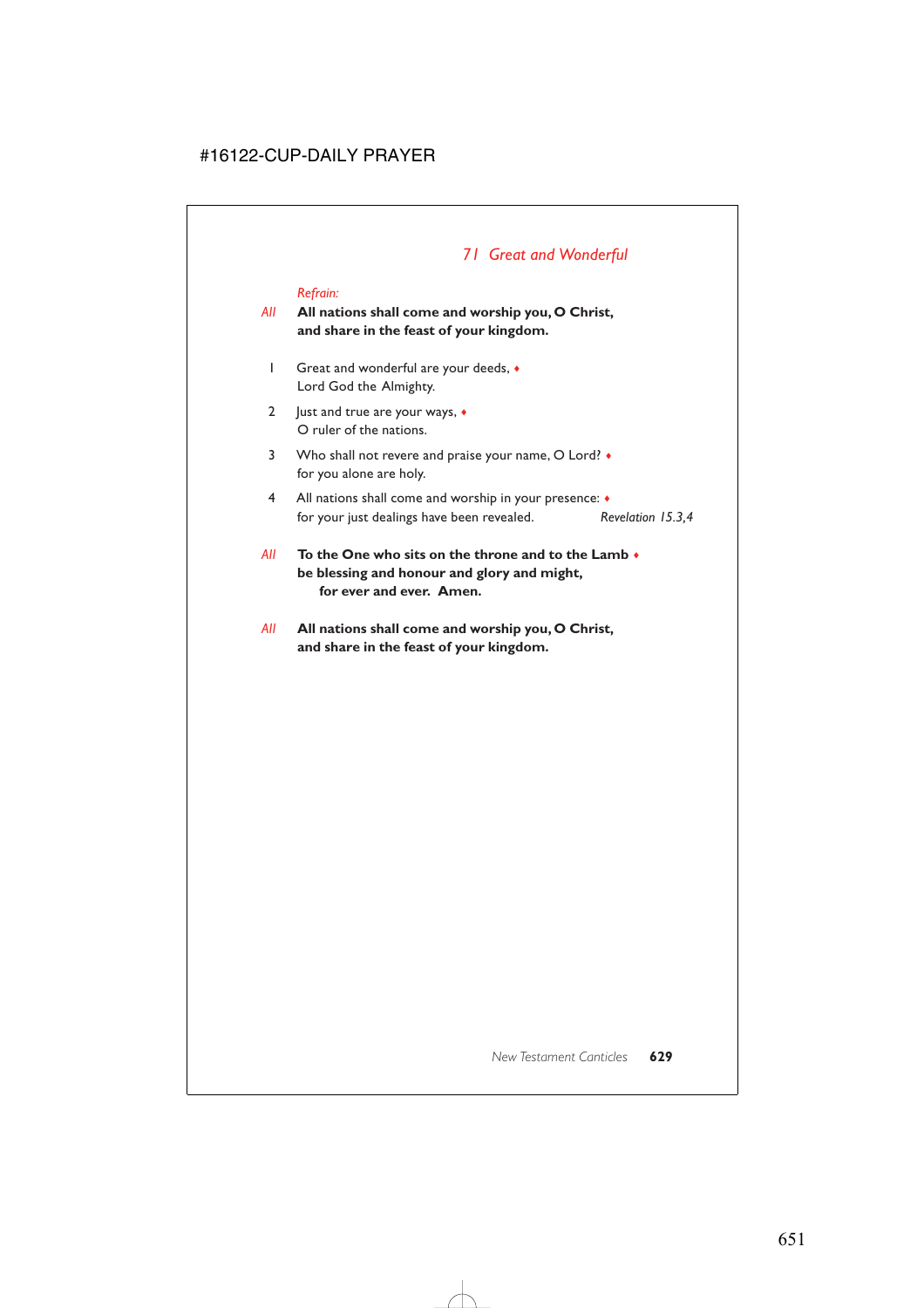# *72 A Song of the Lamb*

#### *Refrain:*

### *All* **Let us rejoice and exult and give glory and homage to our God.**

- 1 Salvation and glory and power belong to our God, ♦ whose judgements are true and just.
- 2 Praise our God, all you his servants, ♦ all who fear him, both small and great.
- 3 The Lord our God, the Almighty, reigns: ♦ let us rejoice and exult and give him the glory.
- 4 For the marriage of the Lamb has come ♦ and his bride has made herself ready.
- 5 Blessed are those who are invited  $\bullet$ to the wedding banquet of the Lamb. *Revelation 19.1b,2a,5b,6b,7,9b*
- *All* **To the One who sits on the throne and to the Lamb** ♦ **be blessing and honour and glory and might, for ever and ever. Amen.**
- *All* **Let us rejoice and exult and give glory and homage to our God.**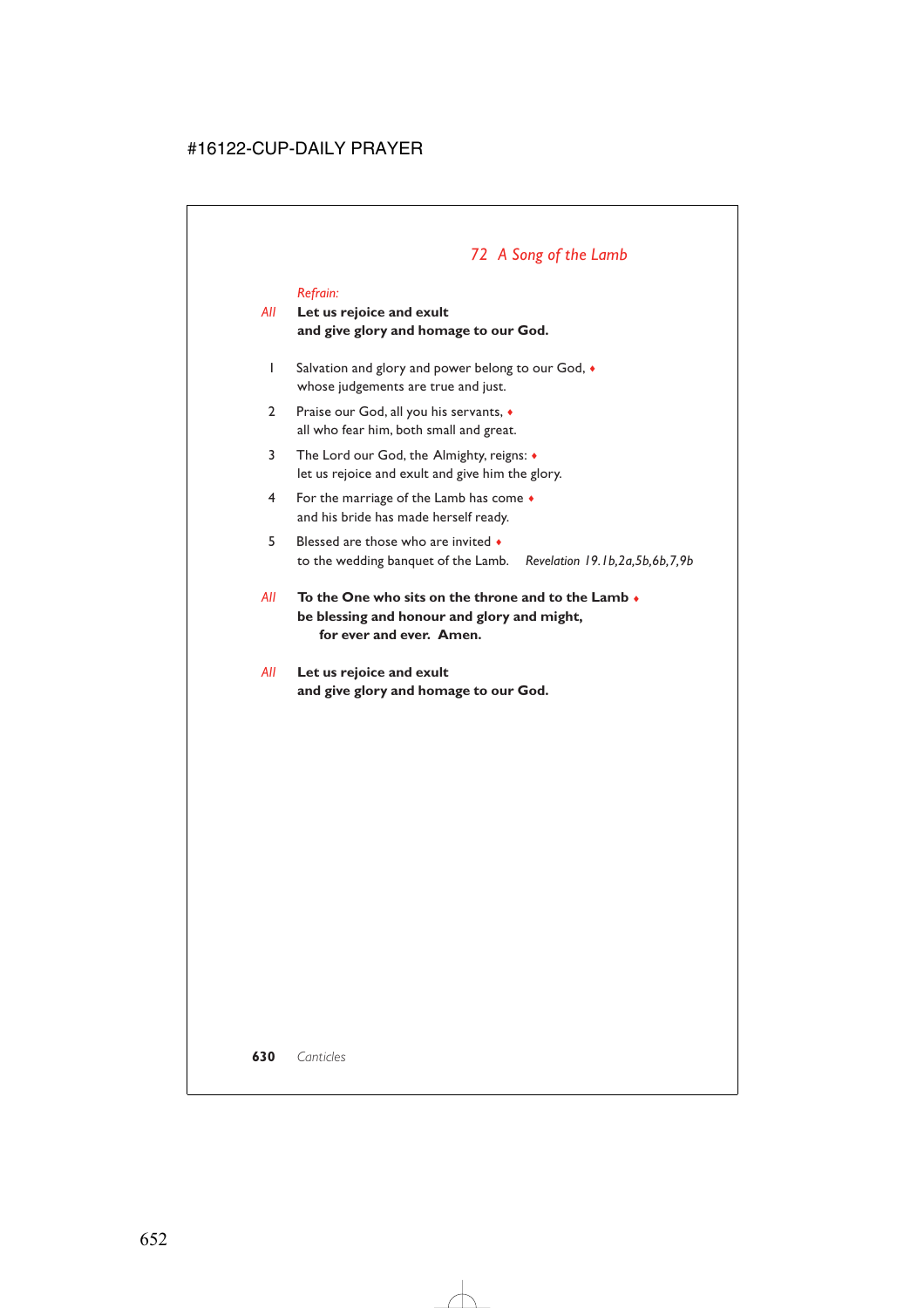# *73 A Song of the Holy City*

#### *Refrain:*

### *All* **I saw the holy city coming down out of heaven from God.**

- 1 I saw a new heaven and a new earth, ♦ for the first heaven and the first earth had passed away and the sea was no more.
- 2 And I saw the holy city, new Jerusalem, coming down out of heaven from God, ♦ prepared as a bride adorned for her husband.
- 3 And I heard a great voice from the throne saying, ♦ 'Behold, the dwelling of God is among mortals.
- 4 'He will dwell with them and they shall be his peoples, ♦ and God himself will be with them.
- 5 'He will wipe every tear from their eyes, ♦ and death shall be no more.
- 6 'Neither shall there be mourning, nor crying, nor pain any more, ♦ for the former things have passed away.'
- 7 And the One who sat upon the throne said,  $\bullet$ 'Behold, I make all things new.' *Revelation 21.1-5a*
- *All* **To the One who sits on the throne and to the Lamb** ♦ **be blessing and honour and glory and might, for ever and ever. Amen.**

### *All* **I saw the holy city coming down out of heaven from God.**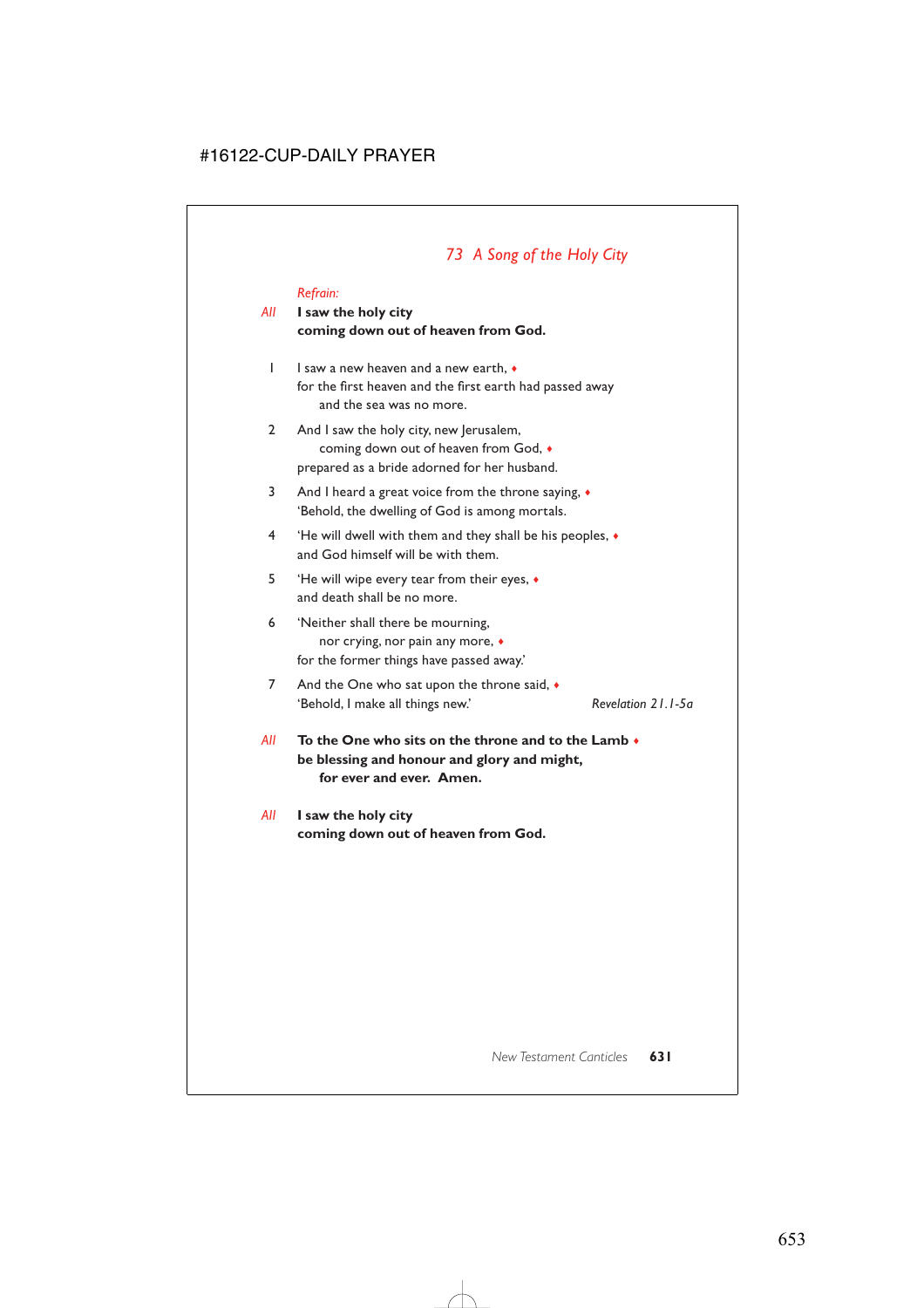# *74 A Song of the Heavenly City*

#### *Refrain:*

### *All* **By the river stood the tree of life, with healing for all the nations.**

- 1 I saw no temple in the city, ♦ for its temple is the Lord God the Almighty and the Lamb.
- 2 And the city has no need of sun or moon to shine upon it, ♦ for the glory of God is its light, and its lamp is the Lamb.
- 3 By its light the nations shall walk, ♦ and the rulers of the earth shall bring their glory into it.
- 4 Its gates shall never be shut by day, nor shall there be any night; ♦ they shall bring into it the glory and honour of the nations.
- 5 I saw the river of the water of life, bright as crystal, ♦ flowing from the throne of God and of the Lamb.
- 6 And either side of the river stood the tree of life, yielding its fruit each month, ♦ and the leaves of the tree were for the healing of the nations.
- 7 The throne of God and of the Lamb shall be there, and his servants shall worship him; ♦ and they shall see his face and his name shall be on their foreheads.

*Revelation 21.22-26; 22.1,2b,d,3b,4*

- *All* **To the One who sits on the throne and to the Lamb** ♦ **be blessing and honour and glory and might, for ever and ever. Amen.**
- *All* **By the river stood the tree of life, with healing for all the nations.**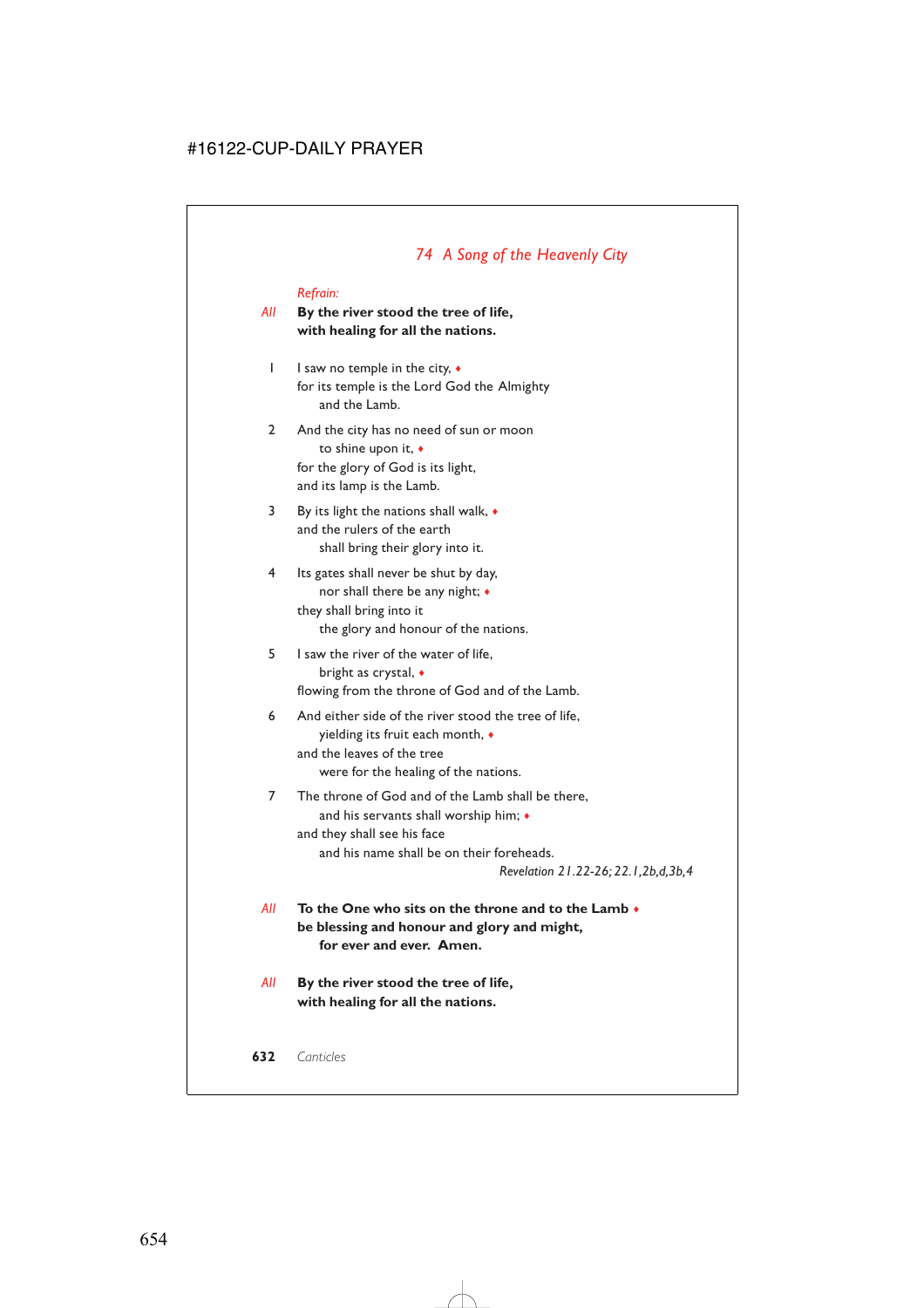# *75 A Song of the Spirit*

#### *Refrain:*

### *All* **Surely I am coming soon. Amen. Come, Lord Jesus!**

- 1 'Behold, I am coming soon', says the Lord, 'and bringing my reward with me, ♦ to give to everyone according to their deeds.
- 2 'I am the Alpha and the Omega, the first and the last, ♦ the beginning and the end.'
- 3 Blessed are those who do God's commandments, that they may have the right to the tree of life, ♦ and may enter into the city through the gates.
- 4 'I, Jesus, have sent my angel to you, ♦ with this testimony for all the churches.
- 5 'I am the root and the offspring of David, ♦ I am the bright morning star.'
- 6 'Come!' say the Spirit and the Bride; ♦ 'Come!' let each hearer reply.
- 7 Come forward, you who are thirsty,  $\bullet$ let those who desire take the water of life as a gift.

*Revelation 22.12-14,16,17*

- *All* **To the One who sits on the throne and to the Lamb** ♦ **be blessing and honour and glory and might, for ever and ever. Amen.**
- *All* **Surely I am coming soon. Amen. Come, Lord Jesus!**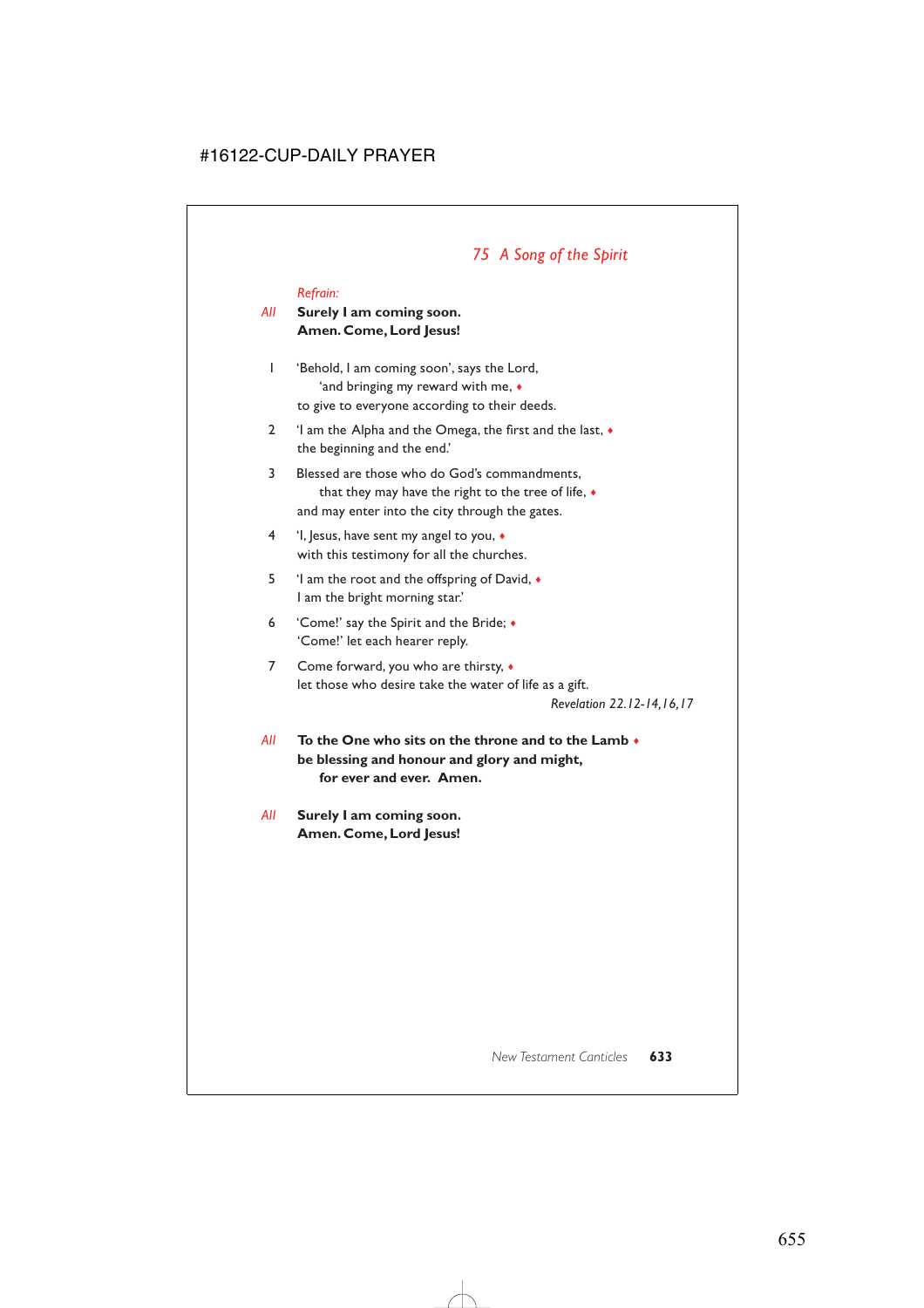# *76 The Easter Anthems*

| I   | Christ our passover has been sacrificed for us: $\bullet$<br>so let us celebrate the feast,                              |
|-----|--------------------------------------------------------------------------------------------------------------------------|
| 2   | not with the old leaven of corruption and wickedness: $\bullet$<br>but with the unleavened bread of sincerity and truth. |
| 3   | l Corinthians 5.7b, 8<br>Christ once raised from the dead dies no more: •<br>death has no more dominion over him.        |
| 4   | In dying he died to sin once for all: $\bullet$<br>in living he lives to God.                                            |
| 5   | See yourselves therefore as dead to sin: $\bullet$<br>Romans 6.9-11<br>and alive to God in Jesus Christ our Lord.        |
| 6   | Christ has been raised from the dead: $\bullet$<br>the first fruits of those who sleep.                                  |
| 7   | For as by man came death: $\bullet$<br>by man has come also the resurrection of the dead;                                |
| 8   | for as in Adam all die: $\bullet$<br>1 Corinthians 15.20-22<br>even so in Christ shall all be made alive.                |
| AII | Glory to the Father and to the Son<br>and to the Holy Spirit;<br>as it was in the beginning is now                       |

**and shall be for ever. Amen.**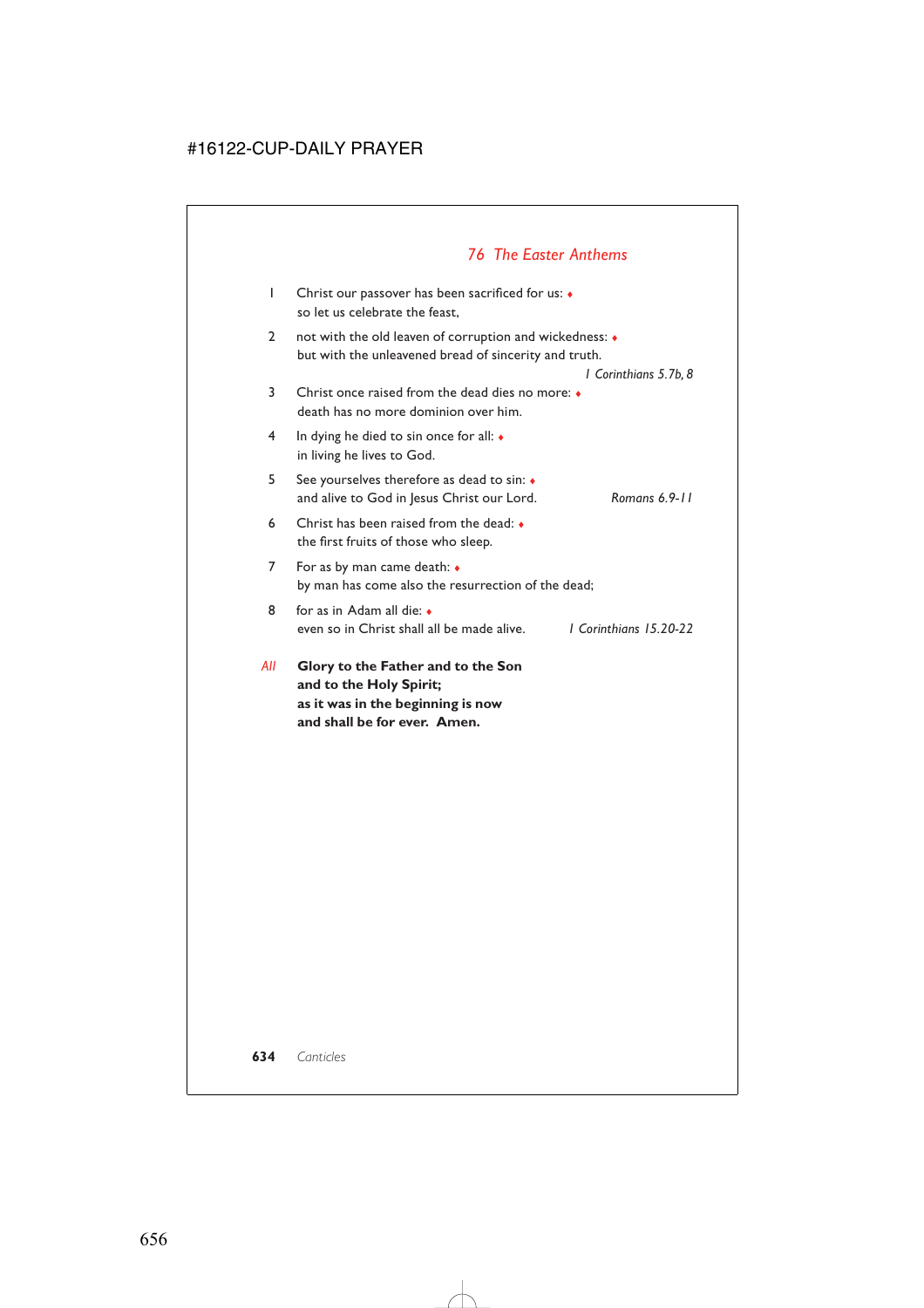## *77 Phos Hilaron – A Song of the Light*

O gladdening light, of the holy glory of the immortal Father heavenly, holy, blessed, O Jesus Christ.

Now that we have come to the setting of the sun and see the evening light we give praise to God, Father, Son and Holy Spirit.

Worthy are you at all times to be worshipped with holy voices, O Son of God and giver of life: therefore all the world glorifies you.

#### *For an alternative version, see page 110.*

### *78 Gloria in Excelsis – A Song of God's Glory*

Glory to God in the highest, and peace to his people on earth.

Lord God, heavenly King, almighty God and Father, we worship you, we give you thanks, we praise you for your glory.

Lord Jesus Christ, only Son of the Father, Lord God, Lamb of God, you take away the sin of the world: have mercy on us; you are seated at the right hand of the Father: receive our prayer.

For you alone are the Holy One, you alone are the Lord, you alone are the Most High, Jesus Christ, with the Holy Spirit, in the glory of God the Father. Amen.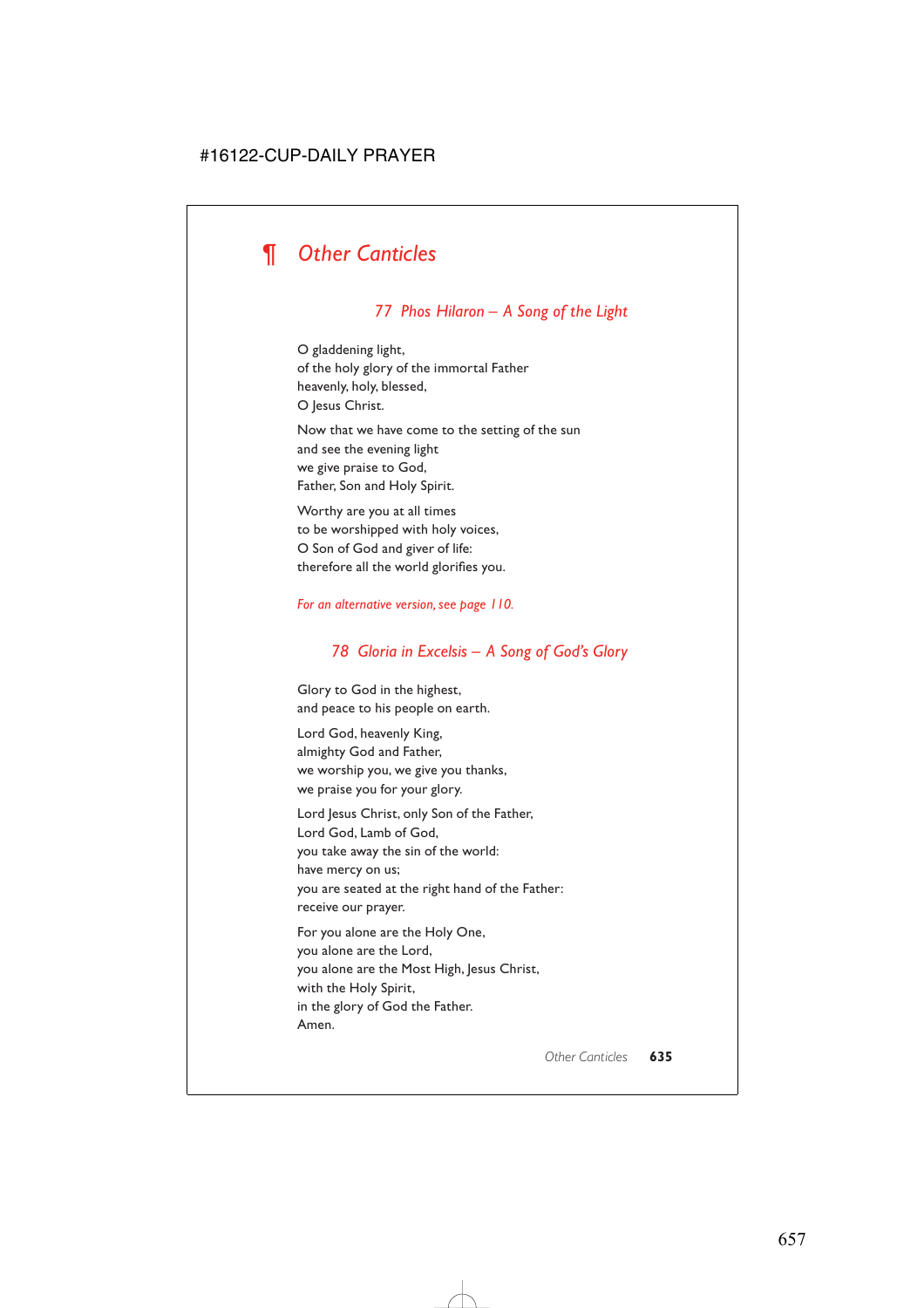# *79 Te Deum Laudamus – A Song of the Church*

- 1 We praise you, O God, we acclaim you as the Lord;
- 2 all creation worships you, the Father everlasting.
- 3 To you all angels, all the powers of heaven, the cherubim and seraphim, sing in endless praise:
- 4 **Holy, holy, holy Lord, God of power and might, heaven and earth are full of your glory.**
- 5 The glorious company of apostles praise you. The noble fellowship of prophets praise you.
- 6 The white-robed army of martyrs praise you. Throughout the world the holy Church acclaims you:
- 7 **Father, of majesty unbounded, your true and only Son, worthy of all praise, the Holy Spirit, advocate and guide.**
- 8 You, Christ, are the King of glory, the eternal Son of the Father.
- 9 When you took our flesh to set us free you humbly chose the Virgin's womb.
- 10 You overcame the sting of death and opened the kingdom of heaven to all believers.
- 11 You are seated at God's right hand in glory. We believe that you will come and be our judge.
- 12 **Come then, Lord, and help your people, bought with the price of your own blood, and bring us with your saints to glory everlasting**.

*The canticle may end here.*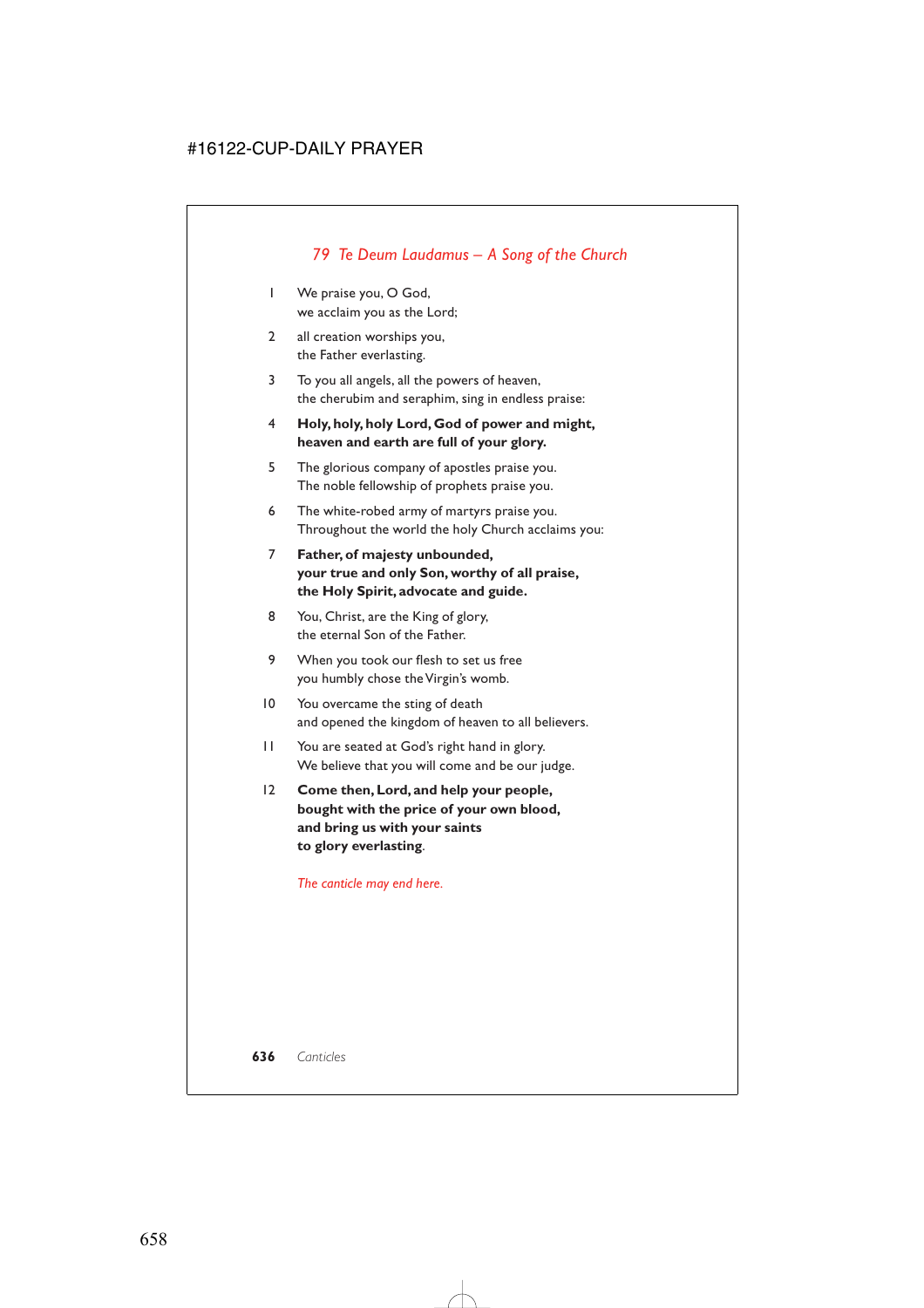Save your people, Lord, and bless your inheritance.

- *All* **Govern and uphold them now and always.**
	- Day by day we bless you.
- *All* **We praise your name for ever.** Keep us today, Lord, from all sin.
- *All* **Have mercy on us, Lord, have mercy.**

Lord, show us your love and mercy,

*All* **for we have put our trust in you.**

In you, Lord, is our hope:

*All* **let us never be put to shame.**

## *80 A Song of Ephrem the Syrian*

- 1 Behold: Fire and Spirit in the womb that bore you: ♦ Behold: Fire and Spirit in the river where you were baptized.
- 2 Fire and Spirit in our baptism: ♦ In the Bread and the Cup, Fire and Holy Spirit.
- 3 In your Bread is hidden a Spirit not to be eaten, ♦ In your Wine dwells a Fire not to be drunk.
- 4 Spirit in your Bread, Fire in your Wine, ♦ A wonder set apart, yet received by our lips.
- 5 How wonderful your footsteps, walking on the waters! ♦ You subdued the great sea beneath your feet.
- 6 Yet to a little stream you subjected your head, ♦ Bending down to be baptized in it.
- 7 The stream was like John who performed the baptism in it,  $\bullet$ In their smallness each an image of the other.
- 8 To the stream so little, to the servant so weak, ♦ The Lord of them both subjected himself.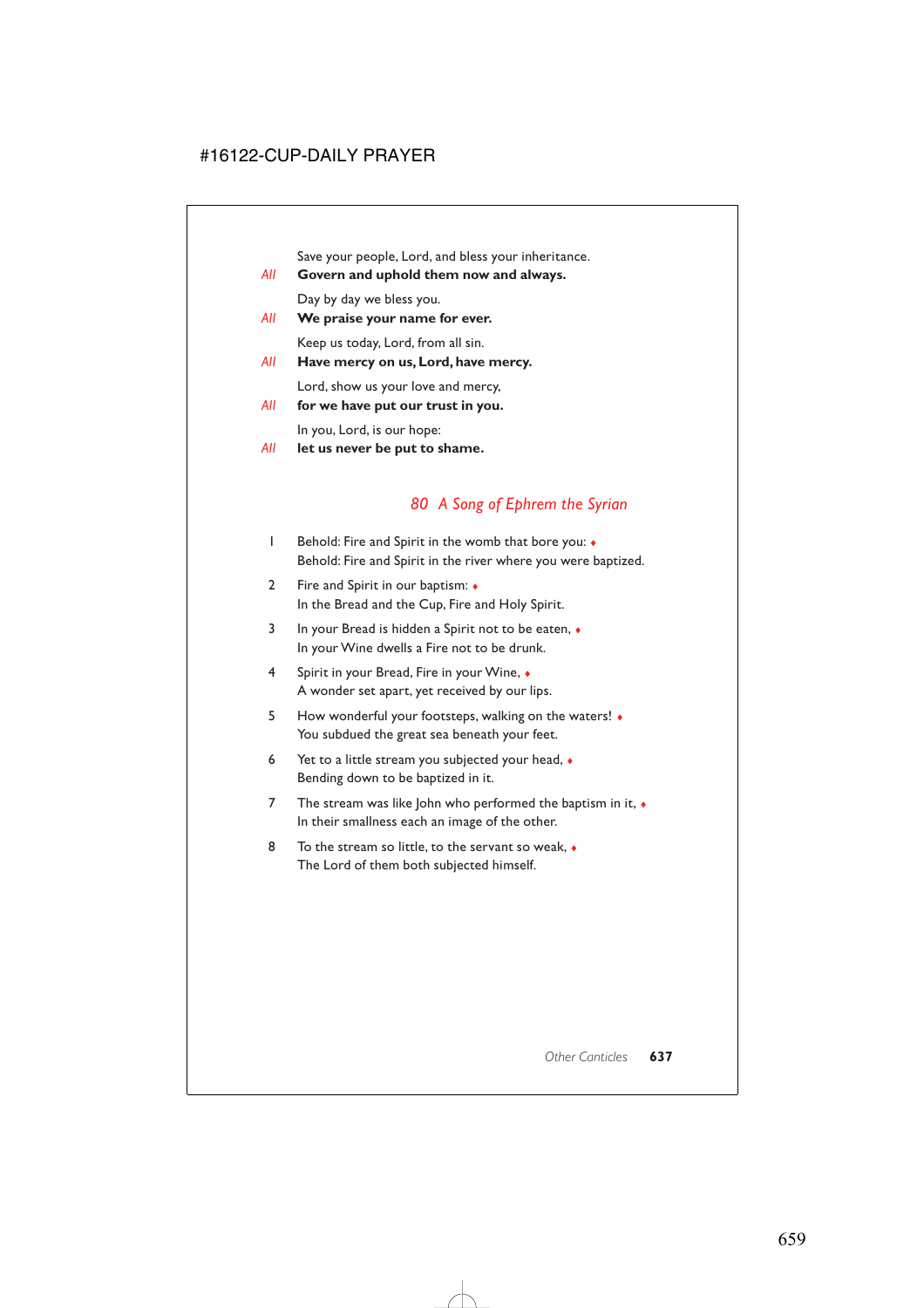## *81 Salus Aeterna – Saviour Eternal*

Saviour eternal, life of the world unfailing, light everlasting and our true redemption.

Taking our humanity in your loving freedom, you rescued our lost earth and filled the world with joy.

By your first advent justify us, by your second, set us free: that when the great light dawns and you come as judge of all, we may be robed in immortality and ready, Lord, to follow in your footsteps blest, wherever they may lead.

*after the Advent Sequence*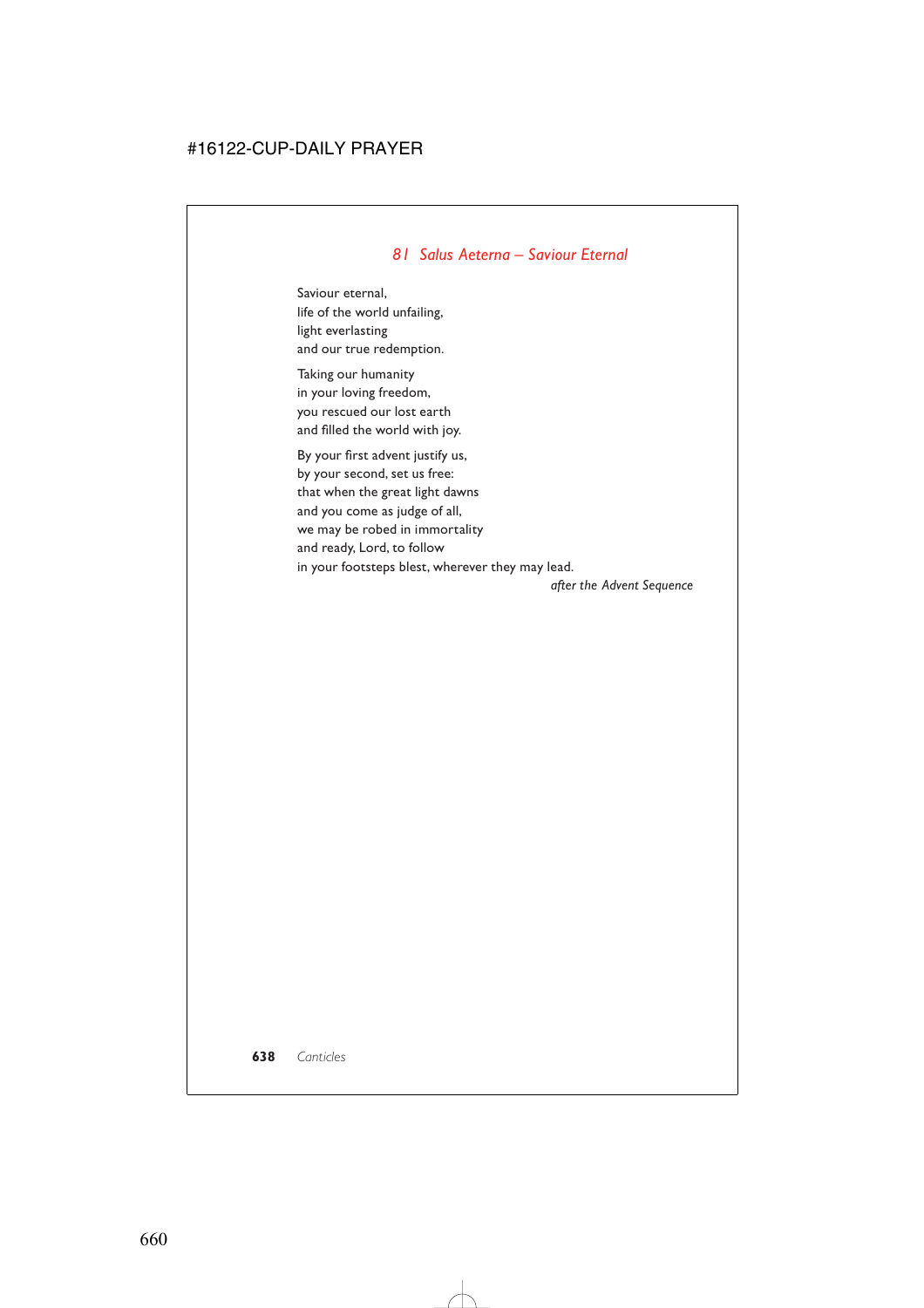# *82 A Song of Anselm*

- 1 Jesus, like a mother you gather your people to you; ♦ you are gentle with us as a mother with her children.
- 2 Often you weep over our sins and our pride,  $\bullet$ tenderly you draw us from hatred and judgement.
- 3 You comfort us in sorrow and bind up our wounds, ♦ in sickness you nurse us, and with pure milk you feed us.
- 4 Jesus, by your dying we are born to new life; ♦ by your anguish and labour we come forth in joy.
- 5 Despair turns to hope through your sweet goodness; ♦ through your gentleness we find comfort in fear.
- 6 Your warmth gives life to the dead, ♦ your touch makes sinners righteous.
- 7 Lord Jesus, in your mercy heal us;  $\triangleleft$ in your love and tenderness remake us.
- 8 In your compassion bring grace and forgiveness,  $\triangleleft$ for the beauty of heaven may your love prepare us.

*from Anselm of Canterbury*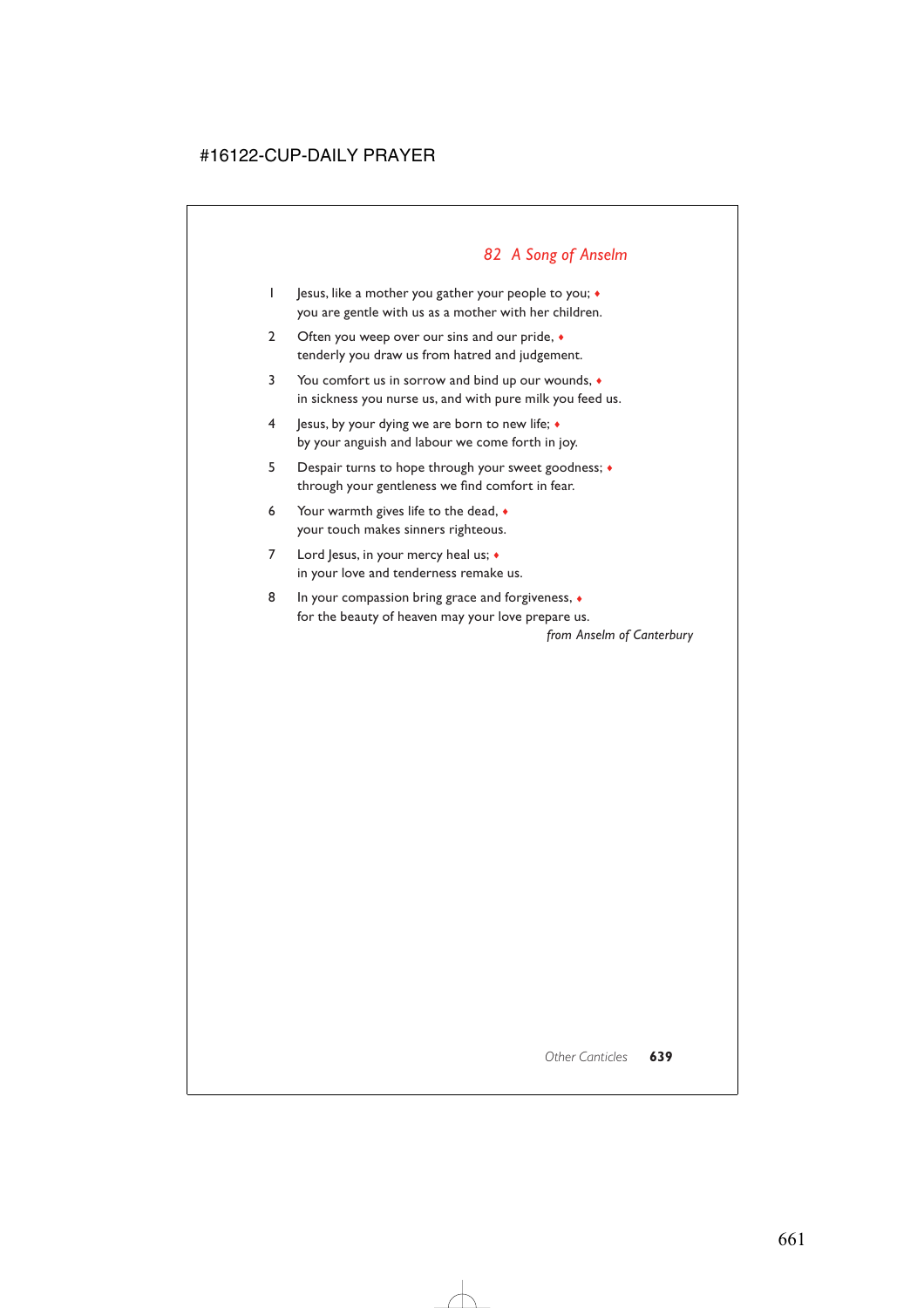## *83 Victimae Paschali – A Song of the Resurrection*

Come, Christians, bring your sacrifice of praise to Jesus Christ, our conquering victim and our Easter king. Jesus, the sinless lamb, has saved the sinful flock and reconciled us to the Father.

*All* **Death and life have wrestled in a wondrous fight, the leader of the living fell to the powers of night dead, yet he reigns in power his strange victory to share.**

> Speak, Mary, friend of Christ, what did you see on sorrow's road? Tell us your story.

*All* **'I saw the tomb of the living Christ. I saw his resurrection glory. I saw the witnessing angels. I saw the head-cloth and the shroud. Christ my hope has risen, and goes before his own to Galilee.'**

> Trust Mary, believers, for only she has truth to tell, unlike the falsifying crowd of rumour-makers and deceivers.

*All* **We know that Christ is truly risen, defeating death and hell's dark thrall, so conquering king, have mercy on us all. Alleluia.** *after the Easter Sequence*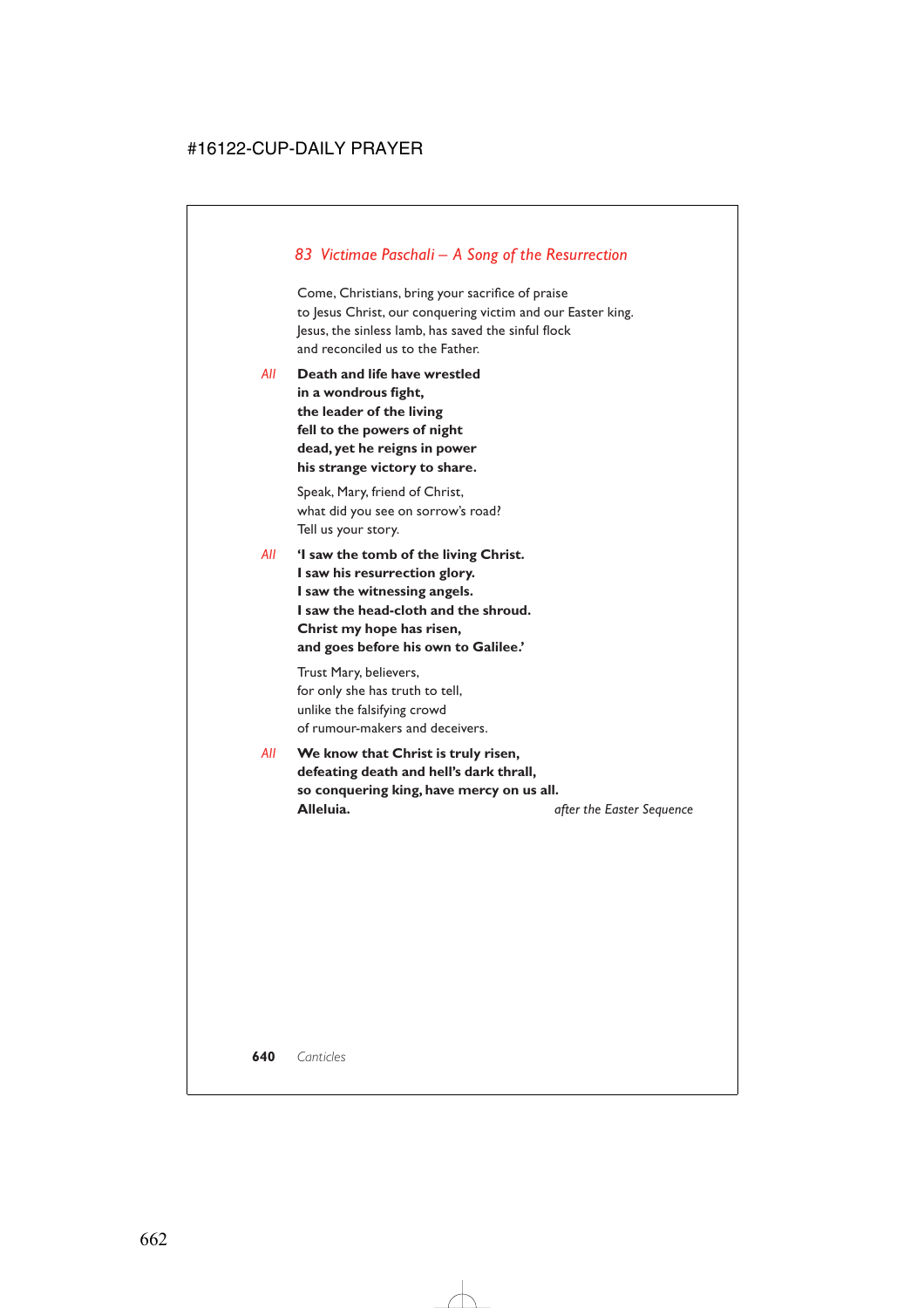## *84 A Song of Francis of Assisi*

- 1 Most High, all powerful, good Lord, ♦ to you be praise, glory, honour and all blessing.
- 2 Only to you, Most High, do they belong  $\bullet$ and no one is worthy to call upon your name.
- 3 May you be praised, my Lord, with all your creatures, especially brother sun, ♦ through whom you lighten the day for us.
- 4 He is beautiful and radiant with great splendour; ♦ he signifies you, O Most High.
- 5 Be praised, my Lord, for sister moon and the stars: ♦ clear and precious and lovely, they are formed in heaven.
- 6 Be praised, my Lord, for brother wind; ♦ for air and clouds, clear skies and all weathers, by which you give sustenance to your creatures.
- 7 Be praised, my Lord, for sister water, ♦ who is very useful and humble and precious and pure.
- 8 Be praised, my Lord, for brother fire, by whom the night is illumined for us: ♦ he is beautiful and cheerful, full of power and strength.
- 9 Be praised, my Lord, for our sister, mother earth, who sustains and governs us  $\bullet$ and produces diverse fruits and coloured flowers and grass.
- 10 Be praised, my Lord, by all those who forgive for love of you  $\bullet$ and who bear weakness and tribulation.
- 11 Blessed are those who bear them in peace: ♦ for you, Most High, they will be crowned.
- 12 Be praised, my Lord, for our sister, the death of the body,  $\bullet$ from which no one living is able to flee; woe to those who are dying in mortal sin.
- 13 Blessed are those who are found doing your most holy will,  $\bullet$ for the second death will do them no harm.
- 14 Praise and bless my Lord and give him thanks  $\bullet$ and serve him with great humility.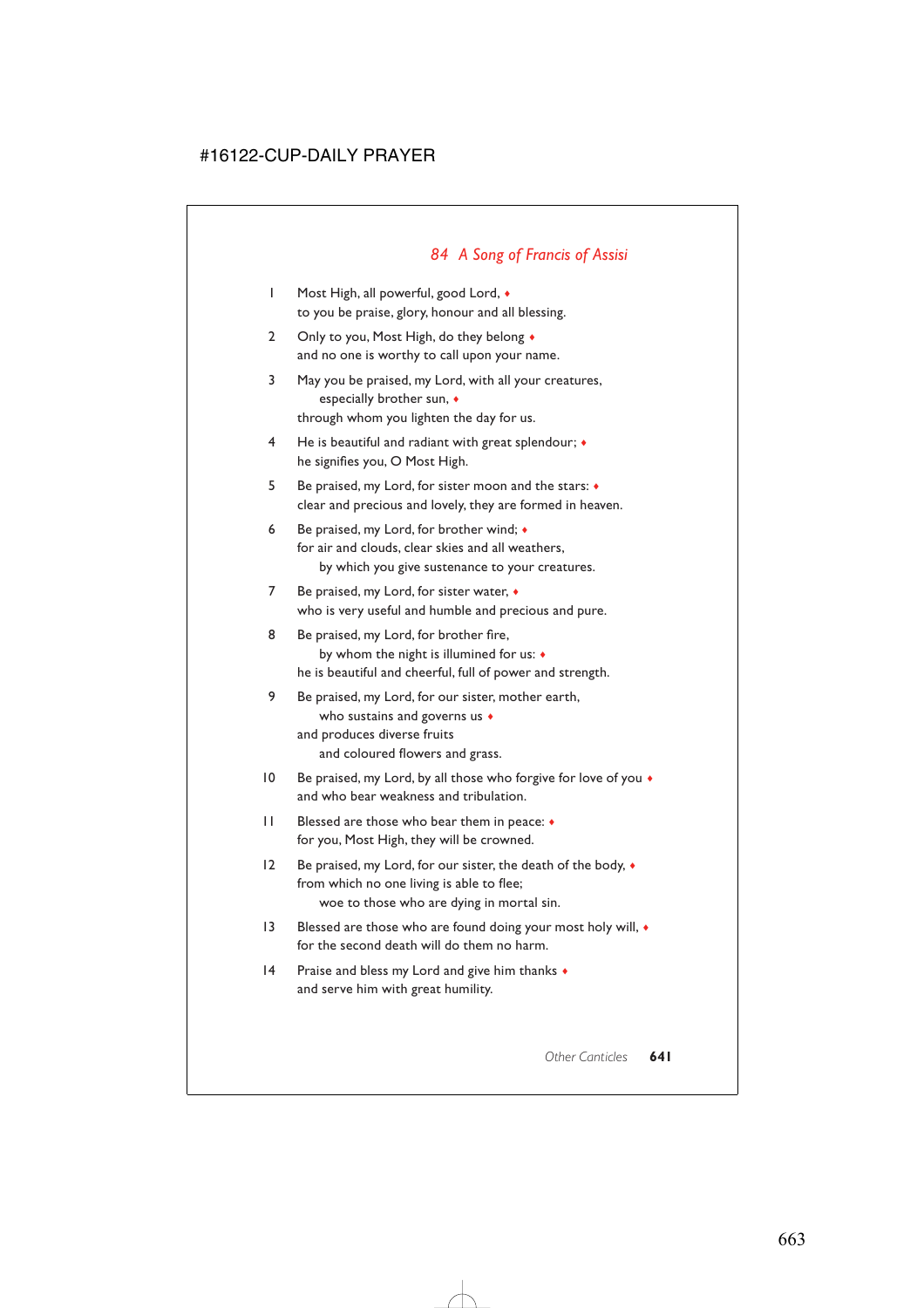## *85 Veni Sancte Spiritus – Come, Holy Spirit*

Come, Holy Spirit; send down from heaven's height your radiant light.

Come, lamp of every heart, come, parent of the poor; all gifts are yours.

Comforter beyond all comforting, sweet unexpected guest, sweetly refresh.

Rest in hard labour, coolness in heavy heat, hurt souls' relief.

Refill the secret hearts of your faithful, O most blessed light.

Without your holy power nothing can bear your light, nothing is free from sin.

Wash all that is filthy, water all that is parched, heal what is hurt within.

Bend all that is rigid, warm all that has frozen hard, lead back the lost.

Give to your faithful ones, who come in simple trust, your sevenfold mystery.

Give virtue its reward, give, in the end, salvation and joy that has no end. *after the Golden Sequence*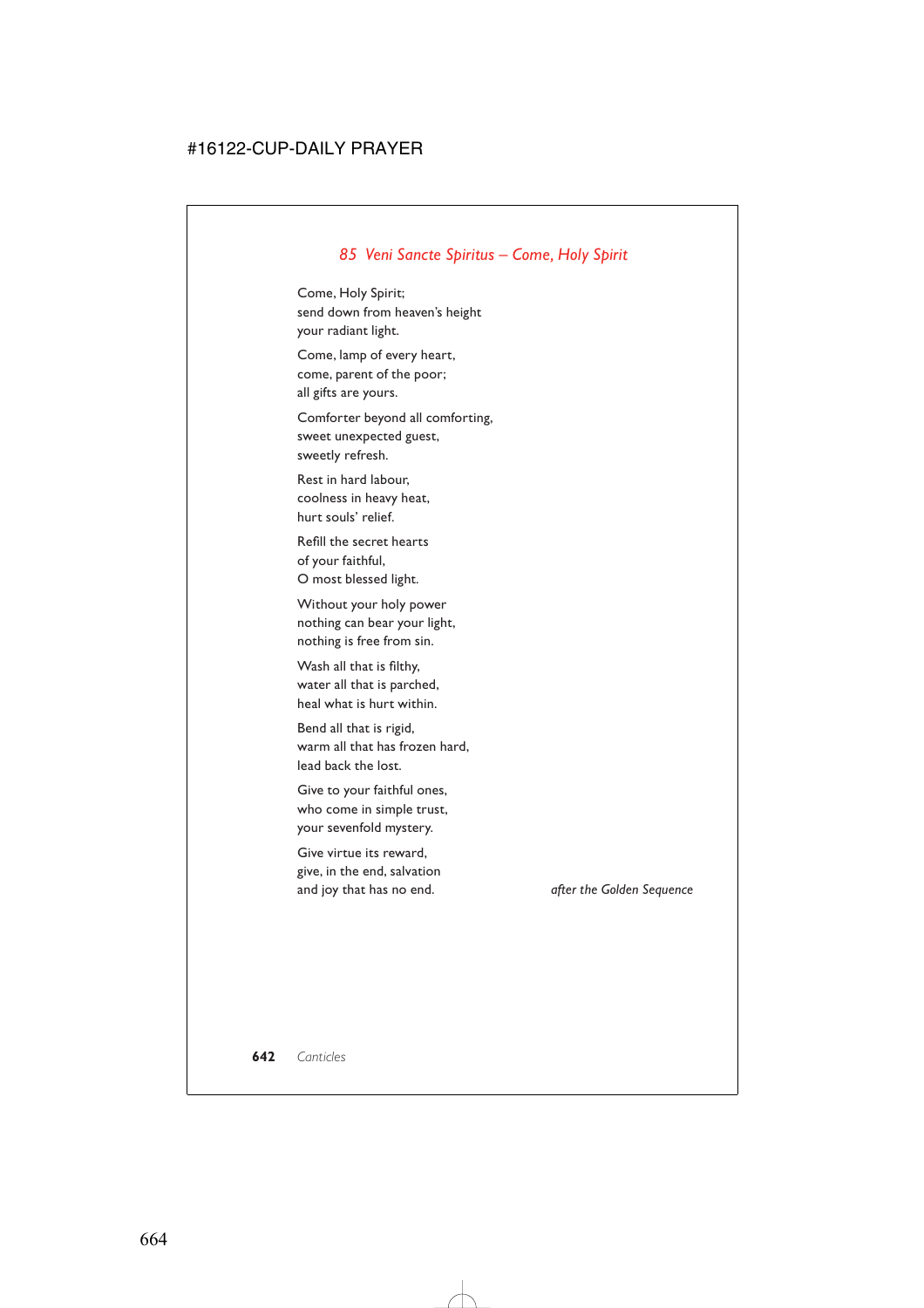# *86 A Song of Julian of Norwich*

- 1 God chose to be our mother in all things  $\bullet$ and so made the foundation of his work, most humble and most pure, in the Virgin's womb.
- 2 God, the perfect wisdom of all,  $\bullet$ arrayed himself in this humble place.
- 3 Christ came in our poor flesh  $\triangleleft$ to share a mother's care.
- 4 Our mothers bear us for pain and for death;  $\bullet$ our true mother, Jesus, bears us for joy and endless life.
- 5 Christ carried us within him in love and travail, ♦ until the full time of his passion.
- 6 And when all was completed and he had carried us so for joy, ♦ still all this could not satisfy the power of his wonderful love.
- 7 All that we owe is redeemed in truly loving God,  $\bullet$ for the love of Christ works in us; Christ is the one whom we love.